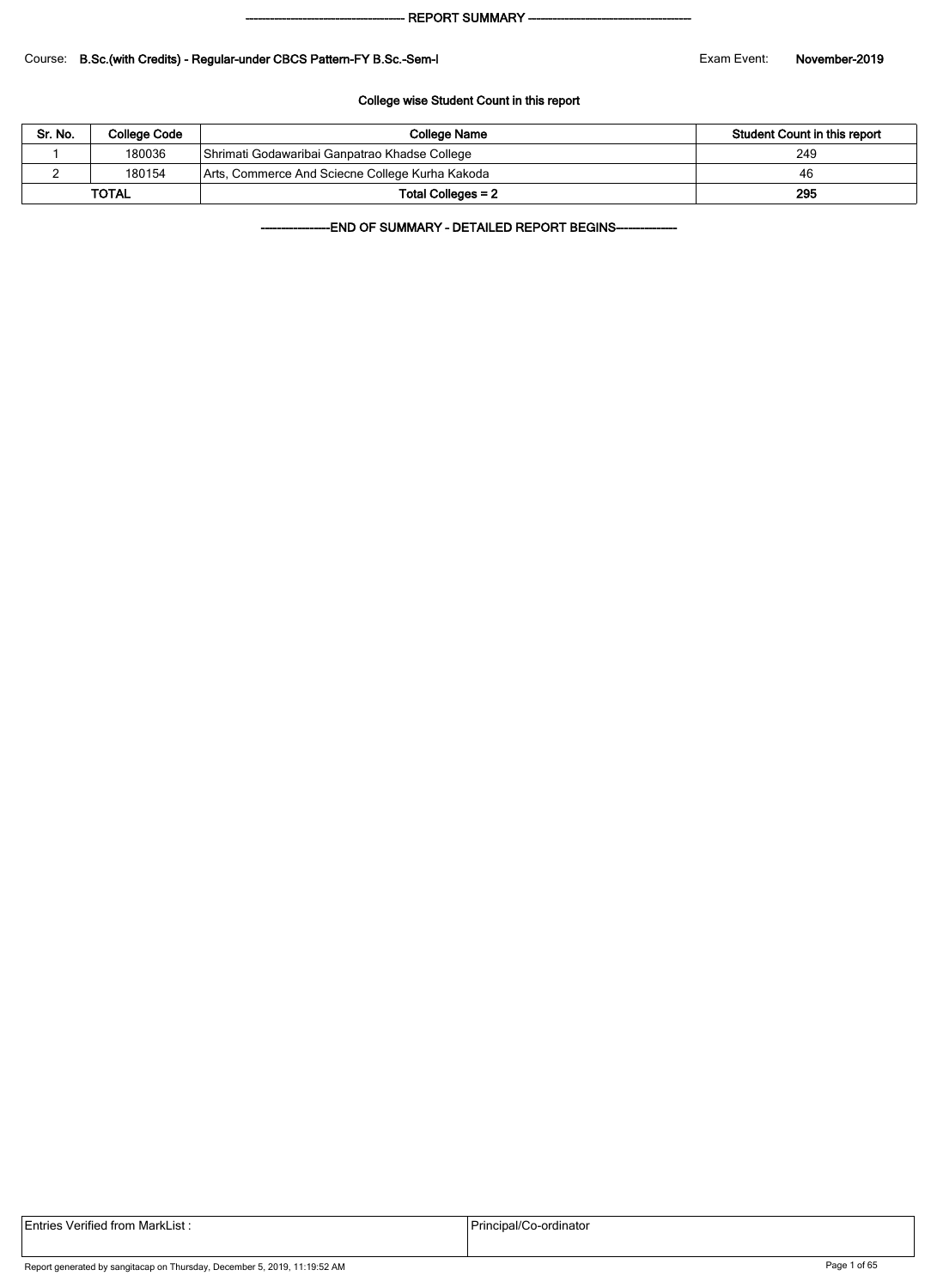

Exam Event :November-2019 User Name :sangitacap

Course :B.Sc.(with Credits) - Regular-under CBCS Pattern-FY B.Sc.-Sem-I

ADEC: Muktainagar Taluka Education Society's Smt. Godawaribai Ganpatrao Khadse Science and Arts College

### Performance Ledger

| Code         | <b>Paper Name</b>                                               | ΑM            | <b>UA</b> | CA | Code   | <b>Paper Name</b>                                        | ΑM        | <b>UA</b> | CА        |
|--------------|-----------------------------------------------------------------|---------------|-----------|----|--------|----------------------------------------------------------|-----------|-----------|-----------|
| $\mathbf{1}$ | 2019015400142851                                                | 303365        |           |    | 180036 | AMODE PALLAVI JANRAO                                     |           |           |           |
| 811101       | MTH-101 Matrix Algebra                                          | Theory        | 24        | 20 | 811102 | MTH-102 Calculus                                         | Theory    | 10        | 29        |
| 811104       | MTH-103 (B) Graph Theory                                        | Theory        | 30        | 21 | 811301 | CH-101 Physical and Inorganic<br>Chemistry               | Theory    | 24        | 24        |
| 811302       | CH-102 Organic and Inorganic<br>Chemistry                       | Theory        | 25        | 20 | 811303 | CH-103 Chemistry Practical Based on<br>CH-101 and CH-102 | Practical | 51        | 32        |
| 811401       | BOT-101 Microbial Diversity Algae and<br>Fungi                  | Theory        | 4         | 24 | 811402 | BOT-102 Plant Taxonomy                                   | Theory    | 38        | 26        |
| 811403       | BOT-103 Practical-I                                             | Practical     | 39        | 25 | 811801 | GG-101 Physical Geography<br>(Lithosphere Part-I)        | Theory    | 33        | 27        |
| 811802       | GG-102 Physical Geography<br>(Atmosphere)                       | Theory        | 30        | 36 | 811803 | GG-103 Practical Geography<br>(Cartographic Techniques)  | Practical | 48        | 34        |
| 85555        | <b>Environmental Studies</b>                                    | Field<br>Work | <b>NA</b> | 35 | 85555  | <b>Environmental Studies</b>                             | Theory    | 29        | NA        |
| 2            | 2019015400143877                                                | 303366        |           |    | 180036 | BABHULKAR KIRAN PRAKASH                                  |           |           |           |
| 811301       | CH-101 Physical and Inorganic<br>Chemistry                      | Theory        | 35        | 29 | 811302 | CH-102 Organic and Inorganic<br>Chemistry                | Theory    | 26        | 29        |
| 811303       | CH-103 Chemistry Practical Based on<br>CH-101 and CH-102        | Practical     | 53        | 38 | 811401 | BOT-101 Microbial Diversity Algae and<br>Fungi           | Theory    | 28        | 33        |
| 811402       | BOT-102 Plant Taxonomy                                          | Theory        | 38        | 31 | 811403 | BOT-103 Practical-I                                      | Practical | 49        | 38        |
| 811501       | ZOO-101 Animal Diversity-I                                      | Theory        | 48        | 39 | 811502 | ZOO-102 Animal Diversity-II                              | Theory    | 40        | 35        |
| 811503       | ZOO-103 Practical on ZOO-101 and<br>ZOO-102                     | Practical     | 52        | 37 | 813301 | BT-101 Cell Biology                                      | Theory    | 35        | 32        |
| 813302       | BT-102 Biochemical Tools                                        | Theory        | 42        | 33 | 813303 | <b>BT-103 Practical Paper-I</b>                          | Practical | 49        | 30        |
| 85555        | <b>Environmental Studies</b>                                    | Field<br>Work | <b>NA</b> | 35 | 85555  | <b>Environmental Studies</b>                             | Theory    | 37        | NA        |
| 3            | 2019015400143645                                                | 303367        |           |    | 180036 | <b>BANSOLE BHAVESH ARVIND</b>                            |           |           |           |
| 811301       | CH-101 Physical and Inorganic<br>Chemistry                      | Theory        | AB        | 6  | 811302 | CH-102 Organic and Inorganic<br>Chemistry                | Theory    | AB        | 6         |
| 811303       | CH-103 Chemistry Practical Based on<br>CH-101 and CH-102        | Practical     | AВ        | AB | 811401 | BOT-101 Microbial Diversity Algae and<br>Fungi           | Theory    | AB        | AB        |
| 811402       | BOT-102 Plant Taxonomy                                          | Theory        | AB        | AB | 811403 | BOT-103 Practical-I                                      | Practical | AB        | AB        |
| 811501       | ZOO-101 Animal Diversity-I                                      | Theory        | AΒ        | 16 | 811502 | ZOO-102 Animal Diversity-II                              | Theory    | AB        | 16        |
| 811503       | ZOO-103 Practical on ZOO-101 and<br>ZOO-102                     | Practical     | AΒ        | 16 | 811801 | GG-101 Physical Geography<br>(Lithosphere Part-I)        | Theory    | AB        | AB        |
| 811802       | GG-102 Physical Geography<br>(Atmosphere)                       | Theory        | AB        | 4  | 811803 | GG-103 Practical Geography<br>(Cartographic Techniques)  | Practical | AB        | 8         |
| 85555        | <b>Environmental Studies</b>                                    | Field<br>Work | <b>NA</b> | AB | 85555  | <b>Environmental Studies</b>                             | Theory    | AB        | <b>NA</b> |
| 4            | 2019015400140507                                                | 303368        |           |    | 180036 | <b>BARHATE PRITI SUDHIR</b>                              |           |           |           |
| 810201       | MAR-1A Katha Ani Sanwad Kaushallye<br>Yancha Abhyas             | Theory        | 52        | 36 | 811101 | MTH-101 Matrix Algebra                                   | Theory    | 45        | 34        |
| 811102       | MTH-102 Calculus                                                | Theory        | 37        | 38 | 811104 | MTH-103 (B) Graph Theory                                 | Theory    | 45        | 36        |
| 811201       | PHY-101 Basic Mechanics                                         | Theory        | 47        | 34 | 811202 | PHY-102 Dynamics and Elasticity                          | Theory    | 36        | 36        |
| 811203       | PHY-103 Physics Lab-I                                           | Practical     | 56        | 38 | 812201 | ELE-101 Network Analysis and<br>Semiconductor Diodes     | Theory    | 36        | 34        |
| 812202       | ELE-102 Digital Integrated Circuits                             | Theory        | 38        | 33 | 812203 | ELE-103 Electronics Lab-I                                | Practical | 42        | 34        |
| 812401       | CS-101 Essentials of Computer                                   | Theory        | 55        | 37 | 812402 | CS-102 C Programming Language-I                          | Theory    | 58        | 34        |
| 812403       | CS-103 Lab Course on Essential of<br>Computer and C Programming | Practical     | 57        | 30 |        |                                                          |           |           |           |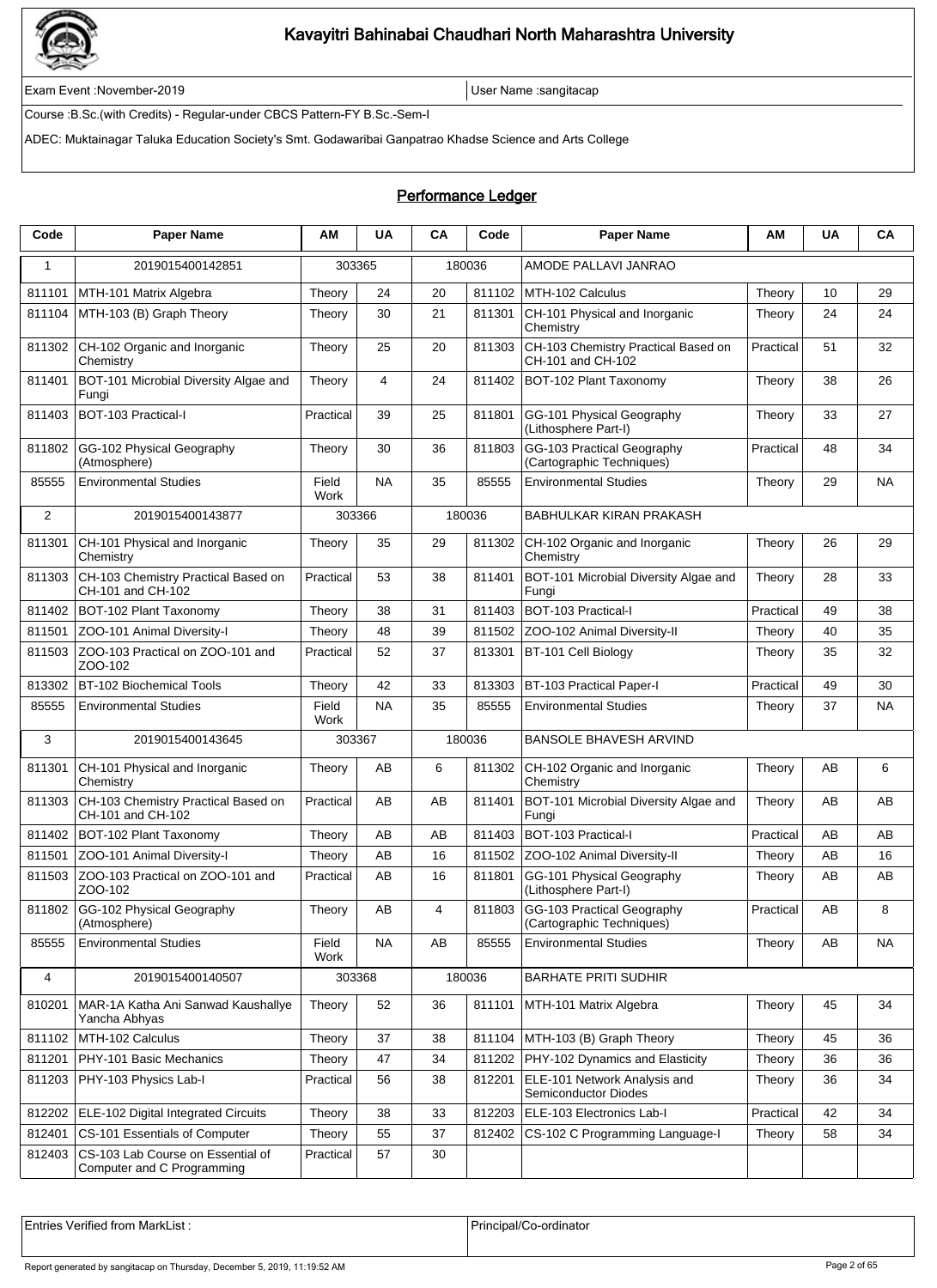

Exam Event :November-2019 User Name :sangitacap

Course :B.Sc.(with Credits) - Regular-under CBCS Pattern-FY B.Sc.-Sem-I

ADEC: Muktainagar Taluka Education Society's Smt. Godawaribai Ganpatrao Khadse Science and Arts College

### Performance Ledger

| Code           | <b>Paper Name</b>                                                      | ΑM            | <b>UA</b> | CA | Code   | <b>Paper Name</b>                                       | ΑM        | <b>UA</b>      | CA        |
|----------------|------------------------------------------------------------------------|---------------|-----------|----|--------|---------------------------------------------------------|-----------|----------------|-----------|
| 5              | 2019015400143637                                                       | 303369        |           |    | 180036 | <b>BARI ABHISHEK NARENDRA</b>                           |           |                |           |
| 811301         | CH-101 Physical and Inorganic<br>Chemistry                             | Theory        | 35        | 24 | 811302 | CH-102 Organic and Inorganic<br>Chemistry               | Theory    | 33             | 26        |
| 811303         | CH-103 Chemistry Practical Based on<br>CH-101 and CH-102               | Practical     | 52        | 34 | 811401 | BOT-101 Microbial Diversity Algae and<br>Fungi          | Theory    | 35             | 23        |
| 811402         | BOT-102 Plant Taxonomy                                                 | Theory        | 28        | 29 | 811403 | BOT-103 Practical-I                                     | Practical | 50             | 36        |
| 811501         | ZOO-101 Animal Diversity-I                                             | Theory        | 42        | 33 | 811502 | ZOO-102 Animal Diversity-II                             | Theory    | 43             | 29        |
| 811503         | ZOO-103 Practical on ZOO-101 and<br>ZOO-102                            | Practical     | 51        | 36 | 811801 | GG-101 Physical Geography<br>(Lithosphere Part-I)       | Theory    | 46             | 28        |
| 811802         | GG-102 Physical Geography<br>(Atmosphere)                              | Theory        | 32        | 32 | 811803 | GG-103 Practical Geography<br>(Cartographic Techniques) | Practical | 49             | 35        |
| 85555          | <b>Environmental Studies</b>                                           | Field<br>Work | <b>NA</b> | 36 | 85555  | <b>Environmental Studies</b>                            | Theory    | 39             | NA        |
| 6              | 2019015400143185                                                       | 303370        |           |    | 180036 | <b>BARI PANKAJ KAILAS</b>                               |           |                |           |
| 811301         | CH-101 Physical and Inorganic<br>Chemistry                             | Theory        | 28        | 17 | 811302 | CH-102 Organic and Inorganic<br>Chemistry               | Theory    | 27             | 22        |
| 811303         | CH-103 Chemistry Practical Based on<br>CH-101 and CH-102               | Practical     | 54        | 26 | 811401 | BOT-101 Microbial Diversity Algae and<br>Fungi          | Theory    | 27             | 22        |
| 811402         | BOT-102 Plant Taxonomy                                                 | Theory        | 11        | 29 | 811403 | BOT-103 Practical-I                                     | Practical | 49             | 35        |
| 811501         | ZOO-101 Animal Diversity-I                                             | Theory        | 35        | 26 | 811502 | ZOO-102 Animal Diversity-II                             | Theory    | 40             | 26        |
| 811503         | ZOO-103 Practical on ZOO-101 and<br>ZOO-102                            | Practical     | 45        | 35 | 813301 | BT-101 Cell Biology                                     | Theory    | 27             | 31        |
| 813302         | BT-102 Biochemical Tools                                               | Theory        | 24        | 31 | 813303 | BT-103 Practical Paper-I                                | Practical | 53             | 34        |
| 85555          | <b>Environmental Studies</b>                                           | Field<br>Work | <b>NA</b> | 37 | 85555  | <b>Environmental Studies</b>                            | Theory    | 31             | <b>NA</b> |
| $\overline{7}$ | 2019015400153976                                                       | 303371        |           |    | 180036 | BARI VARSHA SANTOSH                                     |           |                |           |
| 810201         | MAR-1A Katha Ani Sanwad Kaushallye<br>Yancha Abhyas                    | Theory        | 52        | 36 | 811101 | MTH-101 Matrix Algebra                                  | Theory    | 24             | 31        |
| 811102         | MTH-102 Calculus                                                       | Theory        | 29        | 35 | 811104 | MTH-103 (B) Graph Theory                                | Theory    | 37             | 27        |
| 811201         | PHY-101 Basic Mechanics                                                | Theory        | 37        | 32 | 811202 | PHY-102 Dynamics and Elasticity                         | Theory    | 28             | 32        |
| 811203         | PHY-103 Physics Lab-I                                                  | Practical     | 48        | 36 | 812201 | ELE-101 Network Analysis and<br>Semiconductor Diodes    | Theory    | 26             | 25        |
| 812202         | ELE-102 Digital Integrated Circuits                                    | Theory        | 36        | 34 | 812203 | ELE-103 Electronics Lab-I                               | Practical | 40             | 35        |
| 812401         | CS-101 Essentials of Computer                                          | Theory        | 35        | 24 | 812402 | CS-102 C Programming Language-I                         | Theory    | 46             | 26        |
|                | 812403 CS-103 Lab Course on Essential of<br>Computer and C Programming | Practical     | 57        | 32 |        |                                                         |           |                |           |
| 8              | 2019015400154001                                                       | 303372        |           |    | 180036 | BAVASKAR LAKHAN RAJENDRA                                |           |                |           |
| 811301         | CH-101 Physical and Inorganic<br>Chemistry                             | Theory        | 9         | 24 | 811302 | CH-102 Organic and Inorganic<br>Chemistry               | Theory    | 5              | 26        |
| 811303         | CH-103 Chemistry Practical Based on<br>CH-101 and CH-102               | Practical     | 41        | 28 | 811401 | BOT-101 Microbial Diversity Algae and<br>Fungi          | Theory    | $\overline{7}$ | 17        |
| 811402         | BOT-102 Plant Taxonomy                                                 | Theory        | 4         | 22 | 811403 | BOT-103 Practical-I                                     | Practical | 45             | 30        |
| 811501         | ZOO-101 Animal Diversity-I                                             | Theory        | 24        | 29 | 811502 | ZOO-102 Animal Diversity-II                             | Theory    | 35             | 25        |
| 811503         | ZOO-103 Practical on ZOO-101 and<br>ZOO-102                            | Practical     | 44        | 32 | 811801 | GG-101 Physical Geography<br>(Lithosphere Part-I)       | Theory    | 45             | 19        |
| 811802         | GG-102 Physical Geography<br>(Atmosphere)                              | Theory        | 28        | 33 | 811803 | GG-103 Practical Geography<br>(Cartographic Techniques) | Practical | 43             | 32        |
| 85555          | <b>Environmental Studies</b>                                           | Field<br>Work | <b>NA</b> | 35 | 85555  | <b>Environmental Studies</b>                            | Theory    | 30             | <b>NA</b> |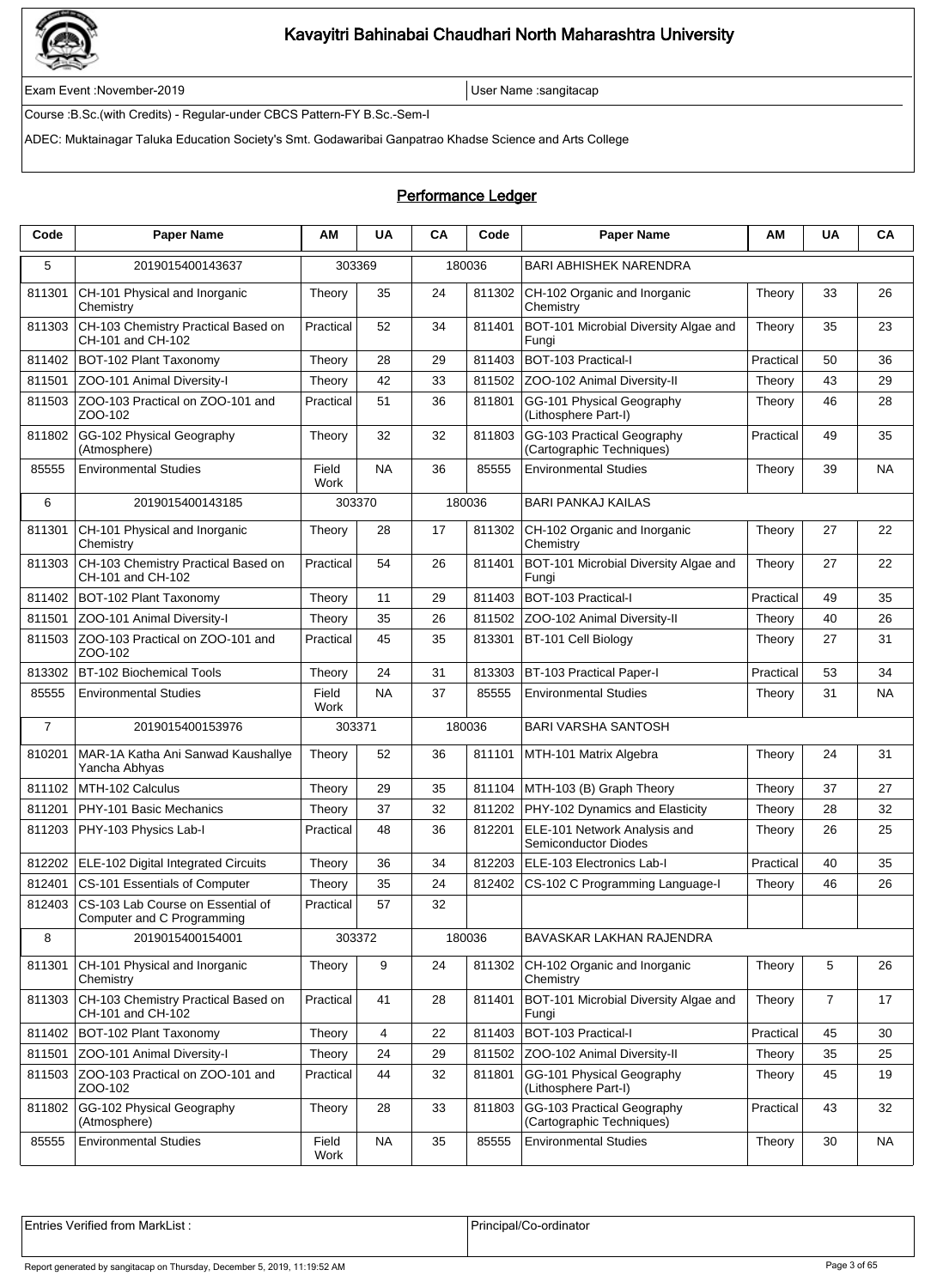

Exam Event :November-2019 User Name :sangitacap

Course :B.Sc.(with Credits) - Regular-under CBCS Pattern-FY B.Sc.-Sem-I

ADEC: Muktainagar Taluka Education Society's Smt. Godawaribai Ganpatrao Khadse Science and Arts College

### Performance Ledger

| Code   | <b>Paper Name</b>                                        | ΑM            | <b>UA</b> | CA | Code   | <b>Paper Name</b>                                       | АΜ        | <b>UA</b>      | CA        |
|--------|----------------------------------------------------------|---------------|-----------|----|--------|---------------------------------------------------------|-----------|----------------|-----------|
| 9      | 2019015400143282                                         | 303373        |           |    | 180036 | BAVASKAR RAHUL TRYAMBAK                                 |           |                |           |
| 811301 | CH-101 Physical and Inorganic<br>Chemistry               | Theory        | 14        | 22 | 811302 | CH-102 Organic and Inorganic<br>Chemistry               | Theory    | 15             | 19        |
| 811303 | CH-103 Chemistry Practical Based on<br>CH-101 and CH-102 | Practical     | 50        | 32 | 811401 | BOT-101 Microbial Diversity Algae and<br>Fungi          | Theory    | 8              | 22        |
| 811402 | BOT-102 Plant Taxonomy                                   | Theory        | 8         | 30 | 811403 | BOT-103 Practical-I                                     | Practical | 52             | 34        |
| 811501 | ZOO-101 Animal Diversity-I                               | Theory        | 31        | 30 | 811502 | ZOO-102 Animal Diversity-II                             | Theory    | 27             | 28        |
| 811503 | ZOO-103 Practical on ZOO-101 and<br>ZOO-102              | Practical     | 43        | 27 | 811801 | GG-101 Physical Geography<br>(Lithosphere Part-I)       | Theory    | 34             | 27        |
| 811802 | GG-102 Physical Geography<br>(Atmosphere)                | Theory        | 32        | 34 | 811803 | GG-103 Practical Geography<br>(Cartographic Techniques) | Practical | 42             | 31        |
| 85555  | <b>Environmental Studies</b>                             | Field<br>Work | <b>NA</b> | 36 | 85555  | <b>Environmental Studies</b>                            | Theory    | 32             | NA        |
| 10     | 2019015400142344                                         | 303374        |           |    | 180036 | BAVISKAR HEMANT VASUDEO                                 |           |                |           |
| 811101 | MTH-101 Matrix Algebra                                   | Theory        | 27        | 28 | 811102 | MTH-102 Calculus                                        | Theory    | 35             | 26        |
| 811104 | MTH-103 (B) Graph Theory                                 | Theory        | 24        | 28 | 811201 | PHY-101 Basic Mechanics                                 | Theory    | 34             | 32        |
| 811202 | PHY-102 Dynamics and Elasticity                          | Theory        | 31        | 33 | 811203 | PHY-103 Physics Lab-I                                   | Practical | 45             | 37        |
| 811301 | CH-101 Physical and Inorganic<br>Chemistry               | Theory        | 29        | 20 | 811302 | CH-102 Organic and Inorganic<br>Chemistry               | Theory    | 25             | 19        |
| 811303 | CH-103 Chemistry Practical Based on<br>CH-101 and CH-102 | Practical     | 41        | 16 | 811401 | BOT-101 Microbial Diversity Algae and<br>Fungi          | Theory    | 13             | 20        |
| 811402 | BOT-102 Plant Taxonomy                                   | Theory        | 24        | 22 | 811403 | BOT-103 Practical-I                                     | Practical | 44             | 30        |
| 85555  | <b>Environmental Studies</b>                             | Field<br>Work | <b>NA</b> | 20 | 85555  | <b>Environmental Studies</b>                            | Theory    | 30             | ΝA        |
| 11     | 2019015400142994                                         | 303375        |           |    | 180036 | <b>BELDAR DIPAK SANTOSH</b>                             |           |                |           |
| 811301 | CH-101 Physical and Inorganic<br>Chemistry               | Theory        | 15        | 24 | 811302 | CH-102 Organic and Inorganic<br>Chemistry               | Theory    | 11             | 16        |
| 811303 | CH-103 Chemistry Practical Based on<br>CH-101 and CH-102 | Practical     | 40        | 31 | 811401 | BOT-101 Microbial Diversity Algae and<br>Fungi          | Theory    | 6              | 23        |
| 811402 | BOT-102 Plant Taxonomy                                   | Theory        | 15        | 32 | 811403 | BOT-103 Practical-I                                     | Practical | 52             | 31        |
| 811501 | ZOO-101 Animal Diversity-I                               | Theory        | 30        | 30 | 811502 | ZOO-102 Animal Diversity-II                             | Theory    | 28             | 26        |
| 811503 | ZOO-103 Practical on ZOO-101 and<br>ZOO-102              | Practical     | 47        | 32 | 811801 | GG-101 Physical Geography<br>(Lithosphere Part-I)       | Theory    | 27             | 20        |
| 811802 | GG-102 Physical Geography<br>(Atmosphere)                | Theory        | 32        | 33 | 811803 | GG-103 Practical Geography<br>(Cartographic Techniques) | Practical | 47             | 34        |
| 85555  | <b>Environmental Studies</b>                             | Field<br>Work | <b>NA</b> | 30 | 85555  | <b>Environmental Studies</b>                            | Theory    | 31             | <b>NA</b> |
| 12     | 2019015400143491                                         | 303376        |           |    | 180036 | BELDAR PAVAN TUKARAM                                    |           |                |           |
| 811301 | CH-101 Physical and Inorganic<br>Chemistry               | Theory        | 11        | 22 | 811302 | CH-102 Organic and Inorganic<br>Chemistry               | Theory    | 3              | 27        |
| 811303 | CH-103 Chemistry Practical Based on<br>CH-101 and CH-102 | Practical     | 39        | 27 | 811401 | BOT-101 Microbial Diversity Algae and<br>Fungi          | Theory    | $\overline{7}$ | 30        |
| 811402 | BOT-102 Plant Taxonomy                                   | Theory        | 4         | 28 | 811403 | BOT-103 Practical-I                                     | Practical | 52             | 28        |
| 811501 | ZOO-101 Animal Diversity-I                               | Theory        | 24        | 22 | 811502 | ZOO-102 Animal Diversity-II                             | Theory    | 29             | 27        |
| 811503 | ZOO-103 Practical on ZOO-101 and<br>ZOO-102              | Practical     | 35        | 34 | 811801 | GG-101 Physical Geography<br>(Lithosphere Part-I)       | Theory    | 37             | 17        |
| 811802 | GG-102 Physical Geography<br>(Atmosphere)                | Theory        | 28        | 32 | 811803 | GG-103 Practical Geography<br>(Cartographic Techniques) | Practical | 43             | 32        |
| 85555  | <b>Environmental Studies</b>                             | Field<br>Work | <b>NA</b> | 30 | 85555  | <b>Environmental Studies</b>                            | Theory    | 27             | <b>NA</b> |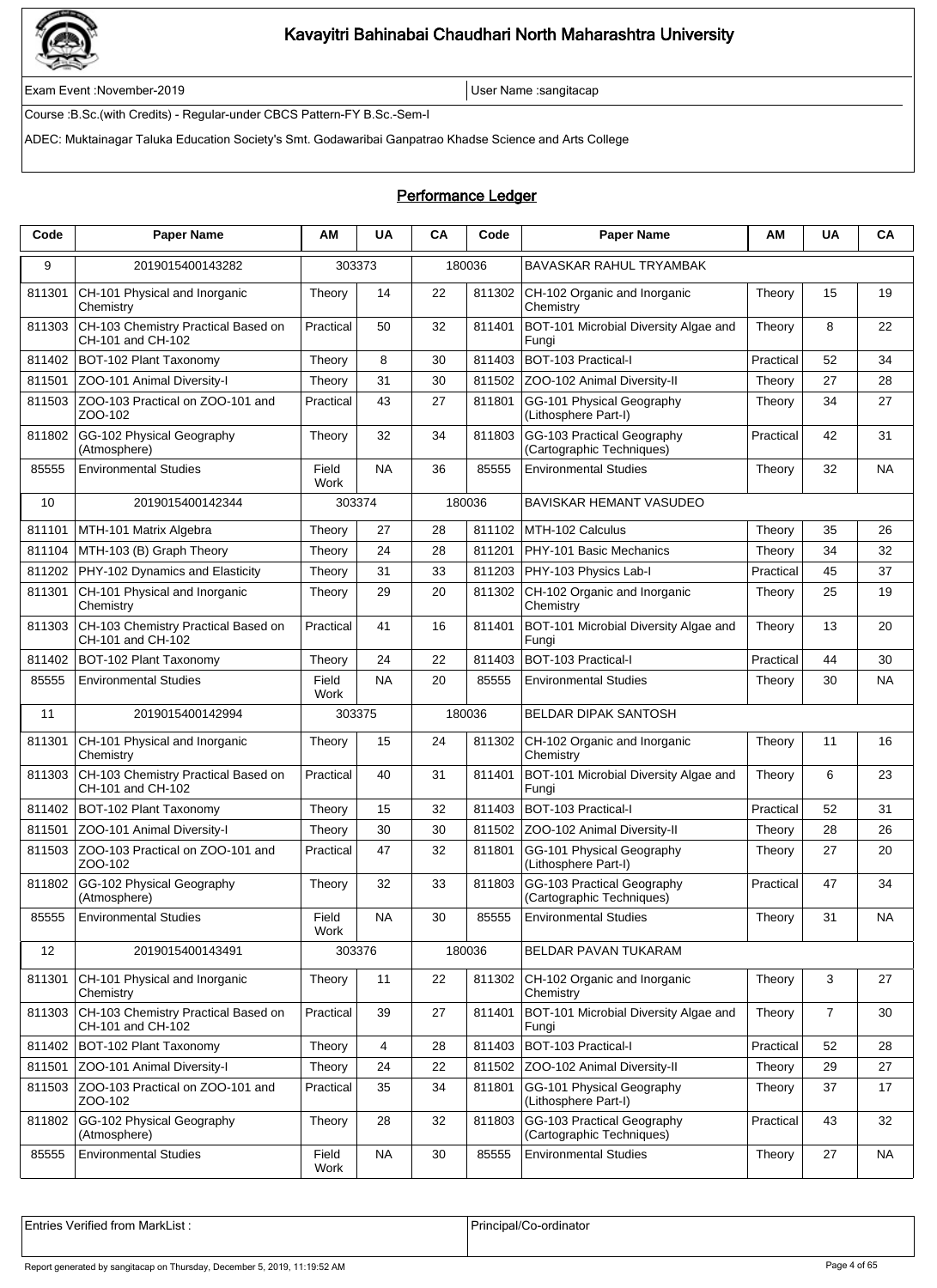

Exam Event :November-2019 User Name :sangitacap

Course :B.Sc.(with Credits) - Regular-under CBCS Pattern-FY B.Sc.-Sem-I

ADEC: Muktainagar Taluka Education Society's Smt. Godawaribai Ganpatrao Khadse Science and Arts College

### Performance Ledger

| Code   | <b>Paper Name</b>                                        | AM            | <b>UA</b>      | CA | Code   | <b>Paper Name</b>                                       | АΜ        | <b>UA</b> | CA        |
|--------|----------------------------------------------------------|---------------|----------------|----|--------|---------------------------------------------------------|-----------|-----------|-----------|
| 13     | 2019015400142804                                         | 303377        |                |    | 180036 | BHADALKAR ACHAL PUNJAJI                                 |           |           |           |
| 811301 | CH-101 Physical and Inorganic<br>Chemistry               | Theory        | 3              | 22 | 811302 | CH-102 Organic and Inorganic<br>Chemistry               | Theory    | 13        | 23        |
| 811303 | CH-103 Chemistry Practical Based on<br>CH-101 and CH-102 | Practical     | 45             | 29 | 811401 | BOT-101 Microbial Diversity Algae and<br>Fungi          | Theory    | 5         | 23        |
| 811402 | BOT-102 Plant Taxonomy                                   | Theory        | $\overline{7}$ | 32 | 811403 | BOT-103 Practical-I                                     | Practical | 48        | 37        |
| 811501 | ZOO-101 Animal Diversity-I                               | Theory        | 31             | 32 | 811502 | ZOO-102 Animal Diversity-II                             | Theory    | 29        | 29        |
| 811503 | ZOO-103 Practical on ZOO-101 and<br>ZOO-102              | Practical     | 45             | 38 | 811801 | GG-101 Physical Geography<br>(Lithosphere Part-I)       | Theory    | 42        | 30        |
| 811802 | GG-102 Physical Geography<br>(Atmosphere)                | Theory        | 30             | 36 | 811803 | GG-103 Practical Geography<br>(Cartographic Techniques) | Practical | 46        | 33        |
| 85555  | <b>Environmental Studies</b>                             | Field<br>Work | <b>NA</b>      | 36 | 85555  | <b>Environmental Studies</b>                            | Theory    | 28        | NA        |
| 14     | 2019015400143796                                         | 303378        |                |    | 180036 | BHIL PURUSHOTTAM SUKADEV                                |           |           |           |
| 810201 | MAR-1A Katha Ani Sanwad Kaushallye<br>Yancha Abhyas      | Theory        | 32             | 31 | 811201 | PHY-101 Basic Mechanics                                 | Theory    | 4         | 18        |
| 811202 | PHY-102 Dynamics and Elasticity                          | Theory        | 24             | 16 | 811203 | PHY-103 Physics Lab-I                                   | Practical | 30        | 25        |
| 811301 | CH-101 Physical and Inorganic<br>Chemistry               | Theory        | 8              | 17 | 811302 | CH-102 Organic and Inorganic<br>Chemistry               | Theory    | 3         | 23        |
| 811303 | CH-103 Chemistry Practical Based on<br>CH-101 and CH-102 | Practical     | 35             | 17 | 811401 | BOT-101 Microbial Diversity Algae and<br>Fungi          | Theory    | 0         | 17        |
| 811402 | BOT-102 Plant Taxonomy                                   | Theory        | $\overline{2}$ | 20 | 811403 | BOT-103 Practical-I                                     | Practical | 44        | 34        |
| 811501 | ZOO-101 Animal Diversity-I                               | Theory        | 24             | 18 | 811502 | ZOO-102 Animal Diversity-II                             | Theory    | 30        | 19        |
| 811503 | ZOO-103 Practical on ZOO-101 and<br>ZOO-102              | Practical     | 31             | 16 |        |                                                         |           |           |           |
| 15     | 2019015400142553                                         | 303379        |                |    | 180036 | BHOI AASHA VASANTA                                      |           |           |           |
| 811301 | CH-101 Physical and Inorganic<br>Chemistry               | Theory        | 48             | 25 | 811302 | CH-102 Organic and Inorganic<br>Chemistry               | Theory    | 43        | 34        |
| 811303 | CH-103 Chemistry Practical Based on<br>CH-101 and CH-102 | Practical     | 54             | 36 | 811401 | BOT-101 Microbial Diversity Algae and<br>Fungi          | Theory    | 43        | 40        |
| 811402 | BOT-102 Plant Taxonomy                                   | Theory        | 53             | 33 | 811403 | BOT-103 Practical-I                                     | Practical | 50        | 39        |
| 811501 | ZOO-101 Animal Diversity-I                               | Theory        | 49             | 37 | 811502 | ZOO-102 Animal Diversity-II                             | Theory    | 49        | 32        |
| 811503 | ZOO-103 Practical on ZOO-101 and<br>ZOO-102              | Practical     | 51             | 38 | 813301 | BT-101 Cell Biology                                     | Theory    | 41        | 32        |
| 813302 | BT-102 Biochemical Tools                                 | Theory        | 43             | 33 |        | 813303 BT-103 Practical Paper-I                         | Practical | 50        | 31        |
| 85555  | <b>Environmental Studies</b>                             | Field<br>Work | <b>NA</b>      | 35 | 85555  | <b>Environmental Studies</b>                            | Theory    | 31        | <b>NA</b> |
| 16     | 2019015400143606                                         | 303380        |                |    | 180036 | <b>BHOI GANESH JAGANNATH</b>                            |           |           |           |
| 811301 | CH-101 Physical and Inorganic<br>Chemistry               | Theory        | AВ             | 6  | 811302 | CH-102 Organic and Inorganic<br>Chemistry               | Theory    | AB        | 6         |
| 811303 | CH-103 Chemistry Practical Based on<br>CH-101 and CH-102 | Practical     | AB             | AB | 811401 | BOT-101 Microbial Diversity Algae and<br>Fungi          | Theory    | AB        | AB        |
| 811402 | BOT-102 Plant Taxonomy                                   | Theory        | AB             | AB | 811403 | BOT-103 Practical-I                                     | Practical | AB        | AB        |
| 811501 | ZOO-101 Animal Diversity-I                               | Theory        | AB             | 16 | 811502 | ZOO-102 Animal Diversity-II                             | Theory    | AB        | 16        |
| 811503 | ZOO-103 Practical on ZOO-101 and<br>ZOO-102              | Practical     | AB             | 16 | 811801 | GG-101 Physical Geography<br>(Lithosphere Part-I)       | Theory    | AB        | AB        |
| 811802 | GG-102 Physical Geography<br>(Atmosphere)                | Theory        | AB             | 6  | 811803 | GG-103 Practical Geography<br>(Cartographic Techniques) | Practical | AB        | 8         |
| 85555  | <b>Environmental Studies</b>                             | Field<br>Work | <b>NA</b>      | AB | 85555  | <b>Environmental Studies</b>                            | Theory    | AB        | <b>NA</b> |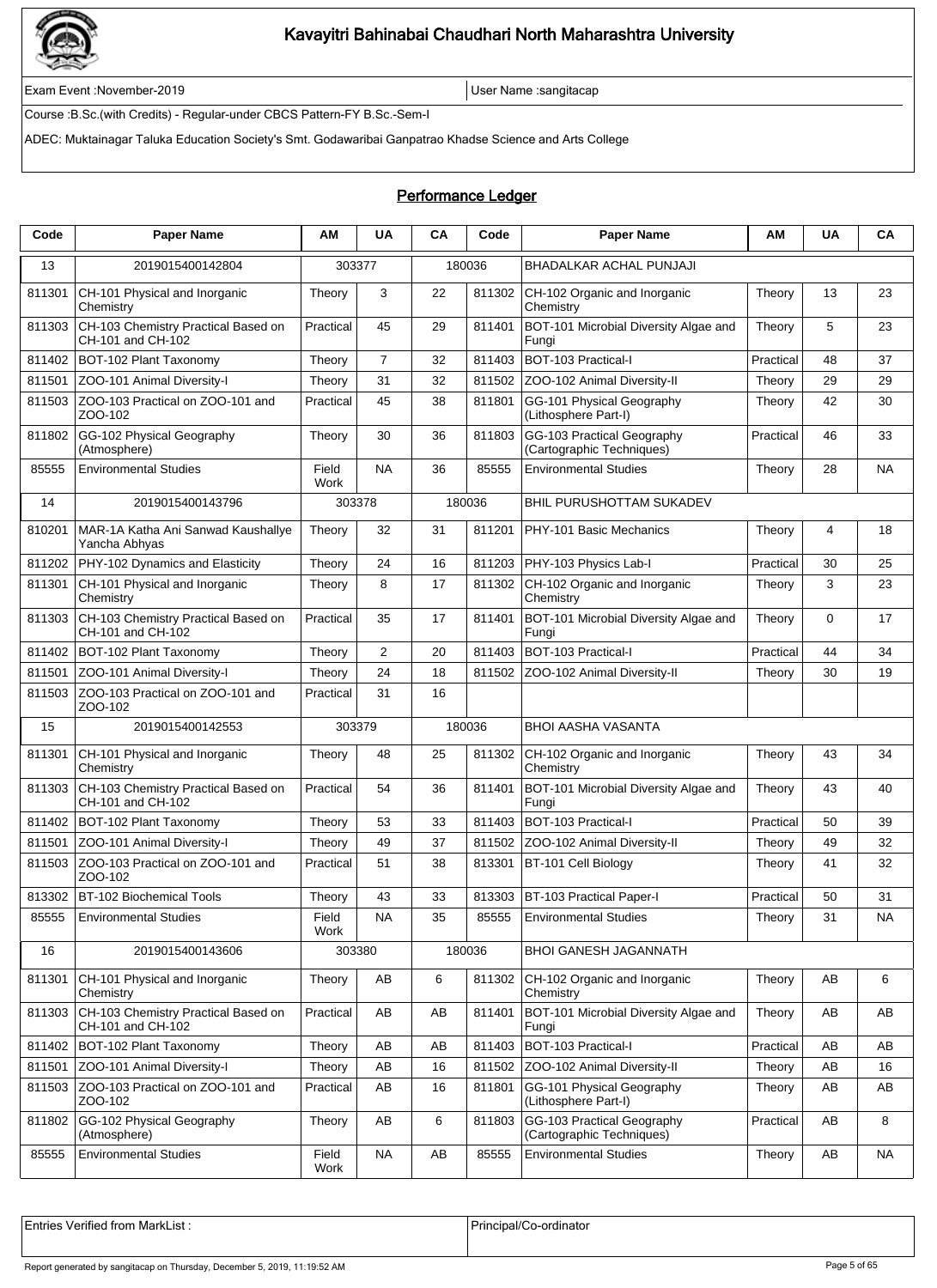

Exam Event :November-2019 User Name :sangitacap

Course :B.Sc.(with Credits) - Regular-under CBCS Pattern-FY B.Sc.-Sem-I

ADEC: Muktainagar Taluka Education Society's Smt. Godawaribai Ganpatrao Khadse Science and Arts College

### Performance Ledger

| Code   | <b>Paper Name</b>                                               | ΑM            | <b>UA</b>      | <b>CA</b> | Code   | <b>Paper Name</b>                                       | ΑM        | <b>UA</b> | CA        |
|--------|-----------------------------------------------------------------|---------------|----------------|-----------|--------|---------------------------------------------------------|-----------|-----------|-----------|
| 17     | 2019015400143773                                                | 303381        |                |           | 180036 | <b>BHOI JAYRAJ DIGAMBAR</b>                             |           |           |           |
| 811301 | CH-101 Physical and Inorganic<br>Chemistry                      | Theory        | 12             | 18        | 811302 | CH-102 Organic and Inorganic<br>Chemistry               | Theory    | 10        | 25        |
| 811303 | CH-103 Chemistry Practical Based on<br>CH-101 and CH-102        | Practical     | 47             | 30        | 811401 | BOT-101 Microbial Diversity Algae and<br>Fungi          | Theory    | 10        | 18        |
| 811402 | BOT-102 Plant Taxonomy                                          | Theory        | 8              | 27        | 811403 | <b>BOT-103 Practical-I</b>                              | Practical | 43        | 31        |
| 811501 | ZOO-101 Animal Diversity-I                                      | Theory        | 24             | 34        | 811502 | ZOO-102 Animal Diversity-II                             | Theory    | 18        | 31        |
| 811503 | ZOO-103 Practical on ZOO-101 and<br>ZOO-102                     | Practical     | 40             | 32        | 811801 | GG-101 Physical Geography<br>(Lithosphere Part-I)       | Theory    | 29        | 18        |
| 811802 | GG-102 Physical Geography<br>(Atmosphere)                       | Theory        | 24             | 34        | 811803 | GG-103 Practical Geography<br>(Cartographic Techniques) | Practical | 42        | 31        |
| 85555  | <b>Environmental Studies</b>                                    | Field<br>Work | <b>NA</b>      | 21        | 85555  | <b>Environmental Studies</b>                            | Theory    | 27        | NA        |
| 18     | 2019015400142522                                                | 303382        |                |           | 180036 | BHOI MANISH PRABHULAL                                   |           |           |           |
| 810201 | MAR-1A Katha Ani Sanwad Kaushallye<br>Yancha Abhyas             | Theory        | 37             | 30        | 811101 | MTH-101 Matrix Algebra                                  | Theory    | 6         | 18        |
| 811102 | MTH-102 Calculus                                                | Theory        | 9              | 10        | 811104 | MTH-103 (B) Graph Theory                                | Theory    | 24        | 21        |
| 811201 | PHY-101 Basic Mechanics                                         | Theory        | $\overline{7}$ | 25        | 811202 | PHY-102 Dynamics and Elasticity                         | Theory    | 24        | 32        |
| 811203 | PHY-103 Physics Lab-I                                           | Practical     | 49             | 32        | 812201 | ELE-101 Network Analysis and<br>Semiconductor Diodes    | Theory    | 9         | 21        |
| 812202 | ELE-102 Digital Integrated Circuits                             | Theory        | 11             | 28        | 812203 | ELE-103 Electronics Lab-I                               | Practical | 38        | 35        |
| 812401 | CS-101 Essentials of Computer                                   | Theory        | 12             | 19        | 812402 | CS-102 C Programming Language-I                         | Theory    | 14        | 20        |
| 812403 | CS-103 Lab Course on Essential of<br>Computer and C Programming | Practical     | 27             | 17        |        |                                                         |           |           |           |
| 19     | 2019015400143297                                                | 303383        |                |           | 180036 | BHOJANE NIKHIL SUNIL                                    |           |           |           |
| 811301 | CH-101 Physical and Inorganic<br>Chemistry                      | Theory        | 14             | 26        | 811302 | CH-102 Organic and Inorganic<br>Chemistry               | Theory    | 25        | 25        |
| 811303 | CH-103 Chemistry Practical Based on<br>CH-101 and CH-102        | Practical     | 51             | 32        | 811401 | BOT-101 Microbial Diversity Algae and<br>Fungi          | Theory    | 25        | 22        |
| 811402 | BOT-102 Plant Taxonomy                                          | Theory        | 24             | 25        | 811403 | BOT-103 Practical-I                                     | Practical | 42        | 33        |
| 811501 | ZOO-101 Animal Diversity-I                                      | Theory        | 28             | 28        | 811502 | ZOO-102 Animal Diversity-II                             | Theory    | 30        | 23        |
| 811503 | ZOO-103 Practical on ZOO-101 and<br>ZOO-102                     | Practical     | 46             | 36        | 811801 | GG-101 Physical Geography<br>(Lithosphere Part-I)       | Theory    | 36        | 23        |
| 811802 | GG-102 Physical Geography<br>(Atmosphere)                       | Theory        | 24             | 34        | 811803 | GG-103 Practical Geography<br>(Cartographic Techniques) | Practical | 42        | 31        |
| 85555  | <b>Environmental Studies</b>                                    | Field<br>Work | <b>NA</b>      | 38        | 85555  | <b>Environmental Studies</b>                            | Theory    | 33        | NA        |
| 20     | 2019015400142986                                                | 303384        |                |           | 180036 | <b>BODADE AKSHAY VINOD</b>                              |           |           |           |
| 811301 | CH-101 Physical and Inorganic<br>Chemistry                      | Theory        | 11             | 24        | 811302 | CH-102 Organic and Inorganic<br>Chemistry               | Theory    | 24        | 31        |
| 811303 | CH-103 Chemistry Practical Based on<br>CH-101 and CH-102        | Practical     | 48             | 33        | 811401 | BOT-101 Microbial Diversity Algae and<br>Fungi          | Theory    | 24        | 37        |
| 811402 | BOT-102 Plant Taxonomy                                          | Theory        | 12             | 36        | 811403 | BOT-103 Practical-I                                     | Practical | 43        | 33        |
| 811501 | ZOO-101 Animal Diversity-I                                      | Theory        | 24             | 34        | 811502 | ZOO-102 Animal Diversity-II                             | Theory    | 29        | 30        |
| 811503 | ZOO-103 Practical on ZOO-101 and<br>ZOO-102                     | Practical     | 33             | 35        | 811801 | GG-101 Physical Geography<br>(Lithosphere Part-I)       | Theory    | 38        | 27        |
| 811802 | GG-102 Physical Geography<br>(Atmosphere)                       | Theory        | 34             | 33        | 811803 | GG-103 Practical Geography<br>(Cartographic Techniques) | Practical | 47        | 34        |
| 85555  | <b>Environmental Studies</b>                                    | Field<br>Work | <b>NA</b>      | 35        | 85555  | <b>Environmental Studies</b>                            | Theory    | 24        | <b>NA</b> |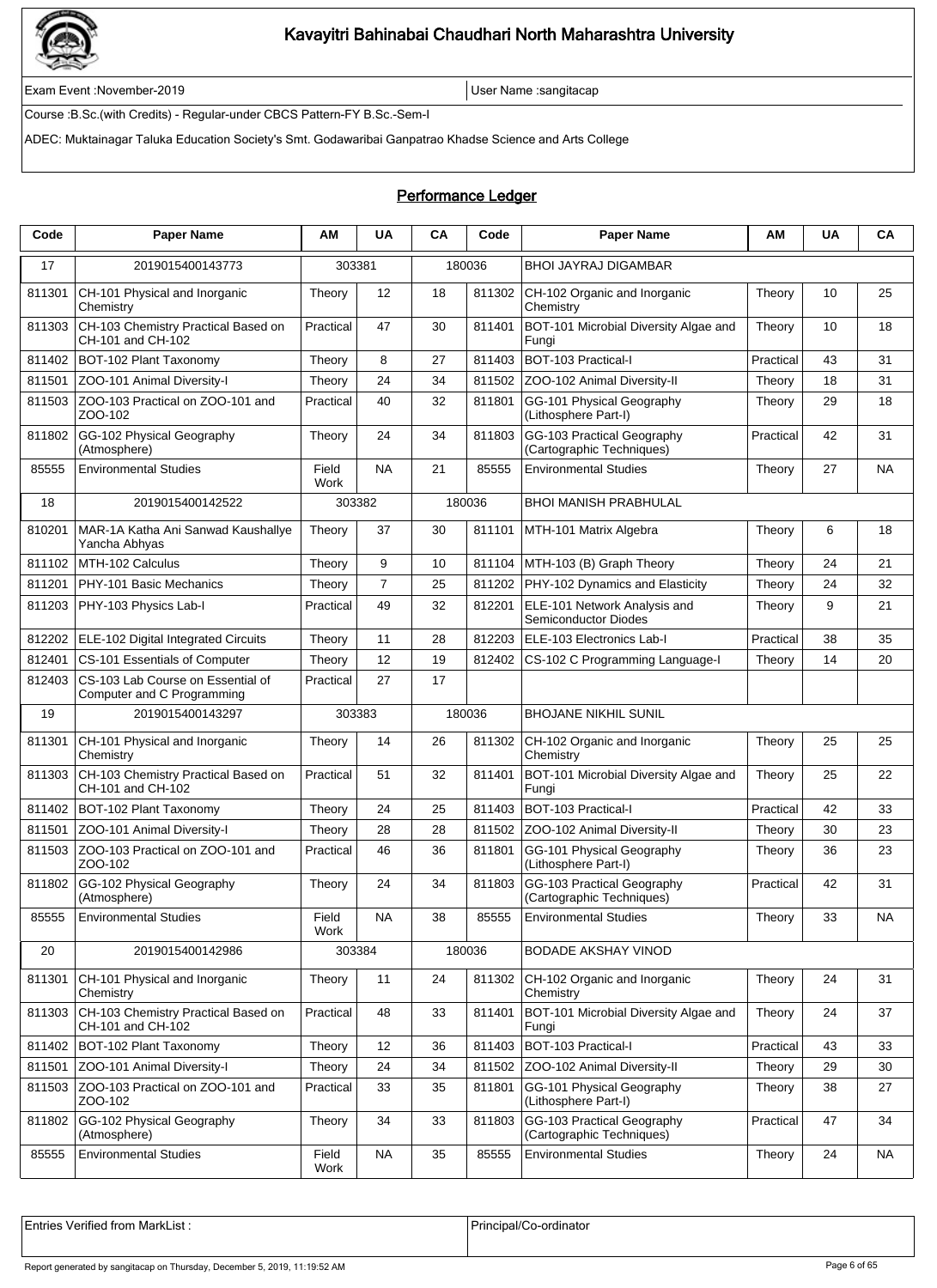

Exam Event :November-2019 User Name :sangitacap

Course :B.Sc.(with Credits) - Regular-under CBCS Pattern-FY B.Sc.-Sem-I

ADEC: Muktainagar Taluka Education Society's Smt. Godawaribai Ganpatrao Khadse Science and Arts College

### Performance Ledger

| Code   | <b>Paper Name</b>                                        | ΑM            | <b>UA</b> | <b>CA</b> | Code   | <b>Paper Name</b>                                              | АM        | <b>UA</b> | CA        |
|--------|----------------------------------------------------------|---------------|-----------|-----------|--------|----------------------------------------------------------------|-----------|-----------|-----------|
| 21     | 2019015400143436                                         | 303385        |           |           | 180036 | BODADE RAHUL VINOD                                             |           |           |           |
| 811301 | CH-101 Physical and Inorganic<br>Chemistry               | Theory        | 15        | 24        | 811302 | CH-102 Organic and Inorganic<br>Chemistry                      | Theory    | 4         | 16        |
| 811303 | CH-103 Chemistry Practical Based on<br>CH-101 and CH-102 | Practical     | 42        | 30        | 811401 | BOT-101 Microbial Diversity Algae and<br>Fungi                 | Theory    | 12        | 16        |
| 811402 | BOT-102 Plant Taxonomy                                   | Theory        | 4         | 23        | 811403 | BOT-103 Practical-I                                            | Practical | 43        | 33        |
| 811501 | ZOO-101 Animal Diversity-I                               | Theory        | 24        | 28        | 811502 | ZOO-102 Animal Diversity-II                                    | Theory    | 26        | 27        |
| 811503 | ZOO-103 Practical on ZOO-101 and<br>ZOO-102              | Practical     | 33        | 26        | 811801 | GG-101 Physical Geography<br>(Lithosphere Part-I)              | Theory    | 32        | 28        |
| 811802 | GG-102 Physical Geography<br>(Atmosphere)                | Theory        | 32        | 32        | 811803 | GG-103 Practical Geography<br>(Cartographic Techniques)        | Practical | 36        | 28        |
| 85555  | <b>Environmental Studies</b>                             | Field<br>Work | <b>NA</b> | 20        | 85555  | <b>Environmental Studies</b>                                   | Theory    | 30        | <b>NA</b> |
| 22     | 2019015400142232                                         | 303386        |           |           | 180036 | BODADE SANGAM RAMRAO                                           |           |           |           |
| 811301 | CH-101 Physical and Inorganic<br>Chemistry               | Theory        | 17        | 23        | 811302 | CH-102 Organic and Inorganic<br>Chemistry                      | Theory    | 29        | 20        |
| 811303 | CH-103 Chemistry Practical Based on<br>CH-101 and CH-102 | Practical     | 52        | 35        | 811401 | BOT-101 Microbial Diversity Algae and<br>Fungi                 | Theory    | 26        | 27        |
| 811402 | BOT-102 Plant Taxonomy                                   | Theory        | 43        | 35        | 811403 | <b>BOT-103 Practical-I</b>                                     | Practical | 43        | 37        |
| 811501 | ZOO-101 Animal Diversity-I                               | Theory        | 47        | 37        | 811502 | ZOO-102 Animal Diversity-II                                    | Theory    | 40        | 33        |
| 811503 | ZOO-103 Practical on ZOO-101 and<br>ZOO-102              | Practical     | 47        | 37        | 811801 | GG-101 Physical Geography<br>(Lithosphere Part-I)              | Theory    | 51        | 32        |
| 811802 | GG-102 Physical Geography<br>(Atmosphere)                | Theory        | 34        | 32        | 811803 | GG-103 Practical Geography<br>(Cartographic Techniques)        | Practical | 46        | 33        |
| 85555  | <b>Environmental Studies</b>                             | Field<br>Work | <b>NA</b> | 36        | 85555  | <b>Environmental Studies</b>                                   | Theory    | 41        | <b>NA</b> |
| 23     | 2018015400050697                                         | 303387        |           |           | 180036 | BODADE VISHAL GAJANAN                                          |           |           |           |
| 811301 | CH-101 Physical and Inorganic<br>Chemistry               | Theory        | 24        | 16        | 811302 | CH-102 Organic and Inorganic<br>Chemistry                      | Theory    | 4         | 16        |
| 811303 | CH-103 Chemistry Practical Based on<br>CH-101 and CH-102 | Practical     | 45        | 28        | 811401 | BOT-101 Microbial Diversity Algae and<br>Fungi                 | Theory    | 4         | 21        |
| 811402 | BOT-102 Plant Taxonomy                                   | Theory        | 3         | 23        | 811403 | BOT-103 Practical-I                                            | Practical | 41        | 32        |
| 811501 | ZOO-101 Animal Diversity-I                               | Theory        | 41        | 33        | 811502 | ZOO-102 Animal Diversity-II                                    | Theory    | 36        | 27        |
| 811503 | ZOO-103 Practical on ZOO-101 and<br>ZOO-102              | Practical     | 33        | 25        | 811801 | GG-101 Physical Geography<br>(Lithosphere Part-I)              | Theory    | 46        | 17        |
|        | 811802 GG-102 Physical Geography<br>(Atmosphere)         | Theory        | 30        | 33        |        | 811803 GG-103 Practical Geography<br>(Cartographic Techniques) | Practical | 51        | 36        |
| 85555  | <b>Environmental Studies</b>                             | Field<br>Work | NA.       | 35        | 85555  | <b>Environmental Studies</b>                                   | Theory    | 29        | NA        |
| 24     | 2019015400142827                                         | 303388        |           |           | 180036 | <b>BORLE KANCHAN SUNIL</b>                                     |           |           |           |
| 811301 | CH-101 Physical and Inorganic<br>Chemistry               | Theory        | 19        | 24        | 811302 | CH-102 Organic and Inorganic<br>Chemistry                      | Theory    | 10        | 25        |
| 811303 | CH-103 Chemistry Practical Based on<br>CH-101 and CH-102 | Practical     | 50        | 28        | 811401 | BOT-101 Microbial Diversity Algae and<br>Fungi                 | Theory    | 9         | 17        |
| 811402 | BOT-102 Plant Taxonomy                                   | Theory        | 10        | 33        | 811403 | BOT-103 Practical-I                                            | Practical | 44        | 34        |
| 811501 | ZOO-101 Animal Diversity-I                               | Theory        | 29        | 32        | 811502 | ZOO-102 Animal Diversity-II                                    | Theory    | 38        | 28        |
| 811503 | ZOO-103 Practical on ZOO-101 and<br>ZOO-102              | Practical     | 42        | 37        | 811801 | GG-101 Physical Geography<br>(Lithosphere Part-I)              | Theory    | 42        | 30        |
| 811802 | GG-102 Physical Geography<br>(Atmosphere)                | Theory        | 28        | 37        | 811803 | GG-103 Practical Geography<br>(Cartographic Techniques)        | Practical | 45        | 33        |
| 85555  | <b>Environmental Studies</b>                             | Field<br>Work | <b>NA</b> | 38        | 85555  | <b>Environmental Studies</b>                                   | Theory    | 31        | <b>NA</b> |
|        |                                                          |               |           |           |        |                                                                |           |           |           |

Entries Verified from MarkList : entries Verified from MarkList : Principal/Co-ordinator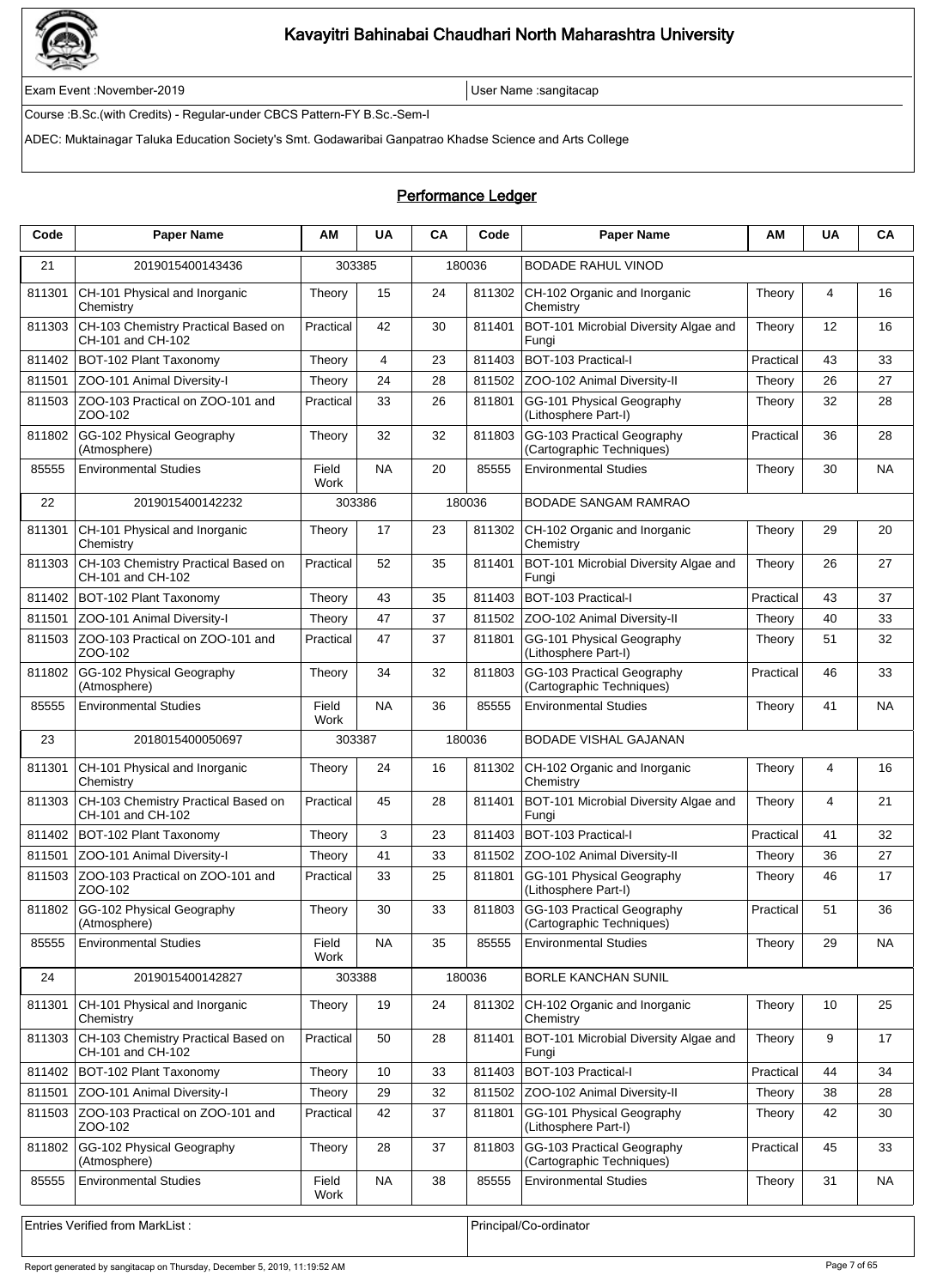

Exam Event :November-2019 User Name :sangitacap

Course :B.Sc.(with Credits) - Regular-under CBCS Pattern-FY B.Sc.-Sem-I

ADEC: Muktainagar Taluka Education Society's Smt. Godawaribai Ganpatrao Khadse Science and Arts College

### Performance Ledger

| Code   | <b>Paper Name</b>                                               | AМ            | <b>UA</b> | CA | Code   | <b>Paper Name</b>                                           | ΑМ        | <b>UA</b> | CA        |
|--------|-----------------------------------------------------------------|---------------|-----------|----|--------|-------------------------------------------------------------|-----------|-----------|-----------|
| 25     | 2019015400140585                                                |               | 303389    |    | 180036 | CHAUDHARI GAYATRI SITARAM                                   |           |           |           |
| 810201 | MAR-1A Katha Ani Sanwad Kaushallye<br>Yancha Abhyas             | Theory        | 39        | 36 | 811101 | MTH-101 Matrix Algebra                                      | Theory    | 5         | 32        |
| 811102 | MTH-102 Calculus                                                | Theory        | 5         | 35 | 811104 | MTH-103 (B) Graph Theory                                    | Theory    | 12        | 30        |
| 811201 | PHY-101 Basic Mechanics                                         | Theory        | 24        | 34 | 811202 | PHY-102 Dynamics and Elasticity                             | Theory    | 24        | 35        |
| 811203 | PHY-103 Physics Lab-I                                           | Practical     | 52        | 35 | 812201 | ELE-101 Network Analysis and<br>Semiconductor Diodes        | Theory    | 9         | 28        |
| 812202 | <b>ELE-102 Digital Integrated Circuits</b>                      | Theory        | 11        | 32 | 812203 | ELE-103 Electronics Lab-I                                   | Practical | 38        | 36        |
| 812401 | CS-101 Essentials of Computer                                   | Theory        | 24        | 29 | 812402 | CS-102 C Programming Language-I                             | Theory    | 9         | 26        |
| 812403 | CS-103 Lab Course on Essential of<br>Computer and C Programming | Practical     | 56        | 32 |        |                                                             |           |           |           |
| 26     | 2019015400143274                                                |               | 303390    |    | 180036 | CHAUDHARI PRANALI VISHNU                                    |           |           |           |
| 810201 | MAR-1A Katha Ani Sanwad Kaushallye<br>Yancha Abhyas             | Theory        | 42        | 37 | 811101 | MTH-101 Matrix Algebra                                      | Theory    | 15        | 30        |
| 811102 | MTH-102 Calculus                                                | Theory        | 25        | 32 | 811104 | MTH-103 (B) Graph Theory                                    | Theory    | 25        | 33        |
| 811201 | PHY-101 Basic Mechanics                                         | Theory        | 28        | 30 | 811202 | PHY-102 Dynamics and Elasticity                             | Theory    | 24        | 32        |
| 811203 | PHY-103 Physics Lab-I                                           | Practical     | 53        | 37 | 812201 | ELE-101 Network Analysis and<br><b>Semiconductor Diodes</b> | Theory    | 12        | 28        |
| 812202 | ELE-102 Digital Integrated Circuits                             | Theory        | 11        | 34 | 812203 | ELE-103 Electronics Lab-I                                   | Practical | 42        | 36        |
| 812401 | CS-101 Essentials of Computer                                   | Theory        | 34        | 25 | 812402 | CS-102 C Programming Language-I                             | Theory    | 40        | 29        |
| 812403 | CS-103 Lab Course on Essential of<br>Computer and C Programming | Practical     | 58        | 34 |        |                                                             |           |           |           |
| 27     | 2019015400142681                                                | 303391        |           |    | 180036 | CHAUDHARI PRATIK YUVARAJ                                    |           |           |           |
| 811301 | CH-101 Physical and Inorganic<br>Chemistry                      | Theory        | 18        | 29 | 811302 | CH-102 Organic and Inorganic<br>Chemistry                   | Theory    | 31        | 28        |
| 811303 | CH-103 Chemistry Practical Based on<br>CH-101 and CH-102        | Practical     | 51        | 35 | 811401 | BOT-101 Microbial Diversity Algae and<br>Fungi              | Theory    | 25        | 25        |
| 811402 | BOT-102 Plant Taxonomy                                          | Theory        | 30        | 31 | 811403 | BOT-103 Practical-I                                         | Practical | 50        | 35        |
| 811501 | ZOO-101 Animal Diversity-I                                      | Theory        | 34        | 30 | 811502 | ZOO-102 Animal Diversity-II                                 | Theory    | 31        | 30        |
| 811503 | ZOO-103 Practical on ZOO-101 and<br>ZOO-102                     | Practical     | 55        | 37 | 811801 | GG-101 Physical Geography<br>(Lithosphere Part-I)           | Theory    | 33        | 32        |
| 811802 | GG-102 Physical Geography<br>(Atmosphere)                       | Theory        | 28        | 36 | 811803 | GG-103 Practical Geography<br>(Cartographic Techniques)     | Practical | 43        | 32        |
| 85555  | <b>Environmental Studies</b>                                    | Field<br>Work | <b>NA</b> | 37 | 85555  | <b>Environmental Studies</b>                                | Theory    | 33        | <b>NA</b> |
| 28     | 2019015400142673                                                |               | 303392    |    | 180036 | CHAUDHARI PRIYANKA KAILAS                                   |           |           |           |
| 811301 | CH-101 Physical and Inorganic<br>Chemistry                      | Theory        | 9         | 27 | 811302 | CH-102 Organic and Inorganic<br>Chemistry                   | Theory    | 6         | 25        |
| 811303 | CH-103 Chemistry Practical Based on<br>CH-101 and CH-102        | Practical     | 45        | 33 | 811401 | BOT-101 Microbial Diversity Algae and<br>Fungi              | Theory    | 9         | 20        |
| 811402 | BOT-102 Plant Taxonomy                                          | Theory        | 9         | 29 | 811403 | BOT-103 Practical-I                                         | Practical | 52        | 37        |
| 811501 | ZOO-101 Animal Diversity-I                                      | Theory        | 34        | 31 | 811502 | ZOO-102 Animal Diversity-II                                 | Theory    | 30        | 36        |
| 811503 | ZOO-103 Practical on ZOO-101 and<br>ZOO-102                     | Practical     | 46        | 36 | 811801 | GG-101 Physical Geography<br>(Lithosphere Part-I)           | Theory    | 41        | 33        |
| 811802 | GG-102 Physical Geography<br>(Atmosphere)                       | Theory        | 28        | 37 | 811803 | GG-103 Practical Geography<br>(Cartographic Techniques)     | Practical | 45        | 33        |
| 85555  | <b>Environmental Studies</b>                                    | Field<br>Work | <b>NA</b> | 38 | 85555  | <b>Environmental Studies</b>                                | Theory    | 32        | <b>NA</b> |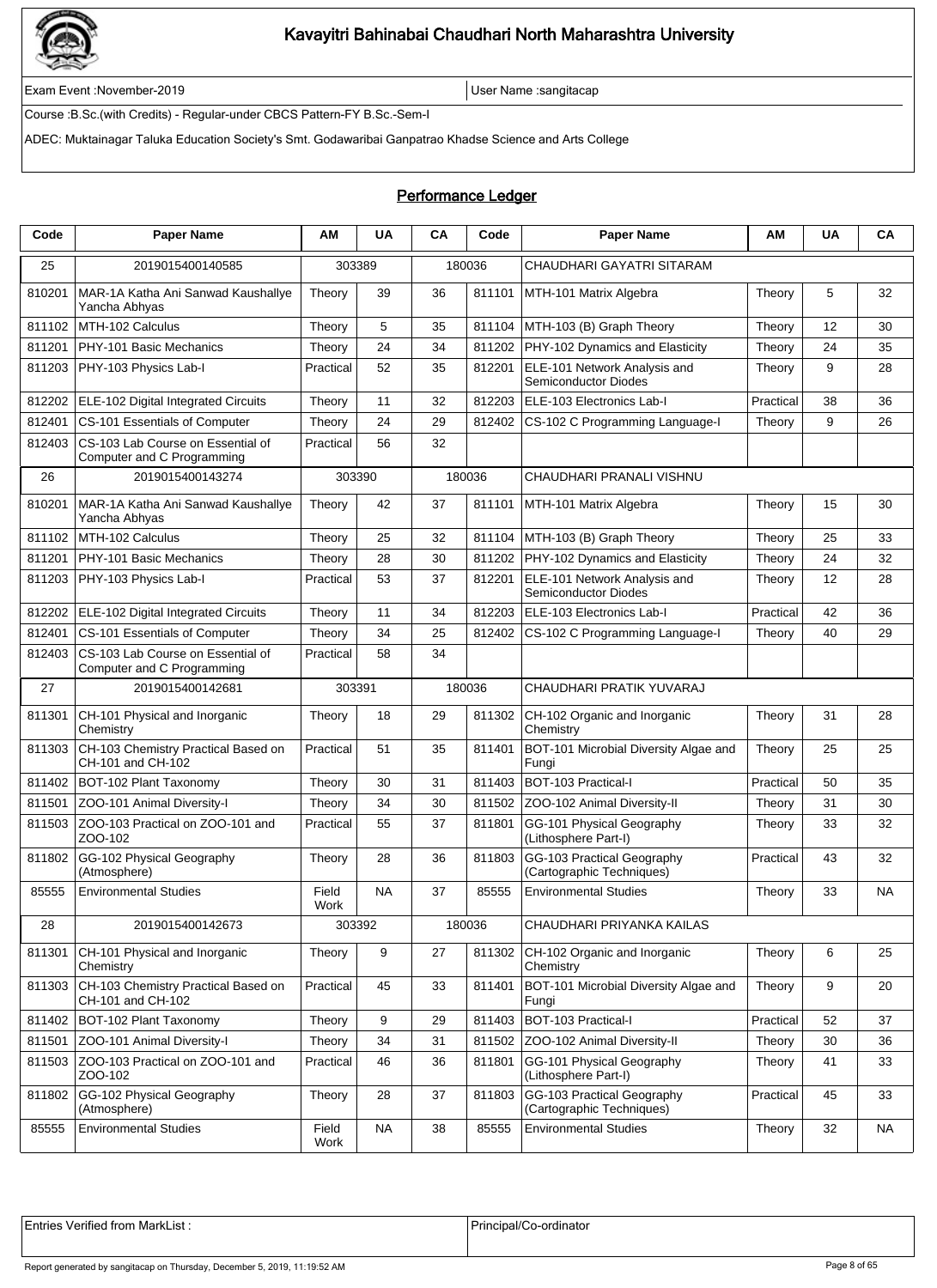

Exam Event :November-2019 User Name :sangitacap

Course :B.Sc.(with Credits) - Regular-under CBCS Pattern-FY B.Sc.-Sem-I

ADEC: Muktainagar Taluka Education Society's Smt. Godawaribai Ganpatrao Khadse Science and Arts College

### Performance Ledger

| Code   | <b>Paper Name</b>                                               | ΑM            | <b>UA</b> | <b>CA</b> | Code   | <b>Paper Name</b>                                        | ΑM        | <b>UA</b> | CA        |
|--------|-----------------------------------------------------------------|---------------|-----------|-----------|--------|----------------------------------------------------------|-----------|-----------|-----------|
| 29     | 2019015400142626                                                | 303393        |           |           | 180036 | CHAUDHARI RAJNANDINI ARUN                                |           |           |           |
| 811301 | CH-101 Physical and Inorganic<br>Chemistry                      | Theory        | 31        | 28        | 811302 | CH-102 Organic and Inorganic<br>Chemistry                | Theory    | 27        | 29        |
| 811303 | CH-103 Chemistry Practical Based on<br>CH-101 and CH-102        | Practical     | 52        | 28        | 811401 | BOT-101 Microbial Diversity Algae and<br>Fungi           | Theory    | 34        | 29        |
| 811402 | BOT-102 Plant Taxonomy                                          | Theory        | 41        | 36        | 811403 | <b>BOT-103 Practical-I</b>                               | Practical | 58        | 37        |
| 811501 | ZOO-101 Animal Diversity-I                                      | Theory        | 37        | 37        | 811502 | ZOO-102 Animal Diversity-II                              | Theory    | 44        | 35        |
| 811503 | ZOO-103 Practical on ZOO-101 and<br>ZOO-102                     | Practical     | 56        | 37        | 811801 | GG-101 Physical Geography<br>(Lithosphere Part-I)        | Theory    | 38        | 33        |
| 811802 | GG-102 Physical Geography<br>(Atmosphere)                       | Theory        | 34        | 38        | 811803 | GG-103 Practical Geography<br>(Cartographic Techniques)  | Practical | 43        | 32        |
| 85555  | <b>Environmental Studies</b>                                    | Field<br>Work | <b>NA</b> | 38        | 85555  | <b>Environmental Studies</b>                             | Theory    | 39        | <b>NA</b> |
| 30     | 2019015400142665                                                | 303394        |           |           | 180036 | CHAUDHARI SHRADDHA RAMDAS                                |           |           |           |
| 811301 | CH-101 Physical and Inorganic<br>Chemistry                      | Theory        | 33        | 20        | 811302 | CH-102 Organic and Inorganic<br>Chemistry                | Theory    | 33        | 28        |
| 811303 | CH-103 Chemistry Practical Based on<br>CH-101 and CH-102        | Practical     | 58        | 37        | 811401 | BOT-101 Microbial Diversity Algae and<br>Fungi           | Theory    | 43        | 17        |
| 811402 | BOT-102 Plant Taxonomy                                          | Theory        | 44        | 23        | 811403 | BOT-103 Practical-I                                      | Practical | 58        | 36        |
| 811501 | ZOO-101 Animal Diversity-I                                      | Theory        | 49        | 38        | 811502 | ZOO-102 Animal Diversity-II                              | Theory    | 51        | 28        |
| 811503 | ZOO-103 Practical on ZOO-101 and<br>ZOO-102                     | Practical     | 54        | 37        | 811801 | GG-101 Physical Geography<br>(Lithosphere Part-I)        | Theory    | 52        | 18        |
| 811802 | GG-102 Physical Geography<br>(Atmosphere)                       | Theory        | 34        | 38        | 811803 | GG-103 Practical Geography<br>(Cartographic Techniques)  | Practical | 50        | 35        |
| 85555  | <b>Environmental Studies</b>                                    | Field<br>Work | <b>NA</b> | 38        | 85555  | <b>Environmental Studies</b>                             | Theory    | 43        | NA        |
| 31     | 2019015400140523                                                | 303395        |           |           | 180036 | CHAUDHARI SHWETA ASHOK                                   |           |           |           |
| 810201 | MAR-1A Katha Ani Sanwad Kaushallye<br>Yancha Abhyas             | Theory        | 30        | 33        | 811101 | MTH-101 Matrix Algebra                                   | Theory    | 24        | 27        |
| 811102 | MTH-102 Calculus                                                | Theory        | 11        | 30        | 811104 | MTH-103 (B) Graph Theory                                 | Theory    | 24        | 31        |
| 811201 | PHY-101 Basic Mechanics                                         | Theory        | 24        | 35        | 811202 | PHY-102 Dynamics and Elasticity                          | Theory    | 15        | 32        |
| 811203 | PHY-103 Physics Lab-I                                           | Practical     | 53        | 36        | 812201 | ELE-101 Network Analysis and<br>Semiconductor Diodes     | Theory    | 9         | 35        |
| 812202 | ELE-102 Digital Integrated Circuits                             | Theory        | 19        | 35        | 812203 | ELE-103 Electronics Lab-I                                | Practical | 39        | 33        |
| 812401 | CS-101 Essentials of Computer                                   | Theory        | 33        | 34        | 812402 | CS-102 C Programming Language-I                          | Theory    | 34        | 29        |
| 812403 | CS-103 Lab Course on Essential of<br>Computer and C Programming | Practical     | 51        | 35        |        |                                                          |           |           |           |
| 32     | 2019015400142294                                                | 303396        |           |           | 180036 | CHAVAN SIMRAN HIRASING                                   |           |           |           |
| 811201 | PHY-101 Basic Mechanics                                         | Theory        | 51        | 35        | 811202 | <b>PHY-102 Dynamics and Elasticity</b>                   | Theory    | 47        | 35        |
| 811203 | PHY-103 Physics Lab-I                                           | Practical     | 52        | 38        | 811301 | CH-101 Physical and Inorganic<br>Chemistry               | Theory    | 45        | 34        |
| 811302 | CH-102 Organic and Inorganic<br>Chemistry                       | Theory        | 49        | 38        | 811303 | CH-103 Chemistry Practical Based on<br>CH-101 and CH-102 | Practical | 55        | 38        |
| 811401 | BOT-101 Microbial Diversity Algae and<br>Fungi                  | Theory        | 56        | 40        | 811402 | BOT-102 Plant Taxonomy                                   | Theory    | 50        | 39        |
| 811403 | BOT-103 Practical-I                                             | Practical     | 53        | 39        | 811501 | ZOO-101 Animal Diversity-I                               | Theory    | 56        | 39        |
| 811502 | ZOO-102 Animal Diversity-II                                     | Theory        | 53        | 37        | 811503 | ZOO-103 Practical on ZOO-101 and<br>ZOO-102              | Practical | 51        | 38        |
| 85555  | <b>Environmental Studies</b>                                    | Field<br>Work | <b>NA</b> | 38        | 85555  | <b>Environmental Studies</b>                             | Theory    | 46        | <b>NA</b> |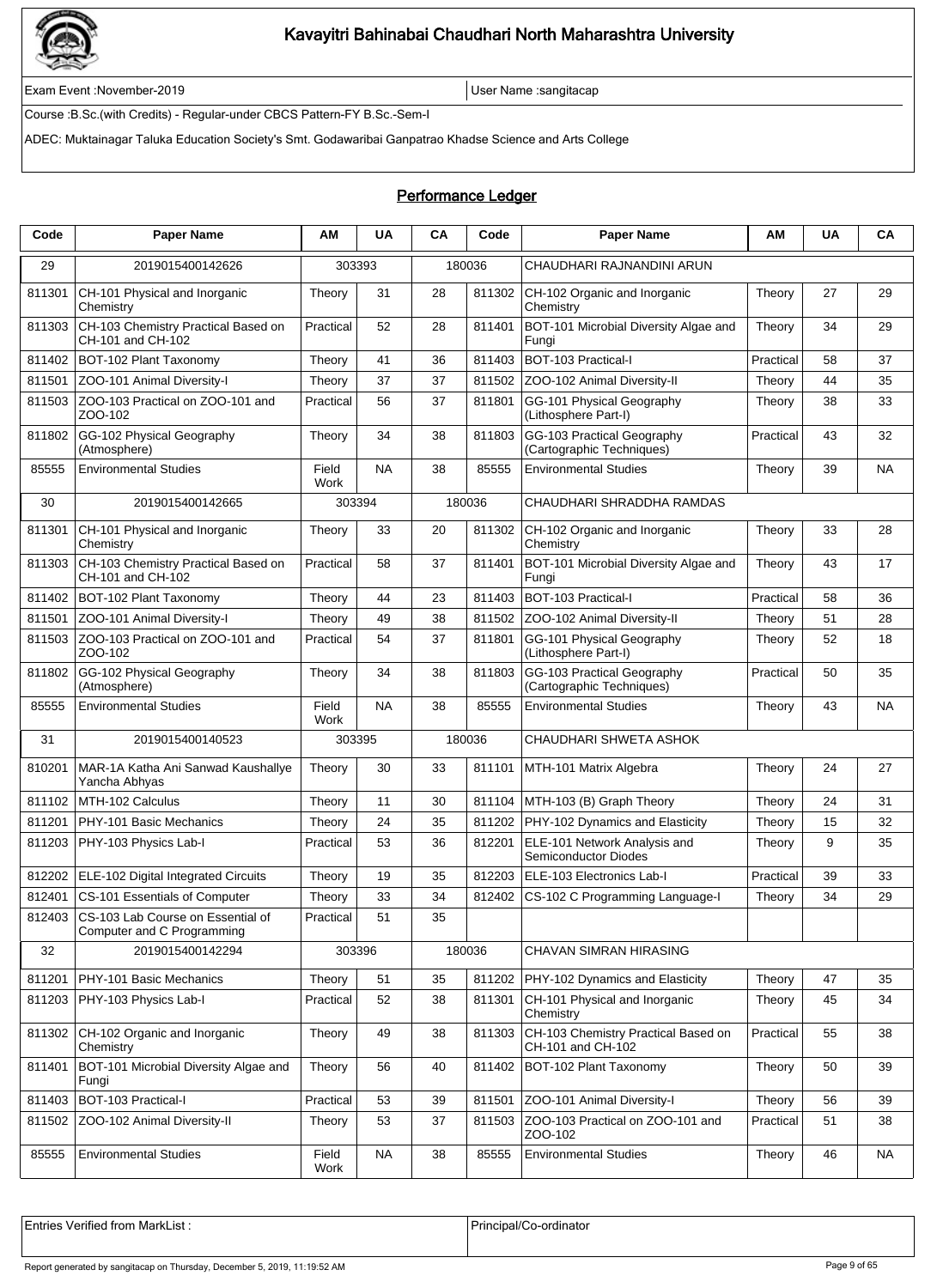

Exam Event :November-2019 User Name :sangitacap

Course :B.Sc.(with Credits) - Regular-under CBCS Pattern-FY B.Sc.-Sem-I

ADEC: Muktainagar Taluka Education Society's Smt. Godawaribai Ganpatrao Khadse Science and Arts College

### Performance Ledger

| Code   | <b>Paper Name</b>                                               | ΑM            | <b>UA</b> | CA | Code   | <b>Paper Name</b>                                           | ΑМ        | <b>UA</b> | CA        |
|--------|-----------------------------------------------------------------|---------------|-----------|----|--------|-------------------------------------------------------------|-----------|-----------|-----------|
| 33     | 2019015400142746                                                | 303397        |           |    | 180036 | CHAVHAN RAMESHWAR BHOLARAM                                  |           |           |           |
| 811301 | CH-101 Physical and Inorganic<br>Chemistry                      | Theory        | 31        | 18 | 811302 | CH-102 Organic and Inorganic<br>Chemistry                   | Theory    | 24        | 18        |
| 811303 | CH-103 Chemistry Practical Based on<br>CH-101 and CH-102        | Practical     | 52        | 30 | 811401 | BOT-101 Microbial Diversity Algae and<br>Fungi              | Theory    | 26        | 18        |
| 811402 | BOT-102 Plant Taxonomy                                          | Theory        | 40        | 29 | 811403 | BOT-103 Practical-I                                         | Practical | 53        | 37        |
| 811501 | ZOO-101 Animal Diversity-I                                      | Theory        | 38        | 27 | 811502 | ZOO-102 Animal Diversity-II                                 | Theory    | 43        | 27        |
| 811503 | ZOO-103 Practical on ZOO-101 and<br>ZOO-102                     | Practical     | 43        | 37 | 811801 | GG-101 Physical Geography<br>(Lithosphere Part-I)           | Theory    | 45        | 18        |
| 811802 | GG-102 Physical Geography<br>(Atmosphere)                       | Theory        | 28        | 36 | 811803 | GG-103 Practical Geography<br>(Cartographic Techniques)     | Practical | 40        | 30        |
| 85555  | <b>Environmental Studies</b>                                    | Field<br>Work | <b>NA</b> | 33 | 85555  | <b>Environmental Studies</b>                                | Theory    | 41        | <b>NA</b> |
| 34     | 2018015400051147                                                | 303398        |           |    | 180036 | CHAVHAN VISHAL KADU                                         |           |           |           |
| 810201 | MAR-1A Katha Ani Sanwad Kaushallye<br>Yancha Abhyas             | Theory        | 47        | 27 | 811101 | MTH-101 Matrix Algebra                                      | Theory    | 12        | 20        |
| 811102 | MTH-102 Calculus                                                | Theory        | 9         | 10 | 811104 | MTH-103 (B) Graph Theory                                    | Theory    | 29        | 22        |
| 811201 | PHY-101 Basic Mechanics                                         | Theory        | 31        | 28 | 811202 | PHY-102 Dynamics and Elasticity                             | Theory    | 34        | 31        |
| 811203 | PHY-103 Physics Lab-I                                           | Practical     | 45        | 28 | 812201 | ELE-101 Network Analysis and<br><b>Semiconductor Diodes</b> | Theory    | 24        | 18        |
| 812202 | ELE-102 Digital Integrated Circuits                             | Theory        | 15        | 29 | 812203 | ELE-103 Electronics Lab-I                                   | Practical | 39        | 35        |
| 812401 | CS-101 Essentials of Computer                                   | Theory        | 42        | 24 | 812402 | CS-102 C Programming Language-I                             | Theory    | 15        | 22        |
| 812403 | CS-103 Lab Course on Essential of<br>Computer and C Programming | Practical     | 27        | 19 |        |                                                             |           |           |           |
| 35     | 2019015400142924                                                | 303399        |           |    | 180036 | CHIKHALKAR NILIMA SUDHAKAR                                  |           |           |           |
| 810101 | <b>ENG-1A English Communication</b>                             | Theory        | 48        | 36 | 811101 | MTH-101 Matrix Algebra                                      | Theory    | 34        | 34        |
| 811102 | MTH-102 Calculus                                                | Theory        | 44        | 37 | 811104 | MTH-103 (B) Graph Theory                                    | Theory    | 37        | 38        |
| 811201 | PHY-101 Basic Mechanics                                         | Theory        | 57        | 27 | 811202 | PHY-102 Dynamics and Elasticity                             | Theory    | 41        | 32        |
| 811203 | PHY-103 Physics Lab-I                                           | Practical     | 54        | 36 | 812201 | ELE-101 Network Analysis and<br>Semiconductor Diodes        | Theory    | 24        | 34        |
| 812202 | ELE-102 Digital Integrated Circuits                             | Theory        | 36        | 35 | 812203 | ELE-103 Electronics Lab-I                                   | Practical | 45        | 34        |
| 812401 | CS-101 Essentials of Computer                                   | Theory        | 47        | 38 | 812402 | CS-102 C Programming Language-I                             | Theory    | 37        | 30        |
| 812403 | CS-103 Lab Course on Essential of<br>Computer and C Programming | Practical     | 41        | 28 |        |                                                             |           |           |           |
| 36     | 2019015400143734                                                |               | 303400    |    | 180036 | CHOUDHARI KUNAL ARUN                                        |           |           |           |
| 811301 | CH-101 Physical and Inorganic<br>Chemistry                      | Theory        | 19        | 24 | 811302 | CH-102 Organic and Inorganic<br>Chemistry                   | Theory    | 15        | 22        |
| 811303 | CH-103 Chemistry Practical Based on<br>CH-101 and CH-102        | Practical     | 41        | 36 | 811401 | BOT-101 Microbial Diversity Algae and<br>Fungi              | Theory    | 24        | 29        |
| 811402 | BOT-102 Plant Taxonomy                                          | Theory        | 4         | 30 | 811403 | BOT-103 Practical-I                                         | Practical | 43        | 35        |
| 811501 | ZOO-101 Animal Diversity-I                                      | Theory        | 38        | 33 | 811502 | ZOO-102 Animal Diversity-II                                 | Theory    | 37        | 28        |
| 811503 | ZOO-103 Practical on ZOO-101 and<br>ZOO-102                     | Practical     | 40        | 33 | 811801 | GG-101 Physical Geography<br>(Lithosphere Part-I)           | Theory    | 38        | 23        |
| 811802 | GG-102 Physical Geography<br>(Atmosphere)                       | Theory        | 30        | 34 | 811803 | GG-103 Practical Geography<br>(Cartographic Techniques)     | Practical | 35        | 28        |
| 85555  | <b>Environmental Studies</b>                                    | Field<br>Work | <b>NA</b> | 36 | 85555  | <b>Environmental Studies</b>                                | Theory    | 37        | <b>NA</b> |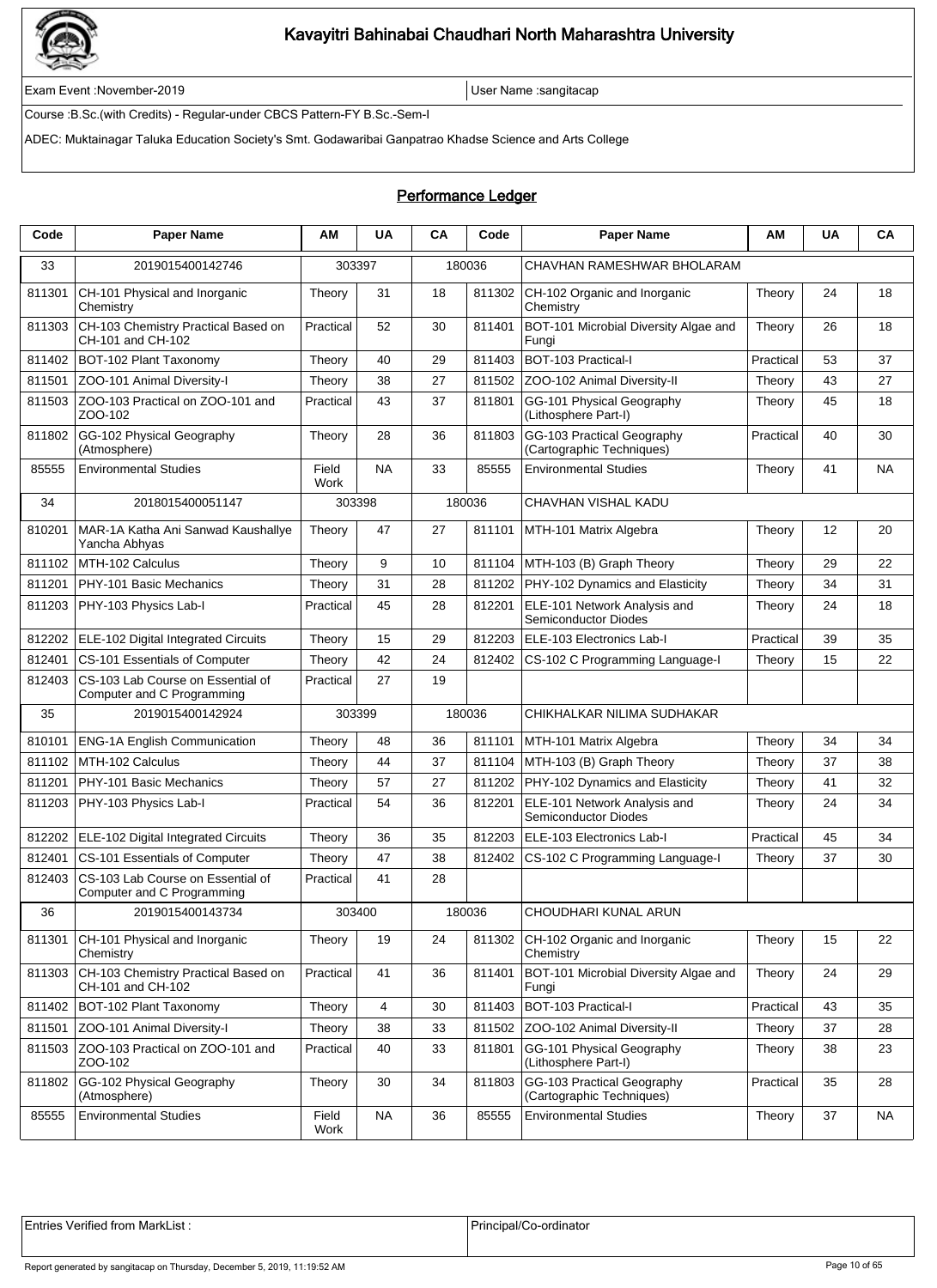

Exam Event :November-2019 User Name :sangitacap

Course :B.Sc.(with Credits) - Regular-under CBCS Pattern-FY B.Sc.-Sem-I

ADEC: Muktainagar Taluka Education Society's Smt. Godawaribai Ganpatrao Khadse Science and Arts College

### Performance Ledger

| Code   | <b>Paper Name</b>                                               | AМ            | <b>UA</b>      | <b>CA</b> | Code   | <b>Paper Name</b>                                        | ΑM        | <b>UA</b>      | CA        |
|--------|-----------------------------------------------------------------|---------------|----------------|-----------|--------|----------------------------------------------------------|-----------|----------------|-----------|
| 37     | 2019015400143251                                                |               | 303401         |           | 180036 | CHOUDHARY HEMANT WAMAN                                   |           |                |           |
| 810101 | <b>ENG-1A English Communication</b>                             | Theory        | 43             | 35        | 811101 | MTH-101 Matrix Algebra                                   | Theory    | 25             | 23        |
| 811102 | MTH-102 Calculus                                                | Theory        | 8              | 30        | 811104 | MTH-103 (B) Graph Theory                                 | Theory    | 24             | 28        |
| 811201 | PHY-101 Basic Mechanics                                         | Theory        | 26             | 28        | 811202 | PHY-102 Dynamics and Elasticity                          | Theory    | 24             | 32        |
| 811203 | PHY-103 Physics Lab-I                                           | Practical     | 46             | 28        | 812201 | ELE-101 Network Analysis and<br>Semiconductor Diodes     | Theory    | 24             | 28        |
| 812202 | ELE-102 Digital Integrated Circuits                             | Theory        | 34             | 35        | 812203 | ELE-103 Electronics Lab-I                                | Practical | 50             | 35        |
| 812401 | CS-101 Essentials of Computer                                   | Theory        | 36             | 34        | 812402 | CS-102 C Programming Language-I                          | Theory    | 27             | 29        |
| 812403 | CS-103 Lab Course on Essential of<br>Computer and C Programming | Practical     | 29             | 19        |        |                                                          |           |                |           |
| 38     | 2019015400143324                                                |               | 303402         |           | 180036 | <b>DANI TANMAY BHAGWAN</b>                               |           |                |           |
| 811301 | CH-101 Physical and Inorganic<br>Chemistry                      | Theory        | 35             | 24        | 811302 | CH-102 Organic and Inorganic<br>Chemistry                | Theory    | 35             | 16        |
| 811303 | CH-103 Chemistry Practical Based on<br>CH-101 and CH-102        | Practical     | 43             | 26        | 811401 | BOT-101 Microbial Diversity Algae and<br>Fungi           | Theory    | 38             | 29        |
| 811402 | BOT-102 Plant Taxonomy                                          | Theory        | 26             | 28        | 811403 | BOT-103 Practical-I                                      | Practical | 52             | 34        |
| 811501 | ZOO-101 Animal Diversity-I                                      | Theory        | 39             | 28        | 811502 | ZOO-102 Animal Diversity-II                              | Theory    | 39             | 26        |
| 811503 | ZOO-103 Practical on ZOO-101 and<br>ZOO-102                     | Practical     | 56             | 38        | 813301 | BT-101 Cell Biology                                      | Theory    | 42             | 33        |
| 813302 | BT-102 Biochemical Tools                                        | Theory        | 43             | 34        | 813303 | BT-103 Practical Paper-I                                 | Practical | 50             | 31        |
| 85555  | <b>Environmental Studies</b>                                    | Field<br>Work | <b>NA</b>      | 35        | 85555  | <b>Environmental Studies</b>                             | Theory    | 39             | <b>NA</b> |
| 39     | 2019015400143475                                                |               | 303403         |           | 180036 | <b>DASARE ATISH TANAJI</b>                               |           |                |           |
| 810101 | <b>ENG-1A English Communication</b>                             | Theory        | AB             | 35        | 811301 | CH-101 Physical and Inorganic<br>Chemistry               | Theory    | 25             | 18        |
| 811302 | CH-102 Organic and Inorganic<br>Chemistry                       | Theory        | 11             | 18        | 811303 | CH-103 Chemistry Practical Based on<br>CH-101 and CH-102 | Practical | 43             | 29        |
| 811401 | BOT-101 Microbial Diversity Algae and<br>Fungi                  | Theory        | 14             | 21        | 811402 | BOT-102 Plant Taxonomy                                   | Theory    | $\overline{7}$ | 18        |
| 811403 | BOT-103 Practical-I                                             | Practical     | 38             | 29        | 811501 | ZOO-101 Animal Diversity-I                               | Theory    | 40             | 24        |
| 811502 | ZOO-102 Animal Diversity-II                                     | Theory        | 39             | 23        | 811503 | ZOO-103 Practical on ZOO-101 and<br>ZOO-102              | Practical | 37             | 25        |
| 811801 | GG-101 Physical Geography<br>(Lithosphere Part-I)               | Theory        | 34             | 17        | 811802 | GG-102 Physical Geography<br>(Atmosphere)                | Theory    | 28             | 32        |
| 811803 | GG-103 Practical Geography<br>(Cartographic Techniques)         | Practical     | 35             | 28        |        |                                                          |           |                |           |
| 40     | 2019015400142963                                                |               | 303404         |           | 180036 | DESHMUKH SANSKUTI SATYDARSHAN                            |           |                |           |
| 811301 | CH-101 Physical and Inorganic<br>Chemistry                      | Theory        | 11             | 24        | 811302 | CH-102 Organic and Inorganic<br>Chemistry                | Theory    | 24             | 20        |
| 811303 | CH-103 Chemistry Practical Based on<br>CH-101 and CH-102        | Practical     | 50             | 29        | 811401 | BOT-101 Microbial Diversity Algae and<br>Fungi           | Theory    | 6              | 19        |
| 811402 | BOT-102 Plant Taxonomy                                          | Theory        | $\overline{7}$ | 28        | 811403 | BOT-103 Practical-I                                      | Practical | 40             | 24        |
| 811501 | ZOO-101 Animal Diversity-I                                      | Theory        | 24             | 33        | 811502 | ZOO-102 Animal Diversity-II                              | Theory    | 19             | 23        |
| 811503 | ZOO-103 Practical on ZOO-101 and<br>ZOO-102                     | Practical     | 46             | 34        | 811801 | GG-101 Physical Geography<br>(Lithosphere Part-I)        | Theory    | 18             | 28        |
| 811802 | GG-102 Physical Geography<br>(Atmosphere)                       | Theory        | 24             | 37        | 811803 | GG-103 Practical Geography<br>(Cartographic Techniques)  | Practical | 39             | 30        |
| 85555  | <b>Environmental Studies</b>                                    | Field<br>Work | <b>NA</b>      | 22        | 85555  | <b>Environmental Studies</b>                             | Theory    | 24             | <b>NA</b> |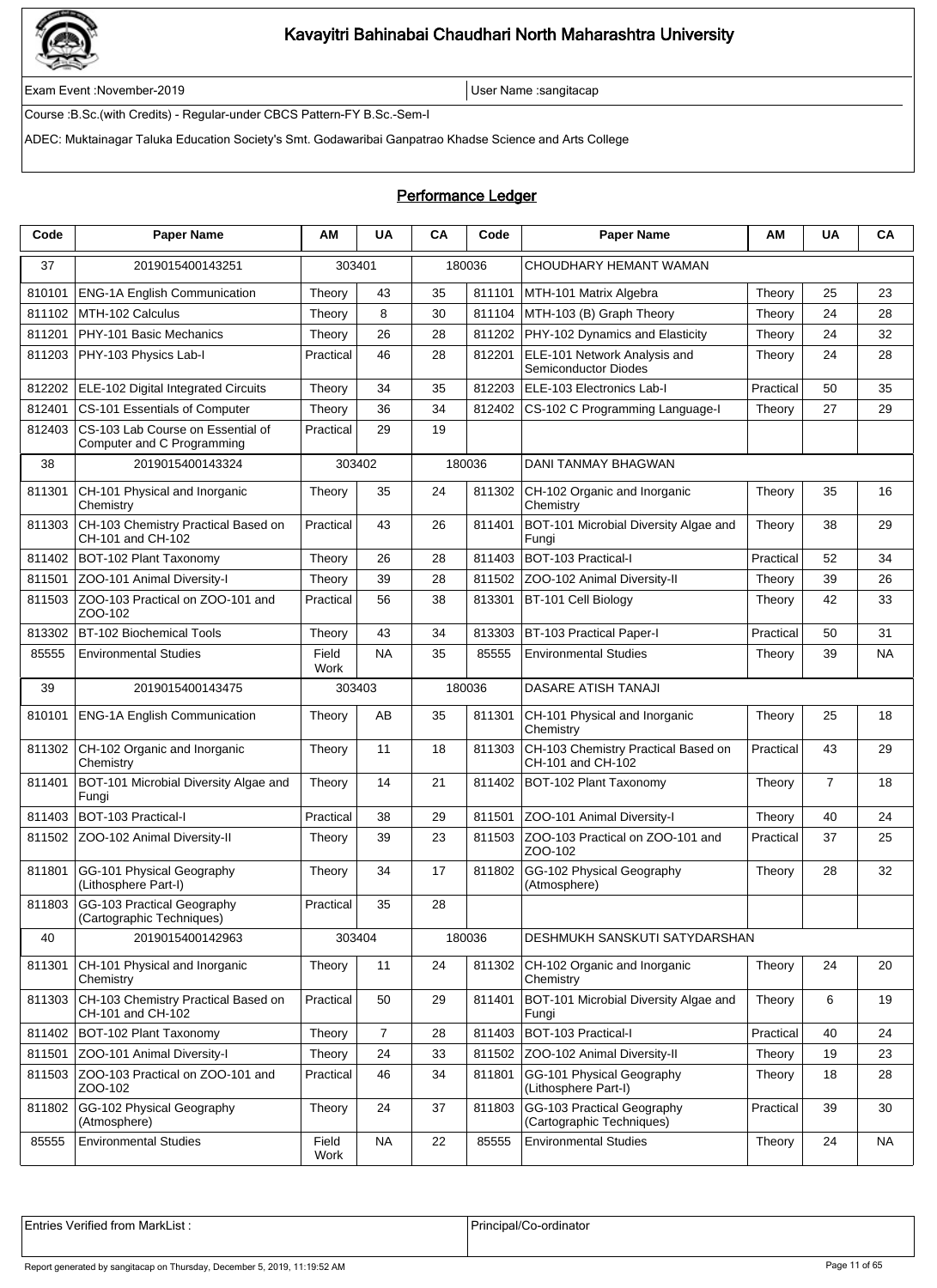

Exam Event :November-2019 User Name :sangitacap

Course :B.Sc.(with Credits) - Regular-under CBCS Pattern-FY B.Sc.-Sem-I

ADEC: Muktainagar Taluka Education Society's Smt. Godawaribai Ganpatrao Khadse Science and Arts College

### Performance Ledger

| Code   | <b>Paper Name</b>                                               | ΑM            | <b>UA</b> | CA | Code   | <b>Paper Name</b>                                           | ΑМ        | <b>UA</b>      | CA        |
|--------|-----------------------------------------------------------------|---------------|-----------|----|--------|-------------------------------------------------------------|-----------|----------------|-----------|
| 41     | 2019015400142866                                                | 303405        |           |    | 180036 | <b>DESHMUKH SNEHA SUNIL</b>                                 |           |                |           |
| 811301 | CH-101 Physical and Inorganic<br>Chemistry                      | Theory        | 24        | 29 | 811302 | CH-102 Organic and Inorganic<br>Chemistry                   | Theory    | 13             | 20        |
| 811303 | CH-103 Chemistry Practical Based on<br>CH-101 and CH-102        | Practical     | 47        | 34 | 811401 | BOT-101 Microbial Diversity Algae and<br>Fungi              | Theory    | $\overline{7}$ | 18        |
| 811402 | BOT-102 Plant Taxonomy                                          | Theory        | 24        | 32 | 811403 | BOT-103 Practical-I                                         | Practical | 45             | 37        |
| 811501 | ZOO-101 Animal Diversity-I                                      | Theory        | 35        | 35 | 811502 | ZOO-102 Animal Diversity-II                                 | Theory    | 37             | 32        |
| 811503 | ZOO-103 Practical on ZOO-101 and<br>ZOO-102                     | Practical     | 52        | 38 | 811801 | GG-101 Physical Geography<br>(Lithosphere Part-I)           | Theory    | 38             | 34        |
| 811802 | GG-102 Physical Geography<br>(Atmosphere)                       | Theory        | 36        | 37 | 811803 | GG-103 Practical Geography<br>(Cartographic Techniques)     | Practical | 42             | 31        |
| 85555  | <b>Environmental Studies</b>                                    | Field<br>Work | <b>NA</b> | 35 | 85555  | <b>Environmental Studies</b>                                | Theory    | 30             | <b>NA</b> |
| 42     | 2019015400143371                                                | 303406        |           |    | 180036 | DEVKAR VISHAL VIJAY                                         |           |                |           |
| 810201 | MAR-1A Katha Ani Sanwad Kaushallye<br>Yancha Abhyas             | Theory        | 24        | 32 | 811101 | MTH-101 Matrix Algebra                                      | Theory    | 2              | 18        |
| 811102 | MTH-102 Calculus                                                | Theory        | 6         | 16 | 811104 | MTH-103 (B) Graph Theory                                    | Theory    | 13             | 21        |
| 811201 | PHY-101 Basic Mechanics                                         | Theory        | 19        | 28 | 811202 | PHY-102 Dynamics and Elasticity                             | Theory    | 24             | 29        |
| 811203 | PHY-103 Physics Lab-I                                           | Practical     | 48        | 28 | 812201 | ELE-101 Network Analysis and<br><b>Semiconductor Diodes</b> | Theory    | 10             | 25        |
| 812202 | ELE-102 Digital Integrated Circuits                             | Theory        | 12        | 30 | 812203 | ELE-103 Electronics Lab-I                                   | Practical | 40             | 36        |
| 812401 | CS-101 Essentials of Computer                                   | Theory        | 11        | 27 | 812402 | CS-102 C Programming Language-I                             | Theory    | 25             | 25        |
| 812403 | CS-103 Lab Course on Essential of<br>Computer and C Programming | Practical     | 27        | 21 |        |                                                             |           |                |           |
| 43     | 2019015400142456                                                | 303407        |           |    | 180036 | DHAGE RAMESHWAR KISAN                                       |           |                |           |
| 811301 | CH-101 Physical and Inorganic<br>Chemistry                      | Theory        | 35        | 18 | 811302 | CH-102 Organic and Inorganic<br>Chemistry                   | Theory    | 45             | 23        |
| 811303 | CH-103 Chemistry Practical Based on<br>CH-101 and CH-102        | Practical     | 50        | 38 | 811401 | BOT-101 Microbial Diversity Algae and<br>Fungi              | Theory    | 35             | 22        |
| 811402 | BOT-102 Plant Taxonomy                                          | Theory        | 39        | 24 | 811403 | BOT-103 Practical-I                                         | Practical | 54             | 38        |
| 811501 | ZOO-101 Animal Diversity-I                                      | Theory        | 30        | 35 | 811502 | ZOO-102 Animal Diversity-II                                 | Theory    | 47             | 32        |
| 811503 | ZOO-103 Practical on ZOO-101 and<br>ZOO-102                     | Practical     | 47        | 38 | 813301 | BT-101 Cell Biology                                         | Theory    | 37             | 32        |
| 813302 | BT-102 Biochemical Tools                                        | Theory        | 32        | 33 | 813303 | <b>BT-103 Practical Paper-I</b>                             | Practical | 49             | 30        |
| 85555  | <b>Environmental Studies</b>                                    | Field<br>Work | NA        | 34 | 85555  | <b>Environmental Studies</b>                                | Theory    | 46             | ΝA        |
| 44     | 2019015400143042                                                | 303408        |           |    | 180036 | DHAKE KOMAL VASANT                                          |           |                |           |
| 811301 | CH-101 Physical and Inorganic<br>Chemistry                      | Theory        | 31        | 21 | 811302 | CH-102 Organic and Inorganic<br>Chemistry                   | Theory    | 40             | 33        |
| 811303 | CH-103 Chemistry Practical Based on<br>CH-101 and CH-102        | Practical     | 57        | 35 | 811401 | BOT-101 Microbial Diversity Algae and<br>Fungi              | Theory    | 37             | 30        |
| 811402 | BOT-102 Plant Taxonomy                                          | Theory        | 25        | 34 | 811403 | BOT-103 Practical-I                                         | Practical | 52             | 39        |
| 811501 | ZOO-101 Animal Diversity-I                                      | Theory        | 41        | 36 | 811502 | ZOO-102 Animal Diversity-II                                 | Theory    | 44             | 28        |
| 811503 | ZOO-103 Practical on ZOO-101 and<br>ZOO-102                     | Practical     | 41        | 34 | 813301 | BT-101 Cell Biology                                         | Theory    | 37             | 34        |
| 813302 | BT-102 Biochemical Tools                                        | Theory        | 41        | 35 | 813303 | <b>BT-103 Practical Paper-I</b>                             | Practical | 53             | 32        |
| 85555  | <b>Environmental Studies</b>                                    | Field<br>Work | <b>NA</b> | 36 | 85555  | <b>Environmental Studies</b>                                | Theory    | 38             | <b>NA</b> |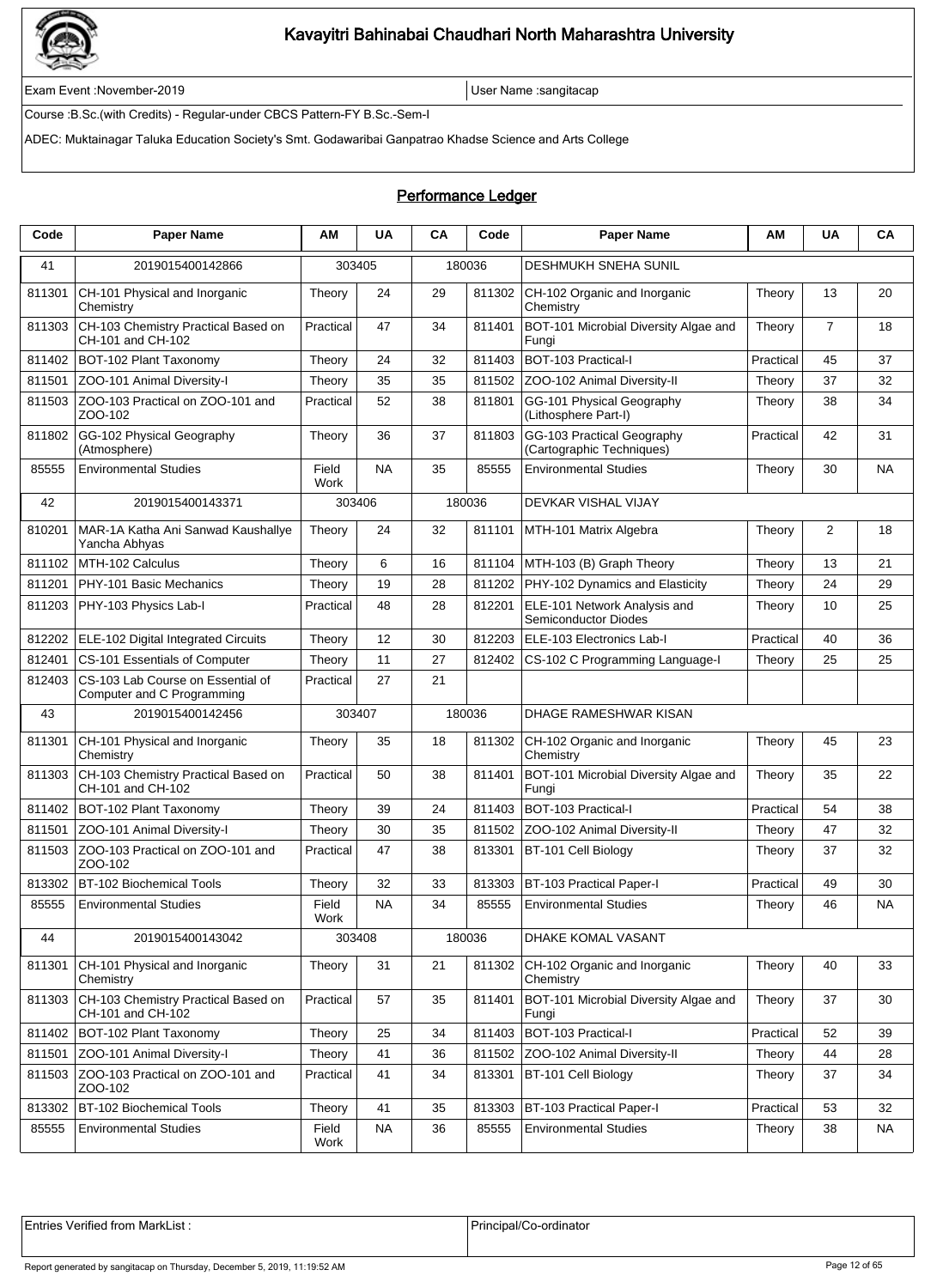

Exam Event :November-2019 User Name :sangitacap

Course :B.Sc.(with Credits) - Regular-under CBCS Pattern-FY B.Sc.-Sem-I

ADEC: Muktainagar Taluka Education Society's Smt. Godawaribai Ganpatrao Khadse Science and Arts College

### Performance Ledger

| Code   | <b>Paper Name</b>                                        | ΑM            | <b>UA</b> | CA | Code   | <b>Paper Name</b>                                              | ΑМ                   | <b>UA</b> | CA        |
|--------|----------------------------------------------------------|---------------|-----------|----|--------|----------------------------------------------------------------|----------------------|-----------|-----------|
| 45     | 2019015400143483                                         | 303409        |           |    | 180036 | <b>DHAKE SWARAJ SUNIL</b>                                      |                      |           |           |
| 811301 | CH-101 Physical and Inorganic<br>Chemistry               | Theory        | 24        | 17 | 811302 | CH-102 Organic and Inorganic<br>Chemistry                      | Theory               | 24        | 22        |
| 811303 | CH-103 Chemistry Practical Based on<br>CH-101 and CH-102 | Practical     | 35        | 27 | 811401 | BOT-101 Microbial Diversity Algae and<br>Fungi                 | Theory               | 2         | 16        |
| 811402 | BOT-102 Plant Taxonomy                                   | Theory        | 26        | 21 | 811403 | BOT-103 Practical-I                                            | Practical            | 51        | 32        |
| 811501 | ZOO-101 Animal Diversity-I                               | Theory        | 24        | 24 | 811502 | ZOO-102 Animal Diversity-II                                    | Theory               | 29        | 23        |
| 811503 | ZOO-103 Practical on ZOO-101 and<br>ZOO-102              | Practical     | 35        | 32 | 811801 | GG-101 Physical Geography<br>(Lithosphere Part-I)              | Theory               | 24        | 19        |
| 811802 | GG-102 Physical Geography<br>(Atmosphere)                | Theory        | 26        | 36 | 811803 | GG-103 Practical Geography<br>(Cartographic Techniques)        | Practical            | 35        | 28        |
| 85555  | <b>Environmental Studies</b>                             | Field<br>Work | <b>NA</b> | 35 | 85555  | <b>Environmental Studies</b>                                   | Theory               | 42        | <b>NA</b> |
| 46     | 2019015400140562                                         | 303410        |           |    | 180036 | DHANDE SHUBHAM BHAGWAN                                         |                      |           |           |
| 811301 | CH-101 Physical and Inorganic<br>Chemistry               | Theory        | 16        | 22 | 811302 | CH-102 Organic and Inorganic<br>Chemistry                      | Theory               | 24        | 20        |
| 811303 | CH-103 Chemistry Practical Based on<br>CH-101 and CH-102 | Practical     | 44        | 28 | 811401 | BOT-101 Microbial Diversity Algae and<br>Fungi                 | Theory               | 5         | 21        |
| 811402 | BOT-102 Plant Taxonomy                                   | Theory        | 24        | 33 | 811403 | BOT-103 Practical-I                                            | Practical            | 41        | 36        |
| 811501 | ZOO-101 Animal Diversity-I                               | Theory        | 44        | 38 | 811502 | ZOO-102 Animal Diversity-II                                    | Theory               | 40        | 29        |
| 811503 | ZOO-103 Practical on ZOO-101 and<br>ZOO-102              | Practical     | 37        | 33 | 811801 | GG-101 Physical Geography<br>(Lithosphere Part-I)              | Theory               | 39        | 31        |
| 811802 | GG-102 Physical Geography<br>(Atmosphere)                | Theory        | 34        | 36 | 811803 | GG-103 Practical Geography<br>(Cartographic Techniques)        | Practical            | 43        | 32        |
| 85555  | <b>Environmental Studies</b>                             | Field<br>Work | <b>NA</b> | 36 | 85555  | <b>Environmental Studies</b>                                   | Theory               | 41        | <b>NA</b> |
| 47     | 2019015400143177                                         | 303411        |           |    | 180036 | DHUNDALE SHUBHANGI GOPAL                                       |                      |           |           |
| 811301 | CH-101 Physical and Inorganic<br>Chemistry               | Theory        | 24        | 23 | 811302 | CH-102 Organic and Inorganic<br>Chemistry                      | Theory               | 25        | 20        |
| 811303 | CH-103 Chemistry Practical Based on<br>CH-101 and CH-102 | Practical     | 50        | 30 | 811401 | BOT-101 Microbial Diversity Algae and<br>Fungi                 | Theory               | 8         | 23        |
| 811402 | BOT-102 Plant Taxonomy                                   | Theory        | 25        | 25 | 811403 | <b>BOT-103 Practical-I</b>                                     | Practical            | 43        | 35        |
| 811501 | ZOO-101 Animal Diversity-I                               | Theory        | 39        | 29 | 811502 | ZOO-102 Animal Diversity-II                                    | Theory               | 42        | 32        |
| 811503 | ZOO-103 Practical on ZOO-101 and<br>ZOO-102              | Practical     | 43        | 33 | 811801 | GG-101 Physical Geography<br>(Lithosphere Part-I)              | Theory               | 39        | 32        |
|        | 811802 GG-102 Physical Geography<br>(Atmosphere)         | Theory        | 32        | 37 |        | 811803 GG-103 Practical Geography<br>(Cartographic Techniques) | P <sub>radical</sub> | 38        | 29        |
| 85555  | <b>Environmental Studies</b>                             | Field<br>Work | <b>NA</b> | 36 | 85555  | <b>Environmental Studies</b>                                   | Theory               | 44        | NA        |
| 48     | 2019015400143107                                         | 303412        |           |    | 180036 | DUTTE ASHAWINI SUDHAKAR                                        |                      |           |           |
| 810201 | MAR-1A Katha Ani Sanwad Kaushallye<br>Yancha Abhyas      | Theory        | 24        | 8  | 811101 | MTH-101 Matrix Algebra                                         | Theory               | 13        | 17        |
| 811102 | MTH-102 Calculus                                         | Theory        | 9         | 16 | 811104 | MTH-103 (B) Graph Theory                                       | Theory               | 13        | 12        |
| 811301 | CH-101 Physical and Inorganic<br>Chemistry               | Theory        | 28        | 24 | 811302 | CH-102 Organic and Inorganic<br>Chemistry                      | Theory               | 24        | 21        |
| 811303 | CH-103 Chemistry Practical Based on<br>CH-101 and CH-102 | Practical     | 36        | 30 | 811401 | BOT-101 Microbial Diversity Algae and<br>Fungi                 | Theory               | 32        | 27        |
| 811402 | BOT-102 Plant Taxonomy                                   | Theory        | 24        | 27 | 811403 | BOT-103 Practical-I                                            | Practical            | 48        | 32        |
| 811801 | GG-101 Physical Geography<br>(Lithosphere Part-I)        | Theory        | 30        | 18 | 811802 | GG-102 Physical Geography<br>(Atmosphere)                      | Theory               | 24        | 38        |
| 811803 | GG-103 Practical Geography<br>(Cartographic Techniques)  | Practical     | 48        | 34 |        |                                                                |                      |           |           |
|        | Entries Verified from MarkList:                          |               |           |    |        | Principal/Co-ordinator                                         |                      |           |           |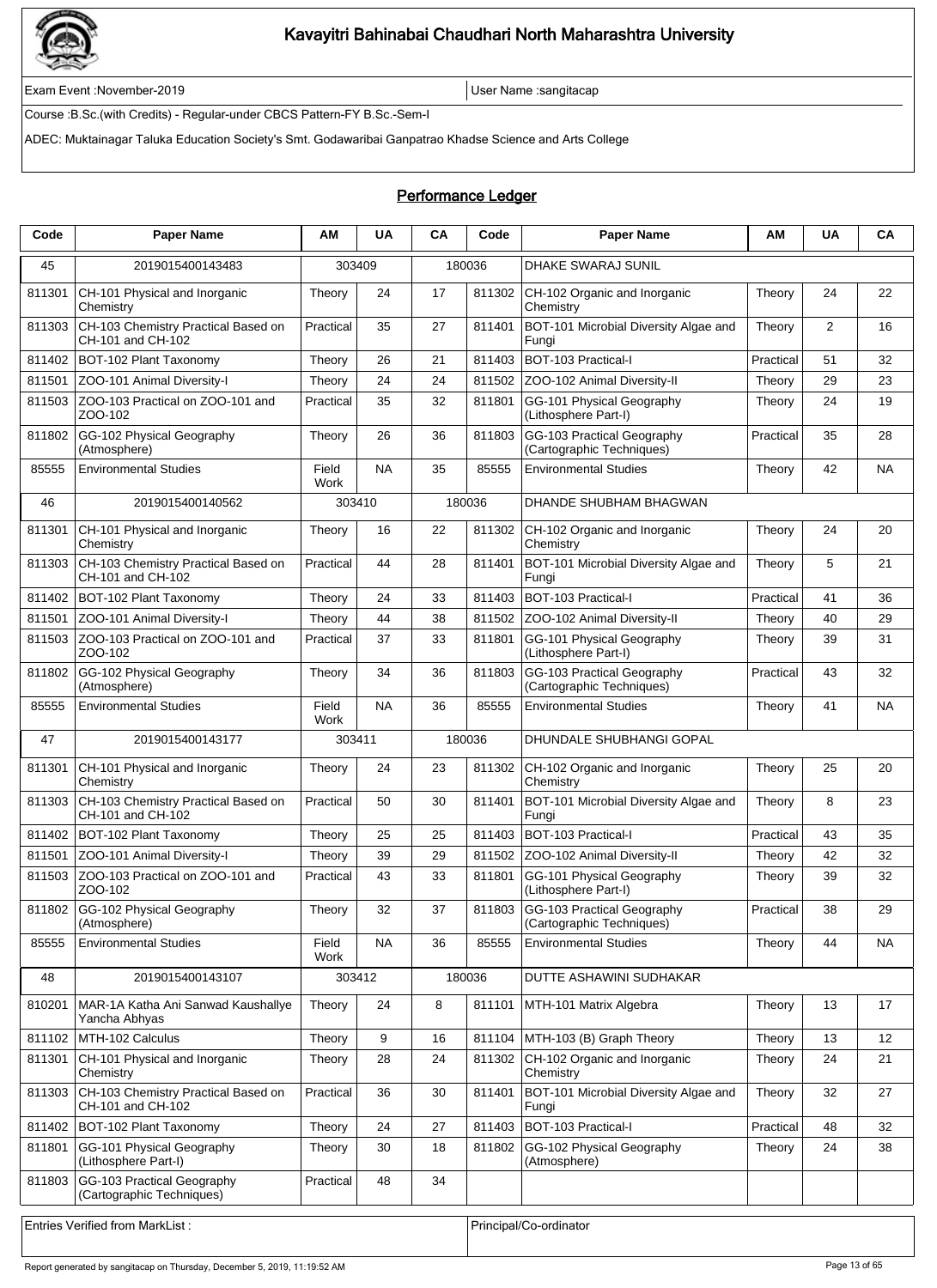

Exam Event :November-2019 User Name :sangitacap

Course :B.Sc.(with Credits) - Regular-under CBCS Pattern-FY B.Sc.-Sem-I

ADEC: Muktainagar Taluka Education Society's Smt. Godawaribai Ganpatrao Khadse Science and Arts College

### Performance Ledger

| Code   | <b>Paper Name</b>                                               | ΑM            | <b>UA</b> | CA | Code   | <b>Paper Name</b>                                        | ΑМ        | <b>UA</b> | CA        |
|--------|-----------------------------------------------------------------|---------------|-----------|----|--------|----------------------------------------------------------|-----------|-----------|-----------|
| 49     | 2019015400143363                                                | 303413        |           |    | 180036 | DUTTE GAYATRI RAJENDRA                                   |           |           |           |
| 811301 | CH-101 Physical and Inorganic<br>Chemistry                      | Theory        | 37        | 33 | 811302 | CH-102 Organic and Inorganic<br>Chemistry                | Theory    | 35        | 37        |
| 811303 | CH-103 Chemistry Practical Based on<br>CH-101 and CH-102        | Practical     | 51        | 38 | 811401 | BOT-101 Microbial Diversity Algae and<br>Fungi           | Theory    | 31        | 40        |
| 811402 | BOT-102 Plant Taxonomy                                          | Theory        | 45        | 38 | 811403 | BOT-103 Practical-I                                      | Practical | 52        | 37        |
| 811501 | ZOO-101 Animal Diversity-I                                      | Theory        | 50        | 38 | 811502 | ZOO-102 Animal Diversity-II                              | Theory    | 44        | 36        |
| 811503 | ZOO-103 Practical on ZOO-101 and<br>ZOO-102                     | Practical     | 52        | 38 | 811801 | GG-101 Physical Geography<br>(Lithosphere Part-I)        | Theory    | 35        | 34        |
| 811802 | GG-102 Physical Geography<br>(Atmosphere)                       | Theory        | 34        | 38 | 811803 | GG-103 Practical Geography<br>(Cartographic Techniques)  | Practical | 49        | 35        |
| 85555  | <b>Environmental Studies</b>                                    | Field<br>Work | <b>NA</b> | 38 | 85555  | <b>Environmental Studies</b>                             | Theory    | 46        | NA        |
| 50     | 2019015400143355                                                | 303414        |           |    | 180036 | DUTTE KAMLESH NARENDRA                                   |           |           |           |
| 810101 | <b>ENG-1A English Communication</b>                             | Theory        | 42        | 34 | 811301 | CH-101 Physical and Inorganic<br>Chemistry               | Theory    | 37        | 26        |
| 811302 | CH-102 Organic and Inorganic<br>Chemistry                       | Theory        | 39        | 29 | 811303 | CH-103 Chemistry Practical Based on<br>CH-101 and CH-102 | Practical | 48        | 33        |
| 811401 | BOT-101 Microbial Diversity Algae and<br>Fungi                  | Theory        | 29        | 26 | 811402 | BOT-102 Plant Taxonomy                                   | Theory    | 28        | 32        |
| 811403 | BOT-103 Practical-I                                             | Practical     | 49        | 35 | 811501 | ZOO-101 Animal Diversity-I                               | Theory    | 37        | 35        |
| 811502 | ZOO-102 Animal Diversity-II                                     | Theory        | 40        | 32 | 811503 | ZOO-103 Practical on ZOO-101 and<br>ZOO-102              | Practical | 50        | 37        |
| 811801 | GG-101 Physical Geography<br>(Lithosphere Part-I)               | Theory        | 48        | 34 | 811802 | GG-102 Physical Geography<br>(Atmosphere)                | Theory    | 36        | 36        |
| 811803 | GG-103 Practical Geography<br>(Cartographic Techniques)         | Practical     | 48        | 34 |        |                                                          |           |           |           |
| 51     | 2019015400142932                                                | 303415        |           |    | 180036 | DUTTE MANISHA ONKAR                                      |           |           |           |
| 811301 | CH-101 Physical and Inorganic<br>Chemistry                      | Theory        | 36        | 31 | 811302 | CH-102 Organic and Inorganic<br>Chemistry                | Theory    | 25        | 32        |
| 811303 | CH-103 Chemistry Practical Based on<br>CH-101 and CH-102        | Practical     | 50        | 39 | 811401 | BOT-101 Microbial Diversity Algae and<br>Fungi           | Theory    | 34        | 32        |
| 811402 | BOT-102 Plant Taxonomy                                          | Theory        | 45        | 30 | 811403 | BOT-103 Practical-I                                      | Practical | 53        | 35        |
| 811501 | ZOO-101 Animal Diversity-I                                      | Theory        | 46        | 35 | 811502 | ZOO-102 Animal Diversity-II                              | Theory    | 52        | 31        |
| 811503 | ZOO-103 Practical on ZOO-101 and<br>ZOO-102                     | Practical     | 49        | 37 | 811801 | GG-101 Physical Geography<br>(Lithosphere Part-I)        | Theory    | 46        | 35        |
| 811802 | GG-102 Physical Geography<br>(Atmosphere)                       | Theory        | 44        | 38 | 811803 | GG-103 Practical Geography<br>(Cartographic Techniques)  | Practical | 47        | 34        |
| 85555  | <b>Environmental Studies</b>                                    | Field<br>Work | <b>NA</b> | 37 | 85555  | <b>Environmental Studies</b>                             | Theory    | 49        | <b>NA</b> |
| 52     | 2019015400143862                                                | 303416        |           |    | 180036 | FEGADE PRAJKTA BALU                                      |           |           |           |
| 810201 | MAR-1A Katha Ani Sanwad Kaushallye<br>Yancha Abhyas             | Theory        | 50        | 36 | 811101 | MTH-101 Matrix Algebra                                   | Theory    | 24        | 34        |
| 811102 | MTH-102 Calculus                                                | Theory        | 24        | 32 | 811104 | MTH-103 (B) Graph Theory                                 | Theory    | 27        | 30        |
| 811201 | PHY-101 Basic Mechanics                                         | Theory        | 40        | 32 | 811202 | PHY-102 Dynamics and Elasticity                          | Theory    | 36        | 24        |
| 811203 | PHY-103 Physics Lab-I                                           | Practical     | 53        | 37 | 812201 | ELE-101 Network Analysis and<br>Semiconductor Diodes     | Theory    | 26        | 27        |
| 812202 | ELE-102 Digital Integrated Circuits                             | Theory        | 34        | 35 | 812203 | ELE-103 Electronics Lab-I                                | Practical | 40        | 36        |
| 812401 | CS-101 Essentials of Computer                                   | Theory        | 27        | 37 | 812402 | CS-102 C Programming Language-I                          | Theory    | 47        | 37        |
| 812403 | CS-103 Lab Course on Essential of<br>Computer and C Programming | Practical     | 46        | 23 |        |                                                          |           |           |           |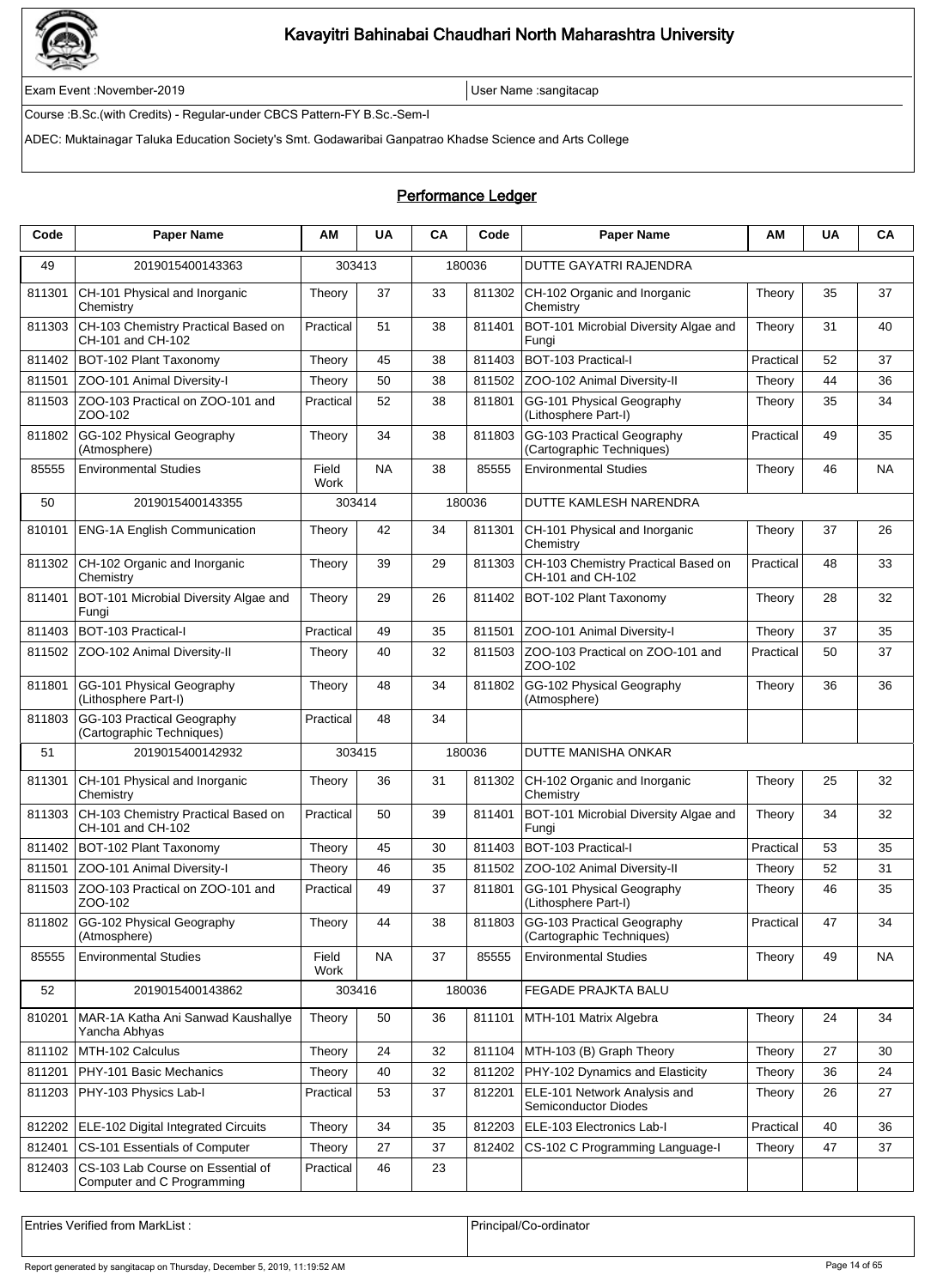

Exam Event :November-2019 User Name :sangitacap

Course :B.Sc.(with Credits) - Regular-under CBCS Pattern-FY B.Sc.-Sem-I

ADEC: Muktainagar Taluka Education Society's Smt. Godawaribai Ganpatrao Khadse Science and Arts College

### Performance Ledger

| Code   | <b>Paper Name</b>                                               | ΑM            | <b>UA</b>      | CA | Code   | <b>Paper Name</b>                                           | ΑM        | <b>UA</b> | CA  |
|--------|-----------------------------------------------------------------|---------------|----------------|----|--------|-------------------------------------------------------------|-----------|-----------|-----|
| 53     | 2019015400142584                                                | 303417        |                |    | 180036 | <b>GAJARE DIPALI PRADIP</b>                                 |           |           |     |
| 810201 | MAR-1A Katha Ani Sanwad Kaushallye<br>Yancha Abhyas             | Theory        | 50             | 36 | 811101 | MTH-101 Matrix Algebra                                      | Theory    | 13        | 32  |
| 811102 | MTH-102 Calculus                                                | Theory        | $\overline{7}$ | 33 | 811104 | MTH-103 (B) Graph Theory                                    | Theory    | 12        | 36  |
| 811201 | PHY-101 Basic Mechanics                                         | Theory        | 25             | 32 | 811202 | PHY-102 Dynamics and Elasticity                             | Theory    | 15        | 31  |
| 811203 | PHY-103 Physics Lab-I                                           | Practical     | 45             | 32 | 812201 | ELE-101 Network Analysis and<br><b>Semiconductor Diodes</b> | Theory    | 11        | 24  |
| 812202 | ELE-102 Digital Integrated Circuits                             | Theory        | 26             | 36 | 812203 | ELE-103 Electronics Lab-I                                   | Practical | 41        | 36  |
| 812401 | CS-101 Essentials of Computer                                   | Theory        | 6              | 34 | 812402 | CS-102 C Programming Language-I                             | Theory    | 26        | 31  |
| 812403 | CS-103 Lab Course on Essential of<br>Computer and C Programming | Practical     | 47             | 28 |        |                                                             |           |           |     |
| 54     | 2019015400142971                                                | 303418        |                |    | 180036 | GAYAKWAD ASHWIN GAJANAN                                     |           |           |     |
| 811301 | CH-101 Physical and Inorganic<br>Chemistry                      | Theory        | 24             | 25 | 811302 | CH-102 Organic and Inorganic<br>Chemistry                   | Theory    | 8         | 25  |
| 811303 | CH-103 Chemistry Practical Based on<br>CH-101 and CH-102        | Practical     | 46             | 31 | 811401 | BOT-101 Microbial Diversity Algae and<br>Fungi              | Theory    | 6         | 17  |
| 811402 | BOT-102 Plant Taxonomy                                          | Theory        | 24             | 30 | 811403 | BOT-103 Practical-I                                         | Practical | 52        | 32  |
| 811501 | ZOO-101 Animal Diversity-I                                      | Theory        | 24             | 34 | 811502 | ZOO-102 Animal Diversity-II                                 | Theory    | 27        | 26  |
| 811503 | ZOO-103 Practical on ZOO-101 and<br>ZOO-102                     | Practical     | 41             | 36 | 811801 | GG-101 Physical Geography<br>(Lithosphere Part-I)           | Theory    | 24        | 27  |
| 811802 | GG-102 Physical Geography<br>(Atmosphere)                       | Theory        | 28             | 36 | 811803 | GG-103 Practical Geography<br>(Cartographic Techniques)     | Practical | 46        | 33  |
| 85555  | <b>Environmental Studies</b>                                    | Field<br>Work | <b>NA</b>      | 36 | 85555  | <b>Environmental Studies</b>                                | Theory    | 28        | ΝA  |
| 55     | 2019015400142367                                                | 303419        |                |    | 180036 | GIRI PRIYANKA PRAKASH                                       |           |           |     |
| 811101 | MTH-101 Matrix Algebra                                          | Theory        | 45             | 33 | 811102 | MTH-102 Calculus                                            | Theory    | 31        | 35  |
| 811104 | MTH-103 (B) Graph Theory                                        | Theory        | 43             | 35 | 811201 | PHY-101 Basic Mechanics                                     | Theory    | 45        | 30  |
| 811202 | PHY-102 Dynamics and Elasticity                                 | Theory        | 39             | 34 | 811203 | PHY-103 Physics Lab-I                                       | Practical | 51        | 37  |
| 811301 | CH-101 Physical and Inorganic<br>Chemistry                      | Theory        | 42             | 25 | 811302 | CH-102 Organic and Inorganic<br>Chemistry                   | Theory    | 26        | 18  |
| 811303 | CH-103 Chemistry Practical Based on<br>CH-101 and CH-102        | Practical     | 56             | 35 | 811401 | BOT-101 Microbial Diversity Algae and<br>Fungi              | Theory    | 47        | 39  |
| 811402 | BOT-102 Plant Taxonomy                                          | Theory        | 39             | 37 | 811403 | BOT-103 Practical-I                                         | Practical | 53        | 37  |
| 85555  | <b>Environmental Studies</b>                                    | Field<br>Work | <b>NA</b>      | 36 | 85555  | <b>Environmental Studies</b>                                | Theory    | 48        | NA. |
| 56     | 2019015400143115                                                | 303420        |                |    | 180036 | GONGE PRIYANKA GAJANAN                                      |           |           |     |
| 810201 | MAR-1A Katha Ani Sanwad Kaushallye<br>Yancha Abhyas             | Theory        | 54             | 36 | 811101 | MTH-101 Matrix Algebra                                      | Theory    | 33        | 31  |
| 811102 | MTH-102 Calculus                                                | Theory        | 43             | 33 | 811104 | MTH-103 (B) Graph Theory                                    | Theory    | 34        | 34  |
| 811201 | PHY-101 Basic Mechanics                                         | Theory        | 39             | 34 | 811202 | PHY-102 Dynamics and Elasticity                             | Theory    | 36        | 31  |
| 811203 | PHY-103 Physics Lab-I                                           | Practical     | 53             | 35 | 812201 | ELE-101 Network Analysis and<br>Semiconductor Diodes        | Theory    | 34        | 22  |
| 812202 | ELE-102 Digital Integrated Circuits                             | Theory        | 45             | 33 | 812203 | ELE-103 Electronics Lab-I                                   | Practical | 43        | 35  |
| 812401 | CS-101 Essentials of Computer                                   | Theory        | 33             | 27 | 812402 | CS-102 C Programming Language-I                             | Theory    | 43        | 28  |
| 812403 | CS-103 Lab Course on Essential of<br>Computer and C Programming | Practical     | AB             | 21 |        |                                                             |           |           |     |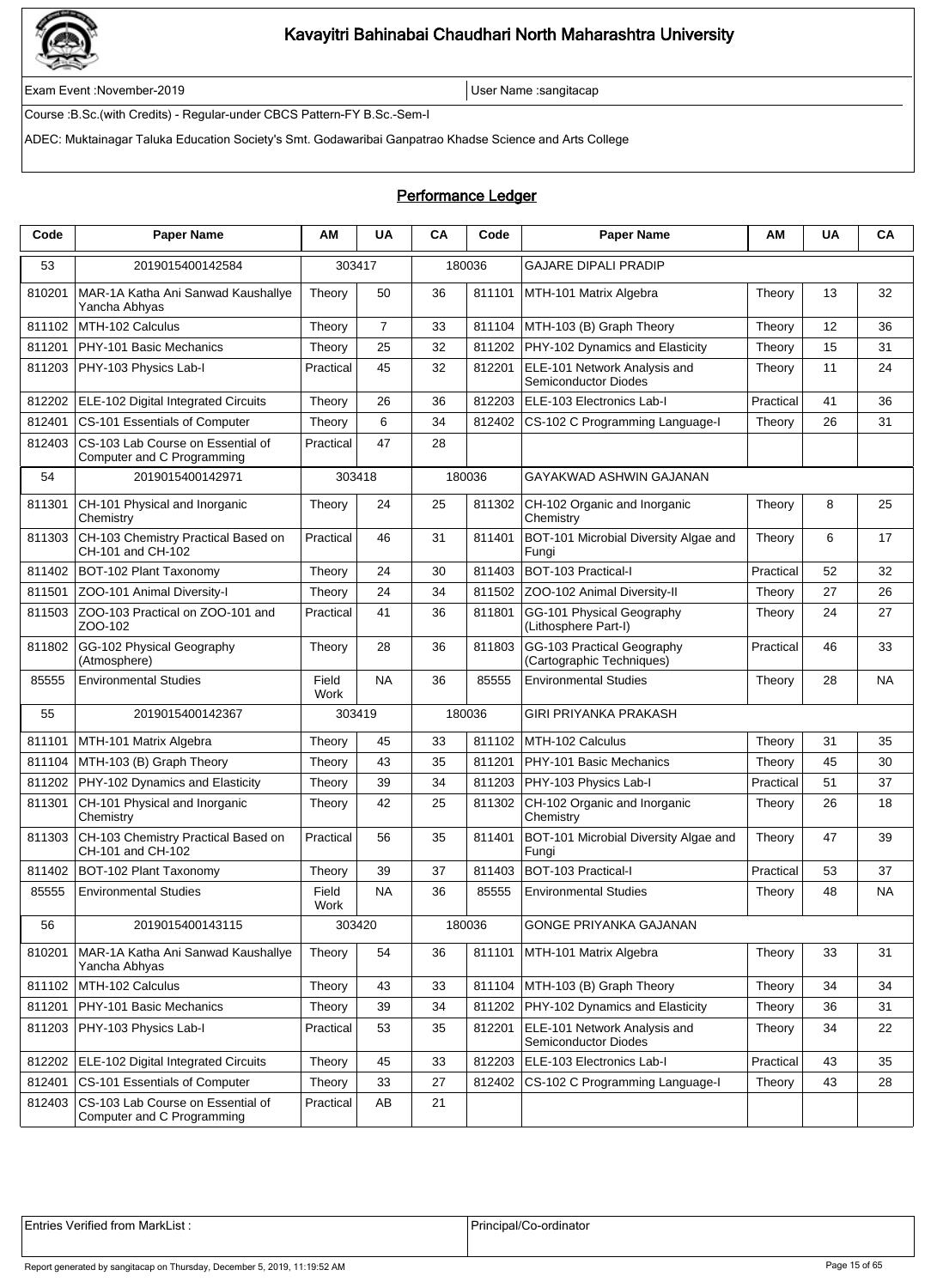

Exam Event :November-2019 User Name :sangitacap

Course :B.Sc.(with Credits) - Regular-under CBCS Pattern-FY B.Sc.-Sem-I

ADEC: Muktainagar Taluka Education Society's Smt. Godawaribai Ganpatrao Khadse Science and Arts College

### Performance Ledger

| Code   | <b>Paper Name</b>                                               | АΜ            | <b>UA</b> | CA | Code   | <b>Paper Name</b>                                               | ΑM        | UA             | CA        |
|--------|-----------------------------------------------------------------|---------------|-----------|----|--------|-----------------------------------------------------------------|-----------|----------------|-----------|
| 57     | 2019015400142506                                                | 303421        |           |    | 180036 | GOSAVI MANJULA DINESH                                           |           |                |           |
| 811101 | MTH-101 Matrix Algebra                                          | Theory        | 24        | 29 | 811102 | MTH-102 Calculus                                                | Theory    | 28             | 33        |
| 811104 | MTH-103 (B) Graph Theory                                        | Theory        | 24        | 30 | 811201 | PHY-101 Basic Mechanics                                         | Theory    | 41             | 33        |
| 811202 | PHY-102 Dynamics and Elasticity                                 | Theory        | 24        | 30 | 811203 | PHY-103 Physics Lab-I                                           | Practical | 47             | 30        |
| 812201 | ELE-101 Network Analysis and<br><b>Semiconductor Diodes</b>     | Theory        | 29        | 30 | 812202 | ELE-102 Digital Integrated Circuits                             | Theory    | 18             | 33        |
| 812203 | ELE-103 Electronics Lab-I                                       | Practical     | 50        | 36 | 812401 | CS-101 Essentials of Computer                                   | Theory    | 39             | 29        |
| 812402 | CS-102 C Programming Language-I                                 | Theory        | 39        | 32 | 812403 | CS-103 Lab Course on Essential of<br>Computer and C Programming | Practical | 26             | 25        |
| 85555  | <b>Environmental Studies</b>                                    | Field<br>Work | <b>NA</b> | 35 | 85555  | <b>Environmental Studies</b>                                    | Theory    | 47             | <b>NA</b> |
| 58     | 2019015400143502                                                | 303422        |           |    | 180036 | <b>GURCHAL DIVYA VIVRAJ</b>                                     |           |                |           |
| 810101 | <b>ENG-1A English Communication</b>                             | Theory        | AB        | 36 | 811101 | MTH-101 Matrix Algebra                                          | Theory    | AB             | 18        |
| 811102 | MTH-102 Calculus                                                | Theory        | AB        | 18 | 811104 | MTH-103 (B) Graph Theory                                        | Theory    | AB             | 19        |
| 811201 | PHY-101 Basic Mechanics                                         | Theory        | AΒ        | 23 | 811202 | PHY-102 Dynamics and Elasticity                                 | Theory    | AB             | 30        |
| 811203 | PHY-103 Physics Lab-I                                           | Practical     | 46        | 30 | 812201 | ELE-101 Network Analysis and<br>Semiconductor Diodes            | Theory    | AB             | 22        |
| 812202 | ELE-102 Digital Integrated Circuits                             | Theory        | AB        | 34 | 812203 | ELE-103 Electronics Lab-I                                       | Practical | 38             | 33        |
| 812401 | CS-101 Essentials of Computer                                   | Theory        | AΒ        | 16 | 812402 | CS-102 C Programming Language-I                                 | Theory    | AB             | 19        |
| 812403 | CS-103 Lab Course on Essential of<br>Computer and C Programming | Practical     | 28        | 22 |        |                                                                 |           |                |           |
| 59     | 2019015400142514                                                | 303423        |           |    | 180036 | <b>INGALE KIRAN PANDURANG</b>                                   |           |                |           |
| 811301 | CH-101 Physical and Inorganic<br>Chemistry                      | Theory        | 6         | 21 | 811302 | CH-102 Organic and Inorganic<br>Chemistry                       | Theory    | 11             | 21        |
| 811303 | CH-103 Chemistry Practical Based on<br>CH-101 and CH-102        | Practical     | 48        | 30 | 811401 | BOT-101 Microbial Diversity Algae and<br>Fungi                  | Theory    | 3              | 18        |
| 811402 | BOT-102 Plant Taxonomy                                          | Theory        | 5         | 29 | 811403 | BOT-103 Practical-I                                             | Practical | 52             | 34        |
| 811501 | ZOO-101 Animal Diversity-I                                      | Theory        | 34        | 29 | 811502 | ZOO-102 Animal Diversity-II                                     | Theory    | 30             | 22        |
| 811503 | ZOO-103 Practical on ZOO-101 and<br>ZOO-102                     | Practical     | 48        | 35 | 811801 | GG-101 Physical Geography<br>(Lithosphere Part-I)               | Theory    | 34             | 34        |
| 811802 | GG-102 Physical Geography<br>(Atmosphere)                       | Theory        | 26        | 36 | 811803 | GG-103 Practical Geography<br>(Cartographic Techniques)         | Practical | 47             | 34        |
| 85555  | <b>Environmental Studies</b>                                    | Field<br>Work | <b>NA</b> | 35 | 85555  | <b>Environmental Studies</b>                                    | Theory    | 32             | NA        |
| 60     | 2019015400142835                                                | 303424        |           |    | 180036 | <b>INGALE LALIT SUNIL</b>                                       |           |                |           |
| 811301 | CH-101 Physical and Inorganic<br>Chemistry                      | Theory        | 8         | 25 | 811302 | CH-102 Organic and Inorganic<br>Chemistry                       | Theory    | $\overline{2}$ | 24        |
| 811303 | CH-103 Chemistry Practical Based on<br>CH-101 and CH-102        | Practical     | 42        | 33 | 811401 | BOT-101 Microbial Diversity Algae and<br>Fungi                  | Theory    | $\overline{7}$ | 18        |
| 811402 | BOT-102 Plant Taxonomy                                          | Theory        | 7         | 33 | 811403 | BOT-103 Practical-I                                             | Practical | 52             | 35        |
| 811501 | ZOO-101 Animal Diversity-I                                      | Theory        | 27        | 34 | 811502 | ZOO-102 Animal Diversity-II                                     | Theory    | 26             | 31        |
| 811503 | ZOO-103 Practical on ZOO-101 and<br>ZOO-102                     | Practical     | 47        | 32 | 811801 | GG-101 Physical Geography<br>(Lithosphere Part-I)               | Theory    | 47             | 35        |
| 811802 | GG-102 Physical Geography<br>(Atmosphere)                       | Theory        | 28        | 35 | 811803 | GG-103 Practical Geography<br>(Cartographic Techniques)         | Practical | 44             | 32        |
| 85555  | <b>Environmental Studies</b>                                    | Field<br>Work | <b>NA</b> | 35 | 85555  | <b>Environmental Studies</b>                                    | Theory    | 39             | <b>NA</b> |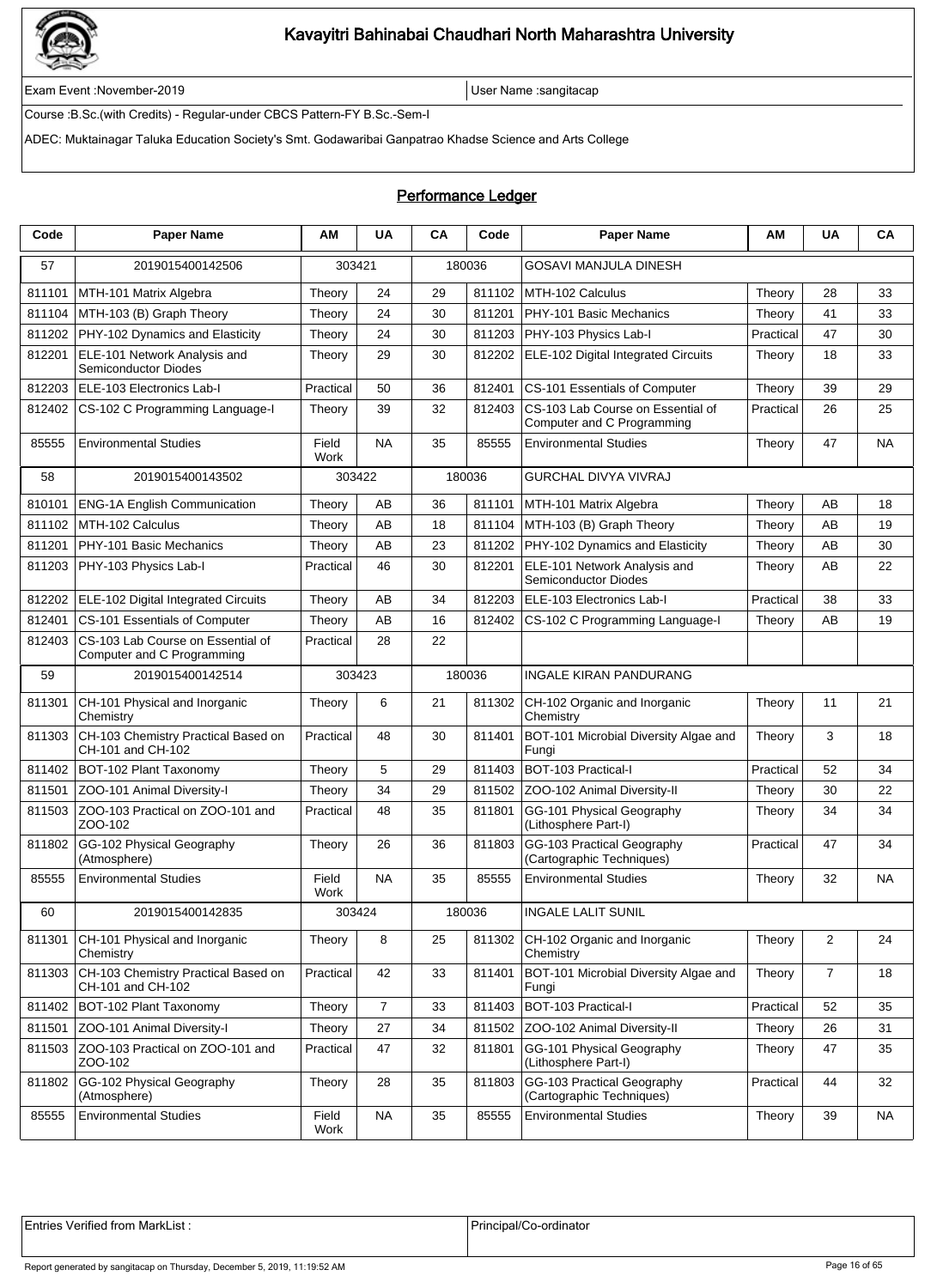

Exam Event :November-2019 User Name :sangitacap

Course :B.Sc.(with Credits) - Regular-under CBCS Pattern-FY B.Sc.-Sem-I

ADEC: Muktainagar Taluka Education Society's Smt. Godawaribai Ganpatrao Khadse Science and Arts College

### Performance Ledger

| Code   | <b>Paper Name</b>                                               | ΑM            | <b>UA</b>      | <b>CA</b> | Code   | <b>Paper Name</b>                                       | AM        | <b>UA</b> | CА        |
|--------|-----------------------------------------------------------------|---------------|----------------|-----------|--------|---------------------------------------------------------|-----------|-----------|-----------|
| 61     | 2019015400142263                                                | 303425        |                |           | 180036 | <b>INGLE ADITYA RAJENDRA</b>                            |           |           |           |
| 810101 | <b>ENG-1A English Communication</b>                             | Theory        | 37             | 34        | 811101 | MTH-101 Matrix Algebra                                  | Theory    | 24        | 24        |
| 811102 | MTH-102 Calculus                                                | Theory        | 5              | 22        | 811104 | MTH-103 (B) Graph Theory                                | Theory    | 16        | 24        |
| 811201 | PHY-101 Basic Mechanics                                         | Theory        | 15             | 30        | 811202 | PHY-102 Dynamics and Elasticity                         | Theory    | 5         | 31        |
| 811203 | PHY-103 Physics Lab-I                                           | Practical     | 40             | 36        | 812201 | ELE-101 Network Analysis and<br>Semiconductor Diodes    | Theory    | 6         | 25        |
| 812202 | ELE-102 Digital Integrated Circuits                             | Theory        | 41             | 36        | 812203 | ELE-103 Electronics Lab-I                               | Practical | 39        | 34        |
| 812401 | CS-101 Essentials of Computer                                   | Theory        | 24             | 24        | 812402 | CS-102 C Programming Language-I                         | Theory    | 18        | 23        |
| 812403 | CS-103 Lab Course on Essential of<br>Computer and C Programming | Practical     | 58             | 37        |        |                                                         |           |           |           |
| 62     | 2019015400142464                                                | 303426        |                |           | 180036 | <b>INGLE SRUSHTI YASHWANT</b>                           |           |           |           |
| 810201 | MAR-1A Katha Ani Sanwad Kaushallye<br>Yancha Abhyas             | Theory        | 50             | 36        | 811101 | MTH-101 Matrix Algebra                                  | Theory    | 28        | 34        |
| 811102 | MTH-102 Calculus                                                | Theory        | 24             | 31        | 811104 | MTH-103 (B) Graph Theory                                | Theory    | 48        | 32        |
| 811201 | PHY-101 Basic Mechanics                                         | Theory        | 52             | 35        | 811202 | PHY-102 Dynamics and Elasticity                         | Theory    | 28        | 24        |
| 811203 | PHY-103 Physics Lab-I                                           | Practical     | 55             | 36        | 812201 | ELE-101 Network Analysis and<br>Semiconductor Diodes    | Theory    | 28        | 28        |
| 812202 | ELE-102 Digital Integrated Circuits                             | Theory        | 45             | 35        | 812203 | ELE-103 Electronics Lab-I                               | Practical | 42        | 35        |
| 812401 | CS-101 Essentials of Computer                                   | Theory        | 49             | 37        | 812402 | CS-102 C Programming Language-I                         | Theory    | 53        | 32        |
| 812403 | CS-103 Lab Course on Essential of<br>Computer and C Programming | Practical     | 58             | 35        |        |                                                         |           |           |           |
| 63     | 2019015400142696                                                | 303427        |                |           | 180036 | JADHAV ASHVINI SUNIL                                    |           |           |           |
| 811301 | CH-101 Physical and Inorganic<br>Chemistry                      | Theory        | 11             | 32        | 811302 | CH-102 Organic and Inorganic<br>Chemistry               | Theory    | 4         | 28        |
| 811303 | CH-103 Chemistry Practical Based on<br>CH-101 and CH-102        | Practical     | 42             | 36        | 811401 | BOT-101 Microbial Diversity Algae and<br>Fungi          | Theory    | 6         | 30        |
| 811402 | BOT-102 Plant Taxonomy                                          | Theory        | $\overline{4}$ | 35        | 811403 | BOT-103 Practical-I                                     | Practical | 53        | 36        |
| 811501 | ZOO-101 Animal Diversity-I                                      | Theory        | 30             | 35        | 811502 | ZOO-102 Animal Diversity-II                             | Theory    | 44        | 36        |
| 811503 | ZOO-103 Practical on ZOO-101 and<br>ZOO-102                     | Practical     | 45             | 37        | 811801 | GG-101 Physical Geography<br>(Lithosphere Part-I)       | Theory    | 43        | 34        |
| 811802 | GG-102 Physical Geography<br>(Atmosphere)                       | Theory        | 30             | 37        | 811803 | GG-103 Practical Geography<br>(Cartographic Techniques) | Practical | 44        | 32        |
| 85555  | <b>Environmental Studies</b>                                    | Field<br>Work | NA             | 36        | 85555  | <b>Environmental Studies</b>                            | Theory    | 42        | NA        |
| 64     | 2019015400142754                                                | 303428        |                |           | 180036 | JADHAV VISHAL SUNIL                                     |           |           |           |
| 811301 | CH-101 Physical and Inorganic<br>Chemistry                      | Theory        | 27             | 21        | 811302 | CH-102 Organic and Inorganic<br>Chemistry               | Theory    | 16        | 20        |
| 811303 | CH-103 Chemistry Practical Based on<br>CH-101 and CH-102        | Practical     | 51             | 28        | 811401 | BOT-101 Microbial Diversity Algae and<br>Fungi          | Theory    | 24        | 22        |
| 811402 | BOT-102 Plant Taxonomy                                          | Theory        | 24             | 34        | 811403 | BOT-103 Practical-I                                     | Practical | 41        | 30        |
| 811501 | ZOO-101 Animal Diversity-I                                      | Theory        | 24             | 31        | 811502 | ZOO-102 Animal Diversity-II                             | Theory    | 32        | 28        |
| 811503 | ZOO-103 Practical on ZOO-101 and<br>ZOO-102                     | Practical     | 40             | 34        | 811801 | GG-101 Physical Geography<br>(Lithosphere Part-I)       | Theory    | 36        | 17        |
| 811802 | GG-102 Physical Geography<br>(Atmosphere)                       | Theory        | 28             | 34        | 811803 | GG-103 Practical Geography<br>(Cartographic Techniques) | Practical | 41        | 31        |
| 85555  | <b>Environmental Studies</b>                                    | Field<br>Work | <b>NA</b>      | 36        | 85555  | <b>Environmental Studies</b>                            | Theory    | 37        | <b>NA</b> |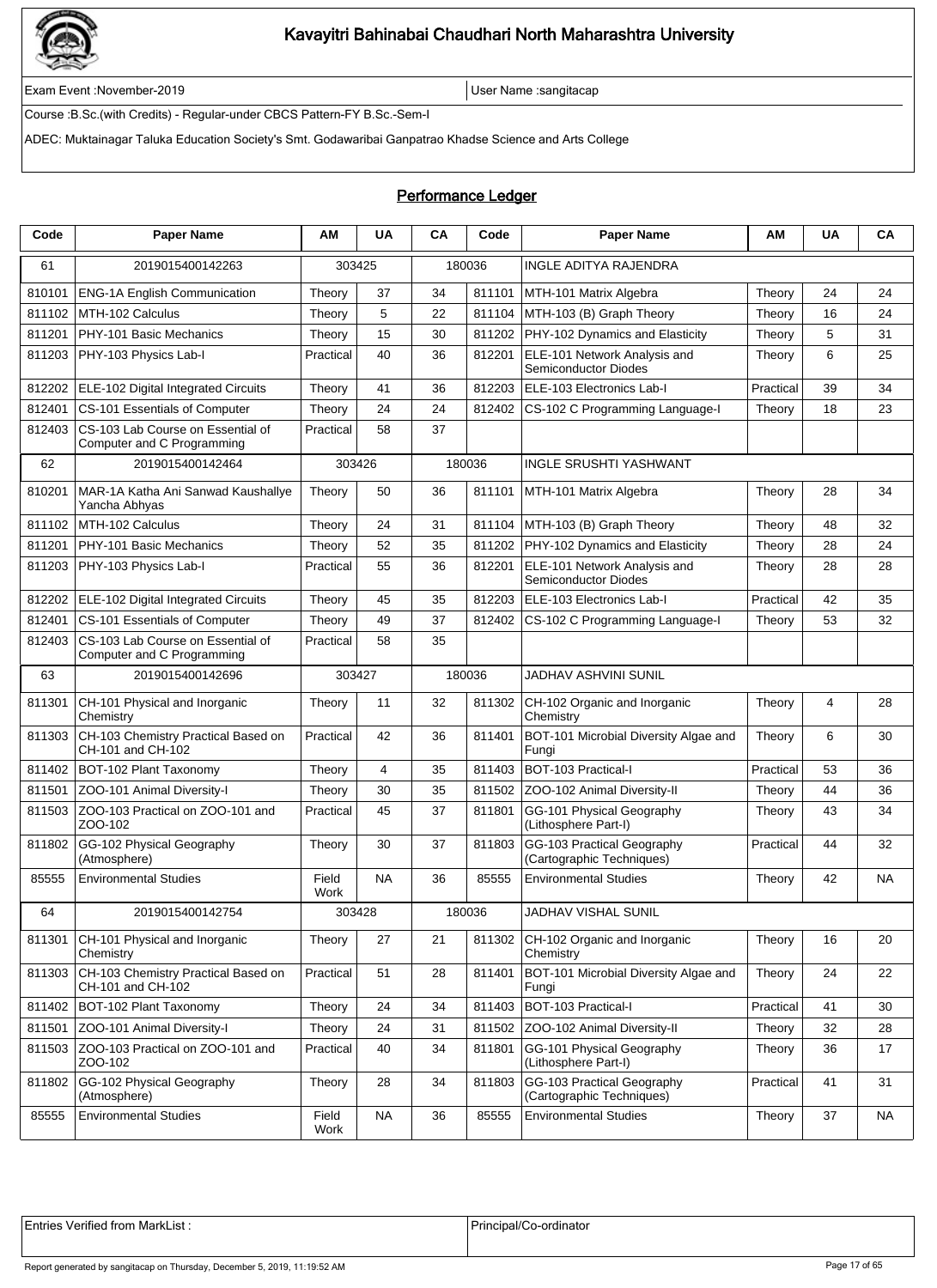

Exam Event :November-2019 User Name :sangitacap

Course :B.Sc.(with Credits) - Regular-under CBCS Pattern-FY B.Sc.-Sem-I

ADEC: Muktainagar Taluka Education Society's Smt. Godawaribai Ganpatrao Khadse Science and Arts College

### Performance Ledger

| Code   | <b>Paper Name</b>                                               | AM            | <b>UA</b> | <b>CA</b> | Code   | <b>Paper Name</b>                                           | ΑM        | UA | CA        |
|--------|-----------------------------------------------------------------|---------------|-----------|-----------|--------|-------------------------------------------------------------|-----------|----|-----------|
| 65     | 2018015400042663                                                | 303429        |           | 180036    |        | <b>JAISWAL KARTIK RAJENDRA</b>                              |           |    |           |
| 810101 | <b>ENG-1A English Communication</b>                             | Theory        | 52        | 33        | 811301 | CH-101 Physical and Inorganic<br>Chemistry                  | Theory    | 24 | 17        |
| 811302 | CH-102 Organic and Inorganic<br>Chemistry                       | Theory        | 24        | 19        | 811303 | CH-103 Chemistry Practical Based on<br>CH-101 and CH-102    | Practical | 50 | 29        |
| 811401 | BOT-101 Microbial Diversity Algae and<br>Fungi                  | Theory        | 24        | 23        | 811402 | BOT-102 Plant Taxonomy                                      | Theory    | 28 | 21        |
| 811403 | BOT-103 Practical-I                                             | Practical     | 46        | 33        | 811501 | ZOO-101 Animal Diversity-I                                  | Theory    | 27 | 34        |
| 811502 | ZOO-102 Animal Diversity-II                                     | Theory        | 36        | 25        | 811503 | ZOO-103 Practical on ZOO-101 and<br>ZOO-102                 | Practical | 46 | 36        |
| 811801 | GG-101 Physical Geography<br>(Lithosphere Part-I)               | Theory        | 34        | 17        | 811802 | GG-102 Physical Geography<br>(Atmosphere)                   | Theory    | 34 | 34        |
| 811803 | GG-103 Practical Geography<br>(Cartographic Techniques)         | Practical     | 35        | 28        |        |                                                             |           |    |           |
| 66     | 2019015400143614                                                | 303430        |           | 180036    |        | JANGALE NIKITA PRAMOD                                       |           |    |           |
| 810201 | MAR-1A Katha Ani Sanwad Kaushallye<br>Yancha Abhyas             | Theory        | 43        | 37        | 811101 | MTH-101 Matrix Algebra                                      | Theory    | 33 | 34        |
| 811102 | MTH-102 Calculus                                                | Theory        | 41        | 27        | 811104 | MTH-103 (B) Graph Theory                                    | Theory    | 50 | 36        |
| 811201 | PHY-101 Basic Mechanics                                         | Theory        | 52        | 34        | 811202 | PHY-102 Dynamics and Elasticity                             | Theory    | 30 | 34        |
| 811203 | PHY-103 Physics Lab-I                                           | Practical     | 48        | 34        | 812201 | ELE-101 Network Analysis and<br><b>Semiconductor Diodes</b> | Theory    | 26 | 29        |
| 812202 | ELE-102 Digital Integrated Circuits                             | Theory        | 53        | 36        | 812203 | ELE-103 Electronics Lab-I                                   | Practical | 43 | 36        |
| 812401 | CS-101 Essentials of Computer                                   | Theory        | 45        | 38        | 812402 | CS-102 C Programming Language-I                             | Theory    | 47 | 33        |
| 812403 | CS-103 Lab Course on Essential of<br>Computer and C Programming | Practical     | 59        | 40        |        |                                                             |           |    |           |
| 67     | 2019015400143742                                                | 303431        |           | 180036    |        | JAYKAR SACHIN BALU                                          |           |    |           |
| 810201 | MAR-1A Katha Ani Sanwad Kaushallye<br>Yancha Abhyas             | Theory        | 24        | 19        | 811301 | CH-101 Physical and Inorganic<br>Chemistry                  | Theory    | 7  | 19        |
| 811302 | CH-102 Organic and Inorganic<br>Chemistry                       | Theory        | 10        | 17        | 811303 | CH-103 Chemistry Practical Based on<br>CH-101 and CH-102    | Practical | 38 | 29        |
| 811401 | BOT-101 Microbial Diversity Algae and<br>Fungi                  | Theory        | 2         | 18        | 811402 | BOT-102 Plant Taxonomy                                      | Theory    | 6  | 19        |
| 811403 | BOT-103 Practical-I                                             | Practical     | 45        | 32        | 811501 | ZOO-101 Animal Diversity-I                                  | Theory    | 3  | 25        |
| 811502 | ZOO-102 Animal Diversity-II                                     | Theory        | 25        | 25        | 811503 | ZOO-103 Practical on ZOO-101 and<br>ZOO-102                 | Practical | 27 | 27        |
|        | 811801 GG-101 Physical Geography<br>(Lithosphere Part-I)        | Theory        | 27        | 29        |        | 811802 GG-102 Physical Geography<br>(Atmosphere)            | Theory    | 26 | 33        |
| 811803 | GG-103 Practical Geography<br>(Cartographic Techniques)         | Practical     | 39        | 30        |        |                                                             |           |    |           |
| 68     | 2019015400140577                                                | 303432        |           | 180036    |        | JUNARE AKASH JANRAV                                         |           |    |           |
| 811301 | CH-101 Physical and Inorganic<br>Chemistry                      | Theory        | 27        | 22        | 811302 | CH-102 Organic and Inorganic<br>Chemistry                   | Theory    | 14 | 19        |
| 811303 | CH-103 Chemistry Practical Based on<br>CH-101 and CH-102        | Practical     | 45        | 31        | 811401 | BOT-101 Microbial Diversity Algae and<br>Fungi              | Theory    | 9  | 19        |
| 811402 | BOT-102 Plant Taxonomy                                          | Theory        | 11        | 31        | 811403 | BOT-103 Practical-I                                         | Practical | 47 | 34        |
| 811501 | ZOO-101 Animal Diversity-I                                      | Theory        | 24        | 30        | 811502 | ZOO-102 Animal Diversity-II                                 | Theory    | 44 | 28        |
| 811503 | ZOO-103 Practical on ZOO-101 and<br>ZOO-102                     | Practical     | 33        | 34        | 811801 | GG-101 Physical Geography<br>(Lithosphere Part-I)           | Theory    | 38 | 32        |
| 811802 | GG-102 Physical Geography<br>(Atmosphere)                       | Theory        | 28        | 32        | 811803 | GG-103 Practical Geography<br>(Cartographic Techniques)     | Practical | 47 | 34        |
| 85555  | <b>Environmental Studies</b>                                    | Field<br>Work | <b>NA</b> | 35        | 85555  | <b>Environmental Studies</b>                                | Theory    | 39 | <b>NA</b> |

Entries Verified from MarkList : entries Verified from MarkList : Principal/Co-ordinator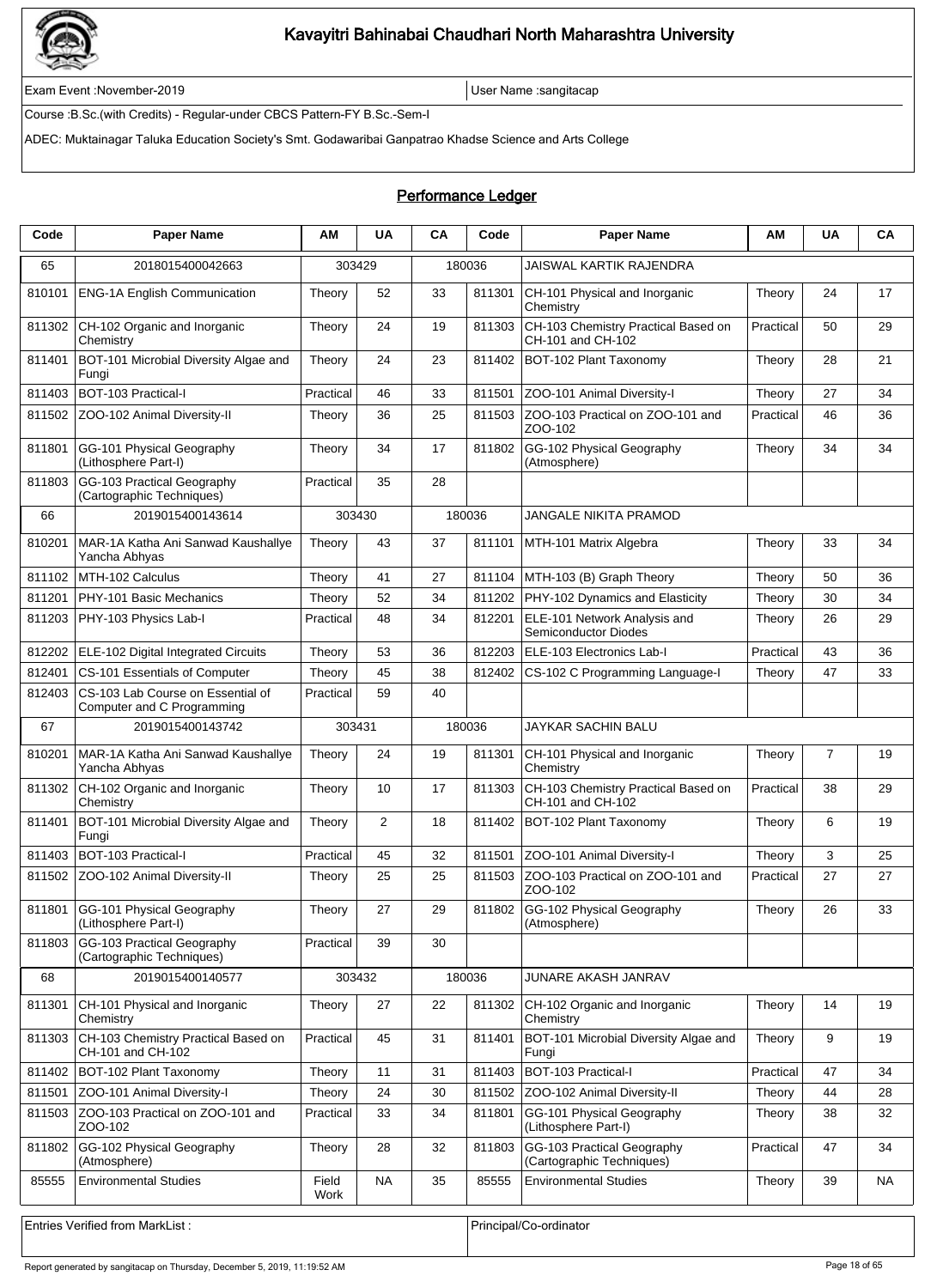

Exam Event :November-2019 User Name :sangitacap

Course :B.Sc.(with Credits) - Regular-under CBCS Pattern-FY B.Sc.-Sem-I

ADEC: Muktainagar Taluka Education Society's Smt. Godawaribai Ganpatrao Khadse Science and Arts College

#### Performance Ledger

| Code   | <b>Paper Name</b>                                        | ΑM            | <b>UA</b> | CA | Code   | <b>Paper Name</b>                                       | ΑМ        | UA | CA        |
|--------|----------------------------------------------------------|---------------|-----------|----|--------|---------------------------------------------------------|-----------|----|-----------|
| 69     | 2019015400142576                                         | 303433        |           |    | 180036 | KAKADE RENUKA ASHOK                                     |           |    |           |
| 811301 | CH-101 Physical and Inorganic<br>Chemistry               | Theory        | 34        | 33 | 811302 | CH-102 Organic and Inorganic<br>Chemistry               | Theory    | 24 | 33        |
| 811303 | CH-103 Chemistry Practical Based on<br>CH-101 and CH-102 | Practical     | 53        | 37 | 811401 | BOT-101 Microbial Diversity Algae and<br>Fungi          | Theory    | 34 | 34        |
| 811402 | BOT-102 Plant Taxonomy                                   | Theory        | 44        | 33 | 811403 | BOT-103 Practical-I                                     | Practical | 52 | 38        |
| 811501 | ZOO-101 Animal Diversity-I                               | Theory        | 37        | 38 | 811502 | ZOO-102 Animal Diversity-II                             | Theory    | 49 | 33        |
| 811503 | ZOO-103 Practical on ZOO-101 and<br>ZOO-102              | Practical     | 51        | 39 | 813301 | BT-101 Cell Biology                                     | Theory    | 41 | 35        |
| 813302 | BT-102 Biochemical Tools                                 | Theory        | 36        | 36 | 813303 | <b>BT-103 Practical Paper-I</b>                         | Practical | 55 | 34        |
| 85555  | <b>Environmental Studies</b>                             | Field<br>Work | <b>NA</b> | 38 | 85555  | <b>Environmental Studies</b>                            | Theory    | 51 | NA        |
| 70     | 2019015400142495                                         | 303434        |           |    | 180036 | KAKADE SUJATA RAMBHAU                                   |           |    |           |
| 811301 | CH-101 Physical and Inorganic<br>Chemistry               | Theory        | 50        | 35 | 811302 | CH-102 Organic and Inorganic<br>Chemistry               | Theory    | 55 | 39        |
| 811303 | CH-103 Chemistry Practical Based on<br>CH-101 and CH-102 | Practical     | 57        | 37 | 811401 | BOT-101 Microbial Diversity Algae and<br>Fungi          | Theory    | 57 | 40        |
| 811402 | BOT-102 Plant Taxonomy                                   | Theory        | 56        | 37 | 811403 | BOT-103 Practical-I                                     | Practical | 54 | 39        |
| 811501 | ZOO-101 Animal Diversity-I                               | Theory        | 53        | 38 | 811502 | ZOO-102 Animal Diversity-II                             | Theory    | 54 | 39        |
| 811503 | ZOO-103 Practical on ZOO-101 and<br>ZOO-102              | Practical     | 48        | 39 | 813301 | BT-101 Cell Biology                                     | Theory    | 58 | 36        |
| 813302 | <b>BT-102 Biochemical Tools</b>                          | Theory        | 58        | 37 | 813303 | BT-103 Practical Paper-I                                | Practical | 56 | 36        |
| 85555  | <b>Environmental Studies</b>                             | Field<br>Work | <b>NA</b> | 38 | 85555  | <b>Environmental Studies</b>                            | Theory    | 52 | <b>NA</b> |
| 71     | 2019015400154016                                         | 303435        |           |    | 180036 | KALE SHUBHANGI ARUN                                     |           |    |           |
| 811301 | CH-101 Physical and Inorganic<br>Chemistry               | Theory        | 27        | 26 | 811302 | CH-102 Organic and Inorganic<br>Chemistry               | Theory    | 25 | 34        |
| 811303 | CH-103 Chemistry Practical Based on<br>CH-101 and CH-102 | Practical     | 52        | 33 | 811401 | BOT-101 Microbial Diversity Algae and<br>Fungi          | Theory    | 39 | 29        |
| 811402 | BOT-102 Plant Taxonomy                                   | Theory        | 45        | 34 | 811403 | BOT-103 Practical-I                                     | Practical | 53 | 35        |
| 811501 | ZOO-101 Animal Diversity-I                               | Theory        | 31        | 37 | 811502 | ZOO-102 Animal Diversity-II                             | Theory    | 45 | 31        |
| 811503 | ZOO-103 Practical on ZOO-101 and<br>ZOO-102              | Practical     | 40        | 36 | 811801 | GG-101 Physical Geography<br>(Lithosphere Part-I)       | Theory    | 43 | 28        |
| 811802 | GG-102 Physical Geography<br>(Atmosphere)                | Theory        | 30        | 34 | 811803 | GG-103 Practical Geography<br>(Cartographic Techniques) | Practical | 49 | 35        |
| 85555  | <b>Environmental Studies</b>                             | Field<br>Work | <b>NA</b> | 37 | 85555  | <b>Environmental Studies</b>                            | Theory    | 45 | <b>NA</b> |
| 72     | 2019015400142321                                         | 303436        |           |    | 180036 | KAPALE NIKITA DILIP                                     |           |    |           |
| 811301 | CH-101 Physical and Inorganic<br>Chemistry               | Theory        | 26        | 28 | 811302 | CH-102 Organic and Inorganic<br>Chemistry               | Theory    | 8  | 33        |
| 811303 | CH-103 Chemistry Practical Based on<br>CH-101 and CH-102 | Practical     | 44        | 36 | 811401 | BOT-101 Microbial Diversity Algae and<br>Fungi          | Theory    | 27 | 37        |
| 811402 | BOT-102 Plant Taxonomy                                   | Theory        | 25        | 38 | 811403 | BOT-103 Practical-I                                     | Practical | 52 | 37        |
| 811501 | ZOO-101 Animal Diversity-I                               | Theory        | 47        | 37 | 811502 | ZOO-102 Animal Diversity-II                             | Theory    | 40 | 32        |
| 811503 | ZOO-103 Practical on ZOO-101 and<br>ZOO-102              | Practical     | 50        | 39 | 811801 | GG-101 Physical Geography<br>(Lithosphere Part-I)       | Theory    | 25 | 34        |
| 811802 | GG-102 Physical Geography<br>(Atmosphere)                | Theory        | 28        | 37 | 811803 | GG-103 Practical Geography<br>(Cartographic Techniques) | Practical | 50 | 35        |
| 85555  | <b>Environmental Studies</b>                             | Field<br>Work | <b>NA</b> | 37 | 85555  | <b>Environmental Studies</b>                            | Theory    | 42 | <b>NA</b> |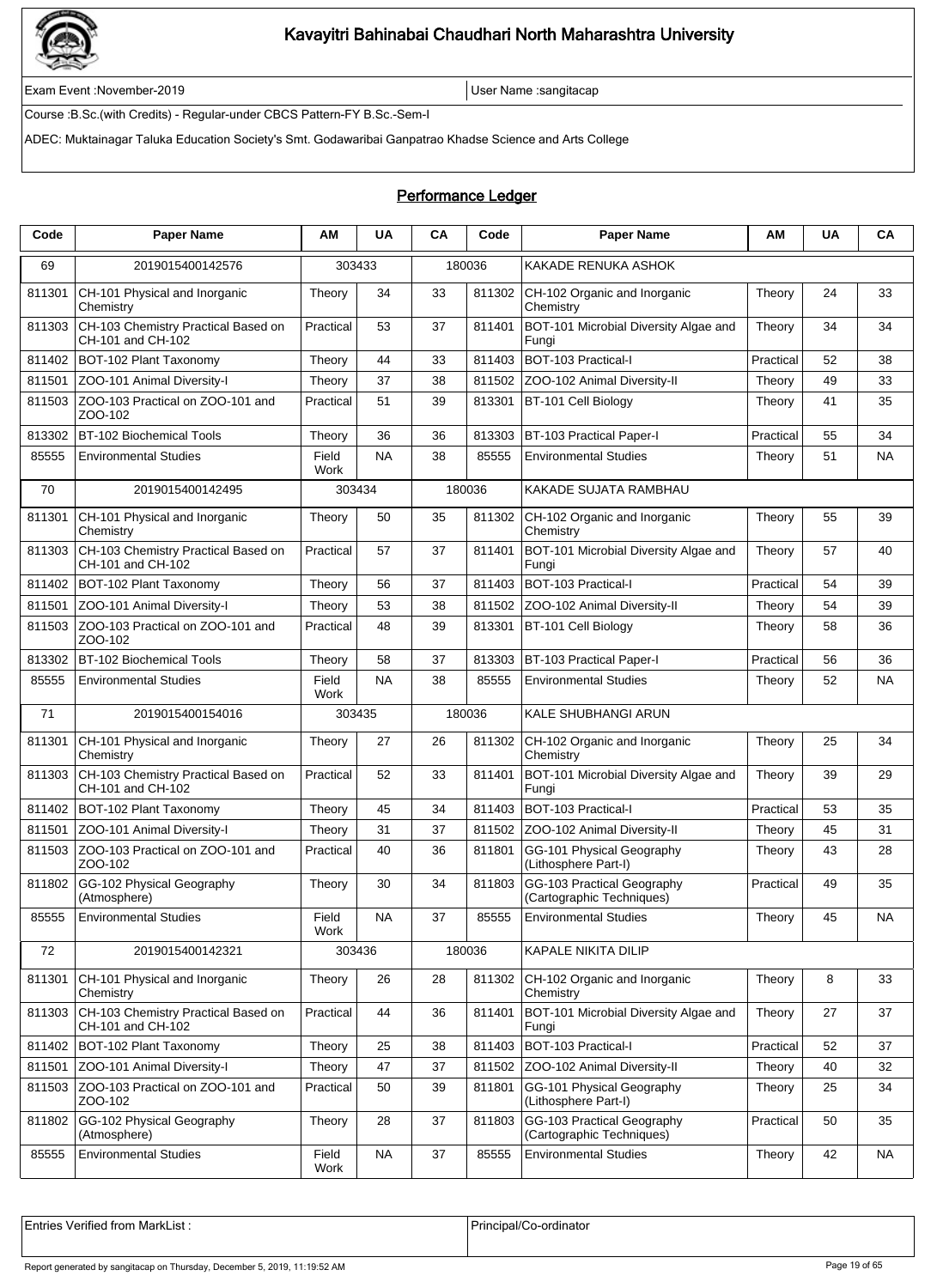

Exam Event :November-2019 User Name :sangitacap

Course :B.Sc.(with Credits) - Regular-under CBCS Pattern-FY B.Sc.-Sem-I

ADEC: Muktainagar Taluka Education Society's Smt. Godawaribai Ganpatrao Khadse Science and Arts College

#### Performance Ledger

| Code   | <b>Paper Name</b>                                               | AM        | <b>UA</b>      | CA | Code   | <b>Paper Name</b>                                        | AM        | <b>UA</b> | CA |
|--------|-----------------------------------------------------------------|-----------|----------------|----|--------|----------------------------------------------------------|-----------|-----------|----|
| 73     | 2019015400143927                                                | 303437    |                |    | 180036 | <b>KARE DIVYA GANESH</b>                                 |           |           |    |
| 810201 | MAR-1A Katha Ani Sanwad Kaushallye<br>Yancha Abhyas             | Theory    | 38             | 36 | 811101 | MTH-101 Matrix Algebra                                   | Theory    | 49        | 34 |
| 811102 | MTH-102 Calculus                                                | Theory    | 36             | 34 | 811104 | MTH-103 (B) Graph Theory                                 | Theory    | 42        | 36 |
| 811201 | PHY-101 Basic Mechanics                                         | Theory    | 41             | 33 | 811202 | PHY-102 Dynamics and Elasticity                          | Theory    | 28        | 32 |
| 811203 | PHY-103 Physics Lab-I                                           | Practical | 50             | 35 | 812201 | ELE-101 Network Analysis and<br>Semiconductor Diodes     | Theory    | 31        | 24 |
| 812202 | ELE-102 Digital Integrated Circuits                             | Theory    | 51             | 34 | 812203 | ELE-103 Electronics Lab-I                                | Practical | 42        | 35 |
| 812401 | CS-101 Essentials of Computer                                   | Theory    | 27             | 36 | 812402 | CS-102 C Programming Language-I                          | Theory    | 44        | 35 |
| 812403 | CS-103 Lab Course on Essential of<br>Computer and C Programming | Practical | 48             | 30 |        |                                                          |           |           |    |
| 74     | 2018015400052286                                                | 303438    |                |    | 180036 | <b>KASAR TANMAY RAJENDRA</b>                             |           |           |    |
| 810201 | MAR-1A Katha Ani Sanwad Kaushallye<br>Yancha Abhyas             | Theory    | 50             | 30 | 811301 | CH-101 Physical and Inorganic<br>Chemistry               | Theory    | 24        | 19 |
| 811302 | CH-102 Organic and Inorganic<br>Chemistry                       | Theory    | $\overline{4}$ | 6  | 811303 | CH-103 Chemistry Practical Based on<br>CH-101 and CH-102 | Practical | 45        | 32 |
| 811401 | BOT-101 Microbial Diversity Algae and<br>Fungi                  | Theory    | 26             | 17 | 811402 | BOT-102 Plant Taxonomy                                   | Theory    | 32        | 19 |
| 811403 | <b>BOT-103 Practical-I</b>                                      | Practical | 52             | 30 | 811501 | ZOO-101 Animal Diversity-I                               | Theory    | 24        | 27 |
| 811502 | ZOO-102 Animal Diversity-II                                     | Theory    | 27             | 23 | 811503 | ZOO-103 Practical on ZOO-101 and<br>ZOO-102              | Practical | 29        | 32 |
| 811801 | GG-101 Physical Geography<br>(Lithosphere Part-I)               | Theory    | 31             | 18 | 811802 | GG-102 Physical Geography<br>(Atmosphere)                | Theory    | 30        | 36 |
| 811803 | GG-103 Practical Geography<br>(Cartographic Techniques)         | Practical | 50             | 35 |        |                                                          |           |           |    |
| 75     | 2019015400143676                                                | 303439    |                |    | 180036 | KATONE AJAY LILADHAR                                     |           |           |    |
| 810201 | MAR-1A Katha Ani Sanwad Kaushallye<br>Yancha Abhyas             | Theory    | 49             | 32 | 811301 | CH-101 Physical and Inorganic<br>Chemistrv               | Theory    | 32        | 25 |
| 811302 | CH-102 Organic and Inorganic<br>Chemistry                       | Theory    | 41             | 25 | 811303 | CH-103 Chemistry Practical Based on<br>CH-101 and CH-102 | Practical | 50        | 32 |
| 811401 | BOT-101 Microbial Diversity Algae and<br>Fungi                  | Theory    | 28             | 26 | 811402 | BOT-102 Plant Taxonomy                                   | Theory    | 31        | 31 |
| 811403 | BOT-103 Practical-I                                             | Practical | 53             | 38 | 811501 | ZOO-101 Animal Diversity-I                               | Theory    | 30        | 32 |
| 811502 | ZOO-102 Animal Diversity-II                                     | Theory    | 44             | 21 | 811503 | ZOO-103 Practical on ZOO-101 and<br>ZOO-102              | Practical | 46        | 34 |
| 811801 | GG-101 Physical Geography<br>(Lithosphere Part-I)               | Theory    | 42             | 32 | 811802 | GG-102 Physical Geography<br>(Atmosphere)                | Theory    | 30        | 36 |
| 811803 | GG-103 Practical Geography<br>(Cartographic Techniques)         | Practical | 40             | 30 |        |                                                          |           |           |    |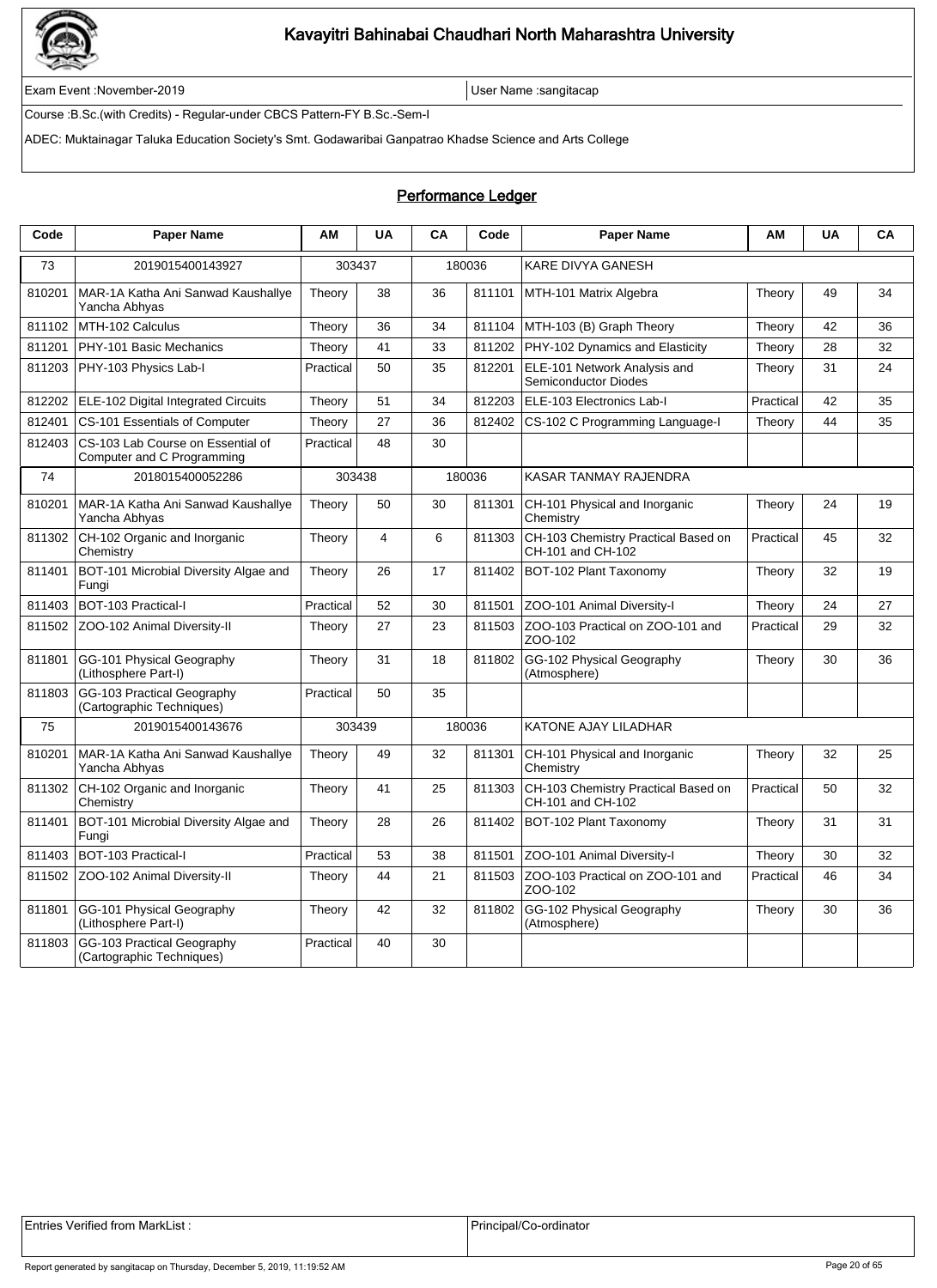

Exam Event :November-2019 User Name :sangitacap

Course :B.Sc.(with Credits) - Regular-under CBCS Pattern-FY B.Sc.-Sem-I

ADEC: Muktainagar Taluka Education Society's Smt. Godawaribai Ganpatrao Khadse Science and Arts College

### Performance Ledger

| Code   | <b>Paper Name</b>                                        | AМ            | UA        | CA     | Code   | <b>Paper Name</b>                                        | АΜ        | <b>UA</b> | CA        |
|--------|----------------------------------------------------------|---------------|-----------|--------|--------|----------------------------------------------------------|-----------|-----------|-----------|
| 76     | 2018015400075382                                         | 303440        |           | 180036 |        | KHACHANE LALIT SURESH                                    |           |           |           |
| 810201 | MAR-1A Katha Ani Sanwad Kaushallye<br>Yancha Abhyas      | Theory        | 45        | 34     | 811301 | CH-101 Physical and Inorganic<br>Chemistry               | Theory    | 32        | 21        |
| 811302 | CH-102 Organic and Inorganic<br>Chemistry                | Theory        | 14        | 16     | 811303 | CH-103 Chemistry Practical Based on<br>CH-101 and CH-102 | Practical | 53        | 31        |
| 811401 | BOT-101 Microbial Diversity Algae and<br>Fungi           | Theory        | 32        | 17     | 811402 | BOT-102 Plant Taxonomy                                   | Theory    | 39        | 22        |
| 811403 | BOT-103 Practical-I                                      | Practical     | 50        | 38     | 811501 | ZOO-101 Animal Diversity-I                               | Theory    | 24        | 31        |
| 811502 | ZOO-102 Animal Diversity-II                              | Theory        | 35        | 28     | 811503 | ZOO-103 Practical on ZOO-101 and<br>ZOO-102              | Practical | 45        | 31        |
| 811801 | GG-101 Physical Geography<br>(Lithosphere Part-I)        | Theory        | 26        | 17     | 811802 | GG-102 Physical Geography<br>(Atmosphere)                | Theory    | 28        | 34        |
| 811803 | GG-103 Practical Geography<br>(Cartographic Techniques)  | Practical     | 46        | 33     |        |                                                          |           |           |           |
| 77     | 2019015400142603                                         | 303441        |           |        | 180036 | <b>KHARATE GAURAV VINOD</b>                              |           |           |           |
| 811301 | CH-101 Physical and Inorganic<br>Chemistry               | Theory        | 45        | 27     | 811302 | CH-102 Organic and Inorganic<br>Chemistry                | Theory    | 52        | 35        |
| 811303 | CH-103 Chemistry Practical Based on<br>CH-101 and CH-102 | Practical     | 50        | 38     | 811401 | BOT-101 Microbial Diversity Algae and<br>Fungi           | Theory    | 48        | 38        |
| 811402 | BOT-102 Plant Taxonomy                                   | Theory        | 51        | 39     | 811403 | BOT-103 Practical-I                                      | Practical | 51        | 35        |
| 811501 | ZOO-101 Animal Diversity-I                               | Theory        | 51        | 39     | 811502 | ZOO-102 Animal Diversity-II                              | Theory    | 53        | 34        |
| 811503 | ZOO-103 Practical on ZOO-101 and<br>ZOO-102              | Practical     | 48        | 35     | 811801 | GG-101 Physical Geography<br>(Lithosphere Part-I)        | Theory    | 50        | 35        |
| 811802 | GG-102 Physical Geography<br>(Atmosphere)                | Theory        | 40        | 34     | 811803 | GG-103 Practical Geography<br>(Cartographic Techniques)  | Practical | 48        | 34        |
| 85555  | <b>Environmental Studies</b>                             | Field<br>Work | <b>NA</b> | 35     | 85555  | <b>Environmental Studies</b>                             | Theory    | 43        | <b>NA</b> |
| 78     | 2019015400143316                                         | 303442        |           |        | 180036 | KHARCHE PRANAV VINAYAK                                   |           |           |           |
| 811201 | PHY-101 Basic Mechanics                                  | Theory        | 29        | 28     | 811202 | PHY-102 Dynamics and Elasticity                          | Theory    | 25        | 31        |
| 811203 | PHY-103 Physics Lab-I                                    | Practical     | 50        | 31     | 811301 | CH-101 Physical and Inorganic<br>Chemistry               | Theory    | 24        | 22        |
| 811302 | CH-102 Organic and Inorganic<br>Chemistry                | Theory        | 24        | 29     | 811303 | CH-103 Chemistry Practical Based on<br>CH-101 and CH-102 | Practical | 46        | 28        |
| 811401 | BOT-101 Microbial Diversity Algae and<br>Fungi           | Theory        | 33        | 25     | 811402 | BOT-102 Plant Taxonomy                                   | Theory    | 31        | 32        |
|        | 811403 BOT-103 Practical-I                               | Practical     | 50        | 34     |        | 811501 ZOO-101 Animal Diversity-I                        | Theory    | 27        | 32        |
| 811502 | ZOO-102 Animal Diversity-II                              | Theory        | 44        | 22     | 811503 | ZOO-103 Practical on ZOO-101 and<br>ZOO-102              | Practical | 40        | 25        |
| 85555  | <b>Environmental Studies</b>                             | Field<br>Work | <b>NA</b> | 36     | 85555  | <b>Environmental Studies</b>                             | Theory    | 40        | <b>NA</b> |
| 79     | 2019015400143781                                         | 303443        |           |        | 180036 | KHAWALE YOGITA UKHARDU                                   |           |           |           |
| 811301 | CH-101 Physical and Inorganic<br>Chemistry               | Theory        | 42        | 30     | 811302 | CH-102 Organic and Inorganic<br>Chemistry                | Theory    | 41        | 23        |
| 811303 | CH-103 Chemistry Practical Based on<br>CH-101 and CH-102 | Practical     | 54        | 32     | 811401 | BOT-101 Microbial Diversity Algae and<br>Fungi           | Theory    | 51        | 40        |
| 811402 | BOT-102 Plant Taxonomy                                   | Theory        | 46        | 24     | 811403 | BOT-103 Practical-I                                      | Practical | 54        | 37        |
| 811501 | ZOO-101 Animal Diversity-I                               | Theory        | 48        | 38     | 811502 | ZOO-102 Animal Diversity-II                              | Theory    | 48        | 34        |
| 811503 | ZOO-103 Practical on ZOO-101 and<br>ZOO-102              | Practical     | 49        | 37     | 813301 | BT-101 Cell Biology                                      | Theory    | 52        | 34        |
| 813302 | <b>BT-102 Biochemical Tools</b>                          | Theory        | 49        | 35     | 813303 | BT-103 Practical Paper-I                                 | Practical | 54        | 33        |
| 85555  | <b>Environmental Studies</b>                             | Field<br>Work | <b>NA</b> | 38     | 85555  | <b>Environmental Studies</b>                             | Theory    | 48        | <b>NA</b> |
|        |                                                          |               |           |        |        |                                                          |           |           |           |
|        | <b>Entries Verified from MarkList:</b>                   |               |           |        |        | Principal/Co-ordinator                                   |           |           |           |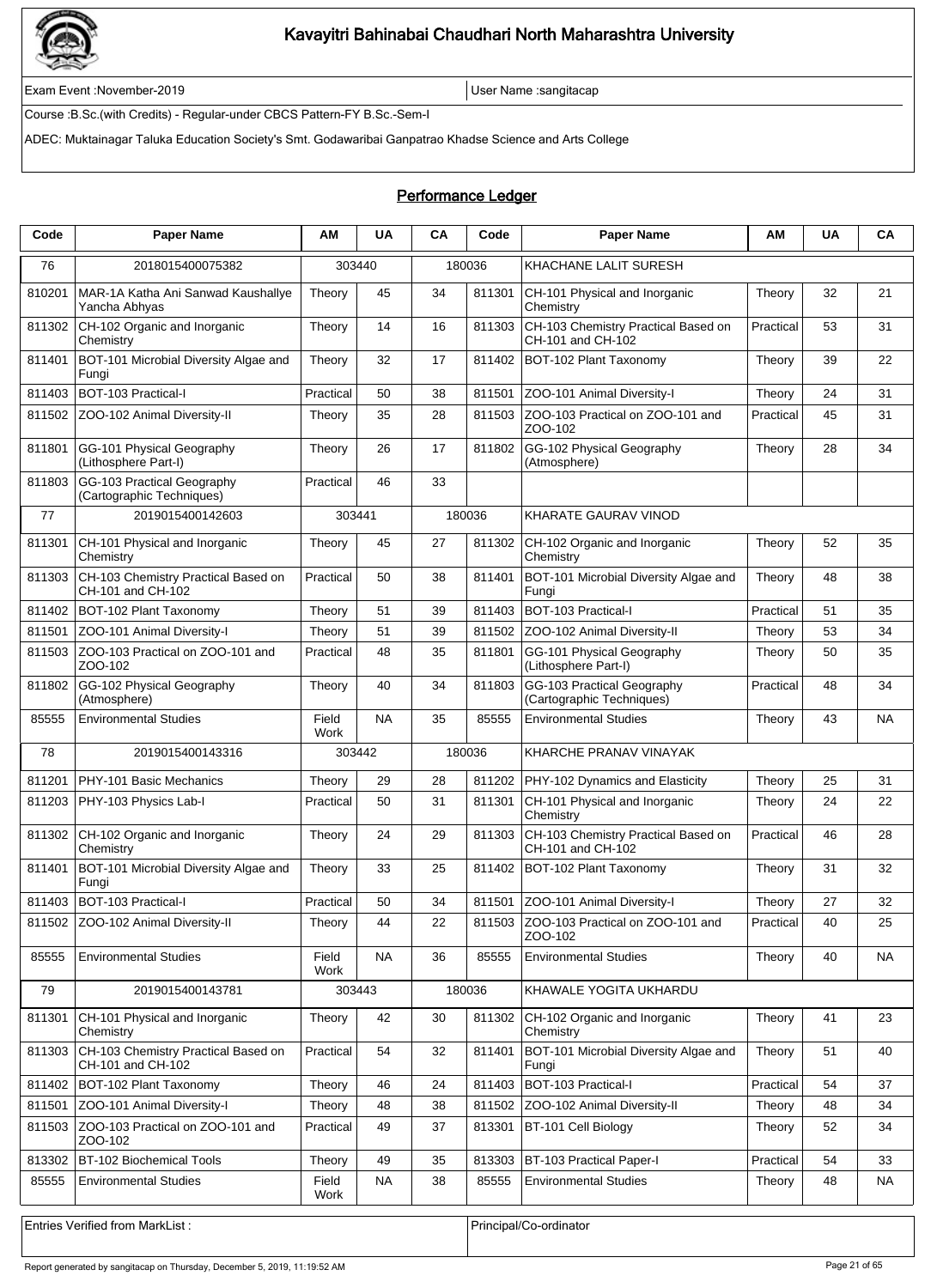

Exam Event :November-2019 User Name :sangitacap

Course :B.Sc.(with Credits) - Regular-under CBCS Pattern-FY B.Sc.-Sem-I

ADEC: Muktainagar Taluka Education Society's Smt. Godawaribai Ganpatrao Khadse Science and Arts College

### Performance Ledger

| Code   | <b>Paper Name</b>                                               | ΑM            | <b>UA</b> | CA | Code   | <b>Paper Name</b>                                       | AM        | <b>UA</b>      | CA        |
|--------|-----------------------------------------------------------------|---------------|-----------|----|--------|---------------------------------------------------------|-----------|----------------|-----------|
| 80     | 2019015400153984                                                |               | 303444    |    | 180036 | KHIROLKAR SHUBHAM BHAGWAN                               |           |                |           |
| 811301 | CH-101 Physical and Inorganic<br>Chemistry                      | Theory        | 24        | 16 | 811302 | CH-102 Organic and Inorganic<br>Chemistry               | Theory    | 18             | 16        |
| 811303 | CH-103 Chemistry Practical Based on<br>CH-101 and CH-102        | Practical     | 36        | 28 | 811401 | BOT-101 Microbial Diversity Algae and<br>Fungi          | Theory    | 25             | 17        |
| 811402 | BOT-102 Plant Taxonomy                                          | Theory        | 27        | 23 | 811403 | BOT-103 Practical-I                                     | Practical | 47             | 34        |
| 811501 | ZOO-101 Animal Diversity-I                                      | Theory        | 24        | 32 | 811502 | ZOO-102 Animal Diversity-II                             | Theory    | 38             | 24        |
| 811503 | ZOO-103 Practical on ZOO-101 and<br>ZOO-102                     | Practical     | 36        | 28 | 813301 | BT-101 Cell Biology                                     | Theory    | 26             | 22        |
| 813302 | BT-102 Biochemical Tools                                        | Theory        | 32        | 29 | 813303 | BT-103 Practical Paper-I                                | Practical | 41             | 23        |
| 85555  | <b>Environmental Studies</b>                                    | Field<br>Work | <b>NA</b> | 37 | 85555  | <b>Environmental Studies</b>                            | Theory    | 42             | <b>NA</b> |
| 81     | 2019015400142642                                                | 303445        |           |    | 180036 | KHONDALE MUKTABAI PRAMOD                                |           |                |           |
| 811301 | CH-101 Physical and Inorganic<br>Chemistry                      | Theory        | 26        | 18 | 811302 | CH-102 Organic and Inorganic<br>Chemistry               | Theory    | 24             | 23        |
| 811303 | CH-103 Chemistry Practical Based on<br>CH-101 and CH-102        | Practical     | 54        | 31 | 811401 | BOT-101 Microbial Diversity Algae and<br>Fungi          | Theory    | 24             | 21        |
| 811402 | BOT-102 Plant Taxonomy                                          | Theory        | 27        | 27 | 811403 | BOT-103 Practical-I                                     | Practical | 38             | 36        |
| 811501 | ZOO-101 Animal Diversity-I                                      | Theory        | 24        | 26 | 811502 | ZOO-102 Animal Diversity-II                             | Theory    | 38             | 34        |
| 811503 | ZOO-103 Practical on ZOO-101 and<br>ZOO-102                     | Practical     | 42        | 34 | 811801 | GG-101 Physical Geography<br>(Lithosphere Part-I)       | Theory    | 28             | 26        |
| 811802 | GG-102 Physical Geography<br>(Atmosphere)                       | Theory        | 30        | 36 | 811803 | GG-103 Practical Geography<br>(Cartographic Techniques) | Practical | 44             | 32        |
| 85555  | <b>Environmental Studies</b>                                    | Field<br>Work | <b>NA</b> | 31 | 85555  | <b>Environmental Studies</b>                            | Theory    | 37             | <b>NA</b> |
| 82     | 2019015400143912                                                |               | 303446    |    | 180036 | KINGE PRASAD SOPAN                                      |           |                |           |
| 810101 | <b>ENG-1A English Communication</b>                             | Theory        | 39        | 34 | 811101 | MTH-101 Matrix Algebra                                  | Theory    | $\overline{7}$ | 26        |
| 811102 | MTH-102 Calculus                                                | Theory        | 6         | 26 | 811104 | MTH-103 (B) Graph Theory                                | Theory    | 6              | 16        |
| 811201 | PHY-101 Basic Mechanics                                         | Theory        | 25        | 24 | 811202 | PHY-102 Dynamics and Elasticity                         | Theory    | 24             | 29        |
| 811203 | PHY-103 Physics Lab-I                                           | Practical     | 42        | 28 | 812201 | ELE-101 Network Analysis and<br>Semiconductor Diodes    | Theory    | 4              | 24        |
| 812202 | ELE-102 Digital Integrated Circuits                             | Theory        | 6         | 32 | 812203 | ELE-103 Electronics Lab-I                               | Practical | 38             | 36        |
| 812401 | CS-101 Essentials of Computer                                   | Theory        | 16        | 31 | 812402 | CS-102 C Programming Language-I                         | Theory    | 37             | 30        |
| 812403 | CS-103 Lab Course on Essential of<br>Computer and C Programming | Practical     | 28        | 20 |        |                                                         |           |                |           |
| 83     | 2019015400142417                                                |               | 303447    |    | 180036 | KOLHE PRAJAKTA ANANT                                    |           |                |           |
| 810201 | MAR-1A Katha Ani Sanwad Kaushallye<br>Yancha Abhyas             | Theory        | 43        | 36 | 811101 | MTH-101 Matrix Algebra                                  | Theory    | 15             | 36        |
| 811102 | MTH-102 Calculus                                                | Theory        | 26        | 37 | 811104 | MTH-103 (B) Graph Theory                                | Theory    | 16             | 36        |
| 811201 | PHY-101 Basic Mechanics                                         | Theory        | 30        | 34 | 811202 | PHY-102 Dynamics and Elasticity                         | Theory    | 24             | 34        |
| 811203 | PHY-103 Physics Lab-I                                           | Practical     | 49        | 36 | 812201 | ELE-101 Network Analysis and<br>Semiconductor Diodes    | Theory    | 12             | 34        |
| 812202 | ELE-102 Digital Integrated Circuits                             | Theory        | 16        | 36 | 812203 | ELE-103 Electronics Lab-I                               | Practical | 39             | 34        |
| 812401 | CS-101 Essentials of Computer                                   | Theory        | 26        | 32 | 812402 | CS-102 C Programming Language-I                         | Theory    | 49             | 31        |
| 812403 | CS-103 Lab Course on Essential of<br>Computer and C Programming | Practical     | 55        | 20 |        |                                                         |           |                |           |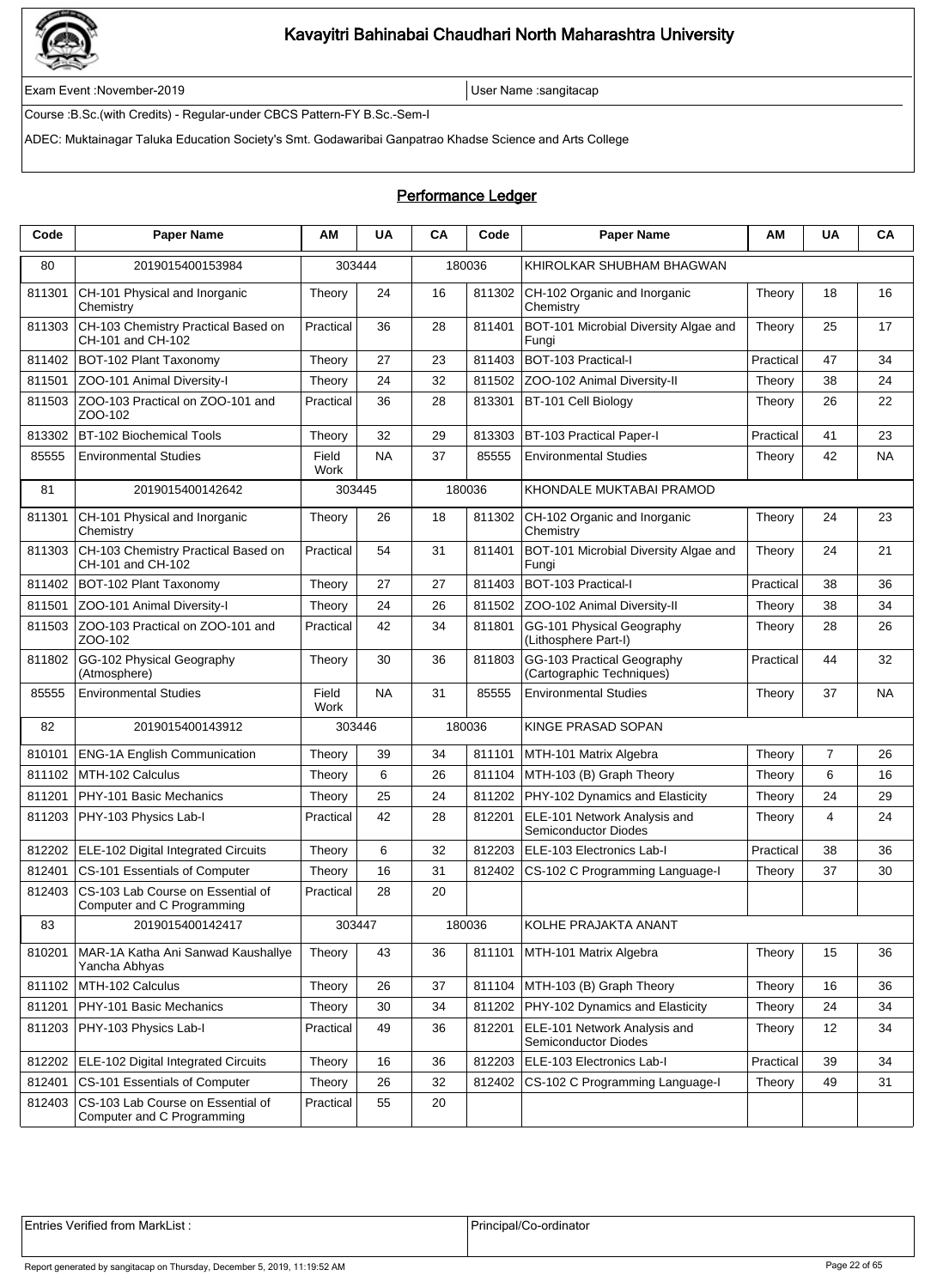

Exam Event :November-2019 User Name :sangitacap

Course :B.Sc.(with Credits) - Regular-under CBCS Pattern-FY B.Sc.-Sem-I

ADEC: Muktainagar Taluka Education Society's Smt. Godawaribai Ganpatrao Khadse Science and Arts College

### Performance Ledger

| Code   | <b>Paper Name</b>                                               | ΑМ            | <b>UA</b> | CA | Code   | <b>Paper Name</b>                                           | AM        | <b>UA</b> | CA |
|--------|-----------------------------------------------------------------|---------------|-----------|----|--------|-------------------------------------------------------------|-----------|-----------|----|
| 84     | 2019015400142402                                                | 303448        |           |    | 180036 | KOLHE SAURAV VASUDEV                                        |           |           |    |
| 810101 | <b>ENG-1A English Communication</b>                             | Theory        | 44        | 36 | 811101 | MTH-101 Matrix Algebra                                      | Theory    | 24        | 21 |
| 811102 | MTH-102 Calculus                                                | Theory        | 24        | 21 | 811104 | MTH-103 (B) Graph Theory                                    | Theory    | 15        | 27 |
| 811201 | PHY-101 Basic Mechanics                                         | Theory        | 30        | 31 | 811202 | PHY-102 Dynamics and Elasticity                             | Theory    | 24        | 30 |
| 811203 | PHY-103 Physics Lab-I                                           | Practical     | 49        | 36 | 812201 | ELE-101 Network Analysis and<br>Semiconductor Diodes        | Theory    | 12        | 31 |
| 812202 | ELE-102 Digital Integrated Circuits                             | Theory        | 12        | 35 | 812203 | ELE-103 Electronics Lab-I                                   | Practical | 43        | 34 |
| 812401 | CS-101 Essentials of Computer                                   | Theory        | 40        | 27 | 812402 | CS-102 C Programming Language-I                             | Theory    | 44        | 30 |
| 812403 | CS-103 Lab Course on Essential of<br>Computer and C Programming | Practical     | 54        | 25 |        |                                                             |           |           |    |
| 85     | 2019015400143572                                                | 303449        |           |    | 180036 | KOLI BHAGYASHREE NIMBADAS                                   |           |           |    |
| 810101 | <b>ENG-1A English Communication</b>                             | Theory        | 44        | 35 | 811101 | MTH-101 Matrix Algebra                                      | Theory    | 13        | 24 |
| 811102 | MTH-102 Calculus                                                | Theory        | 24        | 26 | 811104 | MTH-103 (B) Graph Theory                                    | Theory    | 16        | 29 |
| 811201 | PHY-101 Basic Mechanics                                         | Theory        | 36        | 33 | 811202 | PHY-102 Dynamics and Elasticity                             | Theory    | 24        | 32 |
| 811203 | PHY-103 Physics Lab-I                                           | Practical     | 48        | 33 | 812201 | ELE-101 Network Analysis and<br><b>Semiconductor Diodes</b> | Theory    | 6         | 26 |
| 812202 | ELE-102 Digital Integrated Circuits                             | Theory        | 9         | 37 | 812203 | ELE-103 Electronics Lab-I                                   | Practical | 39        | 37 |
| 812401 | CS-101 Essentials of Computer                                   | Theory        | 40        | 21 | 812402 | CS-102 C Programming Language-I                             | Theory    | 42        | 25 |
| 812403 | CS-103 Lab Course on Essential of<br>Computer and C Programming | Practical     | 55        | 23 |        |                                                             |           |           |    |
| 86     | 2018015400052402                                                | 303450        |           |    | 180036 | KOLI CHETAN ANIL                                            |           |           |    |
| 810201 | MAR-1A Katha Ani Sanwad Kaushallye<br>Yancha Abhyas             | Theory        | 25        | 30 | 811101 | MTH-101 Matrix Algebra                                      | Theory    | 24        | 27 |
| 811102 | MTH-102 Calculus                                                | Theory        | 26        | 23 | 811104 | MTH-103 (B) Graph Theory                                    | Theory    | 15        | 28 |
| 811201 | PHY-101 Basic Mechanics                                         | Theory        | 45        | 18 | 811202 | PHY-102 Dynamics and Elasticity                             | Theory    | 24        | 31 |
| 811203 | PHY-103 Physics Lab-I                                           | Practical     | 49        | 34 | 811301 | CH-101 Physical and Inorganic<br>Chemistry                  | Theory    | 26        | 26 |
| 811302 | CH-102 Organic and Inorganic<br>Chemistry                       | Theory        | 24        | 21 | 811303 | CH-103 Chemistry Practical Based on<br>CH-101 and CH-102    | Practical | 52        | 32 |
| 811401 | BOT-101 Microbial Diversity Algae and<br>Fungi                  | Theory        | 27        | 30 | 811402 | BOT-102 Plant Taxonomy                                      | Theory    | 31        | 27 |
| 811403 | BOT-103 Practical-I                                             | Practical     | 42        | 34 |        |                                                             |           |           |    |
| 87     | 2019015400143034                                                | 303451        |           |    | 180036 | KOLI HARSHALI RAJENDRA                                      |           |           |    |
| 811301 | CH-101 Physical and Inorganic<br>Chemistry                      | Theory        | 4         | 27 |        | 811302 CH-102 Organic and Inorganic<br>Chemistry            | Theory    | 3         | 19 |
| 811303 | CH-103 Chemistry Practical Based on<br>CH-101 and CH-102        | Practical     | 45        | 32 | 811401 | BOT-101 Microbial Diversity Algae and<br>Fungi              | Theory    | 8         | 18 |
| 811402 | BOT-102 Plant Taxonomy                                          | Theory        | 14        | 28 | 811403 | BOT-103 Practical-I                                         | Practical | 38        | 34 |
| 811501 | ZOO-101 Animal Diversity-I                                      | Theory        | 24        | 37 | 811502 | ZOO-102 Animal Diversity-II                                 | Theory    | 37        | 33 |
| 811503 | ZOO-103 Practical on ZOO-101 and<br>ZOO-102                     | Practical     | 49        | 35 | 811801 | GG-101 Physical Geography<br>(Lithosphere Part-I)           | Theory    | 39        | 35 |
| 811802 | GG-102 Physical Geography<br>(Atmosphere)                       | Theory        | 34        | 37 | 811803 | GG-103 Practical Geography<br>(Cartographic Techniques)     | Practical | 40        | 30 |
| 85555  | <b>Environmental Studies</b>                                    | Field<br>Work | <b>NA</b> | 38 | 85555  | <b>Environmental Studies</b>                                | Theory    | 35        | NA |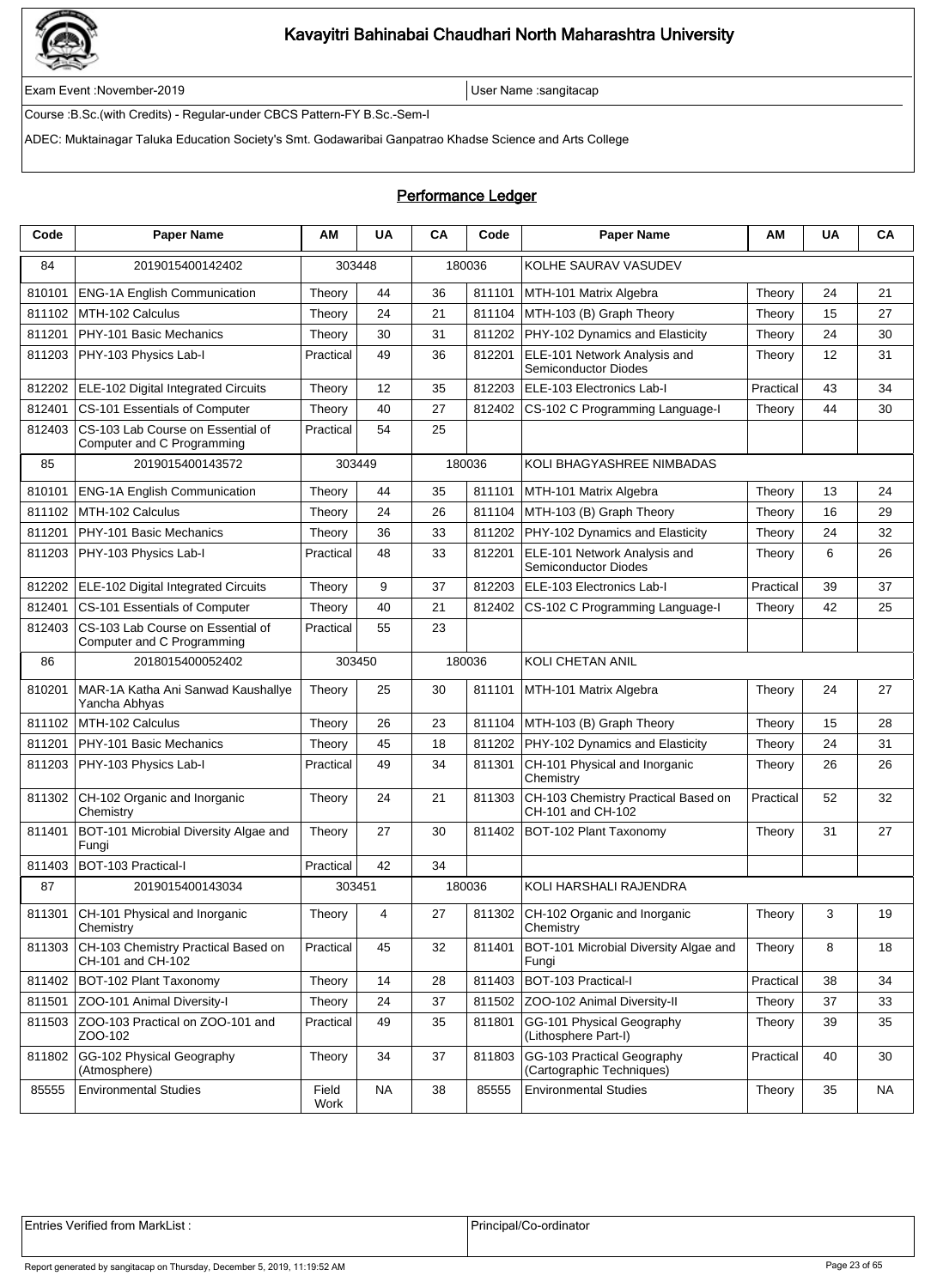

Exam Event :November-2019 User Name :sangitacap

Course :B.Sc.(with Credits) - Regular-under CBCS Pattern-FY B.Sc.-Sem-I

ADEC: Muktainagar Taluka Education Society's Smt. Godawaribai Ganpatrao Khadse Science and Arts College

### Performance Ledger

| Code   | <b>Paper Name</b>                                        | ΑM            | <b>UA</b>    | CA | Code   | <b>Paper Name</b>                                        | ΑМ        | <b>UA</b>      | CA        |
|--------|----------------------------------------------------------|---------------|--------------|----|--------|----------------------------------------------------------|-----------|----------------|-----------|
| 88     | 2019015400143564                                         | 303452        |              |    | 180036 | KOLI MOHAN RAMESH                                        |           |                |           |
| 811301 | CH-101 Physical and Inorganic<br>Chemistry               | Theory        | 3            | 6  | 811302 | CH-102 Organic and Inorganic<br>Chemistry                | Theory    | 1              | 6         |
| 811303 | CH-103 Chemistry Practical Based on<br>CH-101 and CH-102 | Practical     | 40           | 28 | 811401 | BOT-101 Microbial Diversity Algae and<br>Fungi           | Theory    | 2              | 17        |
| 811402 | BOT-102 Plant Taxonomy                                   | Theory        | 6            | 25 | 811403 | BOT-103 Practical-I                                      | Practical | 40             | 32        |
| 811501 | ZOO-101 Animal Diversity-I                               | Theory        | 24           | 16 | 811502 | ZOO-102 Animal Diversity-II                              | Theory    | 35             | 16        |
| 811503 | ZOO-103 Practical on ZOO-101 and<br>ZOO-102              | Practical     | 40           | 34 | 811801 | GG-101 Physical Geography<br>(Lithosphere Part-I)        | Theory    | 32             | 17        |
| 811802 | GG-102 Physical Geography<br>(Atmosphere)                | Theory        | 26           | 16 | 811803 | GG-103 Practical Geography<br>(Cartographic Techniques)  | Practical | 47             | 34        |
| 85555  | <b>Environmental Studies</b>                             | Field<br>Work | <b>NA</b>    | 22 | 85555  | <b>Environmental Studies</b>                             | Theory    | 31             | <b>NA</b> |
| 89     | 2019015400142843                                         | 303453        |              |    | 180036 | KUYATE HARSHA SHANKAR                                    |           |                |           |
| 811301 | CH-101 Physical and Inorganic<br>Chemistry               | Theory        | 24           | 24 | 811302 | CH-102 Organic and Inorganic<br>Chemistry                | Theory    | 15             | 25        |
| 811303 | CH-103 Chemistry Practical Based on<br>CH-101 and CH-102 | Practical     | 52           | 30 | 811401 | BOT-101 Microbial Diversity Algae and<br>Fungi           | Theory    | 25             | 20        |
| 811402 | BOT-102 Plant Taxonomy                                   | Theory        | 36           | 33 | 811403 | BOT-103 Practical-I                                      | Practical | 51             | 34        |
| 811501 | ZOO-101 Animal Diversity-I                               | Theory        | 29           | 34 | 811502 | ZOO-102 Animal Diversity-II                              | Theory    | 37             | 29        |
| 811503 | ZOO-103 Practical on ZOO-101 and<br>ZOO-102              | Practical     | 47           | 34 | 811801 | GG-101 Physical Geography<br>(Lithosphere Part-I)        | Theory    | 48             | 26        |
| 811802 | GG-102 Physical Geography<br>(Atmosphere)                | Theory        | 34           | 36 | 811803 | GG-103 Practical Geography<br>(Cartographic Techniques)  | Practical | 46             | 33        |
| 85555  | <b>Environmental Studies</b>                             | Field<br>Work | <b>NA</b>    | 38 | 85555  | <b>Environmental Studies</b>                             | Theory    | 45             | <b>NA</b> |
| 90     | 2019015400143131                                         | 303454        |              |    | 180036 | LAHASE ANIKET PRAKASH                                    |           |                |           |
| 811301 | CH-101 Physical and Inorganic<br>Chemistry               | Theory        | 24           | 16 | 811302 | CH-102 Organic and Inorganic<br>Chemistry                | Theory    | 36             | 21        |
| 811303 | CH-103 Chemistry Practical Based on<br>CH-101 and CH-102 | Practical     | 47           | 28 | 811401 | BOT-101 Microbial Diversity Algae and<br>Fungi           | Theory    | 28             | 18        |
| 811402 | BOT-102 Plant Taxonomy                                   | Theory        | 32           | 23 | 811403 | BOT-103 Practical-I                                      | Practical | 44             | 30        |
| 811501 | ZOO-101 Animal Diversity-I                               | Theory        | 31           | 33 | 811502 | ZOO-102 Animal Diversity-II                              | Theory    | 35             | 30        |
| 811503 | ZOO-103 Practical on ZOO-101 and<br>ZOO-102              | Practical     | 34           | 29 | 813301 | BT-101 Cell Biology                                      | Theory    | 25             | 21        |
|        | 813302 BT-102 Biochemical Tools                          | Theory        | 24           | 28 |        | 813303 BT-103 Practical Paper-I                          | Practical | 40             | 25        |
| 85555  | <b>Environmental Studies</b>                             | Field<br>Work | NA           | 36 | 85555  | <b>Environmental Studies</b>                             | Theory    | 40             | NA        |
| 91     | 2019015400143065                                         | 303455        |              |    | 180036 | LOHAR SHUBHAM SANJAY                                     |           |                |           |
| 810201 | MAR-1A Katha Ani Sanwad Kaushallye<br>Yancha Abhyas      | Theory        | 50           | 35 | 811301 | CH-101 Physical and Inorganic<br>Chemistry               | Theory    | $\overline{2}$ | 21        |
| 811302 | CH-102 Organic and Inorganic<br>Chemistry                | Theory        | $\mathbf{1}$ | 16 | 811303 | CH-103 Chemistry Practical Based on<br>CH-101 and CH-102 | Practical | 52             | 29        |
| 811401 | BOT-101 Microbial Diversity Algae and<br>Fungi           | Theory        | 5            | 16 | 811402 | BOT-102 Plant Taxonomy                                   | Theory    | 28             | 24        |
| 811403 | BOT-103 Practical-I                                      | Practical     | 38           | 35 | 811501 | ZOO-101 Animal Diversity-I                               | Theory    | 24             | 25        |
| 811502 | ZOO-102 Animal Diversity-II                              | Theory        | 39           | 25 | 811503 | ZOO-103 Practical on ZOO-101 and<br>ZOO-102              | Practical | 38             | 33        |
| 811801 | GG-101 Physical Geography<br>(Lithosphere Part-I)        | Theory        | 48           | 27 | 811802 | GG-102 Physical Geography<br>(Atmosphere)                | Theory    | 28             | 35        |
| 811803 | GG-103 Practical Geography<br>(Cartographic Techniques)  | Practical     | 49           | 35 |        |                                                          |           |                |           |
|        | <b>Entries Verified from MarkList:</b>                   |               |              |    |        | Principal/Co-ordinator                                   |           |                |           |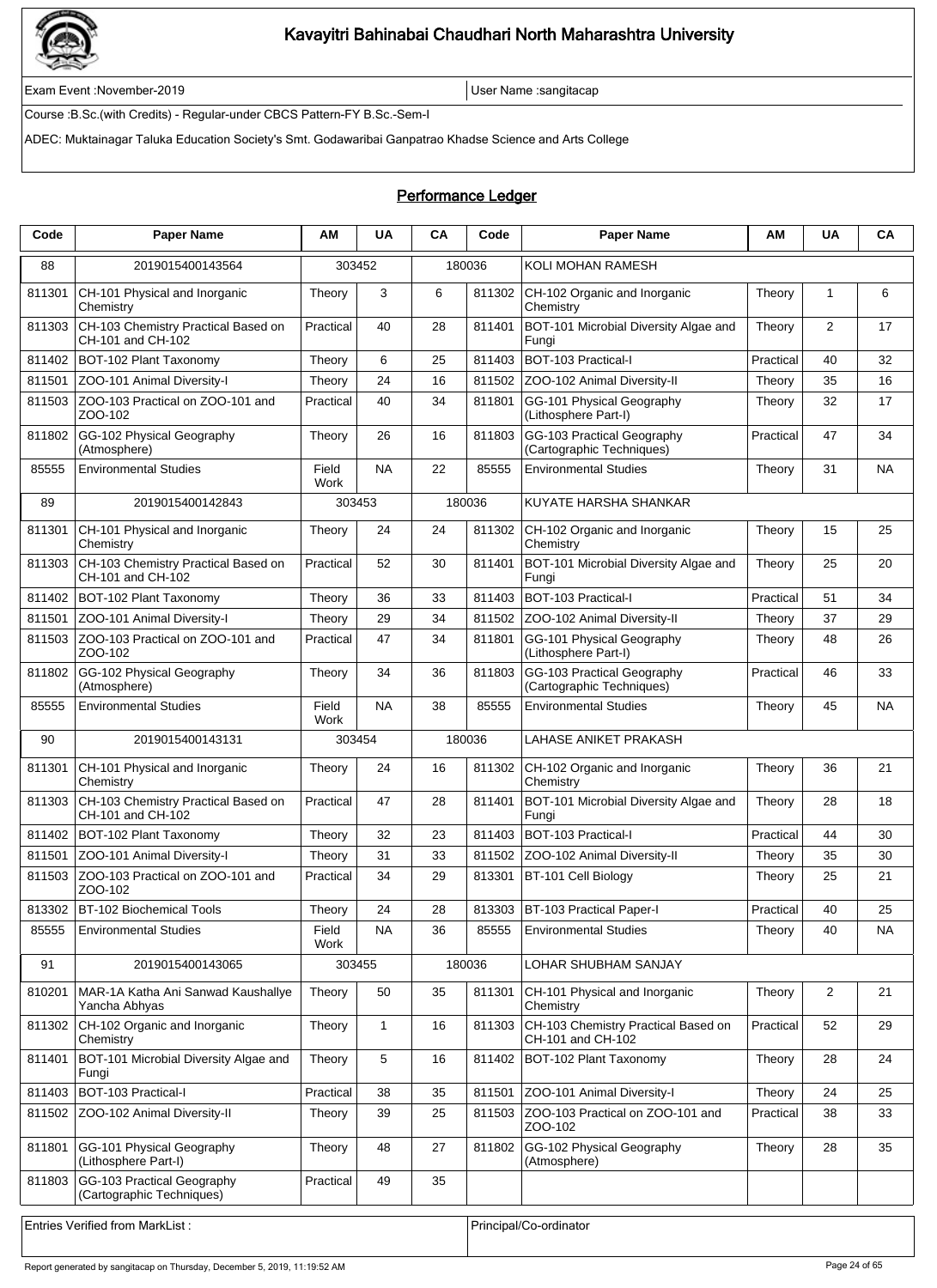

Exam Event :November-2019 User Name :sangitacap

Course :B.Sc.(with Credits) - Regular-under CBCS Pattern-FY B.Sc.-Sem-I

ADEC: Muktainagar Taluka Education Society's Smt. Godawaribai Ganpatrao Khadse Science and Arts College

### Performance Ledger

| LOKHANDE ASHA VISHWANATH<br>92<br>2019015400143212<br>303456<br>180036<br>$\overline{7}$<br>811301<br>CH-101 Physical and Inorganic<br>30<br>811302<br>CH-102 Organic and Inorganic<br>Theory<br>3<br>Theory<br>34<br>Chemistry<br>Chemistry<br>811303<br>CH-103 Chemistry Practical Based on<br>51<br>31<br>811401<br>BOT-101 Microbial Diversity Algae and<br>26<br>Practical<br>Theory<br>4<br>CH-101 and CH-102<br>Fungi<br>BOT-102 Plant Taxonomy<br>811403<br>BOT-103 Practical-I<br>34<br>811402<br>24<br>35<br>Practical<br>38<br>Theory<br>24<br>811502<br>28<br>34<br>811501<br>ZOO-101 Animal Diversity-I<br>33<br>ZOO-102 Animal Diversity-II<br>Theory<br>Theory<br>ZOO-103 Practical on ZOO-101 and<br>34<br>811801<br>GG-101 Physical Geography<br>25<br>811503<br>Practical<br>46<br>Theory<br>33<br>ZOO-102<br>(Lithosphere Part-I)<br>GG-102 Physical Geography<br>811803<br>GG-103 Practical Geography<br>811802<br>Theory<br>24<br>37<br>Practical<br>46<br>33<br>(Atmosphere)<br>(Cartographic Techniques)<br>85555<br>Field<br><b>NA</b><br>38<br>85555<br>31<br><b>NA</b><br><b>Environmental Studies</b><br><b>Environmental Studies</b><br>Theory<br>Work<br>93<br>180036<br>LULE SNEHAL JITENDRA<br>2019015400142916<br>303457<br>CH-101 Physical and Inorganic<br>CH-102 Organic and Inorganic<br>811301<br>Theory<br>24<br>26<br>811302<br>Theory<br>$\Omega$<br>16<br>Chemistry<br>Chemistry<br>811303<br>CH-103 Chemistry Practical Based on<br>Practical<br>43<br>28<br>811401<br>BOT-101 Microbial Diversity Algae and<br>8<br>23<br>Theory<br>CH-101 and CH-102<br>Fungi<br>5<br>811403<br>BOT-103 Practical-I<br>34<br>811402<br>BOT-102 Plant Taxonomy<br>19<br>Practical<br>39<br>Theory<br>3<br>811502<br>30<br>26<br>811501<br>ZOO-101 Animal Diversity-I<br>31<br>ZOO-102 Animal Diversity-II<br>Theory<br>Theory<br>811503<br>ZOO-103 Practical on ZOO-101 and<br>45<br>37<br>811801<br>GG-101 Physical Geography<br>$\overline{7}$<br>Practical<br>17<br>Theory<br>ZOO-102<br>(Lithosphere Part-I)<br>GG-102 Physical Geography<br>811803<br>GG-103 Practical Geography<br>811802<br>24<br>37<br>Practical<br>40<br>30<br>Theory<br>(Atmosphere)<br>(Cartographic Techniques)<br><b>NA</b><br>37<br>85555<br><b>Environmental Studies</b><br>Field<br>85555<br><b>Environmental Studies</b><br>27<br>NA<br>Theory<br>Work<br>180036<br>MAHAJAN KRUSHNA SANJAY<br>94<br>2019015400143413<br>303458<br>811301<br>CH-101 Physical and Inorganic<br>24<br>27<br>811302<br>CH-102 Organic and Inorganic<br>Theory<br>8<br>22<br>Theory<br>Chemistry<br>Chemistry<br>CH-103 Chemistry Practical Based on<br>811401<br>BOT-101 Microbial Diversity Algae and<br>25<br>25<br>811303<br>Practical<br>40<br>28<br>Theory<br>CH-101 and CH-102<br>Fungi<br>811402<br>28<br>811403<br><b>BOT-103 Practical-I</b><br>33<br>BOT-102 Plant Taxonomy<br>30<br>Practical<br>42<br>Theory<br>27<br>38<br>33<br>40<br>811501<br>ZOO-101 Animal Diversity-I<br>811502<br>ZOO-102 Animal Diversity-II<br>Theory<br>Theory<br>ZOO-103 Practical on ZOO-101 and<br>811503<br>Practical<br>38<br>37<br>811801<br>GG-101 Physical Geography<br>40<br>18<br>Theory<br>ZOO-102<br>(Lithosphere Part-I)<br>811803 GG-103 Practical Geography<br>811802 GG-102 Physical Geography<br>Theory<br>Practical<br>30<br>34<br>50<br>35<br>(Cartographic Techniques)<br>(Atmosphere)<br>85555<br><b>Environmental Studies</b><br><b>NA</b><br>35<br>85555<br><b>Environmental Studies</b><br>Theory<br>48<br>Field<br><b>NA</b><br>Work<br>180036<br>95<br>2019015400142441<br>303459<br>MAHAJAN SAKSHI PRAMOD<br>811301<br>CH-101 Physical and Inorganic<br>11<br>27<br>811302<br>CH-102 Organic and Inorganic<br>Theory<br>24<br>20<br>Theory<br>Chemistry<br>Chemistry<br>CH-103 Chemistry Practical Based on<br>811401<br>BOT-101 Microbial Diversity Algae and<br>811303<br>Practical<br>58<br>33<br>Theory<br>24<br>24<br>CH-101 and CH-102<br>Fungi<br>BOT-102 Plant Taxonomy<br>24<br>28<br>811403<br>BOT-103 Practical-I<br>Practical<br>47<br>811402<br>Theory<br>38<br>ZOO-101 Animal Diversity-I<br>29<br>31<br>811502<br>ZOO-102 Animal Diversity-II<br>32<br>811501<br>Theory<br>26<br>Theory<br>ZOO-103 Practical on ZOO-101 and<br>42<br>GG-101 Physical Geography<br>811503<br>Practical<br>37<br>811801<br>33<br>23<br>Theory<br>ZOO-102<br>(Lithosphere Part-I)<br>GG-102 Physical Geography<br>GG-103 Practical Geography<br>811802<br>32<br>36<br>811803<br>Practical<br>50<br>35<br>Theory<br>(Cartographic Techniques)<br>(Atmosphere)<br>85555<br>85555<br><b>Environmental Studies</b><br>Field<br>NA.<br>37<br><b>Environmental Studies</b><br>Theory<br>27<br>NA<br>Work | Code | <b>Paper Name</b> | ΑM | <b>UA</b> | CA | Code | <b>Paper Name</b> | ΑМ | <b>UA</b> | CA |
|----------------------------------------------------------------------------------------------------------------------------------------------------------------------------------------------------------------------------------------------------------------------------------------------------------------------------------------------------------------------------------------------------------------------------------------------------------------------------------------------------------------------------------------------------------------------------------------------------------------------------------------------------------------------------------------------------------------------------------------------------------------------------------------------------------------------------------------------------------------------------------------------------------------------------------------------------------------------------------------------------------------------------------------------------------------------------------------------------------------------------------------------------------------------------------------------------------------------------------------------------------------------------------------------------------------------------------------------------------------------------------------------------------------------------------------------------------------------------------------------------------------------------------------------------------------------------------------------------------------------------------------------------------------------------------------------------------------------------------------------------------------------------------------------------------------------------------------------------------------------------------------------------------------------------------------------------------------------------------------------------------------------------------------------------------------------------------------------------------------------------------------------------------------------------------------------------------------------------------------------------------------------------------------------------------------------------------------------------------------------------------------------------------------------------------------------------------------------------------------------------------------------------------------------------------------------------------------------------------------------------------------------------------------------------------------------------------------------------------------------------------------------------------------------------------------------------------------------------------------------------------------------------------------------------------------------------------------------------------------------------------------------------------------------------------------------------------------------------------------------------------------------------------------------------------------------------------------------------------------------------------------------------------------------------------------------------------------------------------------------------------------------------------------------------------------------------------------------------------------------------------------------------------------------------------------------------------------------------------------------------------------------------------------------------------------------------------------------------------------------------------------------------------------------------------------------------------------------------------------------------------------------------------------------------------------------------------------------------------------------------------------------------------------------------------------------------------------------------------------------------------------------------------------------------------------------------------------------------------------------------------------------------------------------------------------------------------------------------------------------------------------------------------------------------------------------------------------------------------------------------------------------------------------------------------------------------------------------------------------------------------------------------------------------------------------------------------|------|-------------------|----|-----------|----|------|-------------------|----|-----------|----|
|                                                                                                                                                                                                                                                                                                                                                                                                                                                                                                                                                                                                                                                                                                                                                                                                                                                                                                                                                                                                                                                                                                                                                                                                                                                                                                                                                                                                                                                                                                                                                                                                                                                                                                                                                                                                                                                                                                                                                                                                                                                                                                                                                                                                                                                                                                                                                                                                                                                                                                                                                                                                                                                                                                                                                                                                                                                                                                                                                                                                                                                                                                                                                                                                                                                                                                                                                                                                                                                                                                                                                                                                                                                                                                                                                                                                                                                                                                                                                                                                                                                                                                                                                                                                                                                                                                                                                                                                                                                                                                                                                                                                                                                                                                          |      |                   |    |           |    |      |                   |    |           |    |
|                                                                                                                                                                                                                                                                                                                                                                                                                                                                                                                                                                                                                                                                                                                                                                                                                                                                                                                                                                                                                                                                                                                                                                                                                                                                                                                                                                                                                                                                                                                                                                                                                                                                                                                                                                                                                                                                                                                                                                                                                                                                                                                                                                                                                                                                                                                                                                                                                                                                                                                                                                                                                                                                                                                                                                                                                                                                                                                                                                                                                                                                                                                                                                                                                                                                                                                                                                                                                                                                                                                                                                                                                                                                                                                                                                                                                                                                                                                                                                                                                                                                                                                                                                                                                                                                                                                                                                                                                                                                                                                                                                                                                                                                                                          |      |                   |    |           |    |      |                   |    |           |    |
|                                                                                                                                                                                                                                                                                                                                                                                                                                                                                                                                                                                                                                                                                                                                                                                                                                                                                                                                                                                                                                                                                                                                                                                                                                                                                                                                                                                                                                                                                                                                                                                                                                                                                                                                                                                                                                                                                                                                                                                                                                                                                                                                                                                                                                                                                                                                                                                                                                                                                                                                                                                                                                                                                                                                                                                                                                                                                                                                                                                                                                                                                                                                                                                                                                                                                                                                                                                                                                                                                                                                                                                                                                                                                                                                                                                                                                                                                                                                                                                                                                                                                                                                                                                                                                                                                                                                                                                                                                                                                                                                                                                                                                                                                                          |      |                   |    |           |    |      |                   |    |           |    |
|                                                                                                                                                                                                                                                                                                                                                                                                                                                                                                                                                                                                                                                                                                                                                                                                                                                                                                                                                                                                                                                                                                                                                                                                                                                                                                                                                                                                                                                                                                                                                                                                                                                                                                                                                                                                                                                                                                                                                                                                                                                                                                                                                                                                                                                                                                                                                                                                                                                                                                                                                                                                                                                                                                                                                                                                                                                                                                                                                                                                                                                                                                                                                                                                                                                                                                                                                                                                                                                                                                                                                                                                                                                                                                                                                                                                                                                                                                                                                                                                                                                                                                                                                                                                                                                                                                                                                                                                                                                                                                                                                                                                                                                                                                          |      |                   |    |           |    |      |                   |    |           |    |
|                                                                                                                                                                                                                                                                                                                                                                                                                                                                                                                                                                                                                                                                                                                                                                                                                                                                                                                                                                                                                                                                                                                                                                                                                                                                                                                                                                                                                                                                                                                                                                                                                                                                                                                                                                                                                                                                                                                                                                                                                                                                                                                                                                                                                                                                                                                                                                                                                                                                                                                                                                                                                                                                                                                                                                                                                                                                                                                                                                                                                                                                                                                                                                                                                                                                                                                                                                                                                                                                                                                                                                                                                                                                                                                                                                                                                                                                                                                                                                                                                                                                                                                                                                                                                                                                                                                                                                                                                                                                                                                                                                                                                                                                                                          |      |                   |    |           |    |      |                   |    |           |    |
|                                                                                                                                                                                                                                                                                                                                                                                                                                                                                                                                                                                                                                                                                                                                                                                                                                                                                                                                                                                                                                                                                                                                                                                                                                                                                                                                                                                                                                                                                                                                                                                                                                                                                                                                                                                                                                                                                                                                                                                                                                                                                                                                                                                                                                                                                                                                                                                                                                                                                                                                                                                                                                                                                                                                                                                                                                                                                                                                                                                                                                                                                                                                                                                                                                                                                                                                                                                                                                                                                                                                                                                                                                                                                                                                                                                                                                                                                                                                                                                                                                                                                                                                                                                                                                                                                                                                                                                                                                                                                                                                                                                                                                                                                                          |      |                   |    |           |    |      |                   |    |           |    |
|                                                                                                                                                                                                                                                                                                                                                                                                                                                                                                                                                                                                                                                                                                                                                                                                                                                                                                                                                                                                                                                                                                                                                                                                                                                                                                                                                                                                                                                                                                                                                                                                                                                                                                                                                                                                                                                                                                                                                                                                                                                                                                                                                                                                                                                                                                                                                                                                                                                                                                                                                                                                                                                                                                                                                                                                                                                                                                                                                                                                                                                                                                                                                                                                                                                                                                                                                                                                                                                                                                                                                                                                                                                                                                                                                                                                                                                                                                                                                                                                                                                                                                                                                                                                                                                                                                                                                                                                                                                                                                                                                                                                                                                                                                          |      |                   |    |           |    |      |                   |    |           |    |
|                                                                                                                                                                                                                                                                                                                                                                                                                                                                                                                                                                                                                                                                                                                                                                                                                                                                                                                                                                                                                                                                                                                                                                                                                                                                                                                                                                                                                                                                                                                                                                                                                                                                                                                                                                                                                                                                                                                                                                                                                                                                                                                                                                                                                                                                                                                                                                                                                                                                                                                                                                                                                                                                                                                                                                                                                                                                                                                                                                                                                                                                                                                                                                                                                                                                                                                                                                                                                                                                                                                                                                                                                                                                                                                                                                                                                                                                                                                                                                                                                                                                                                                                                                                                                                                                                                                                                                                                                                                                                                                                                                                                                                                                                                          |      |                   |    |           |    |      |                   |    |           |    |
|                                                                                                                                                                                                                                                                                                                                                                                                                                                                                                                                                                                                                                                                                                                                                                                                                                                                                                                                                                                                                                                                                                                                                                                                                                                                                                                                                                                                                                                                                                                                                                                                                                                                                                                                                                                                                                                                                                                                                                                                                                                                                                                                                                                                                                                                                                                                                                                                                                                                                                                                                                                                                                                                                                                                                                                                                                                                                                                                                                                                                                                                                                                                                                                                                                                                                                                                                                                                                                                                                                                                                                                                                                                                                                                                                                                                                                                                                                                                                                                                                                                                                                                                                                                                                                                                                                                                                                                                                                                                                                                                                                                                                                                                                                          |      |                   |    |           |    |      |                   |    |           |    |
|                                                                                                                                                                                                                                                                                                                                                                                                                                                                                                                                                                                                                                                                                                                                                                                                                                                                                                                                                                                                                                                                                                                                                                                                                                                                                                                                                                                                                                                                                                                                                                                                                                                                                                                                                                                                                                                                                                                                                                                                                                                                                                                                                                                                                                                                                                                                                                                                                                                                                                                                                                                                                                                                                                                                                                                                                                                                                                                                                                                                                                                                                                                                                                                                                                                                                                                                                                                                                                                                                                                                                                                                                                                                                                                                                                                                                                                                                                                                                                                                                                                                                                                                                                                                                                                                                                                                                                                                                                                                                                                                                                                                                                                                                                          |      |                   |    |           |    |      |                   |    |           |    |
|                                                                                                                                                                                                                                                                                                                                                                                                                                                                                                                                                                                                                                                                                                                                                                                                                                                                                                                                                                                                                                                                                                                                                                                                                                                                                                                                                                                                                                                                                                                                                                                                                                                                                                                                                                                                                                                                                                                                                                                                                                                                                                                                                                                                                                                                                                                                                                                                                                                                                                                                                                                                                                                                                                                                                                                                                                                                                                                                                                                                                                                                                                                                                                                                                                                                                                                                                                                                                                                                                                                                                                                                                                                                                                                                                                                                                                                                                                                                                                                                                                                                                                                                                                                                                                                                                                                                                                                                                                                                                                                                                                                                                                                                                                          |      |                   |    |           |    |      |                   |    |           |    |
|                                                                                                                                                                                                                                                                                                                                                                                                                                                                                                                                                                                                                                                                                                                                                                                                                                                                                                                                                                                                                                                                                                                                                                                                                                                                                                                                                                                                                                                                                                                                                                                                                                                                                                                                                                                                                                                                                                                                                                                                                                                                                                                                                                                                                                                                                                                                                                                                                                                                                                                                                                                                                                                                                                                                                                                                                                                                                                                                                                                                                                                                                                                                                                                                                                                                                                                                                                                                                                                                                                                                                                                                                                                                                                                                                                                                                                                                                                                                                                                                                                                                                                                                                                                                                                                                                                                                                                                                                                                                                                                                                                                                                                                                                                          |      |                   |    |           |    |      |                   |    |           |    |
|                                                                                                                                                                                                                                                                                                                                                                                                                                                                                                                                                                                                                                                                                                                                                                                                                                                                                                                                                                                                                                                                                                                                                                                                                                                                                                                                                                                                                                                                                                                                                                                                                                                                                                                                                                                                                                                                                                                                                                                                                                                                                                                                                                                                                                                                                                                                                                                                                                                                                                                                                                                                                                                                                                                                                                                                                                                                                                                                                                                                                                                                                                                                                                                                                                                                                                                                                                                                                                                                                                                                                                                                                                                                                                                                                                                                                                                                                                                                                                                                                                                                                                                                                                                                                                                                                                                                                                                                                                                                                                                                                                                                                                                                                                          |      |                   |    |           |    |      |                   |    |           |    |
|                                                                                                                                                                                                                                                                                                                                                                                                                                                                                                                                                                                                                                                                                                                                                                                                                                                                                                                                                                                                                                                                                                                                                                                                                                                                                                                                                                                                                                                                                                                                                                                                                                                                                                                                                                                                                                                                                                                                                                                                                                                                                                                                                                                                                                                                                                                                                                                                                                                                                                                                                                                                                                                                                                                                                                                                                                                                                                                                                                                                                                                                                                                                                                                                                                                                                                                                                                                                                                                                                                                                                                                                                                                                                                                                                                                                                                                                                                                                                                                                                                                                                                                                                                                                                                                                                                                                                                                                                                                                                                                                                                                                                                                                                                          |      |                   |    |           |    |      |                   |    |           |    |
|                                                                                                                                                                                                                                                                                                                                                                                                                                                                                                                                                                                                                                                                                                                                                                                                                                                                                                                                                                                                                                                                                                                                                                                                                                                                                                                                                                                                                                                                                                                                                                                                                                                                                                                                                                                                                                                                                                                                                                                                                                                                                                                                                                                                                                                                                                                                                                                                                                                                                                                                                                                                                                                                                                                                                                                                                                                                                                                                                                                                                                                                                                                                                                                                                                                                                                                                                                                                                                                                                                                                                                                                                                                                                                                                                                                                                                                                                                                                                                                                                                                                                                                                                                                                                                                                                                                                                                                                                                                                                                                                                                                                                                                                                                          |      |                   |    |           |    |      |                   |    |           |    |
|                                                                                                                                                                                                                                                                                                                                                                                                                                                                                                                                                                                                                                                                                                                                                                                                                                                                                                                                                                                                                                                                                                                                                                                                                                                                                                                                                                                                                                                                                                                                                                                                                                                                                                                                                                                                                                                                                                                                                                                                                                                                                                                                                                                                                                                                                                                                                                                                                                                                                                                                                                                                                                                                                                                                                                                                                                                                                                                                                                                                                                                                                                                                                                                                                                                                                                                                                                                                                                                                                                                                                                                                                                                                                                                                                                                                                                                                                                                                                                                                                                                                                                                                                                                                                                                                                                                                                                                                                                                                                                                                                                                                                                                                                                          |      |                   |    |           |    |      |                   |    |           |    |
|                                                                                                                                                                                                                                                                                                                                                                                                                                                                                                                                                                                                                                                                                                                                                                                                                                                                                                                                                                                                                                                                                                                                                                                                                                                                                                                                                                                                                                                                                                                                                                                                                                                                                                                                                                                                                                                                                                                                                                                                                                                                                                                                                                                                                                                                                                                                                                                                                                                                                                                                                                                                                                                                                                                                                                                                                                                                                                                                                                                                                                                                                                                                                                                                                                                                                                                                                                                                                                                                                                                                                                                                                                                                                                                                                                                                                                                                                                                                                                                                                                                                                                                                                                                                                                                                                                                                                                                                                                                                                                                                                                                                                                                                                                          |      |                   |    |           |    |      |                   |    |           |    |
|                                                                                                                                                                                                                                                                                                                                                                                                                                                                                                                                                                                                                                                                                                                                                                                                                                                                                                                                                                                                                                                                                                                                                                                                                                                                                                                                                                                                                                                                                                                                                                                                                                                                                                                                                                                                                                                                                                                                                                                                                                                                                                                                                                                                                                                                                                                                                                                                                                                                                                                                                                                                                                                                                                                                                                                                                                                                                                                                                                                                                                                                                                                                                                                                                                                                                                                                                                                                                                                                                                                                                                                                                                                                                                                                                                                                                                                                                                                                                                                                                                                                                                                                                                                                                                                                                                                                                                                                                                                                                                                                                                                                                                                                                                          |      |                   |    |           |    |      |                   |    |           |    |
|                                                                                                                                                                                                                                                                                                                                                                                                                                                                                                                                                                                                                                                                                                                                                                                                                                                                                                                                                                                                                                                                                                                                                                                                                                                                                                                                                                                                                                                                                                                                                                                                                                                                                                                                                                                                                                                                                                                                                                                                                                                                                                                                                                                                                                                                                                                                                                                                                                                                                                                                                                                                                                                                                                                                                                                                                                                                                                                                                                                                                                                                                                                                                                                                                                                                                                                                                                                                                                                                                                                                                                                                                                                                                                                                                                                                                                                                                                                                                                                                                                                                                                                                                                                                                                                                                                                                                                                                                                                                                                                                                                                                                                                                                                          |      |                   |    |           |    |      |                   |    |           |    |
|                                                                                                                                                                                                                                                                                                                                                                                                                                                                                                                                                                                                                                                                                                                                                                                                                                                                                                                                                                                                                                                                                                                                                                                                                                                                                                                                                                                                                                                                                                                                                                                                                                                                                                                                                                                                                                                                                                                                                                                                                                                                                                                                                                                                                                                                                                                                                                                                                                                                                                                                                                                                                                                                                                                                                                                                                                                                                                                                                                                                                                                                                                                                                                                                                                                                                                                                                                                                                                                                                                                                                                                                                                                                                                                                                                                                                                                                                                                                                                                                                                                                                                                                                                                                                                                                                                                                                                                                                                                                                                                                                                                                                                                                                                          |      |                   |    |           |    |      |                   |    |           |    |
|                                                                                                                                                                                                                                                                                                                                                                                                                                                                                                                                                                                                                                                                                                                                                                                                                                                                                                                                                                                                                                                                                                                                                                                                                                                                                                                                                                                                                                                                                                                                                                                                                                                                                                                                                                                                                                                                                                                                                                                                                                                                                                                                                                                                                                                                                                                                                                                                                                                                                                                                                                                                                                                                                                                                                                                                                                                                                                                                                                                                                                                                                                                                                                                                                                                                                                                                                                                                                                                                                                                                                                                                                                                                                                                                                                                                                                                                                                                                                                                                                                                                                                                                                                                                                                                                                                                                                                                                                                                                                                                                                                                                                                                                                                          |      |                   |    |           |    |      |                   |    |           |    |
|                                                                                                                                                                                                                                                                                                                                                                                                                                                                                                                                                                                                                                                                                                                                                                                                                                                                                                                                                                                                                                                                                                                                                                                                                                                                                                                                                                                                                                                                                                                                                                                                                                                                                                                                                                                                                                                                                                                                                                                                                                                                                                                                                                                                                                                                                                                                                                                                                                                                                                                                                                                                                                                                                                                                                                                                                                                                                                                                                                                                                                                                                                                                                                                                                                                                                                                                                                                                                                                                                                                                                                                                                                                                                                                                                                                                                                                                                                                                                                                                                                                                                                                                                                                                                                                                                                                                                                                                                                                                                                                                                                                                                                                                                                          |      |                   |    |           |    |      |                   |    |           |    |
|                                                                                                                                                                                                                                                                                                                                                                                                                                                                                                                                                                                                                                                                                                                                                                                                                                                                                                                                                                                                                                                                                                                                                                                                                                                                                                                                                                                                                                                                                                                                                                                                                                                                                                                                                                                                                                                                                                                                                                                                                                                                                                                                                                                                                                                                                                                                                                                                                                                                                                                                                                                                                                                                                                                                                                                                                                                                                                                                                                                                                                                                                                                                                                                                                                                                                                                                                                                                                                                                                                                                                                                                                                                                                                                                                                                                                                                                                                                                                                                                                                                                                                                                                                                                                                                                                                                                                                                                                                                                                                                                                                                                                                                                                                          |      |                   |    |           |    |      |                   |    |           |    |
|                                                                                                                                                                                                                                                                                                                                                                                                                                                                                                                                                                                                                                                                                                                                                                                                                                                                                                                                                                                                                                                                                                                                                                                                                                                                                                                                                                                                                                                                                                                                                                                                                                                                                                                                                                                                                                                                                                                                                                                                                                                                                                                                                                                                                                                                                                                                                                                                                                                                                                                                                                                                                                                                                                                                                                                                                                                                                                                                                                                                                                                                                                                                                                                                                                                                                                                                                                                                                                                                                                                                                                                                                                                                                                                                                                                                                                                                                                                                                                                                                                                                                                                                                                                                                                                                                                                                                                                                                                                                                                                                                                                                                                                                                                          |      |                   |    |           |    |      |                   |    |           |    |
|                                                                                                                                                                                                                                                                                                                                                                                                                                                                                                                                                                                                                                                                                                                                                                                                                                                                                                                                                                                                                                                                                                                                                                                                                                                                                                                                                                                                                                                                                                                                                                                                                                                                                                                                                                                                                                                                                                                                                                                                                                                                                                                                                                                                                                                                                                                                                                                                                                                                                                                                                                                                                                                                                                                                                                                                                                                                                                                                                                                                                                                                                                                                                                                                                                                                                                                                                                                                                                                                                                                                                                                                                                                                                                                                                                                                                                                                                                                                                                                                                                                                                                                                                                                                                                                                                                                                                                                                                                                                                                                                                                                                                                                                                                          |      |                   |    |           |    |      |                   |    |           |    |
|                                                                                                                                                                                                                                                                                                                                                                                                                                                                                                                                                                                                                                                                                                                                                                                                                                                                                                                                                                                                                                                                                                                                                                                                                                                                                                                                                                                                                                                                                                                                                                                                                                                                                                                                                                                                                                                                                                                                                                                                                                                                                                                                                                                                                                                                                                                                                                                                                                                                                                                                                                                                                                                                                                                                                                                                                                                                                                                                                                                                                                                                                                                                                                                                                                                                                                                                                                                                                                                                                                                                                                                                                                                                                                                                                                                                                                                                                                                                                                                                                                                                                                                                                                                                                                                                                                                                                                                                                                                                                                                                                                                                                                                                                                          |      |                   |    |           |    |      |                   |    |           |    |
|                                                                                                                                                                                                                                                                                                                                                                                                                                                                                                                                                                                                                                                                                                                                                                                                                                                                                                                                                                                                                                                                                                                                                                                                                                                                                                                                                                                                                                                                                                                                                                                                                                                                                                                                                                                                                                                                                                                                                                                                                                                                                                                                                                                                                                                                                                                                                                                                                                                                                                                                                                                                                                                                                                                                                                                                                                                                                                                                                                                                                                                                                                                                                                                                                                                                                                                                                                                                                                                                                                                                                                                                                                                                                                                                                                                                                                                                                                                                                                                                                                                                                                                                                                                                                                                                                                                                                                                                                                                                                                                                                                                                                                                                                                          |      |                   |    |           |    |      |                   |    |           |    |
|                                                                                                                                                                                                                                                                                                                                                                                                                                                                                                                                                                                                                                                                                                                                                                                                                                                                                                                                                                                                                                                                                                                                                                                                                                                                                                                                                                                                                                                                                                                                                                                                                                                                                                                                                                                                                                                                                                                                                                                                                                                                                                                                                                                                                                                                                                                                                                                                                                                                                                                                                                                                                                                                                                                                                                                                                                                                                                                                                                                                                                                                                                                                                                                                                                                                                                                                                                                                                                                                                                                                                                                                                                                                                                                                                                                                                                                                                                                                                                                                                                                                                                                                                                                                                                                                                                                                                                                                                                                                                                                                                                                                                                                                                                          |      |                   |    |           |    |      |                   |    |           |    |
|                                                                                                                                                                                                                                                                                                                                                                                                                                                                                                                                                                                                                                                                                                                                                                                                                                                                                                                                                                                                                                                                                                                                                                                                                                                                                                                                                                                                                                                                                                                                                                                                                                                                                                                                                                                                                                                                                                                                                                                                                                                                                                                                                                                                                                                                                                                                                                                                                                                                                                                                                                                                                                                                                                                                                                                                                                                                                                                                                                                                                                                                                                                                                                                                                                                                                                                                                                                                                                                                                                                                                                                                                                                                                                                                                                                                                                                                                                                                                                                                                                                                                                                                                                                                                                                                                                                                                                                                                                                                                                                                                                                                                                                                                                          |      |                   |    |           |    |      |                   |    |           |    |
|                                                                                                                                                                                                                                                                                                                                                                                                                                                                                                                                                                                                                                                                                                                                                                                                                                                                                                                                                                                                                                                                                                                                                                                                                                                                                                                                                                                                                                                                                                                                                                                                                                                                                                                                                                                                                                                                                                                                                                                                                                                                                                                                                                                                                                                                                                                                                                                                                                                                                                                                                                                                                                                                                                                                                                                                                                                                                                                                                                                                                                                                                                                                                                                                                                                                                                                                                                                                                                                                                                                                                                                                                                                                                                                                                                                                                                                                                                                                                                                                                                                                                                                                                                                                                                                                                                                                                                                                                                                                                                                                                                                                                                                                                                          |      |                   |    |           |    |      |                   |    |           |    |
|                                                                                                                                                                                                                                                                                                                                                                                                                                                                                                                                                                                                                                                                                                                                                                                                                                                                                                                                                                                                                                                                                                                                                                                                                                                                                                                                                                                                                                                                                                                                                                                                                                                                                                                                                                                                                                                                                                                                                                                                                                                                                                                                                                                                                                                                                                                                                                                                                                                                                                                                                                                                                                                                                                                                                                                                                                                                                                                                                                                                                                                                                                                                                                                                                                                                                                                                                                                                                                                                                                                                                                                                                                                                                                                                                                                                                                                                                                                                                                                                                                                                                                                                                                                                                                                                                                                                                                                                                                                                                                                                                                                                                                                                                                          |      |                   |    |           |    |      |                   |    |           |    |
|                                                                                                                                                                                                                                                                                                                                                                                                                                                                                                                                                                                                                                                                                                                                                                                                                                                                                                                                                                                                                                                                                                                                                                                                                                                                                                                                                                                                                                                                                                                                                                                                                                                                                                                                                                                                                                                                                                                                                                                                                                                                                                                                                                                                                                                                                                                                                                                                                                                                                                                                                                                                                                                                                                                                                                                                                                                                                                                                                                                                                                                                                                                                                                                                                                                                                                                                                                                                                                                                                                                                                                                                                                                                                                                                                                                                                                                                                                                                                                                                                                                                                                                                                                                                                                                                                                                                                                                                                                                                                                                                                                                                                                                                                                          |      |                   |    |           |    |      |                   |    |           |    |

Entries Verified from MarkList : entries Verified from MarkList : Principal/Co-ordinator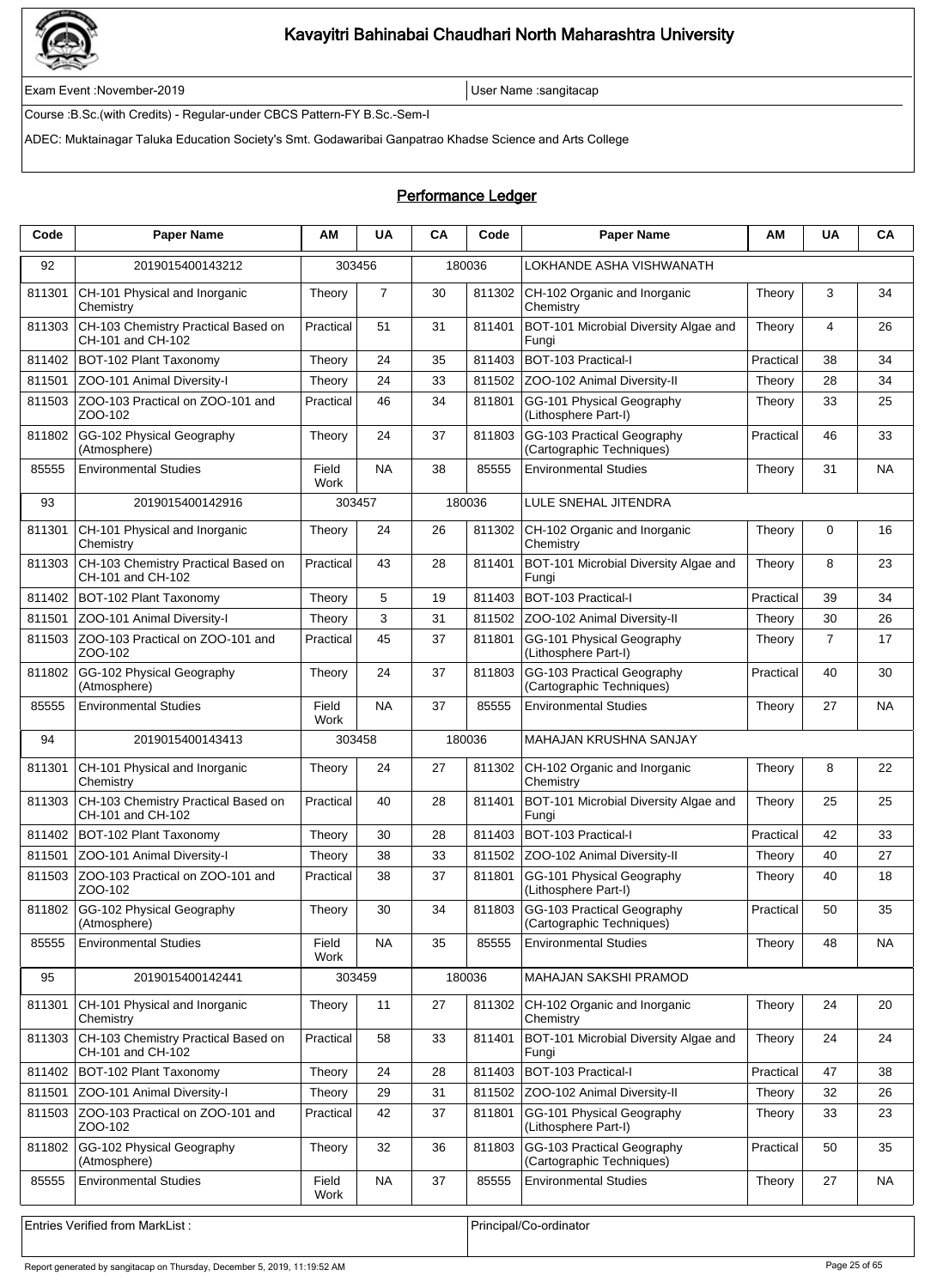

Exam Event :November-2019 User Name :sangitacap

Course :B.Sc.(with Credits) - Regular-under CBCS Pattern-FY B.Sc.-Sem-I

ADEC: Muktainagar Taluka Education Society's Smt. Godawaribai Ganpatrao Khadse Science and Arts College

### Performance Ledger

| Code   | <b>Paper Name</b>                                               | ΑМ            | <b>UA</b> | CA | Code   | <b>Paper Name</b>                                               | ΑМ        | UA | CA        |
|--------|-----------------------------------------------------------------|---------------|-----------|----|--------|-----------------------------------------------------------------|-----------|----|-----------|
| 96     | 2019015400142723                                                |               | 303460    |    | 180036 | <b>MAHAJAN SRUSHTI SUJIT</b>                                    |           |    |           |
| 810201 | MAR-1A Katha Ani Sanwad Kaushallye<br>Yancha Abhyas             | Theory        | 43        | 36 | 811101 | MTH-101 Matrix Algebra                                          | Theory    | 36 | 37        |
| 811102 | MTH-102 Calculus                                                | Theory        | 25        | 31 | 811104 | MTH-103 (B) Graph Theory                                        | Theory    | 28 | 36        |
| 811201 | PHY-101 Basic Mechanics                                         | Theory        | 37        | 35 | 811202 | PHY-102 Dynamics and Elasticity                                 | Theory    | 17 | 35        |
| 811203 | PHY-103 Physics Lab-I                                           | Practical     | 48        | 35 | 812201 | ELE-101 Network Analysis and<br>Semiconductor Diodes            | Theory    | 24 | 31        |
| 812202 | <b>ELE-102 Digital Integrated Circuits</b>                      | Theory        | 40        | 36 | 812203 | ELE-103 Electronics Lab-I                                       | Practical | 43 | 34        |
| 812401 | CS-101 Essentials of Computer                                   | Theory        | 41        | 31 | 812402 | CS-102 C Programming Language-I                                 | Theory    | 53 | 29        |
| 812403 | CS-103 Lab Course on Essential of<br>Computer and C Programming | Practical     | 58        | 28 |        |                                                                 |           |    |           |
| 97     | 2019015400153992                                                | 303461        |           |    | 180036 | <b>MAHAJAN SWATI AJAY</b>                                       |           |    |           |
| 811301 | CH-101 Physical and Inorganic<br>Chemistry                      | Theory        | 27        | 28 | 811302 | CH-102 Organic and Inorganic<br>Chemistry                       | Theory    | 34 | 31        |
| 811303 | CH-103 Chemistry Practical Based on<br>CH-101 and CH-102        | Practical     | 56        | 29 | 811401 | BOT-101 Microbial Diversity Algae and<br>Fungi                  | Theory    | 39 | 33        |
| 811402 | BOT-102 Plant Taxonomy                                          | Theory        | 42        | 38 | 811403 | BOT-103 Practical-I                                             | Practical | 52 | 37        |
| 811501 | ZOO-101 Animal Diversity-I                                      | Theory        | 44        | 32 | 811502 | ZOO-102 Animal Diversity-II                                     | Theory    | 38 | 35        |
| 811503 | ZOO-103 Practical on ZOO-101 and<br>ZOO-102                     | Practical     | 47        | 38 | 811801 | GG-101 Physical Geography<br>(Lithosphere Part-I)               | Theory    | 48 | 30        |
| 811802 | GG-102 Physical Geography<br>(Atmosphere)                       | Theory        | 34        | 37 | 811803 | GG-103 Practical Geography<br>(Cartographic Techniques)         | Practical | 49 | 35        |
| 85555  | <b>Environmental Studies</b>                                    | Field<br>Work | NA        | 35 | 85555  | <b>Environmental Studies</b>                                    | Theory    | 35 | NA        |
| 98     | 2019015400142592                                                | 303462        |           |    | 180036 | MALI BHAGYASHALI BHASKAR                                        |           |    |           |
| 810101 | <b>ENG-1A English Communication</b>                             | Theory        | 54        | 36 | 811101 | MTH-101 Matrix Algebra                                          | Theory    | 39 | 35        |
| 811102 | MTH-102 Calculus                                                | Theory        | 45        | 36 | 811104 | MTH-103 (B) Graph Theory                                        | Theory    | 43 | 37        |
| 811201 | PHY-101 Basic Mechanics                                         | Theory        | 46        | 32 | 811202 | PHY-102 Dynamics and Elasticity                                 | Theory    | 39 | 35        |
| 811203 | PHY-103 Physics Lab-I                                           | Practical     | 50        | 36 | 812201 | ELE-101 Network Analysis and<br>Semiconductor Diodes            | Theory    | 30 | 35        |
| 812202 | ELE-102 Digital Integrated Circuits                             | Theory        | 45        | 36 | 812203 | ELE-103 Electronics Lab-I                                       | Practical | 42 | 34        |
| 812401 | CS-101 Essentials of Computer                                   | Theory        | 48        | 36 | 812402 | CS-102 C Programming Language-I                                 | Theory    | 58 | 36        |
| 812403 | CS-103 Lab Course on Essential of<br>Computer and C Programming | Practical     | 53        | 20 |        |                                                                 |           |    |           |
| 99     | 2018015400053034                                                | 303463        |           |    | 180036 | MALI GANESH PRAKASH                                             |           |    |           |
| 811101 | MTH-101 Matrix Algebra                                          | Theory        | 9         | 28 | 811102 | MTH-102 Calculus                                                | Theory    | 24 | 20        |
| 811104 | MTH-103 (B) Graph Theory                                        | Theory        | 10        | 30 | 811201 | PHY-101 Basic Mechanics                                         | Theory    | 28 | 30        |
| 811202 | PHY-102 Dynamics and Elasticity                                 | Theory        | 30        | 31 | 811203 | PHY-103 Physics Lab-I                                           | Practical | 40 | 34        |
| 812201 | ELE-101 Network Analysis and<br>Semiconductor Diodes            | Theory        | 24        | 22 | 812202 | ELE-102 Digital Integrated Circuits                             | Theory    | 31 | 32        |
| 812203 | ELE-103 Electronics Lab-I                                       | Practical     | 38        | 36 | 812401 | CS-101 Essentials of Computer                                   | Theory    | 25 | 27        |
| 812402 | CS-102 C Programming Language-I                                 | Theory        | 19        | 32 | 812403 | CS-103 Lab Course on Essential of<br>Computer and C Programming | Practical | 27 | 23        |
| 85555  | <b>Environmental Studies</b>                                    | Field<br>Work | <b>NA</b> | 35 | 85555  | <b>Environmental Studies</b>                                    | Theory    | 27 | <b>NA</b> |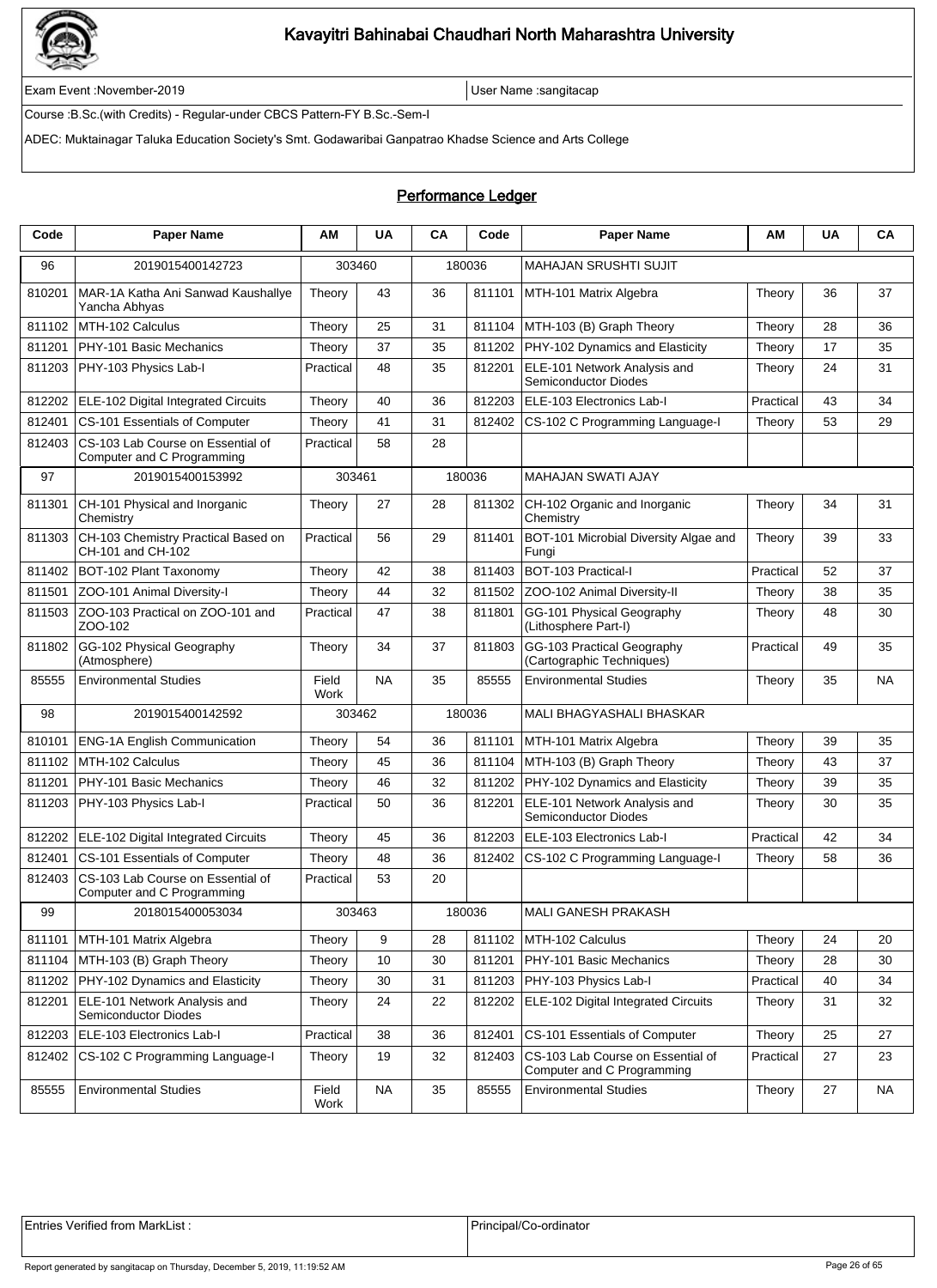

Exam Event :November-2019 User Name :sangitacap

Course :B.Sc.(with Credits) - Regular-under CBCS Pattern-FY B.Sc.-Sem-I

ADEC: Muktainagar Taluka Education Society's Smt. Godawaribai Ganpatrao Khadse Science and Arts College

#### Performance Ledger

| Code   | <b>Paper Name</b>                                               | ΑМ            | <b>UA</b>      | CA | Code   | <b>Paper Name</b>                                        | ΑM        | <b>UA</b> | CA        |
|--------|-----------------------------------------------------------------|---------------|----------------|----|--------|----------------------------------------------------------|-----------|-----------|-----------|
| 100    | 2019015400142611                                                | 303464        |                |    | 180036 | <b>MALI MRUNALI GOVINDA</b>                              |           |           |           |
| 810501 | HIN-1A Bhashik Sampreshan Aur<br>Sahitya                        | Theory        | 32             | 34 | 811101 | MTH-101 Matrix Algebra                                   | Theory    | 27        | 30        |
| 811102 | MTH-102 Calculus                                                | Theory        | 32             | 29 | 811104 | MTH-103 (B) Graph Theory                                 | Theory    | 24        | 28        |
| 811201 | PHY-101 Basic Mechanics                                         | Theory        | 40             | 24 | 811202 | PHY-102 Dynamics and Elasticity                          | Theory    | 32        | 31        |
| 811203 | PHY-103 Physics Lab-I                                           | Practical     | 52             | 35 | 811301 | CH-101 Physical and Inorganic<br>Chemistry               | Theory    | 28        | 26        |
| 811302 | CH-102 Organic and Inorganic<br>Chemistry                       | Theory        | 25             | 28 | 811303 | CH-103 Chemistry Practical Based on<br>CH-101 and CH-102 | Practical | 43        | 30        |
| 811401 | BOT-101 Microbial Diversity Algae and<br>Fungi                  | Theory        | 9              | 28 | 811402 | BOT-102 Plant Taxonomy                                   | Theory    | 28        | 32        |
| 811403 | BOT-103 Practical-I                                             | Practical     | 52             | 37 |        |                                                          |           |           |           |
| 101    | 2019015400142433                                                | 303465        |                |    | 180036 | MALI NIKITA AMBADAS                                      |           |           |           |
| 810101 | <b>ENG-1A English Communication</b>                             | Theory        | 46             | 36 | 811101 | MTH-101 Matrix Algebra                                   | Theory    | 18        | 35        |
| 811102 | MTH-102 Calculus                                                | Theory        | 8              | 33 | 811104 | MTH-103 (B) Graph Theory                                 | Theory    | 11        | 28        |
| 811201 | PHY-101 Basic Mechanics                                         | Theory        | 12             | 30 | 811202 | PHY-102 Dynamics and Elasticity                          | Theory    | 11        | 33        |
| 811203 | PHY-103 Physics Lab-I                                           | Practical     | 40             | 37 | 812201 | ELE-101 Network Analysis and<br>Semiconductor Diodes     | Theory    | 4         | 31        |
| 812202 | ELE-102 Digital Integrated Circuits                             | Theory        | 29             | 34 | 812203 | ELE-103 Electronics Lab-I                                | Practical | 41        | 35        |
| 812401 | CS-101 Essentials of Computer                                   | Theory        | $\overline{4}$ | 26 | 812402 | CS-102 C Programming Language-I                          | Theory    | 15        | 25        |
| 812403 | CS-103 Lab Course on Essential of<br>Computer and C Programming | Practical     | 48             | 19 |        |                                                          |           |           |           |
| 102    | 2019015400142777                                                | 303466        |                |    | 180036 | <b>MALI SHUBHAM PREMCHAND</b>                            |           |           |           |
| 810101 | <b>ENG-1A English Communication</b>                             | Theory        | 39             | 34 | 811101 | MTH-101 Matrix Algebra                                   | Theory    | 10        | 22        |
| 811102 | MTH-102 Calculus                                                | Theory        | 12             | 27 | 811104 | MTH-103 (B) Graph Theory                                 | Theory    | 6         | 31        |
| 811201 | PHY-101 Basic Mechanics                                         | Theory        | 10             | 28 | 811202 | PHY-102 Dynamics and Elasticity                          | Theory    | 8         | 30        |
| 811203 | PHY-103 Physics Lab-I                                           | Practical     | 40             | 38 | 812201 | ELE-101 Network Analysis and<br>Semiconductor Diodes     | Theory    | 4         | 25        |
| 812202 | ELE-102 Digital Integrated Circuits                             | Theory        | 24             | 33 | 812203 | ELE-103 Electronics Lab-I                                | Practical | 42        | 35        |
| 812401 | CS-101 Essentials of Computer                                   | Theory        | 14             | 29 | 812402 | CS-102 C Programming Language-I                          | Theory    | 15        | 25        |
| 812403 | CS-103 Lab Course on Essential of<br>Computer and C Programming | Practical     | 28             | 25 |        |                                                          |           |           |           |
| 103    | 2019015400143831                                                | 303467        |                |    | 180036 | MALI VAISHANAVI YUVRAJ                                   |           |           |           |
| 811301 | CH-101 Physical and Inorganic<br>Chemistry                      | Theory        | 24             | 29 |        | 811302 CH-102 Organic and Inorganic<br>Chemistry         | Theory    | 1         | 20        |
| 811303 | CH-103 Chemistry Practical Based on<br>CH-101 and CH-102        | Practical     | 52             | 25 | 811401 | BOT-101 Microbial Diversity Algae and<br>Fungi           | Theory    | 0         | 26        |
| 811402 | BOT-102 Plant Taxonomy                                          | Theory        | 4              | 19 | 811403 | BOT-103 Practical-I                                      | Practical | 34        | 34        |
| 811501 | ZOO-101 Animal Diversity-I                                      | Theory        | 24             | 35 | 811502 | ZOO-102 Animal Diversity-II                              | Theory    | 24        | 21        |
| 811503 | ZOO-103 Practical on ZOO-101 and<br>ZOO-102                     | Practical     | 46             | 38 | 811801 | GG-101 Physical Geography<br>(Lithosphere Part-I)        | Theory    | 24        | 18        |
| 811802 | GG-102 Physical Geography<br>(Atmosphere)                       | Theory        | 30             | 38 | 811803 | GG-103 Practical Geography<br>(Cartographic Techniques)  | Practical | 47        | 34        |
| 85555  | <b>Environmental Studies</b>                                    | Field<br>Work | <b>NA</b>      | 35 | 85555  | <b>Environmental Studies</b>                             | Theory    | 10        | <b>NA</b> |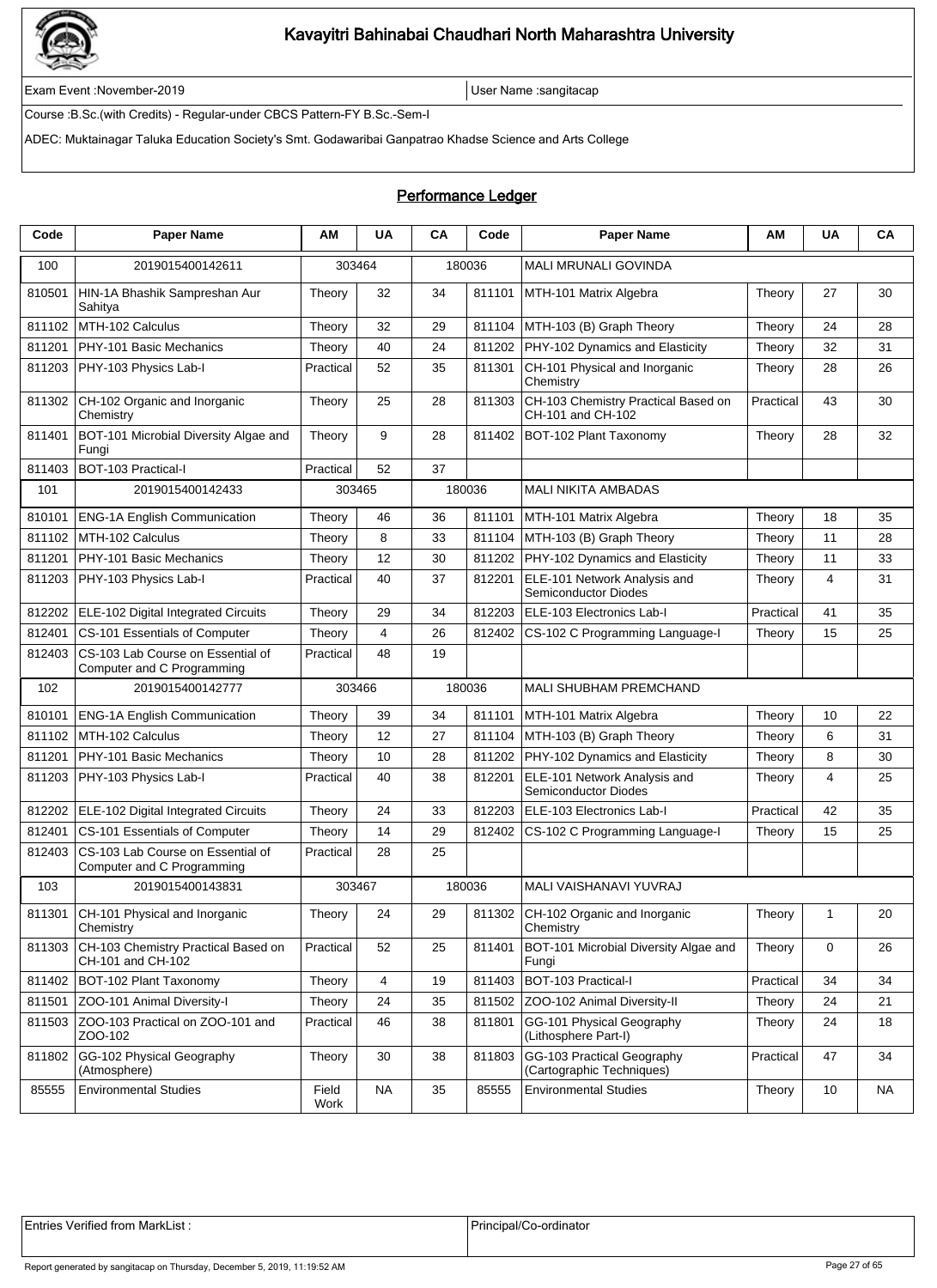

Exam Event :November-2019 User Name :sangitacap

Course :B.Sc.(with Credits) - Regular-under CBCS Pattern-FY B.Sc.-Sem-I

ADEC: Muktainagar Taluka Education Society's Smt. Godawaribai Ganpatrao Khadse Science and Arts College

### Performance Ledger

| Code   | <b>Paper Name</b>                                        | AM            | <b>UA</b>      | CA     | Code   | Paper Name                                               | ΑМ        | <b>UA</b>      | CA        |
|--------|----------------------------------------------------------|---------------|----------------|--------|--------|----------------------------------------------------------|-----------|----------------|-----------|
| 104    | 2019015400340653                                         | 303468        |                | 180036 |        | MASANE AKANSHA MURLIDHAR                                 |           |                |           |
| 811301 | CH-101 Physical and Inorganic<br>Chemistry               | Theory        | 24             | 27     | 811302 | CH-102 Organic and Inorganic<br>Chemistry                | Theory    | 2              | 16        |
| 811303 | CH-103 Chemistry Practical Based on<br>CH-101 and CH-102 | Practical     | 51             | 26     | 811401 | BOT-101 Microbial Diversity Algae and<br>Fungi           | Theory    | $\Omega$       | 28        |
| 811402 | BOT-102 Plant Taxonomy                                   | Theory        | 5              | 20     | 811403 | BOT-103 Practical-I                                      | Practical | 43             | 23        |
| 811501 | ZOO-101 Animal Diversity-I                               | Theory        | 24             | 34     | 811502 | ZOO-102 Animal Diversity-II                              | Theory    | 25             | 29        |
| 811503 | ZOO-103 Practical on ZOO-101 and<br>ZOO-102              | Practical     | 44             | 36     | 811801 | GG-101 Physical Geography<br>(Lithosphere Part-I)        | Theory    | 32             | 18        |
| 811802 | GG-102 Physical Geography<br>(Atmosphere)                | Theory        | 30             | 38     | 811803 | GG-103 Practical Geography<br>(Cartographic Techniques)  | Practical | 47             | 34        |
| 85555  | <b>Environmental Studies</b>                             | Field<br>Work | <b>NA</b>      | 36     | 85555  | <b>Environmental Studies</b>                             | Theory    | 12             | <b>NA</b> |
| 105    | 2019015400143823                                         | 303469        |                | 180036 |        | <b>MEDHE SNEHAL AJAY</b>                                 |           |                |           |
| 811301 | CH-101 Physical and Inorganic<br>Chemistry               | Theory        | 3              | 24     | 811302 | CH-102 Organic and Inorganic<br>Chemistry                | Theory    | $\overline{2}$ | 16        |
| 811303 | CH-103 Chemistry Practical Based on<br>CH-101 and CH-102 | Practical     | 51             | 29     | 811401 | BOT-101 Microbial Diversity Algae and<br>Fungi           | Theory    | 4              | 18        |
| 811402 | BOT-102 Plant Taxonomy                                   | Theory        | $\overline{7}$ | 17     | 811403 | BOT-103 Practical-I                                      | Practical | 43             | 35        |
| 811501 | ZOO-101 Animal Diversity-I                               | Theory        | 24             | 29     | 811502 | ZOO-102 Animal Diversity-II                              | Theory    | 25             | 32        |
| 811503 | ZOO-103 Practical on ZOO-101 and<br>ZOO-102              | Practical     | 46             | 35     | 813301 | BT-101 Cell Biology                                      | Theory    | 25             | 24        |
| 813302 | <b>BT-102 Biochemical Tools</b>                          | Theory        | 24             | 27     | 813303 | BT-103 Practical Paper-I                                 | Practical | 40             | 24        |
| 85555  | <b>Environmental Studies</b>                             | Field<br>Work | <b>NA</b>      | 35     | 85555  | <b>Environmental Studies</b>                             | Theory    | 15             | <b>NA</b> |
| 106    | 2019015400143587                                         | 303470        |                | 180036 |        | MEDHE SURAJ SUBHASH                                      |           |                |           |
| 811201 | PHY-101 Basic Mechanics                                  | Theory        | 9              | 24     | 811202 | PHY-102 Dynamics and Elasticity                          | Theory    | 24             | 16        |
| 811203 | PHY-103 Physics Lab-I                                    | Practical     | 30             | 36     | 811301 | CH-101 Physical and Inorganic<br>Chemistry               | Theory    | $\overline{7}$ | 18        |
| 811302 | CH-102 Organic and Inorganic<br>Chemistry                | Theory        | 2              | 20     | 811303 | CH-103 Chemistry Practical Based on<br>CH-101 and CH-102 | Practical | 44             | 28        |
| 811401 | BOT-101 Microbial Diversity Algae and<br>Fungi           | Theory        | 4              | 18     | 811402 | BOT-102 Plant Taxonomy                                   | Theory    | 4              | 18        |
| 811403 | BOT-103 Practical-I                                      | Practical     | 44             | 34     | 811501 | ZOO-101 Animal Diversity-I                               | Theory    | 28             | 16        |
| 811502 | ZOO-102 Animal Diversity-II                              | Theory        | 28             | 25     | 811503 | ZOO-103 Practical on ZOO-101 and<br>ZUU-102              | Practical | 36             | 32        |
| 85555  | <b>Environmental Studies</b>                             | Field<br>Work | NA             | 34     | 85555  | <b>Environmental Studies</b>                             | Theory    | 24             | NA        |
| 107    | 2019015400143893                                         | 303471        |                | 180036 |        | MHASANE SACHIN VASANT                                    |           |                |           |
| 810201 | MAR-1A Katha Ani Sanwad Kaushallye<br>Yancha Abhyas      | Theory        | 36             | 32     | 811101 | MTH-101 Matrix Algebra                                   | Theory    | 14             | 24        |
| 811102 | MTH-102 Calculus                                         | Theory        | 13             | 20     |        | 811104   MTH-103 (B) Graph Theory                        | Theory    | 0              | 27        |
| 811201 | PHY-101 Basic Mechanics                                  | Theory        | 24             | 28     | 811202 | PHY-102 Dynamics and Elasticity                          | Theory    | 24             | 31        |
| 811203 | PHY-103 Physics Lab-I                                    | Practical     | 32             | 30     | 811301 | CH-101 Physical and Inorganic<br>Chemistry               | Theory    | 3              | 22        |
| 811302 | CH-102 Organic and Inorganic<br>Chemistry                | Theory        | 3              | 18     | 811303 | CH-103 Chemistry Practical Based on<br>CH-101 and CH-102 | Practical | 45             | 33        |
| 811401 | BOT-101 Microbial Diversity Algae and<br>Fungi           | Theory        | 6              | 24     | 811402 | BOT-102 Plant Taxonomy                                   | Theory    | 15             | 22        |
| 811403 | BOT-103 Practical-I                                      | Practical     | 41             | 30     |        |                                                          |           |                |           |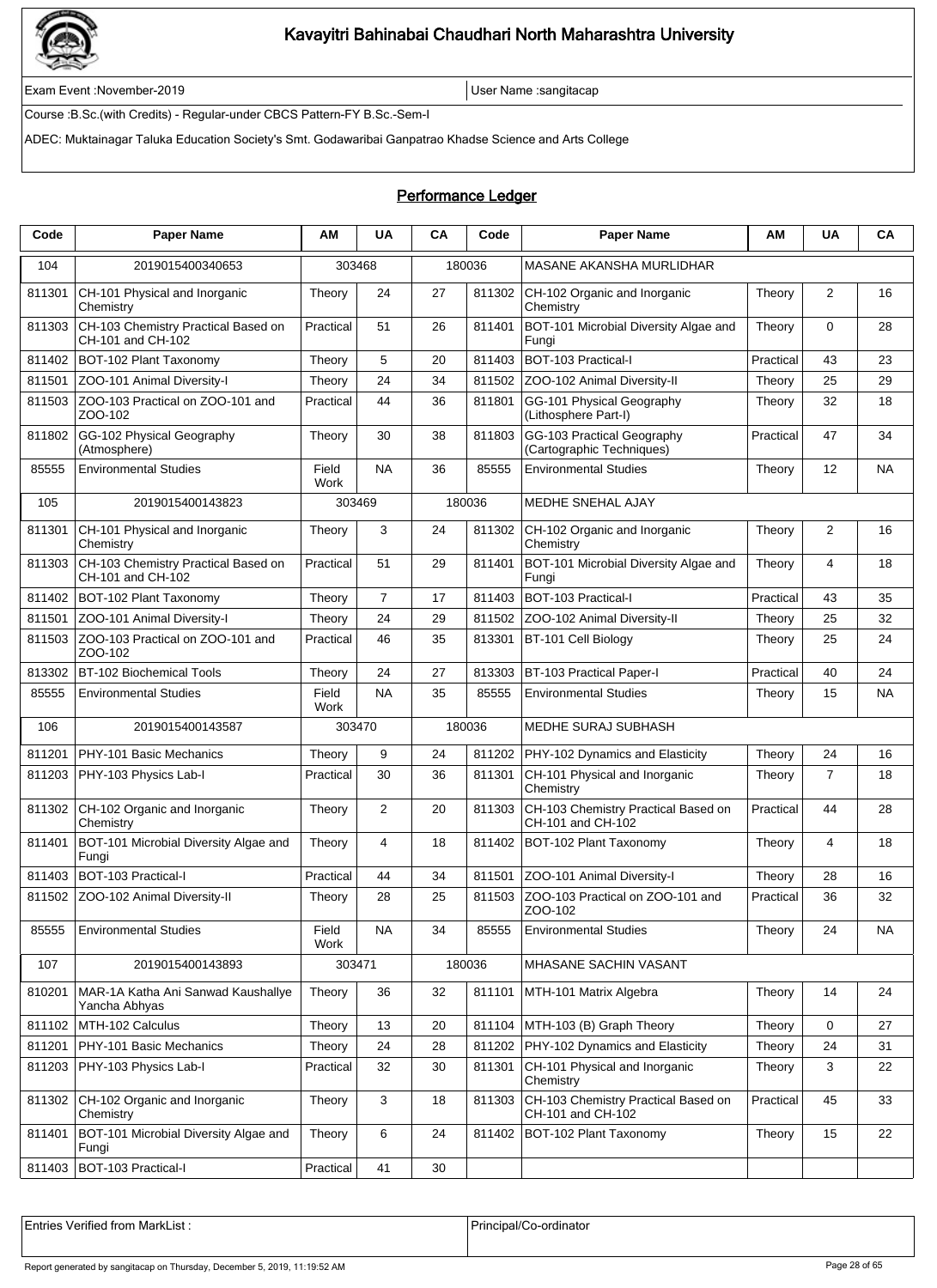

Exam Event :November-2019 User Name :sangitacap

Course :B.Sc.(with Credits) - Regular-under CBCS Pattern-FY B.Sc.-Sem-I

ADEC: Muktainagar Taluka Education Society's Smt. Godawaribai Ganpatrao Khadse Science and Arts College

### Performance Ledger

| Code   | Paper Name                                               | ΑM            | <b>UA</b>    | CA | Code   | Paper Name                                               | ΑM        | <b>UA</b>      | CA        |
|--------|----------------------------------------------------------|---------------|--------------|----|--------|----------------------------------------------------------|-----------|----------------|-----------|
| 108    | 2018015400052827                                         | 303472        |              |    | 180036 | MISTARI SAGAR RAVINDRA                                   |           |                |           |
| 810201 | MAR-1A Katha Ani Sanwad Kaushallye<br>Yancha Abhyas      | Theory        | 24           | 30 | 811301 | CH-101 Physical and Inorganic<br>Chemistry               | Theory    | 24             | 26        |
| 811302 | CH-102 Organic and Inorganic<br>Chemistry                | Theory        | 24           | 30 | 811303 | CH-103 Chemistry Practical Based on<br>CH-101 and CH-102 | Practical | 50             | 33        |
| 811401 | BOT-101 Microbial Diversity Algae and<br>Fungi           | Theory        | 25           | 23 | 811402 | BOT-102 Plant Taxonomy                                   | Theory    | 27             | 21        |
| 811403 | BOT-103 Practical-I                                      | Practical     | 41           | 29 | 811501 | ZOO-101 Animal Diversity-I                               | Theory    | 35             | 31        |
| 811502 | ZOO-102 Animal Diversity-II                              | Theory        | 38           | 26 | 811503 | ZOO-103 Practical on ZOO-101 and<br>ZOO-102              | Practical | 30             | 32        |
| 811801 | GG-101 Physical Geography<br>(Lithosphere Part-I)        | Theory        | 32           | 17 | 811802 | GG-102 Physical Geography<br>(Atmosphere)                | Theory    | 36             | 34        |
| 811803 | GG-103 Practical Geography<br>(Cartographic Techniques)  | Practical     | 48           | 36 |        |                                                          |           |                |           |
| 109    | 2019015400143726                                         | 303473        |              |    | 180036 | MOHAMMAD ADNAN ABDUL AARIF                               |           |                |           |
| 811301 | CH-101 Physical and Inorganic<br>Chemistry               | Theory        | AB           | 6  | 811302 | CH-102 Organic and Inorganic<br>Chemistry                | Theory    | $\overline{2}$ | 6         |
| 811303 | CH-103 Chemistry Practical Based on<br>CH-101 and CH-102 | Practical     | AB           | AB | 811401 | BOT-101 Microbial Diversity Algae and<br>Fungi           | Theory    | 2              | 17        |
| 811402 | BOT-102 Plant Taxonomy                                   | Theory        | $\mathbf{1}$ | 16 | 811403 | <b>BOT-103 Practical-I</b>                               | Practical | AB             | AB        |
| 811501 | ZOO-101 Animal Diversity-I                               | Theory        | 24           | 20 | 811502 | ZOO-102 Animal Diversity-II                              | Theory    | 19             | 21        |
| 811503 | ZOO-103 Practical on ZOO-101 and<br>ZOO-102              | Practical     | AB           | 18 | 811801 | GG-101 Physical Geography<br>(Lithosphere Part-I)        | Theory    | AB             | 22        |
| 811802 | GG-102 Physical Geography<br>(Atmosphere)                | Theory        | 32           | 34 | 811803 | GG-103 Practical Geography<br>(Cartographic Techniques)  | Practical | AB             | 8         |
| 85555  | <b>Environmental Studies</b>                             | Field<br>Work | <b>NA</b>    | 17 | 85555  | <b>Environmental Studies</b>                             | Theory    | 18             | <b>NA</b> |
| 110    | 2019015400142352                                         | 303474        |              |    | 180036 | <b>MORE PRATIMA YUVRAJ</b>                               |           |                |           |
| 811101 | MTH-101 Matrix Algebra                                   | Theory        | 51           | 32 | 811102 | MTH-102 Calculus                                         | Theory    | 54             | 33        |
| 811104 | MTH-103 (B) Graph Theory                                 | Theory        | 46           | 31 | 811201 | PHY-101 Basic Mechanics                                  | Theory    | 41             | 31        |
| 811202 | PHY-102 Dynamics and Elasticity                          | Theory        | 49           | 31 | 811203 | PHY-103 Physics Lab-I                                    | Practical | 55             | 38        |
| 811301 | CH-101 Physical and Inorganic<br>Chemistry               | Theory        | 41           | 26 | 811302 | CH-102 Organic and Inorganic<br>Chemistry                | Theory    | 32             | 26        |
| 811303 | CH-103 Chemistry Practical Based on<br>CH-101 and CH-102 | Practical     | 55           | 33 | 811401 | BOT-101 Microbial Diversity Algae and<br>Fungi           | Theory    | 51             | 36        |
|        | 811402 BOT-102 Plant Taxonomy                            | Theory        | 55           | 39 |        | 811403 BOT-103 Practical-I                               | Practical | 53             | 39        |
| 85555  | <b>Environmental Studies</b>                             | Field<br>Work | NA           | 36 | 85555  | <b>Environmental Studies</b>                             | Theory    | 39             | NA        |
| 111    | 2019015400143452                                         | 303475        |              |    | 180036 | MORE VARADA RAJENDRA                                     |           |                |           |
| 810101 | ENG-1A English Communication                             | Theory        | 49           | 36 | 811301 | CH-101 Physical and Inorganic<br>Chemistry               | Theory    | 30             | 20        |
| 811302 | CH-102 Organic and Inorganic<br>Chemistry                | Theory        | 24           | 25 | 811303 | CH-103 Chemistry Practical Based on<br>CH-101 and CH-102 | Practical | 54             | 35        |
| 811401 | BOT-101 Microbial Diversity Algae and<br>Fungi           | Theory        | 44           | 34 | 811402 | BOT-102 Plant Taxonomy                                   | Theory    | 52             | 33        |
| 811403 | BOT-103 Practical-I                                      | Practical     | 53           | 39 | 811501 | ZOO-101 Animal Diversity-I                               | Theory    | 47             | 32        |
| 811502 | ZOO-102 Animal Diversity-II                              | Theory        | 45           | 31 | 811503 | ZOO-103 Practical on ZOO-101 and<br>ZOO-102              | Practical | 57             | 38        |
| 813301 | BT-101 Cell Biology                                      | Theory        | 49           | 29 | 813302 | BT-102 Biochemical Tools                                 | Theory    | 40             | 30        |
| 813303 | <b>BT-103 Practical Paper-I</b>                          | Practical     | 52           | 32 |        |                                                          |           |                |           |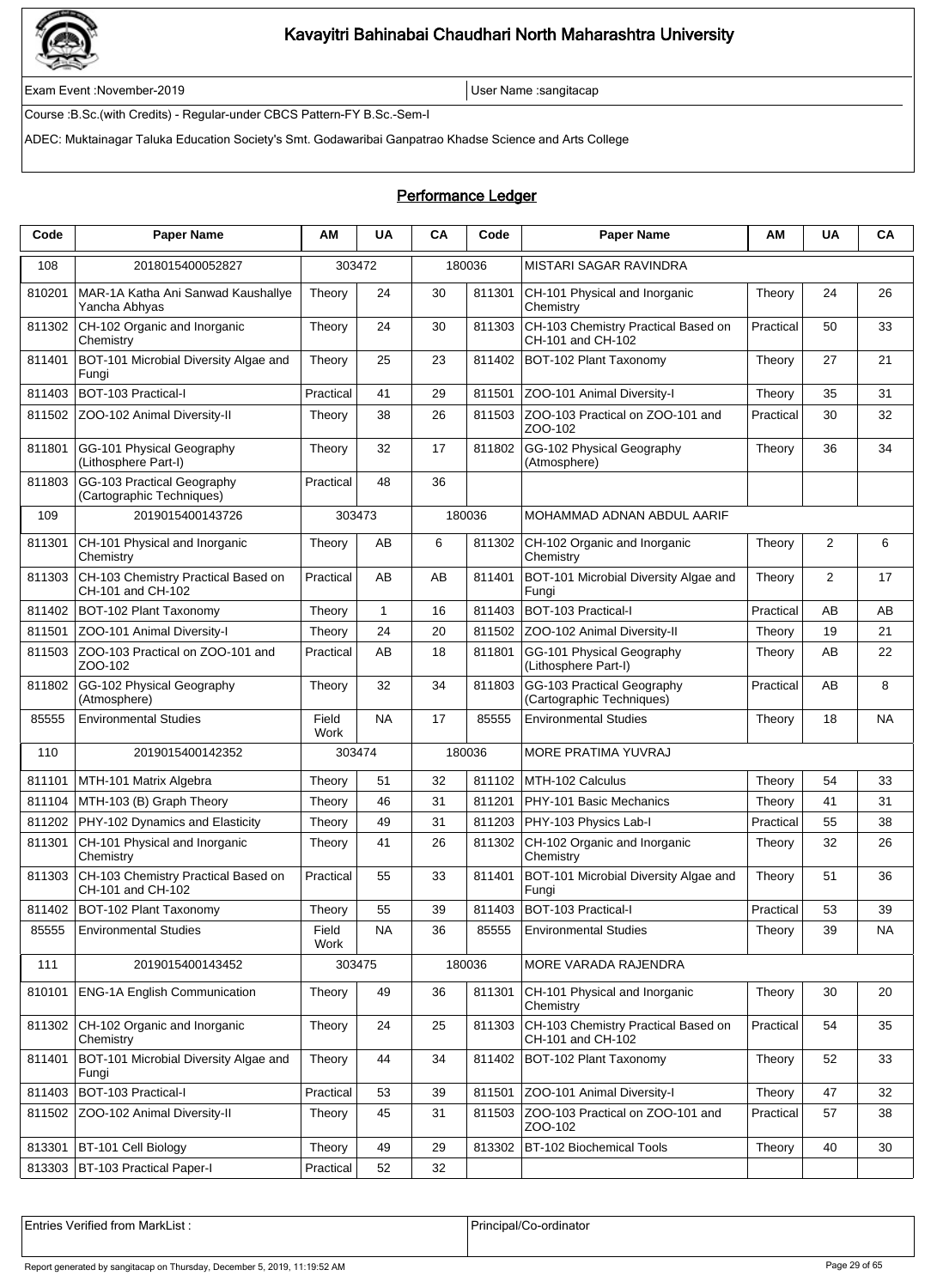

Exam Event :November-2019 User Name :sangitacap

Course :B.Sc.(with Credits) - Regular-under CBCS Pattern-FY B.Sc.-Sem-I

ADEC: Muktainagar Taluka Education Society's Smt. Godawaribai Ganpatrao Khadse Science and Arts College

### Performance Ledger

| Code   | <b>Paper Name</b>                                               | AМ            | <b>UA</b>      | CA | Code   | <b>Paper Name</b>                                           | ΑM        | <b>UA</b> | CA |
|--------|-----------------------------------------------------------------|---------------|----------------|----|--------|-------------------------------------------------------------|-----------|-----------|----|
| 112    | 2019015400142247                                                | 303476        |                |    | 180036 | NARKHEDE TEJAS GAJANAN                                      |           |           |    |
| 810101 | <b>ENG-1A English Communication</b>                             | Theory        | 38             | 35 | 811101 | MTH-101 Matrix Algebra                                      | Theory    | 14        | 22 |
| 811102 | MTH-102 Calculus                                                | Theory        | 24             | 16 | 811104 | MTH-103 (B) Graph Theory                                    | Theory    | 10        | 25 |
| 811201 | PHY-101 Basic Mechanics                                         | Theory        | 25             | 17 | 811202 | PHY-102 Dynamics and Elasticity                             | Theory    | 24        | 31 |
| 811203 | PHY-103 Physics Lab-I                                           | Practical     | 46             | 36 | 812201 | ELE-101 Network Analysis and<br>Semiconductor Diodes        | Theory    | 4         | 28 |
| 812202 | ELE-102 Digital Integrated Circuits                             | Theory        | 24             | 34 | 812203 | ELE-103 Electronics Lab-I                                   | Practical | 40        | 34 |
| 812401 | CS-101 Essentials of Computer                                   | Theory        | $\overline{2}$ | 23 | 812402 | CS-102 C Programming Language-I                             | Theory    | 12        | 24 |
| 812403 | CS-103 Lab Course on Essential of<br>Computer and C Programming | Practical     | 26             | 20 |        |                                                             |           |           |    |
| 113    | 2019015400140554                                                | 303477        |                |    | 180036 | NEMADE NIKITA SHIVAJI                                       |           |           |    |
| 810201 | MAR-1A Katha Ani Sanwad Kaushallye<br>Yancha Abhyas             | Theory        | 44             | 36 | 811101 | MTH-101 Matrix Algebra                                      | Theory    | 24        | 33 |
| 811102 | MTH-102 Calculus                                                | Theory        | 15             | 30 | 811104 | MTH-103 (B) Graph Theory                                    | Theory    | 14        | 36 |
| 811201 | PHY-101 Basic Mechanics                                         | Theory        | 30             | 34 | 811202 | PHY-102 Dynamics and Elasticity                             | Theory    | 24        | 31 |
| 811203 | PHY-103 Physics Lab-I                                           | Practical     | 52             | 33 | 812201 | ELE-101 Network Analysis and<br>Semiconductor Diodes        | Theory    | 24        | 30 |
| 812202 | ELE-102 Digital Integrated Circuits                             | Theory        | 26             | 36 | 812203 | ELE-103 Electronics Lab-I                                   | Practical | 42        | 35 |
| 812401 | CS-101 Essentials of Computer                                   | Theory        | 32             | 27 | 812402 | CS-102 C Programming Language-I                             | Theory    | 35        | 27 |
| 812403 | CS-103 Lab Course on Essential of<br>Computer and C Programming | Practical     | 54             | 38 |        |                                                             |           |           |    |
| 114    | 2019015400143904                                                | 303478        |                |    | 180036 | PACHPANDE GAURAV DILIP                                      |           |           |    |
| 810101 | <b>ENG-1A English Communication</b>                             | Theory        | 46             | 34 | 811101 | MTH-101 Matrix Algebra                                      | Theory    | 24        | 25 |
| 811102 | MTH-102 Calculus                                                | Theory        | 24             | 21 | 811104 | MTH-103 (B) Graph Theory                                    | Theory    | 46        | 25 |
| 811201 | PHY-101 Basic Mechanics                                         | Theory        | 31             | 32 | 811202 | PHY-102 Dynamics and Elasticity                             | Theory    | 34        | 30 |
| 811203 | PHY-103 Physics Lab-I                                           | Practical     | 42             | 34 | 812201 | ELE-101 Network Analysis and<br><b>Semiconductor Diodes</b> | Theory    | 34        | 28 |
| 812202 | <b>ELE-102 Digital Integrated Circuits</b>                      | Theory        | 25             | 35 | 812203 | ELE-103 Electronics Lab-I                                   | Practical | 48        | 36 |
| 812401 | CS-101 Essentials of Computer                                   | Theory        | 37             | 38 | 812402 | CS-102 C Programming Language-I                             | Theory    | 41        | 27 |
| 812403 | CS-103 Lab Course on Essential of<br>Computer and C Programming | Practical     | 40             | 30 |        |                                                             |           |           |    |
| 115    | 2019015400142897                                                | 303479        |                |    | 180036 | PACHPOL VAIBHAV RAVINDRA                                    |           |           |    |
| 811301 | CH-101 Physical and Inorganic<br>Chemistry                      | Theory        | 24             | 20 | 811302 | CH-102 Organic and Inorganic<br>Chemistry                   | Theory    | 2         | 16 |
| 811303 | CH-103 Chemistry Practical Based on<br>CH-101 and CH-102        | Practical     | 53             | 29 | 811401 | BOT-101 Microbial Diversity Algae and<br>Fungi              | Theory    | 15        | 21 |
| 811402 | <b>BOT-102 Plant Taxonomy</b>                                   | Theory        | 26             | 27 | 811403 | BOT-103 Practical-I                                         | Practical | 44        | 30 |
| 811501 | ZOO-101 Animal Diversity-I                                      | Theory        | 28             | 28 | 811502 | ZOO-102 Animal Diversity-II                                 | Theory    | 25        | 18 |
| 811503 | ZOO-103 Practical on ZOO-101 and<br>ZOO-102                     | Practical     | 35             | 39 | 811801 | GG-101 Physical Geography<br>(Lithosphere Part-I)           | Theory    | 31        | 20 |
| 811802 | GG-102 Physical Geography<br>(Atmosphere)                       | Theory        | 28             | 33 | 811803 | GG-103 Practical Geography<br>(Cartographic Techniques)     | Practical | 50        | 35 |
| 85555  | <b>Environmental Studies</b>                                    | Field<br>Work | <b>NA</b>      | 35 | 85555  | <b>Environmental Studies</b>                                | Theory    | 38        | NA |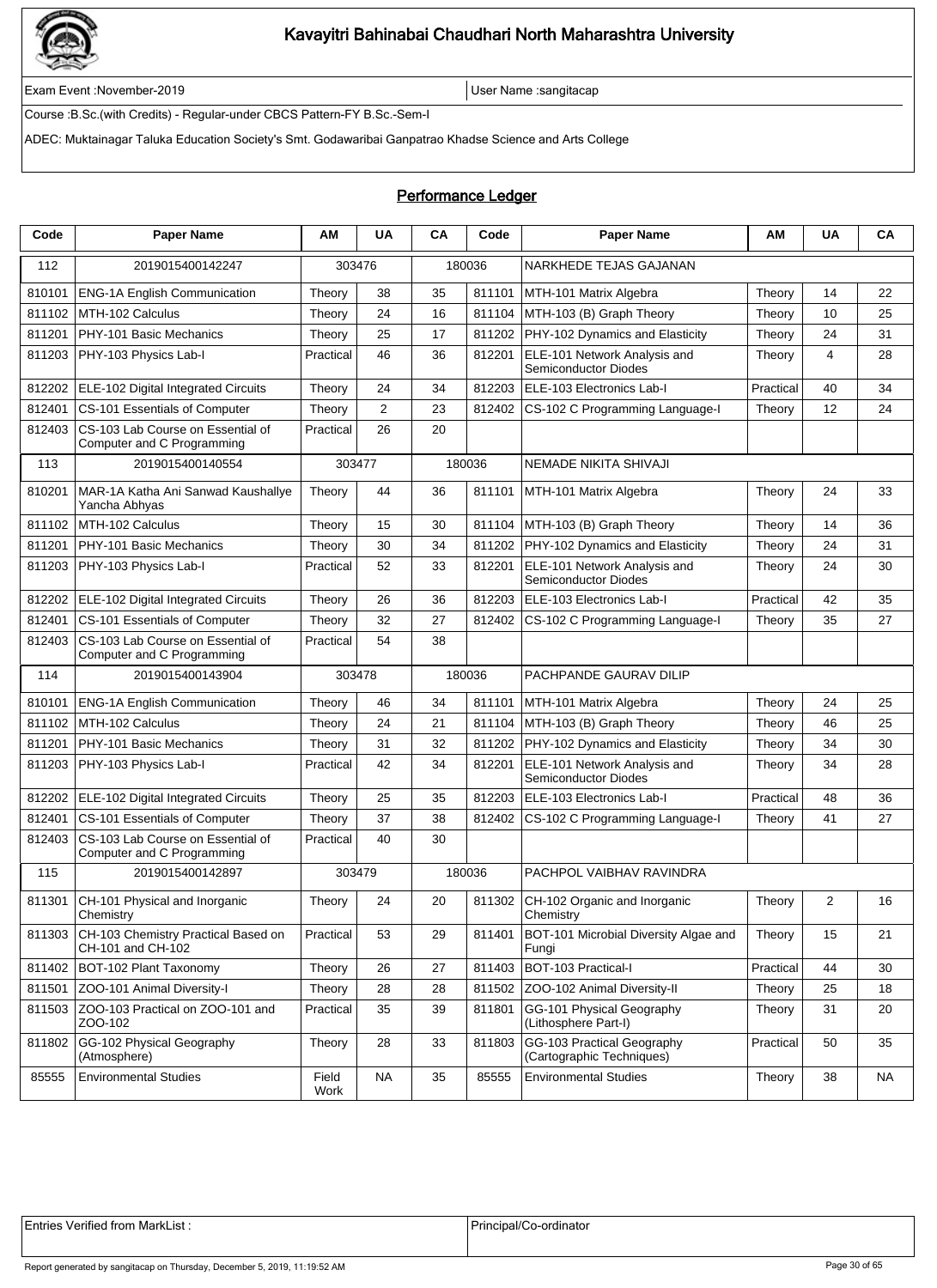

Exam Event :November-2019 User Name :sangitacap

Course :B.Sc.(with Credits) - Regular-under CBCS Pattern-FY B.Sc.-Sem-I

ADEC: Muktainagar Taluka Education Society's Smt. Godawaribai Ganpatrao Khadse Science and Arts College

### Performance Ledger

| Code   | <b>Paper Name</b>                                               | ΑM            | <b>UA</b> | CA | Code   | <b>Paper Name</b>                                       | ΑM        | <b>UA</b> | CA |
|--------|-----------------------------------------------------------------|---------------|-----------|----|--------|---------------------------------------------------------|-----------|-----------|----|
| 116    | 2019015400142255                                                | 303480        |           |    | 180036 | PANDEY ARPAN PRABHUDAS                                  |           |           |    |
| 810101 | <b>ENG-1A English Communication</b>                             | Theory        | AB        | 34 | 811101 | MTH-101 Matrix Algebra                                  | Theory    | AB        | AB |
| 811102 | MTH-102 Calculus                                                | Theory        | AB        | AB | 811104 | MTH-103 (B) Graph Theory                                | Theory    | AB        | AB |
| 811201 | PHY-101 Basic Mechanics                                         | Theory        | AB        | 4  | 811202 | PHY-102 Dynamics and Elasticity                         | Theory    | AB        | AB |
| 811203 | PHY-103 Physics Lab-I                                           | Practical     | AB        | AB | 812201 | ELE-101 Network Analysis and<br>Semiconductor Diodes    | Theory    | AB        | AВ |
| 812202 | ELE-102 Digital Integrated Circuits                             | Theory        | AΒ        | AB | 812203 | ELE-103 Electronics Lab-I                               | Practical | AB        | AB |
| 812401 | CS-101 Essentials of Computer                                   | Theory        | AΒ        | AB | 812402 | CS-102 C Programming Language-I                         | Theory    | AB        | AB |
| 812403 | CS-103 Lab Course on Essential of<br>Computer and C Programming | Practical     | AB        | AB |        |                                                         |           |           |    |
| 117    | 2019015400143386                                                | 303481        |           |    | 180036 | PARADHI SARANGDHAR SANJAY                               |           |           |    |
| 811301 | CH-101 Physical and Inorganic<br>Chemistry                      | Theory        | 37        | 22 | 811302 | CH-102 Organic and Inorganic<br>Chemistry               | Theory    | 44        | 28 |
| 811303 | CH-103 Chemistry Practical Based on<br>CH-101 and CH-102        | Practical     | 54        | 38 | 811401 | BOT-101 Microbial Diversity Algae and<br>Fungi          | Theory    | 41        | 36 |
| 811402 | BOT-102 Plant Taxonomy                                          | Theory        | 35        | 35 | 811403 | BOT-103 Practical-I                                     | Practical | 46        | 33 |
| 811501 | ZOO-101 Animal Diversity-I                                      | Theory        | 34        | 27 | 811502 | ZOO-102 Animal Diversity-II                             | Theory    | 48        | 25 |
| 811503 | ZOO-103 Practical on ZOO-101 and<br>ZOO-102                     | Practical     | 50        | 38 | 811801 | GG-101 Physical Geography<br>(Lithosphere Part-I)       | Theory    | 47        | 31 |
| 811802 | GG-102 Physical Geography<br>(Atmosphere)                       | Theory        | 28        | 33 | 811803 | GG-103 Practical Geography<br>(Cartographic Techniques) | Practical | 51        | 36 |
| 85555  | <b>Environmental Studies</b>                                    | Field<br>Work | <b>NA</b> | 35 | 85555  | <b>Environmental Studies</b>                            | Theory    | 37        | NA |
| 118    | 2019015400142472                                                | 303482        |           |    | 180036 | PATEL SRUSHTI UMESHKUMAR                                |           |           |    |
| 811101 | MTH-101 Matrix Algebra                                          | Theory        | 53        | 35 | 811102 | MTH-102 Calculus                                        | Theory    | 55        | 36 |
| 811104 | MTH-103 (B) Graph Theory                                        | Theory        | 54        | 36 | 811201 | PHY-101 Basic Mechanics                                 | Theory    | 45        | 31 |
| 811202 | PHY-102 Dynamics and Elasticity                                 | Theory        | 43        | 31 | 811203 | PHY-103 Physics Lab-I                                   | Practical | 53        | 38 |
| 811301 | CH-101 Physical and Inorganic<br>Chemistry                      | Theory        | 47        | 30 | 811302 | CH-102 Organic and Inorganic<br>Chemistry               | Theory    | 38        | 37 |
| 811303 | CH-103 Chemistry Practical Based on<br>CH-101 and CH-102        | Practical     | 52        | 38 | 811401 | BOT-101 Microbial Diversity Algae and<br>Fungi          | Theory    | 55        | 40 |
| 811402 | BOT-102 Plant Taxonomy                                          | Theory        | 55        | 38 | 811403 | BOT-103 Practical-I                                     | Practical | 47        | 38 |
| 85555  | <b>Environmental Studies</b>                                    | Field<br>Work | <b>NA</b> | 35 | 85555  | <b>Environmental Studies</b>                            | Theory    | 40        | NA |
| 119    | 2019015400143622                                                | 303483        |           |    | 180036 | PATIL AACHAL EKNATH                                     |           |           |    |
| 810101 | <b>ENG-1A English Communication</b>                             | Theory        | 43        | 36 | 811101 | MTH-101 Matrix Algebra                                  | Theory    | 25        | 34 |
| 811102 | MTH-102 Calculus                                                | Theory        | 28        | 36 | 811104 | MTH-103 (B) Graph Theory                                | Theory    | 25        | 32 |
| 811201 | PHY-101 Basic Mechanics                                         | Theory        | 35        | 31 | 811202 | PHY-102 Dynamics and Elasticity                         | Theory    | 17        | 32 |
| 811203 | PHY-103 Physics Lab-I                                           | Practical     | 50        | 35 | 812201 | ELE-101 Network Analysis and<br>Semiconductor Diodes    | Theory    | 28        | 30 |
| 812202 | <b>ELE-102 Digital Integrated Circuits</b>                      | Theory        | 24        | 34 | 812203 | ELE-103 Electronics Lab-I                               | Practical | 40        | 34 |
| 812401 | CS-101 Essentials of Computer                                   | Theory        | 43        | 37 | 812402 | CS-102 C Programming Language-I                         | Theory    | 45        | 30 |
| 812403 | CS-103 Lab Course on Essential of<br>Computer and C Programming | Practical     | 56        | 32 |        |                                                         |           |           |    |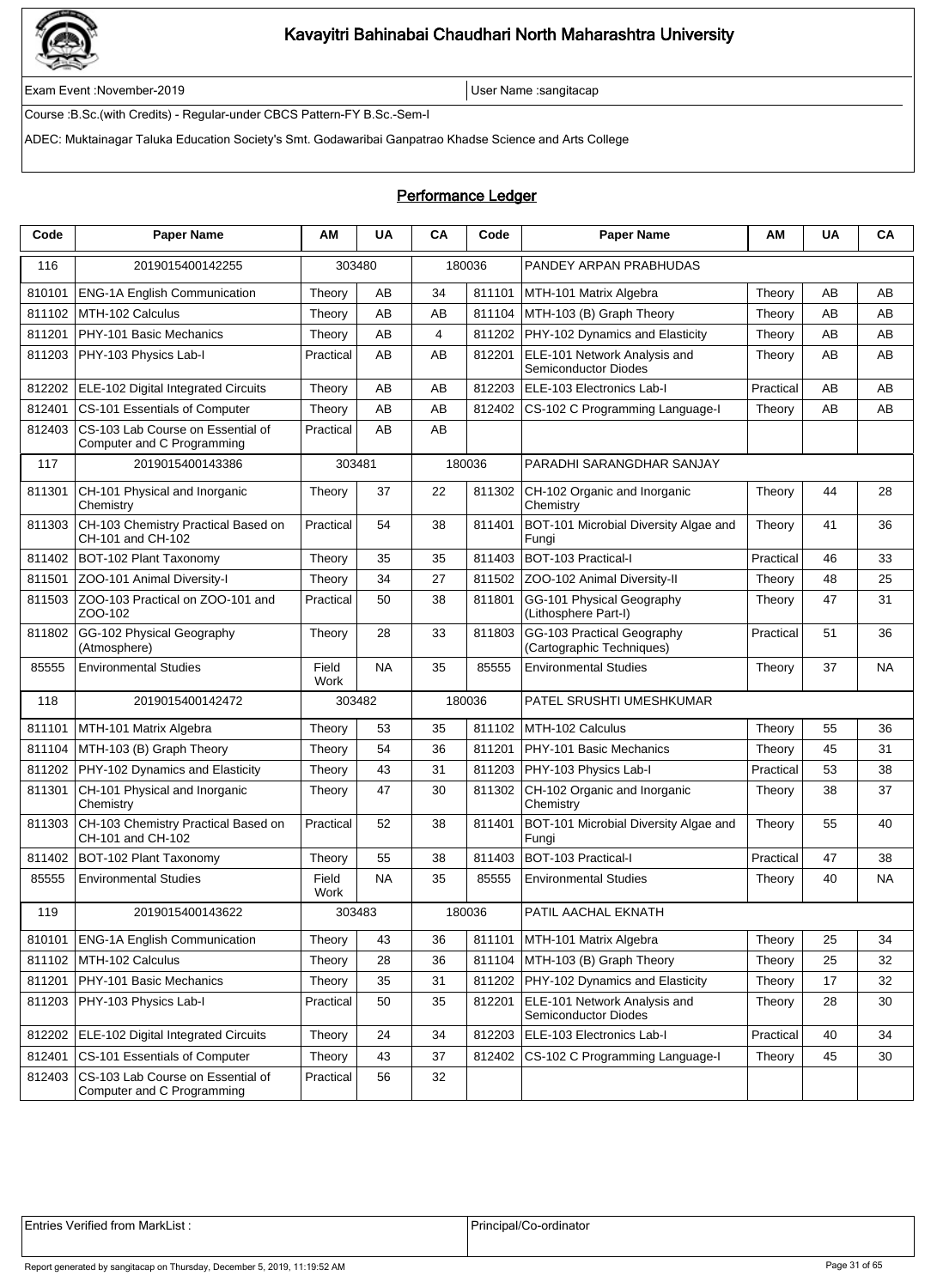

Exam Event :November-2019 User Name :sangitacap

Course :B.Sc.(with Credits) - Regular-under CBCS Pattern-FY B.Sc.-Sem-I

ADEC: Muktainagar Taluka Education Society's Smt. Godawaribai Ganpatrao Khadse Science and Arts College

### Performance Ledger

| Code   | <b>Paper Name</b>                                               | AM            | <b>UA</b> | CA | Code   | <b>Paper Name</b>                                           | АΜ        | <b>UA</b> | CA        |
|--------|-----------------------------------------------------------------|---------------|-----------|----|--------|-------------------------------------------------------------|-----------|-----------|-----------|
| 120    | 2019015400142383                                                | 303484        |           |    | 180036 | PATIL AKASH BHAGWAT                                         |           |           |           |
| 811301 | CH-101 Physical and Inorganic<br>Chemistry                      | Theory        | 25        | 28 | 811302 | CH-102 Organic and Inorganic<br>Chemistry                   | Theory    | 31        | 18        |
| 811303 | CH-103 Chemistry Practical Based on<br>CH-101 and CH-102        | Practical     | 49        | 27 | 811401 | BOT-101 Microbial Diversity Algae and<br>Fungi              | Theory    | 25        | 31        |
| 811402 | BOT-102 Plant Taxonomy                                          | Theory        | 42        | 36 | 811403 | BOT-103 Practical-I                                         | Practical | 47        | 35        |
| 811501 | ZOO-101 Animal Diversity-I                                      | Theory        | 38        | 34 | 811502 | ZOO-102 Animal Diversity-II                                 | Theory    | 41        | 27        |
| 811503 | ZOO-103 Practical on ZOO-101 and<br>ZOO-102                     | Practical     | 48        | 36 | 811801 | GG-101 Physical Geography<br>(Lithosphere Part-I)           | Theory    | 49        | 32        |
| 811802 | GG-102 Physical Geography<br>(Atmosphere)                       | Theory        | 36        | 35 | 811803 | GG-103 Practical Geography<br>(Cartographic Techniques)     | Practical | 50        | 35        |
| 85555  | <b>Environmental Studies</b>                                    | Field<br>Work | <b>NA</b> | 35 | 85555  | <b>Environmental Studies</b>                                | Theory    | 53        | <b>NA</b> |
| 121    | 2019015400142707                                                |               | 303485    |    | 180036 | PATIL AKSHATA SUNIL                                         |           |           |           |
| 811301 | CH-101 Physical and Inorganic<br>Chemistry                      | Theory        | 24        | 24 | 811302 | CH-102 Organic and Inorganic<br>Chemistry                   | Theory    | 9         | 25        |
| 811303 | CH-103 Chemistry Practical Based on<br>CH-101 and CH-102        | Practical     | 48        | 39 | 811401 | BOT-101 Microbial Diversity Algae and<br>Fungi              | Theory    | 24        | 28        |
| 811402 | BOT-102 Plant Taxonomy                                          | Theory        | 26        | 28 | 811403 | BOT-103 Practical-I                                         | Practical | 47        | 35        |
| 811501 | ZOO-101 Animal Diversity-I                                      | Theory        | 25        | 36 | 811502 | <b>ZOO-102 Animal Diversity-II</b>                          | Theory    | 35        | 27        |
| 811503 | ZOO-103 Practical on ZOO-101 and<br>ZOO-102                     | Practical     | 44        | 38 | 811801 | GG-101 Physical Geography<br>(Lithosphere Part-I)           | Theory    | 37        | 32        |
| 811802 | GG-102 Physical Geography<br>(Atmosphere)                       | Theory        | 28        | 37 | 811803 | GG-103 Practical Geography<br>(Cartographic Techniques)     | Practical | 48        | 34        |
| 85555  | <b>Environmental Studies</b>                                    | Field<br>Work | <b>NA</b> | 38 | 85555  | <b>Environmental Studies</b>                                | Theory    | 34        | <b>NA</b> |
| 122    | 2019015400140531                                                |               | 303486    |    | 180036 | PATIL ANKITA PURUSHOTTAM                                    |           |           |           |
| 810201 | MAR-1A Katha Ani Sanwad Kaushallye<br>Yancha Abhyas             | Theory        | 27        | 37 | 811101 | MTH-101 Matrix Algebra                                      | Theory    | 16        | 35        |
| 811102 | MTH-102 Calculus                                                | Theory        | 26        | 29 | 811104 | MTH-103 (B) Graph Theory                                    | Theory    | 26        | 30        |
| 811201 | PHY-101 Basic Mechanics                                         | Theory        | 36        | 35 | 811202 | PHY-102 Dynamics and Elasticity                             | Theory    | 24        | 32        |
| 811203 | PHY-103 Physics Lab-I                                           | Practical     | 51        | 36 | 812201 | ELE-101 Network Analysis and<br><b>Semiconductor Diodes</b> | Theory    | 24        | 29        |
| 812202 | ELE-102 Digital Integrated Circuits                             | Theory        | 25        | 34 | 812203 | ELE-103 Electronics Lab-I                                   | Practical | 35        | 32        |
| 812401 | CS-101 Essentials of Computer                                   | Theory        | 31        | 32 | 812402 | CS-102 C Programming Language-I                             | Theory    | 33        | 30        |
| 812403 | CS-103 Lab Course on Essential of<br>Computer and C Programming | Practical     | 58        | 20 |        |                                                             |           |           |           |
| 123    | 2019015400143525                                                |               | 303487    |    | 180036 | PATIL ASHWINI RAJENDRA                                      |           |           |           |
| 810201 | MAR-1A Katha Ani Sanwad Kaushallye<br>Yancha Abhyas             | Theory        | 46        | 36 | 811101 | MTH-101 Matrix Algebra                                      | Theory    | 35        | 35        |
| 811102 | MTH-102 Calculus                                                | Theory        | 33        | 34 |        | 811104   MTH-103 (B) Graph Theory                           | Theory    | 24        | 32        |
| 811201 | PHY-101 Basic Mechanics                                         | Theory        | 24        | 32 | 811202 | PHY-102 Dynamics and Elasticity                             | Theory    | 29        | 35        |
| 811203 | PHY-103 Physics Lab-I                                           | Practical     | 52        | 34 | 812201 | ELE-101 Network Analysis and<br><b>Semiconductor Diodes</b> | Theory    | 27        | 25        |
| 812202 | ELE-102 Digital Integrated Circuits                             | Theory        | 28        | 33 | 812203 | ELE-103 Electronics Lab-I                                   | Practical | 42        | 34        |
| 812401 | CS-101 Essentials of Computer                                   | Theory        | 31        | 34 | 812402 | CS-102 C Programming Language-I                             | Theory    | 42        | 30        |
| 812403 | CS-103 Lab Course on Essential of<br>Computer and C Programming | Practical     | 25        | 30 |        |                                                             |           |           |           |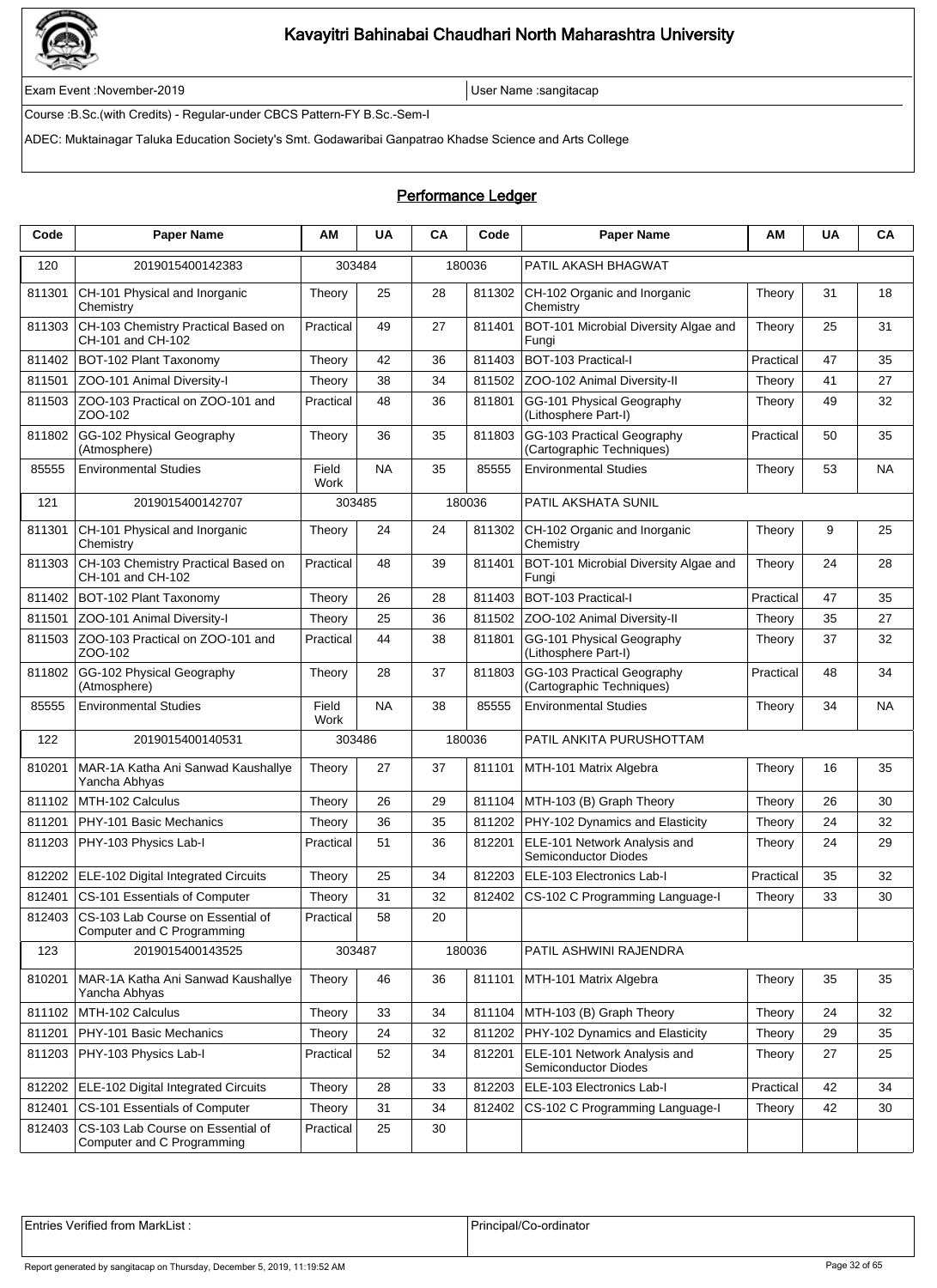

Exam Event :November-2019 User Name :sangitacap

Course :B.Sc.(with Credits) - Regular-under CBCS Pattern-FY B.Sc.-Sem-I

ADEC: Muktainagar Taluka Education Society's Smt. Godawaribai Ganpatrao Khadse Science and Arts College

### Performance Ledger

| Code   | <b>Paper Name</b>                                               | ΑM                   | <b>UA</b>      | CA | Code   | <b>Paper Name</b>                                       | AM        | <b>UA</b> | CA        |
|--------|-----------------------------------------------------------------|----------------------|----------------|----|--------|---------------------------------------------------------|-----------|-----------|-----------|
| 124    | 2019015400142313                                                | 303488               |                |    | 180036 | PATIL BHAVANA PUNDLIK                                   |           |           |           |
| 811301 | CH-101 Physical and Inorganic<br>Chemistry                      | Theory               | $\overline{7}$ | 29 | 811302 | CH-102 Organic and Inorganic<br>Chemistry               | Theory    | 13        | 31        |
| 811303 | CH-103 Chemistry Practical Based on<br>CH-101 and CH-102        | Practical            | 50             | 33 | 811401 | BOT-101 Microbial Diversity Algae and<br>Fungi          | Theory    | 24        | 29        |
| 811402 | BOT-102 Plant Taxonomy                                          | Theory               | 11             | 32 | 811403 | BOT-103 Practical-I                                     | Practical | 46        | 37        |
| 811501 | ZOO-101 Animal Diversity-I                                      | Theory               | 24             | 38 | 811502 | ZOO-102 Animal Diversity-II                             | Theory    | 32        | 32        |
| 811503 | ZOO-103 Practical on ZOO-101 and<br>ZOO-102                     | Practical            | 55             | 38 | 811801 | GG-101 Physical Geography<br>(Lithosphere Part-I)       | Theory    | 27        | 33        |
| 811802 | GG-102 Physical Geography<br>(Atmosphere)                       | Theory               | 24             | 37 | 811803 | GG-103 Practical Geography<br>(Cartographic Techniques) | Practical | 49        | 35        |
| 85555  | <b>Environmental Studies</b>                                    | Field<br>Work        | <b>NA</b>      | 37 | 85555  | <b>Environmental Studies</b>                            | Theory    | 32        | <b>NA</b> |
| 125    | 2019015400142305                                                | 303489               |                |    | 180036 | PATIL DEVYANI MURLIDHAR                                 |           |           |           |
| 811301 | CH-101 Physical and Inorganic<br>Chemistry                      | Theory               | 43             | 33 | 811302 | CH-102 Organic and Inorganic<br>Chemistry               | Theory    | 30        | 37        |
| 811303 | CH-103 Chemistry Practical Based on<br>CH-101 and CH-102        | Practical            | 54             | 34 | 811401 | BOT-101 Microbial Diversity Algae and<br>Fungi          | Theory    | 51        | 40        |
| 811402 | BOT-102 Plant Taxonomy                                          | Theory               | 52             | 38 | 811403 | BOT-103 Practical-I                                     | Practical | 50        | 36        |
| 811501 | ZOO-101 Animal Diversity-I                                      | Theory               | 56             | 38 | 811502 | ZOO-102 Animal Diversity-II                             | Theory    | 51        | 32        |
| 811503 | ZOO-103 Practical on ZOO-101 and<br>ZOO-102                     | Practical            | 58             | 38 | 811801 | GG-101 Physical Geography<br>(Lithosphere Part-I)       | Theory    | 54        | 35        |
| 811802 | GG-102 Physical Geography<br>(Atmosphere)                       | Theory               | 42             | 37 | 811803 | GG-103 Practical Geography<br>(Cartographic Techniques) | Practical | 48        | 34        |
| 85555  | <b>Environmental Studies</b>                                    | Field<br><b>Work</b> | <b>NA</b>      | 38 | 85555  | <b>Environmental Studies</b>                            | Theory    | 44        | <b>NA</b> |
| 126    | 2019015400143073                                                | 303490               |                |    | 180036 | PATIL DIVYA VIJAY                                       |           |           |           |
| 810201 | MAR-1A Katha Ani Sanwad Kaushallye<br>Yancha Abhyas             | Theory               | 33             | 37 | 811101 | MTH-101 Matrix Algebra                                  | Theory    | 28        | 33        |
| 811102 | MTH-102 Calculus                                                | Theory               | 30             | 32 | 811104 | MTH-103 (B) Graph Theory                                | Theory    | 16        | 31        |
| 811201 | PHY-101 Basic Mechanics                                         | Theory               | 28             | 33 | 811202 | PHY-102 Dynamics and Elasticity                         | Theory    | 26        | 33        |
| 811203 | PHY-103 Physics Lab-I                                           | Practical            | 52             | 36 | 812201 | ELE-101 Network Analysis and<br>Semiconductor Diodes    | Theory    | 24        | 28        |
| 812202 | ELE-102 Digital Integrated Circuits                             | Theory               | 26             | 35 | 812203 | ELE-103 Electronics Lab-I                               | Practical | 42        | 35        |
| 812401 | CS-101 Essentials of Computer                                   | Theory               | 24             | 33 | 812402 | CS-102 C Programming Language-I                         | Theory    | 36        | 34        |
| 812403 | CS-103 Lab Course on Essential of<br>Computer and C Programming | Practical            | 54             | 38 |        |                                                         |           |           |           |
| 127    | 2019015400143011                                                | 303491               |                |    | 180036 | PATIL GAYATRI ANIL                                      |           |           |           |
| 810201 | MAR-1A Katha Ani Sanwad Kaushallye<br>Yancha Abhyas             | Theory               | 52             | 37 | 811101 | MTH-101 Matrix Algebra                                  | Theory    | 36        | 32        |
| 811102 | MTH-102 Calculus                                                | Theory               | 40             | 33 |        | 811104   MTH-103 (B) Graph Theory                       | Theory    | 37        | 31        |
| 811201 | PHY-101 Basic Mechanics                                         | Theory               | 37             | 32 | 811202 | PHY-102 Dynamics and Elasticity                         | Theory    | 27        | 31        |
| 811203 | PHY-103 Physics Lab-I                                           | Practical            | 52             | 34 | 812201 | ELE-101 Network Analysis and<br>Semiconductor Diodes    | Theory    | 28        | 28        |
| 812202 | <b>ELE-102 Digital Integrated Circuits</b>                      | Theory               | 33             | 34 | 812203 | ELE-103 Electronics Lab-I                               | Practical | 38        | 35        |
| 812401 | CS-101 Essentials of Computer                                   | Theory               | 28             | 35 | 812402 | CS-102 C Programming Language-I                         | Theory    | 41        | 37        |
| 812403 | CS-103 Lab Course on Essential of<br>Computer and C Programming | Practical            | 58             | 32 |        |                                                         |           |           |           |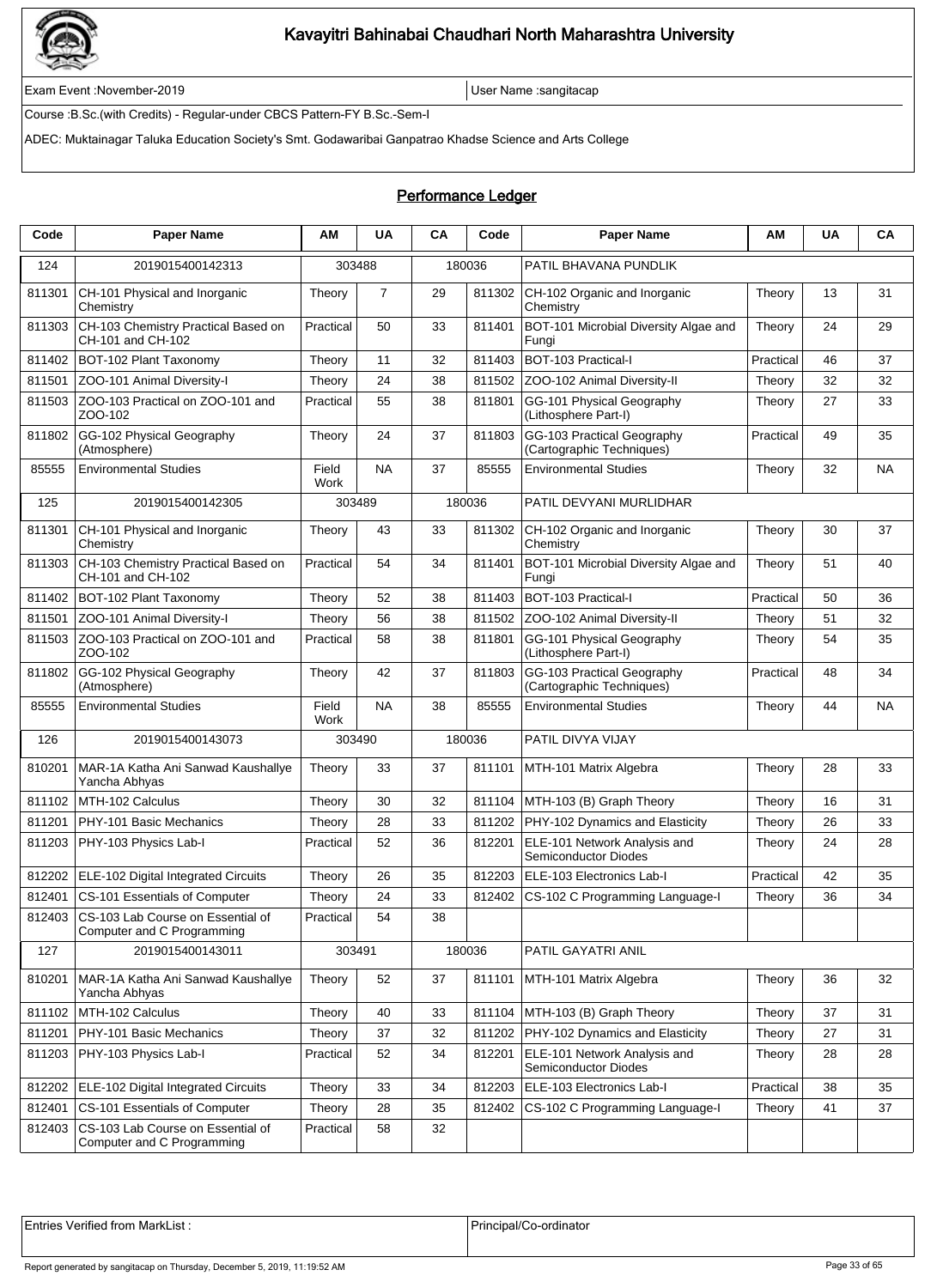

Exam Event :November-2019 User Name :sangitacap

Course :B.Sc.(with Credits) - Regular-under CBCS Pattern-FY B.Sc.-Sem-I

ADEC: Muktainagar Taluka Education Society's Smt. Godawaribai Ganpatrao Khadse Science and Arts College

### Performance Ledger

| Code   | <b>Paper Name</b>                                               | ΑM            | <b>UA</b> | CA | Code   | <b>Paper Name</b>                                              | ΑМ        | <b>UA</b> | CA        |
|--------|-----------------------------------------------------------------|---------------|-----------|----|--------|----------------------------------------------------------------|-----------|-----------|-----------|
| 128    | 2019015400142793                                                | 303492        |           |    | 180036 | PATIL GAYATRI KAMALAKAR                                        |           |           |           |
| 811301 | CH-101 Physical and Inorganic<br>Chemistry                      | Theory        | 11        | 32 | 811302 | CH-102 Organic and Inorganic<br>Chemistrv                      | Theory    | 24        | 24        |
| 811303 | CH-103 Chemistry Practical Based on<br>CH-101 and CH-102        | Practical     | 48        | 30 | 811401 | BOT-101 Microbial Diversity Algae and<br>Fungi                 | Theory    | 24        | 32        |
| 811402 | BOT-102 Plant Taxonomy                                          | Theory        | 25        | 29 | 811403 | BOT-103 Practical-I                                            | Practical | 48        | 36        |
| 811501 | ZOO-101 Animal Diversity-I                                      | Theory        | 9         | 35 | 811502 | ZOO-102 Animal Diversity-II                                    | Theory    | 31        | 32        |
| 811503 | ZOO-103 Practical on ZOO-101 and<br>ZOO-102                     | Practical     | 47        | 37 | 811801 | GG-101 Physical Geography<br>(Lithosphere Part-I)              | Theory    | 19        | 21        |
| 811802 | GG-102 Physical Geography<br>(Atmosphere)                       | Theory        | 28        | 38 | 811803 | GG-103 Practical Geography<br>(Cartographic Techniques)        | Practical | 51        | 36        |
| 85555  | <b>Environmental Studies</b>                                    | Field<br>Work | <b>NA</b> | 35 | 85555  | <b>Environmental Studies</b>                                   | Theory    | 25        | <b>NA</b> |
| 129    | 2019015400143595                                                | 303493        |           |    | 180036 | PATIL GOPAL VISHWAS                                            |           |           |           |
| 811301 | CH-101 Physical and Inorganic<br>Chemistry                      | Theory        | 13        | 16 | 811302 | CH-102 Organic and Inorganic<br>Chemistry                      | Theory    | 5         | 16        |
| 811303 | CH-103 Chemistry Practical Based on<br>CH-101 and CH-102        | Practical     | 38        | 31 | 811401 | BOT-101 Microbial Diversity Algae and<br>Fungi                 | Theory    | 24        | 16        |
| 811402 | BOT-102 Plant Taxonomy                                          | Theory        | 24        | 21 | 811403 | BOT-103 Practical-I                                            | Practical | 41        | 31        |
| 811501 | ZOO-101 Animal Diversity-I                                      | Theory        | 11        | 28 | 811502 | ZOO-102 Animal Diversity-II                                    | Theory    | 24        | 24        |
| 811503 | ZOO-103 Practical on ZOO-101 and<br>ZOO-102                     | Practical     | 44        | 38 | 811801 | GG-101 Physical Geography<br>(Lithosphere Part-I)              | Theory    | 24        | 21        |
| 811802 | GG-102 Physical Geography<br>(Atmosphere)                       | Theory        | 28        | 36 | 811803 | GG-103 Practical Geography<br>(Cartographic Techniques)        | Practical | 47        | 34        |
| 85555  | <b>Environmental Studies</b>                                    | Field<br>Work | <b>NA</b> | 25 | 85555  | <b>Environmental Studies</b>                                   | Theory    | 32        | NA        |
| 130    | 2019015400142785                                                | 303494        |           |    | 180036 | PATIL HARSHALI HARI                                            |           |           |           |
| 811301 | CH-101 Physical and Inorganic<br>Chemistry                      | Theory        | 24        | 32 | 811302 | CH-102 Organic and Inorganic<br>Chemistry                      | Theory    | 28        | 23        |
| 811303 | CH-103 Chemistry Practical Based on<br>CH-101 and CH-102        | Practical     | 49        | 36 | 811401 | BOT-101 Microbial Diversity Algae and<br>Fungi                 | Theory    | 26        | 34        |
| 811402 | BOT-102 Plant Taxonomy                                          | Theory        | 32        | 32 | 811403 | <b>BOT-103 Practical-I</b>                                     | Practical | 43        | 37        |
| 811501 | ZOO-101 Animal Diversity-I                                      | Theory        | 39        | 39 | 811502 | ZOO-102 Animal Diversity-II                                    | Theory    | 36        | 35        |
| 811503 | ZOO-103 Practical on ZOO-101 and<br>ZOO-102                     | Practical     | 57        | 38 | 811801 | GG-101 Physical Geography<br>(Lithosphere Part-I)              | Theory    | 34        | 34        |
|        | 811802 GG-102 Physical Geography<br>(Atmosphere)                | Theory        | 28        | 38 |        | 811803 GG-103 Practical Geography<br>(Cartographic Techniques) | Practical | 50        | 35        |
| 85555  | <b>Environmental Studies</b>                                    | Field<br>Work | <b>NA</b> | 37 | 85555  | <b>Environmental Studies</b>                                   | Theory    | 37        | <b>NA</b> |
| 131    | 2019015400143123                                                | 303495        |           |    | 180036 | PATIL HARSHALI KALYAN                                          |           |           |           |
| 810201 | MAR-1A Katha Ani Sanwad Kaushallye<br>Yancha Abhyas             | Theory        | 52        | 36 | 811101 | MTH-101 Matrix Algebra                                         | Theory    | 27        | 35        |
| 811102 | MTH-102 Calculus                                                | Theory        | 41        | 37 | 811104 | MTH-103 (B) Graph Theory                                       | Theory    | 30        | 34        |
| 811201 | PHY-101 Basic Mechanics                                         | Theory        | 38        | 34 | 811202 | PHY-102 Dynamics and Elasticity                                | Theory    | 35        | 33        |
| 811203 | PHY-103 Physics Lab-I                                           | Practical     | 53        | 37 | 812201 | ELE-101 Network Analysis and<br>Semiconductor Diodes           | Theory    | 28        | 32        |
| 812202 | ELE-102 Digital Integrated Circuits                             | Theory        | 24        | 33 | 812203 | ELE-103 Electronics Lab-I                                      | Practical | 40        | 35        |
| 812401 | CS-101 Essentials of Computer                                   | Theory        | 31        | 31 | 812402 | CS-102 C Programming Language-I                                | Theory    | 42        | 34        |
| 812403 | CS-103 Lab Course on Essential of<br>Computer and C Programming | Practical     | 58        | 22 |        |                                                                |           |           |           |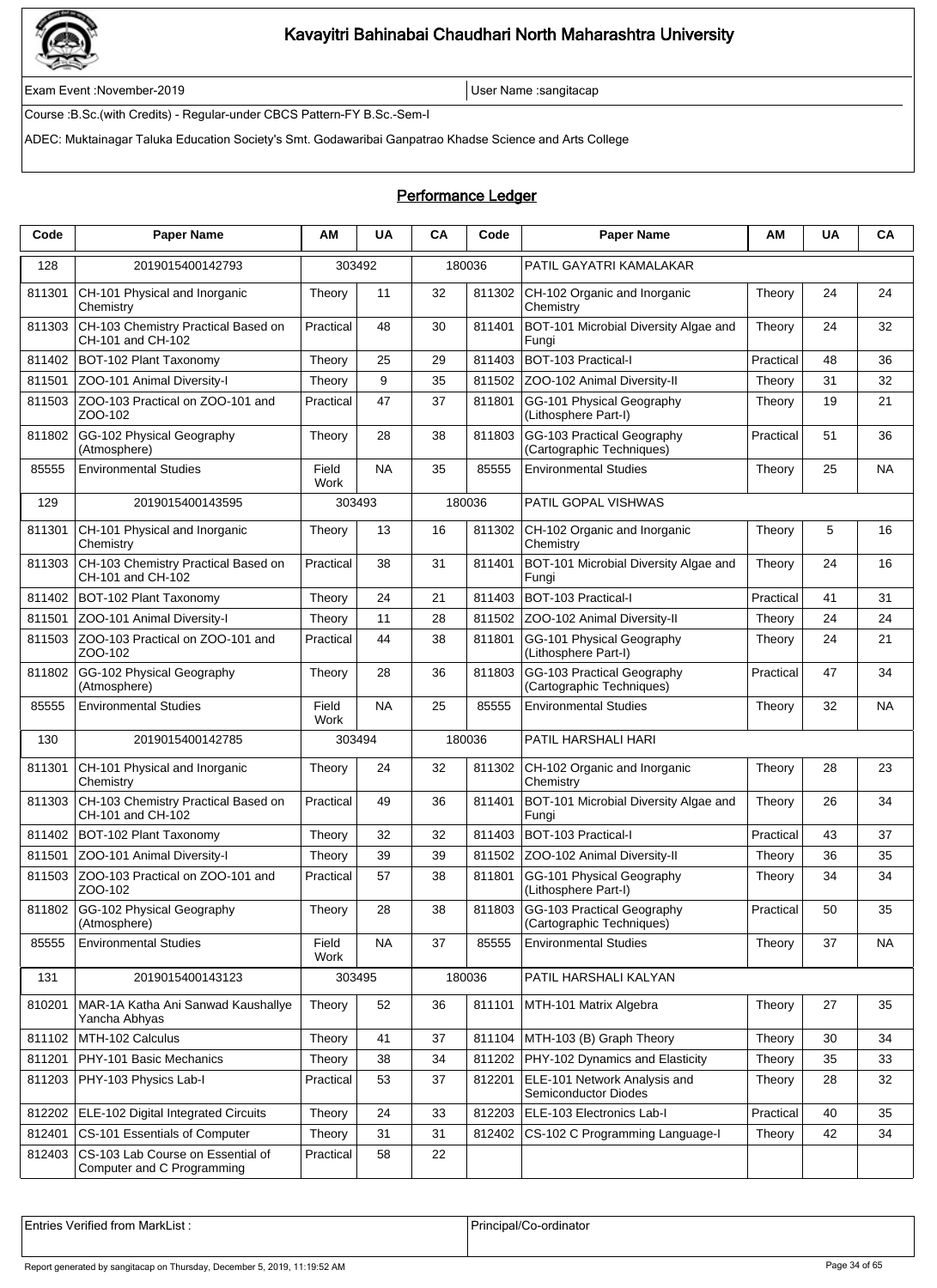

Exam Event :November-2019 User Name :sangitacap

Course :B.Sc.(with Credits) - Regular-under CBCS Pattern-FY B.Sc.-Sem-I

ADEC: Muktainagar Taluka Education Society's Smt. Godawaribai Ganpatrao Khadse Science and Arts College

### Performance Ledger

| Code   | <b>Paper Name</b>                                                      | AM            | UA        | CA     | Code   | <b>Paper Name</b>                                       | AM        | UA | CA        |
|--------|------------------------------------------------------------------------|---------------|-----------|--------|--------|---------------------------------------------------------|-----------|----|-----------|
| 132    | 2019015400142901                                                       | 303496        |           | 180036 |        | PATIL JAYA BHAGWAT                                      |           |    |           |
| 811301 | CH-101 Physical and Inorganic<br>Chemistry                             | Theory        | 2         | 28     | 811302 | CH-102 Organic and Inorganic<br>Chemistry               | Theory    | 9  | 30        |
| 811303 | CH-103 Chemistry Practical Based on<br>CH-101 and CH-102               | Practical     | 48        | 33     | 811401 | BOT-101 Microbial Diversity Algae and<br>Fungi          | Theory    | 4  | 27        |
| 811402 | BOT-102 Plant Taxonomy                                                 | Theory        | 12        | 32     | 811403 | BOT-103 Practical-I                                     | Practical | 45 | 33        |
| 811501 | ZOO-101 Animal Diversity-I                                             | Theory        | 24        | 38     | 811502 | ZOO-102 Animal Diversity-II                             | Theory    | 27 | 33        |
| 811503 | ZOO-103 Practical on ZOO-101 and<br>ZOO-102                            | Practical     | 55        | 38     | 811801 | GG-101 Physical Geography<br>(Lithosphere Part-I)       | Theory    | 18 | 33        |
| 811802 | GG-102 Physical Geography<br>(Atmosphere)                              | Theory        | 24        | 38     | 811803 | GG-103 Practical Geography<br>(Cartographic Techniques) | Practical | 50 | 35        |
| 85555  | <b>Environmental Studies</b>                                           | Field<br>Work | <b>NA</b> | 37     | 85555  | <b>Environmental Studies</b>                            | Theory    | 39 | <b>NA</b> |
| 133    | 2019015400142271                                                       | 303497        |           | 180036 |        | PATIL KHUSHABU VIJAY                                    |           |    |           |
| 811301 | CH-101 Physical and Inorganic<br>Chemistry                             | Theory        | 24        | 22     | 811302 | CH-102 Organic and Inorganic<br>Chemistry               | Theory    | 31 | 30        |
| 811303 | CH-103 Chemistry Practical Based on<br>CH-101 and CH-102               | Practical     | 48        | 32     | 811401 | BOT-101 Microbial Diversity Algae and<br>Fungi          | Theory    | 35 | 22        |
| 811402 | BOT-102 Plant Taxonomy                                                 | Theory        | 24        | 18     | 811403 | <b>BOT-103 Practical-I</b>                              | Practical | 52 | 38        |
| 811501 | ZOO-101 Animal Diversity-I                                             | Theory        | 44        | 32     | 811502 | ZOO-102 Animal Diversity-II                             | Theory    | 35 | 25        |
| 811503 | ZOO-103 Practical on ZOO-101 and<br>ZOO-102                            | Practical     | 57        | 38     | 811801 | GG-101 Physical Geography<br>(Lithosphere Part-I)       | Theory    | 21 | 17        |
| 811802 | GG-102 Physical Geography<br>(Atmosphere)                              | Theory        | 24        | 39     | 811803 | GG-103 Practical Geography<br>(Cartographic Techniques) | Practical | 48 | 34        |
| 85555  | <b>Environmental Studies</b>                                           | Field<br>Work | <b>NA</b> | 30     | 85555  | <b>Environmental Studies</b>                            | Theory    | 25 | NA        |
| 134    | 2019015400143081                                                       | 303498        |           | 180036 |        | PATIL KOMAL MADHUKAR                                    |           |    |           |
| 810201 | MAR-1A Katha Ani Sanwad Kaushallye<br>Yancha Abhyas                    | Theory        | 47        | 36     | 811101 | MTH-101 Matrix Algebra                                  | Theory    | 24 | 36        |
| 811102 | MTH-102 Calculus                                                       | Theory        | 31        | 30     | 811104 | MTH-103 (B) Graph Theory                                | Theory    | 12 | 36        |
| 811201 | PHY-101 Basic Mechanics                                                | Theory        | 28        | 32     | 811202 | PHY-102 Dynamics and Elasticity                         | Theory    | 25 | 34        |
| 811203 | PHY-103 Physics Lab-I                                                  | Practical     | 48        | 32     | 812201 | ELE-101 Network Analysis and<br>Semiconductor Diodes    | Theory    | 25 | 30        |
| 812202 | ELE-102 Digital Integrated Circuits                                    | Theory        | 31        | 32     | 812203 | ELE-103 Electronics Lab-I                               | Practical | 39 | 35        |
| 812401 | CS-101 Essentials of Computer                                          | Theory        | 31        | 33     | 812402 | CS-102 C Programming Language-I                         | Theory    | 36 | 33        |
|        | 812403 CS-103 Lab Course on Essential of<br>Computer and C Programming | Practical     | 40        | 30     |        |                                                         |           |    |           |
| 135    | 2019015400142657                                                       | 303499        |           | 180036 |        | PATIL MADHURI GOVINDA                                   |           |    |           |
| 811301 | CH-101 Physical and Inorganic<br>Chemistry                             | Theory        | 18        | 30     | 811302 | CH-102 Organic and Inorganic<br>Chemistry               | Theory    | 3  | 22        |
| 811303 | CH-103 Chemistry Practical Based on<br>CH-101 and CH-102               | Practical     | 49        | 36     | 811401 | BOT-101 Microbial Diversity Algae and<br>Fungi          | Theory    | 29 | 27        |
| 811402 | BOT-102 Plant Taxonomy                                                 | Theory        | 34        | 34     | 811403 | BOT-103 Practical-I                                     | Practical | 47 | 38        |
| 811501 | ZOO-101 Animal Diversity-I                                             | Theory        | 37        | 37     | 811502 | ZOO-102 Animal Diversity-II                             | Theory    | 40 | 36        |
| 811503 | ZOO-103 Practical on ZOO-101 and<br>ZOO-102                            | Practical     | 54        | 37     | 811801 | GG-101 Physical Geography<br>(Lithosphere Part-I)       | Theory    | 44 | 33        |
| 811802 | GG-102 Physical Geography<br>(Atmosphere)                              | Theory        | 34        | 39     | 811803 | GG-103 Practical Geography<br>(Cartographic Techniques) | Practical | 50 | 35        |
| 85555  | <b>Environmental Studies</b>                                           | Field<br>Work | <b>NA</b> | 37     | 85555  | <b>Environmental Studies</b>                            | Theory    | 39 | NA        |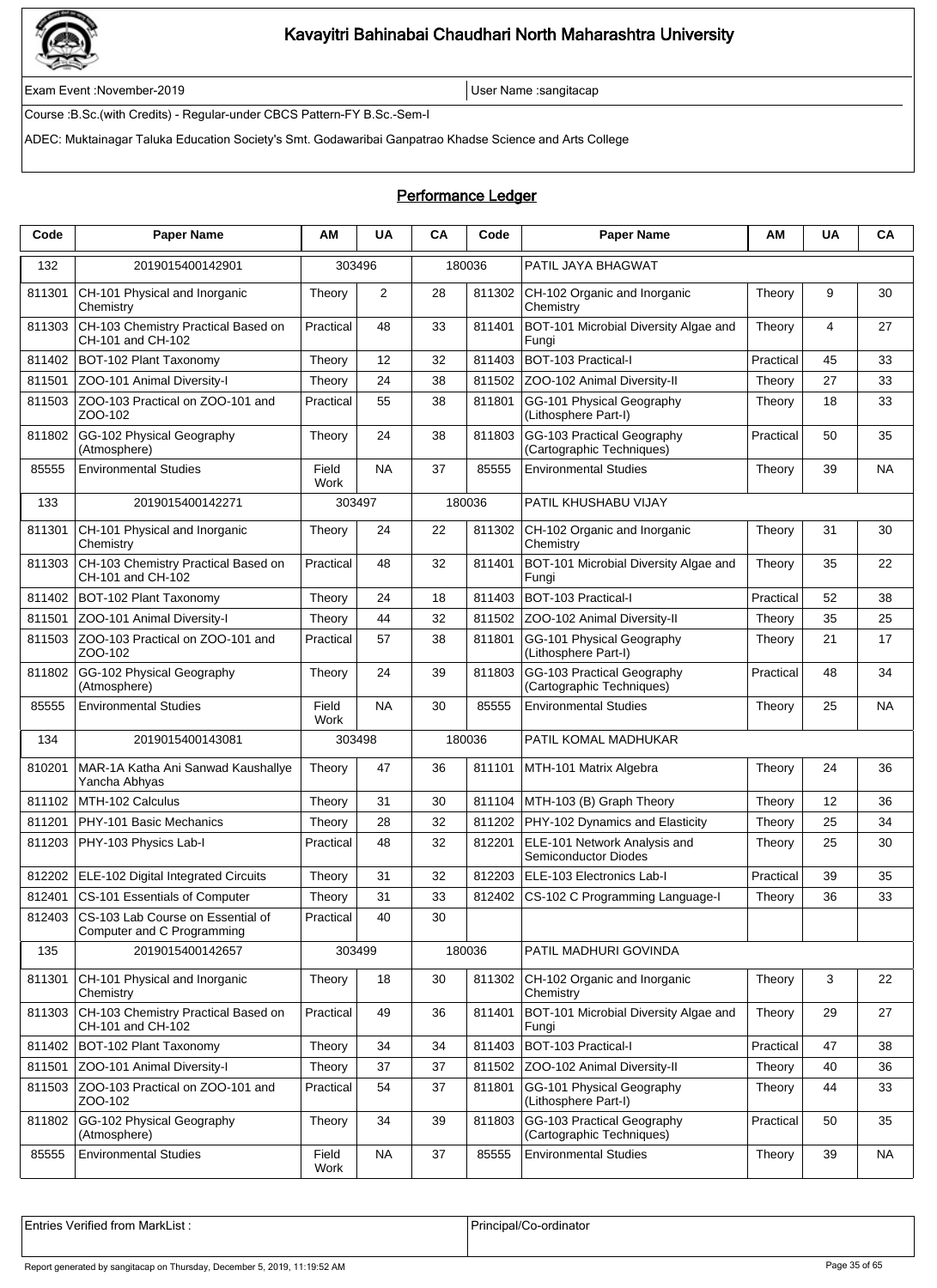

Exam Event :November-2019 User Name :sangitacap

Course :B.Sc.(with Credits) - Regular-under CBCS Pattern-FY B.Sc.-Sem-I

ADEC: Muktainagar Taluka Education Society's Smt. Godawaribai Ganpatrao Khadse Science and Arts College

### Performance Ledger

| Code   | <b>Paper Name</b>                                               | ΑM            | <b>UA</b> | <b>CA</b> | Code   | <b>Paper Name</b>                                        | ΑM        | <b>UA</b> | CA        |
|--------|-----------------------------------------------------------------|---------------|-----------|-----------|--------|----------------------------------------------------------|-----------|-----------|-----------|
| 136    | 2019015400143394                                                | 303500        |           |           | 180036 | PATIL MAMATA SUDHAKAR                                    |           |           |           |
| 810201 | MAR-1A Katha Ani Sanwad Kaushallye<br>Yancha Abhyas             | Theory        | 52        | 36        | 811101 | MTH-101 Matrix Algebra                                   | Theory    | 33        | 34        |
| 811102 | MTH-102 Calculus                                                | Theory        | 32        | 30        | 811104 | MTH-103 (B) Graph Theory                                 | Theory    | 45        | 33        |
| 811201 | PHY-101 Basic Mechanics                                         | Theory        | 36        | 34        | 811202 | PHY-102 Dynamics and Elasticity                          | Theory    | 26        | 34        |
| 811203 | PHY-103 Physics Lab-I                                           | Practical     | 49        | 35        | 812201 | ELE-101 Network Analysis and<br>Semiconductor Diodes     | Theory    | 30        | 34        |
| 812202 | ELE-102 Digital Integrated Circuits                             | Theory        | 34        | 32        | 812203 | ELE-103 Electronics Lab-I                                | Practical | 44        | 36        |
| 812401 | CS-101 Essentials of Computer                                   | Theory        | 48        | 36        | 812402 | CS-102 C Programming Language-I                          | Theory    | 42        | 31        |
| 812403 | CS-103 Lab Course on Essential of<br>Computer and C Programming | Practical     | 57        | 38        |        |                                                          |           |           |           |
| 137    | 2019015400143935                                                | 303501        |           |           | 180036 | PATIL MANGESH GAJANAN                                    |           |           |           |
| 810101 | <b>ENG-1A English Communication</b>                             | Theory        | 41        | 34        | 811301 | CH-101 Physical and Inorganic<br>Chemistry               | Theory    | 25        | 26        |
| 811302 | CH-102 Organic and Inorganic<br>Chemistry                       | Theory        | 40        | 32        | 811303 | CH-103 Chemistry Practical Based on<br>CH-101 and CH-102 | Practical | 45        | 28        |
| 811401 | BOT-101 Microbial Diversity Algae and<br>Fungi                  | Theory        | 43        | 27        | 811402 | BOT-102 Plant Taxonomy                                   | Theory    | 47        | 26        |
| 811403 | BOT-103 Practical-I                                             | Practical     | 42        | 34        | 811501 | ZOO-101 Animal Diversity-I                               | Theory    | 24        | 26        |
| 811502 | ZOO-102 Animal Diversity-II                                     | Theory        | 26        | 30        | 811503 | ZOO-103 Practical on ZOO-101 and<br>ZOO-102              | Practical | 26        | 33        |
| 813301 | BT-101 Cell Biology                                             | Theory        | 41        | 31        | 813302 | BT-102 Biochemical Tools                                 | Theory    | 32        | 33        |
| 813303 | <b>BT-103 Practical Paper-I</b>                                 | Practical     | 50        | 30        |        |                                                          |           |           |           |
| 138    | 2019015400143193                                                | 303502        |           |           | 180036 | PATIL MONALI SANTOSH                                     |           |           |           |
| 811301 | CH-101 Physical and Inorganic<br>Chemistry                      | Theory        | 30        | 31        | 811302 | CH-102 Organic and Inorganic<br>Chemistry                | Theory    | 32        | 32        |
| 811303 | CH-103 Chemistry Practical Based on<br>CH-101 and CH-102        | Practical     | 52        | 38        | 811401 | BOT-101 Microbial Diversity Algae and<br>Fungi           | Theory    | 37        | 36        |
| 811402 | BOT-102 Plant Taxonomy                                          | Theory        | 43        | 34        | 811403 | BOT-103 Practical-I                                      | Practical | 45        | 38        |
| 811501 | ZOO-101 Animal Diversity-I                                      | Theory        | 24        | 37        | 811502 | ZOO-102 Animal Diversity-II                              | Theory    | 36        | 32        |
| 811503 | ZOO-103 Practical on ZOO-101 and<br>ZOO-102                     | Practical     | 45        | 34        | 811801 | GG-101 Physical Geography<br>(Lithosphere Part-I)        | Theory    | 40        | 29        |
| 811802 | GG-102 Physical Geography<br>(Atmosphere)                       | Theory        | 24        | 38        | 811803 | GG-103 Practical Geography<br>(Cartographic Techniques)  | Practical | 50        | 36        |
| 85555  | <b>Environmental Studies</b>                                    | Field<br>Work | <b>NA</b> | 37        | 85555  | <b>Environmental Studies</b>                             | Theory    | 30        | NA        |
| 139    | 2019015400142634                                                | 303503        |           |           | 180036 | PATIL NAYAN SATISH                                       |           |           |           |
| 811301 | CH-101 Physical and Inorganic<br>Chemistry                      | Theory        | 35        | 29        | 811302 | CH-102 Organic and Inorganic<br>Chemistry                | Theory    | 36        | 25        |
| 811303 | CH-103 Chemistry Practical Based on<br>CH-101 and CH-102        | Practical     | 50        | 33        | 811401 | BOT-101 Microbial Diversity Algae and<br>Fungi           | Theory    | 50        | 37        |
| 811402 | BOT-102 Plant Taxonomy                                          | Theory        | 51        | 36        | 811403 | BOT-103 Practical-I                                      | Practical | 52        | 38        |
| 811501 | ZOO-101 Animal Diversity-I                                      | Theory        | 49        | 34        | 811502 | ZOO-102 Animal Diversity-II                              | Theory    | 49        | 29        |
| 811503 | ZOO-103 Practical on ZOO-101 and<br>ZOO-102                     | Practical     | 57        | 38        | 811801 | GG-101 Physical Geography<br>(Lithosphere Part-I)        | Theory    | 53        | 18        |
| 811802 | GG-102 Physical Geography<br>(Atmosphere)                       | Theory        | 34        | 36        | 811803 | GG-103 Practical Geography<br>(Cartographic Techniques)  | Practical | 49        | 35        |
| 85555  | <b>Environmental Studies</b>                                    | Field<br>Work | <b>NA</b> | 37        | 85555  | <b>Environmental Studies</b>                             | Theory    | 43        | <b>NA</b> |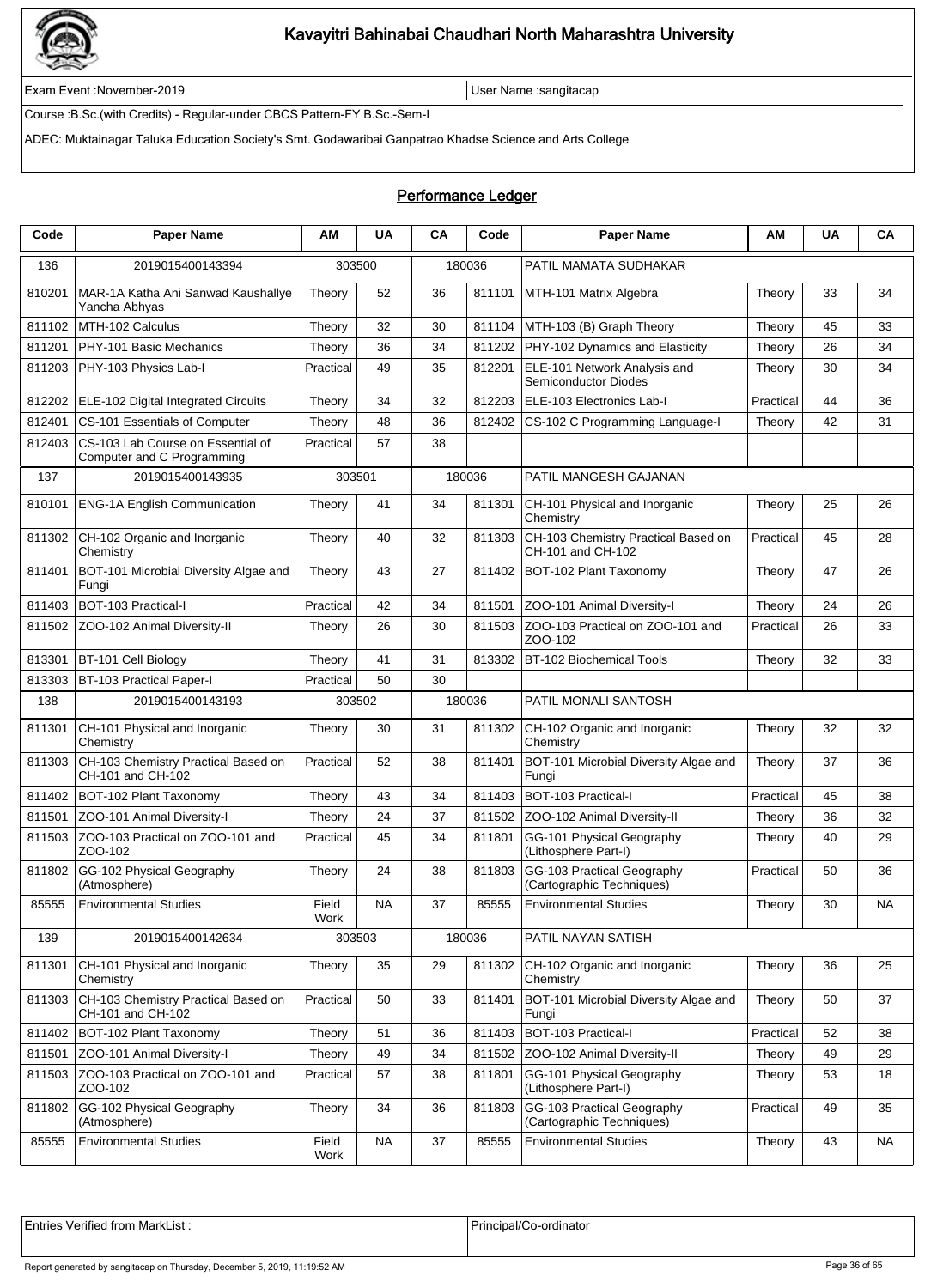

Exam Event :November-2019 User Name :sangitacap

Course :B.Sc.(with Credits) - Regular-under CBCS Pattern-FY B.Sc.-Sem-I

ADEC: Muktainagar Taluka Education Society's Smt. Godawaribai Ganpatrao Khadse Science and Arts College

### Performance Ledger

| Code   | <b>Paper Name</b>                                               | ΑM            | <b>UA</b> | CA | Code   | <b>Paper Name</b>                                        | AM        | <b>UA</b> | CA        |
|--------|-----------------------------------------------------------------|---------------|-----------|----|--------|----------------------------------------------------------|-----------|-----------|-----------|
| 140    | 2019015400142955                                                | 303504        |           |    | 180036 | PATIL NIKHIL NARAYAN                                     |           |           |           |
| 811301 | CH-101 Physical and Inorganic<br>Chemistry                      | Theory        | 25        | 28 | 811302 | CH-102 Organic and Inorganic<br>Chemistry                | Theory    | 25        | 31        |
| 811303 | CH-103 Chemistry Practical Based on<br>CH-101 and CH-102        | Practical     | 48        | 33 | 811401 | BOT-101 Microbial Diversity Algae and<br>Fungi           | Theory    | 30        | 23        |
| 811402 | BOT-102 Plant Taxonomy                                          | Theory        | 35        | 32 | 811403 | BOT-103 Practical-I                                      | Practical | 49        | 34        |
| 811501 | ZOO-101 Animal Diversity-I                                      | Theory        | 33        | 29 | 811502 | ZOO-102 Animal Diversity-II                              | Theory    | 29        | 26        |
| 811503 | ZOO-103 Practical on ZOO-101 and<br>ZOO-102                     | Practical     | 52        | 37 | 811801 | GG-101 Physical Geography<br>(Lithosphere Part-I)        | Theory    | 47        | 34        |
| 811802 | GG-102 Physical Geography<br>(Atmosphere)                       | Theory        | 28        | 35 | 811803 | GG-103 Practical Geography<br>(Cartographic Techniques)  | Practical | 45        | 33        |
| 85555  | <b>Environmental Studies</b>                                    | Field<br>Work | <b>NA</b> | 36 | 85555  | <b>Environmental Studies</b>                             | Theory    | 33        | <b>NA</b> |
| 141    | 2019015400143405                                                | 303505        |           |    | 180036 | PATIL NIKITA CHAMPALAL                                   |           |           |           |
| 810201 | MAR-1A Katha Ani Sanwad Kaushallye<br>Yancha Abhyas             | Theory        | 52        | 33 | 811101 | MTH-101 Matrix Algebra                                   | Theory    | 26        | 34        |
| 811102 | MTH-102 Calculus                                                | Theory        | 39        | 35 | 811104 | MTH-103 (B) Graph Theory                                 | Theory    | 36        | 33        |
| 811201 | PHY-101 Basic Mechanics                                         | Theory        | 33        | 30 | 811202 | PHY-102 Dynamics and Elasticity                          | Theory    | 29        | 31        |
| 811203 | PHY-103 Physics Lab-I                                           | Practical     | 48        | 32 | 812201 | ELE-101 Network Analysis and<br>Semiconductor Diodes     | Theory    | 28        | 25        |
| 812202 | ELE-102 Digital Integrated Circuits                             | Theory        | 32        | 35 | 812203 | ELE-103 Electronics Lab-I                                | Practical | 38        | 35        |
| 812401 | CS-101 Essentials of Computer                                   | Theory        | 39        | 35 | 812402 | CS-102 C Programming Language-I                          | Theory    | 31        | 27        |
| 812403 | CS-103 Lab Course on Essential of<br>Computer and C Programming | Practical     | 35        | 20 |        |                                                          |           |           |           |
| 142    | 2019015400142391                                                | 303506        |           |    | 180036 | PATIL NILESH ISHWARSING                                  |           |           |           |
| 811301 | CH-101 Physical and Inorganic<br>Chemistry                      | Theory        | 29        | 22 | 811302 | CH-102 Organic and Inorganic<br>Chemistry                | Theory    | 10        | 22        |
| 811303 | CH-103 Chemistry Practical Based on<br>CH-101 and CH-102        | Practical     | 50        | 26 | 811401 | BOT-101 Microbial Diversity Algae and<br>Fungi           | Theory    | 13        | 22        |
| 811402 | BOT-102 Plant Taxonomy                                          | Theory        | 33        | 23 | 811403 | BOT-103 Practical-I                                      | Practical | 42        | 32        |
| 811501 | ZOO-101 Animal Diversity-I                                      | Theory        | 24        | 26 | 811502 | ZOO-102 Animal Diversity-II                              | Theory    | 30        | 25        |
| 811503 | ZOO-103 Practical on ZOO-101 and<br>ZOO-102                     | Practical     | 37        | 31 | 811801 | GG-101 Physical Geography<br>(Lithosphere Part-I)        | Theory    | 40        | 17        |
| 811802 | GG-102 Physical Geography<br>(Atmosphere)                       | Theory        | 26        | 35 | 811803 | GG-103 Practical Geography<br>(Cartographic Techniques)  | Practical | 42        | 31        |
| 85555  | <b>Environmental Studies</b>                                    | Field<br>Work | <b>NA</b> | 36 | 85555  | <b>Environmental Studies</b>                             | Theory    | 28        | NA        |
| 143    | 2019015400143541                                                | 303507        |           |    | 180036 | PATIL PAVAN PANDIT                                       |           |           |           |
| 811201 | PHY-101 Basic Mechanics                                         | Theory        | 24        | 4  | 811202 | PHY-102 Dynamics and Elasticity                          | Theory    | 24        | AВ        |
| 811203 | PHY-103 Physics Lab-I                                           | Practical     | AB        | AB | 811301 | CH-101 Physical and Inorganic<br>Chemistry               | Theory    | 15        | 6         |
| 811302 | CH-102 Organic and Inorganic<br>Chemistry                       | Theory        | $\pmb{0}$ | 6  | 811303 | CH-103 Chemistry Practical Based on<br>CH-101 and CH-102 | Practical | 40        | AB        |
| 811401 | BOT-101 Microbial Diversity Algae and<br>Fungi                  | Theory        | 6         | 22 | 811402 | BOT-102 Plant Taxonomy                                   | Theory    | 3         | 17        |
| 811403 | BOT-103 Practical-I                                             | Practical     | 38        | 28 | 811501 | ZOO-101 Animal Diversity-I                               | Theory    | 6         | 25        |
| 811502 | ZOO-102 Animal Diversity-II                                     | Theory        | 25        | 26 | 811503 | ZOO-103 Practical on ZOO-101 and<br>ZOO-102              | Practical | 27        | 30        |
| 85555  | <b>Environmental Studies</b>                                    | Field<br>Work | <b>NA</b> | 25 | 85555  | <b>Environmental Studies</b>                             | Theory    | 26        | <b>NA</b> |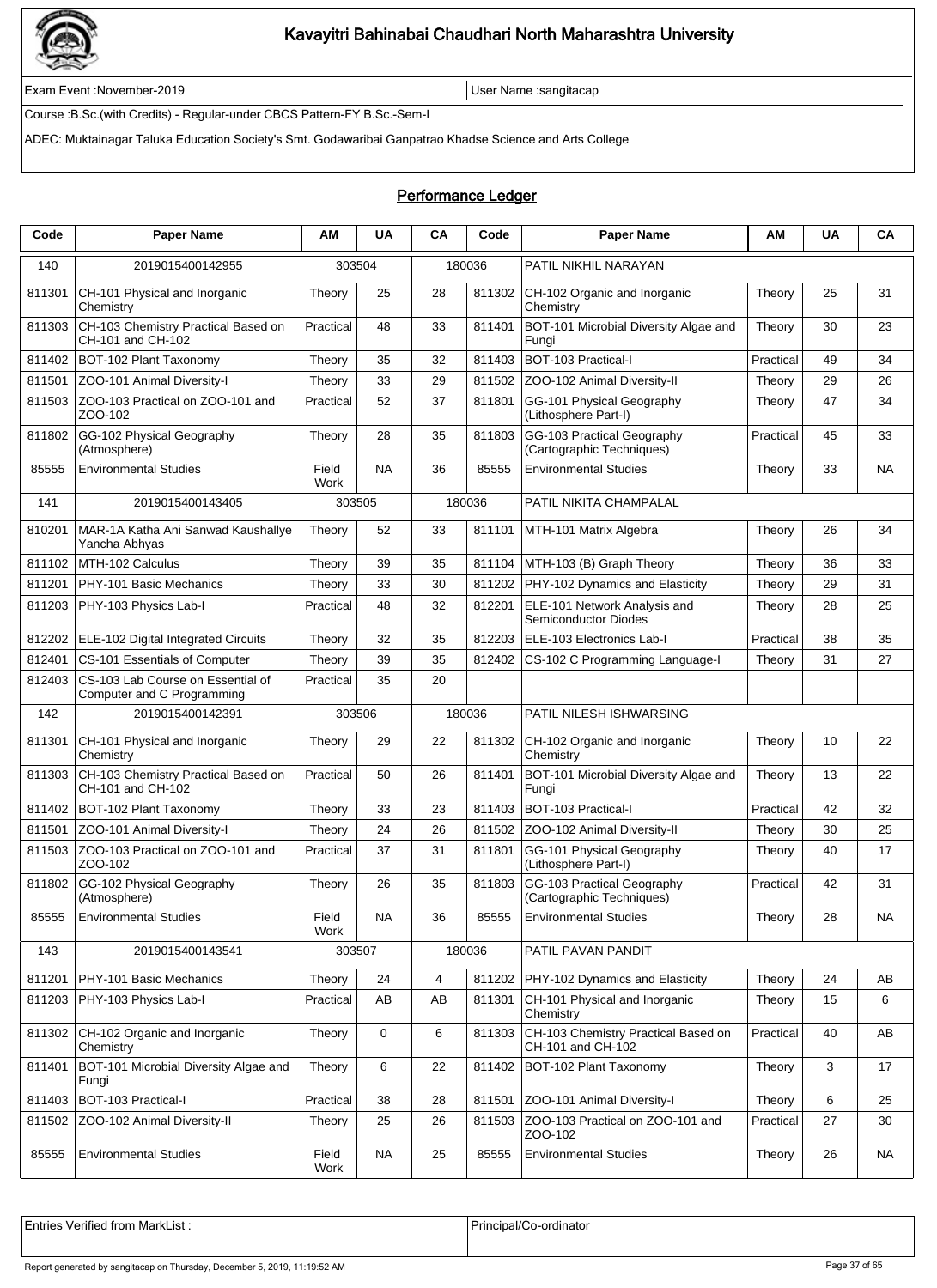

Exam Event :November-2019 User Name :sangitacap

Course :B.Sc.(with Credits) - Regular-under CBCS Pattern-FY B.Sc.-Sem-I

ADEC: Muktainagar Taluka Education Society's Smt. Godawaribai Ganpatrao Khadse Science and Arts College

### Performance Ledger

| Code   | <b>Paper Name</b>                                               | ΑМ            | <b>UA</b> | CA | Code   | <b>Paper Name</b>                                           | ΑM        | <b>UA</b> | CA |
|--------|-----------------------------------------------------------------|---------------|-----------|----|--------|-------------------------------------------------------------|-----------|-----------|----|
| 144    | 2019015400143235                                                | 303508        |           |    | 180036 | PATIL PRANJAL GOPAL                                         |           |           |    |
| 810201 | MAR-1A Katha Ani Sanwad Kaushallye<br>Yancha Abhyas             | Theory        | 52        | 36 | 811101 | MTH-101 Matrix Algebra                                      | Theory    | 14        | 30 |
| 811102 | MTH-102 Calculus                                                | Theory        | 38        | 33 | 811104 | MTH-103 (B) Graph Theory                                    | Theory    | 28        | 33 |
| 811201 | PHY-101 Basic Mechanics                                         | Theory        | 24        | 33 | 811202 | PHY-102 Dynamics and Elasticity                             | Theory    | 33        | 31 |
| 811203 | PHY-103 Physics Lab-I                                           | Practical     | AB        | 34 | 812201 | ELE-101 Network Analysis and<br><b>Semiconductor Diodes</b> | Theory    | 25        | 28 |
| 812202 | ELE-102 Digital Integrated Circuits                             | Theory        | 30        | 33 | 812203 | ELE-103 Electronics Lab-I                                   | Practical | 40        | 35 |
| 812401 | CS-101 Essentials of Computer                                   | Theory        | 24        | 25 | 812402 | CS-102 C Programming Language-I                             | Theory    | 29        | 27 |
| 812403 | CS-103 Lab Course on Essential of<br>Computer and C Programming | Practical     | 32        | 25 |        |                                                             |           |           |    |
| 145    | 2019015400143757                                                | 303509        |           |    | 180036 | PATIL PRANOTI RAJU                                          |           |           |    |
| 811301 | CH-101 Physical and Inorganic<br>Chemistry                      | Theory        | 29        | 26 | 811302 | CH-102 Organic and Inorganic<br>Chemistry                   | Theory    | 38        | 31 |
| 811303 | CH-103 Chemistry Practical Based on<br>CH-101 and CH-102        | Practical     | 52        | 38 | 811401 | BOT-101 Microbial Diversity Algae and<br>Fungi              | Theory    | 33        | 34 |
| 811402 | BOT-102 Plant Taxonomy                                          | Theory        | 37        | 32 | 811403 | BOT-103 Practical-I                                         | Practical | 53        | 37 |
| 811501 | ZOO-101 Animal Diversity-I                                      | Theory        | 40        | 36 | 811502 | ZOO-102 Animal Diversity-II                                 | Theory    | 56        | 34 |
| 811503 | ZOO-103 Practical on ZOO-101 and<br>ZOO-102                     | Practical     | 43        | 38 | 813301 | BT-101 Cell Biology                                         | Theory    | 43        | 30 |
| 813302 | <b>BT-102 Biochemical Tools</b>                                 | Theory        | 39        | 32 | 813303 | <b>BT-103 Practical Paper-I</b>                             | Practical | 43        | 30 |
| 85555  | <b>Environmental Studies</b>                                    | Field<br>Work | <b>NA</b> | 38 | 85555  | <b>Environmental Studies</b>                                | Theory    | 50        | ΝA |
| 146    | 2019015400143765                                                | 303510        |           |    | 180036 | PATIL PRASAD SANJAY                                         |           |           |    |
| 811301 | CH-101 Physical and Inorganic<br>Chemistry                      | Theory        | 15        | 16 | 811302 | CH-102 Organic and Inorganic<br>Chemistry                   | Theory    | 0         | 16 |
| 811303 | CH-103 Chemistry Practical Based on<br>CH-101 and CH-102        | Practical     | 45        | 28 | 811401 | BOT-101 Microbial Diversity Algae and<br>Fungi              | Theory    | 4         | 18 |
| 811402 | BOT-102 Plant Taxonomy                                          | Theory        | 5         | 23 | 811403 | BOT-103 Practical-I                                         | Practical | 44        | 29 |
| 811501 | ZOO-101 Animal Diversity-I                                      | Theory        | 24        | 24 | 811502 | ZOO-102 Animal Diversity-II                                 | Theory    | 24        | 19 |
| 811503 | ZOO-103 Practical on ZOO-101 and<br>ZOO-102                     | Practical     | 39        | 20 | 811801 | GG-101 Physical Geography<br>(Lithosphere Part-I)           | Theory    | 37        | 22 |
| 811802 | GG-102 Physical Geography<br>(Atmosphere)                       | Theory        | 26        | 35 | 811803 | GG-103 Practical Geography<br>(Cartographic Techniques)     | Practical | 42        | 31 |
| 85555  | <b>Environmental Studies</b>                                    | Field<br>Work | NA        | 36 | 85555  | <b>Environmental Studies</b>                                | Theory    | 32        | ΝA |
| 147    | 2019015400143467                                                | 303511        |           |    | 180036 | PATIL ROHIT VINOD                                           |           |           |    |
| 810201 | MAR-1A Katha Ani Sanwad Kaushallye<br>Yancha Abhyas             | Theory        | 28        | 25 | 811101 | MTH-101 Matrix Algebra                                      | Theory    | 24        | 19 |
| 811102 | MTH-102 Calculus                                                | Theory        | 11        | 20 | 811104 | MTH-103 (B) Graph Theory                                    | Theory    | 11        | 30 |
| 811201 | PHY-101 Basic Mechanics                                         | Theory        | 28        | 22 | 811202 | PHY-102 Dynamics and Elasticity                             | Theory    | 24        | 29 |
| 811203 | PHY-103 Physics Lab-I                                           | Practical     | 46        | 33 | 812201 | ELE-101 Network Analysis and<br>Semiconductor Diodes        | Theory    | 24        | 24 |
| 812202 | ELE-102 Digital Integrated Circuits                             | Theory        | 32        | 34 | 812203 | ELE-103 Electronics Lab-I                                   | Practical | 41        | 34 |
| 812401 | CS-101 Essentials of Computer                                   | Theory        | 33        | 32 | 812402 | CS-102 C Programming Language-I                             | Theory    | 31        | 32 |
| 812403 | CS-103 Lab Course on Essential of<br>Computer and C Programming | Practical     | AB        | 21 |        |                                                             |           |           |    |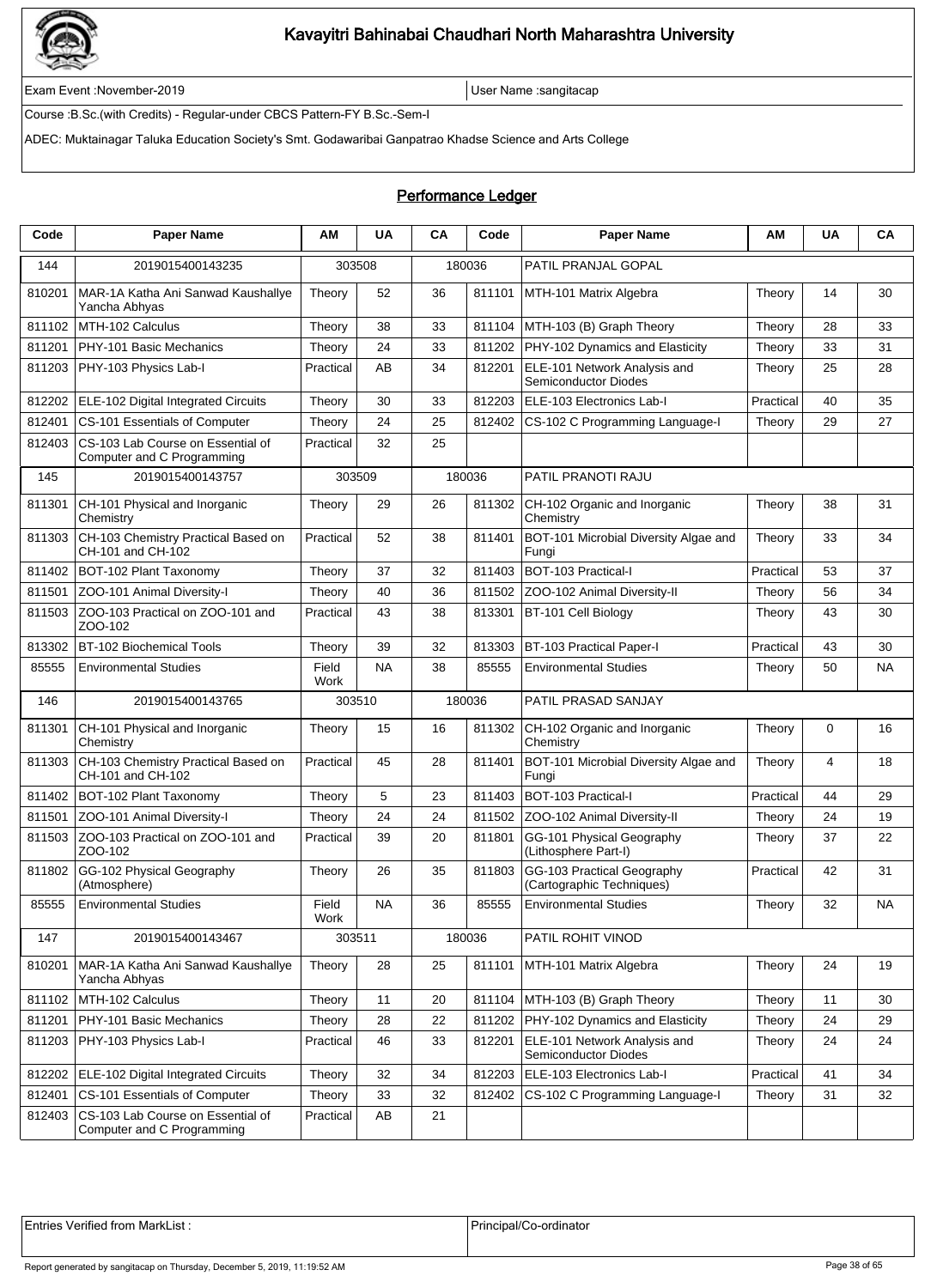

Exam Event :November-2019 User Name :sangitacap

Course :B.Sc.(with Credits) - Regular-under CBCS Pattern-FY B.Sc.-Sem-I

ADEC: Muktainagar Taluka Education Society's Smt. Godawaribai Ganpatrao Khadse Science and Arts College

#### Performance Ledger

| Code   | <b>Paper Name</b>                                               | ΑM        | <b>UA</b> | CA | Code   | <b>Paper Name</b>                                    | ΑМ        | UA | CA |
|--------|-----------------------------------------------------------------|-----------|-----------|----|--------|------------------------------------------------------|-----------|----|----|
| 148    | 2019015400142487                                                | 303512    |           |    | 180036 | PATIL RUPALI GOPAL                                   |           |    |    |
| 810201 | MAR-1A Katha Ani Sanwad Kaushallye<br>Yancha Abhyas             | Theory    | 31        | 37 | 811101 | MTH-101 Matrix Algebra                               | Theory    | 24 | 35 |
| 811102 | MTH-102 Calculus                                                | Theory    | 24        | 31 | 811104 | MTH-103 (B) Graph Theory                             | Theory    | 38 | 32 |
| 811201 | PHY-101 Basic Mechanics                                         | Theory    | 26        | 35 | 811202 | PHY-102 Dynamics and Elasticity                      | Theory    | 24 | 34 |
| 811203 | PHY-103 Physics Lab-I                                           | Practical | 52        | 34 | 812201 | ELE-101 Network Analysis and<br>Semiconductor Diodes | Theory    | 24 | 35 |
| 812202 | <b>ELE-102 Digital Integrated Circuits</b>                      | Theory    | 41        | 34 | 812203 | ELE-103 Electronics Lab-I                            | Practical | 41 | 35 |
| 812401 | CS-101 Essentials of Computer                                   | Theory    | 32        | 32 | 812402 | CS-102 C Programming Language-I                      | Theory    | 51 | 31 |
| 812403 | CS-103 Lab Course on Essential of<br>Computer and C Programming | Practical | 57        | 37 |        |                                                      |           |    |    |
| 149    | 2019015400142731                                                | 303513    |           |    | 180036 | PATIL RUTIK SHANTARAM                                |           |    |    |
| 810201 | MAR-1A Katha Ani Sanwad Kaushallye<br>Yancha Abhyas             | Theory    | 34        | 33 | 811101 | MTH-101 Matrix Algebra                               | Theory    | 31 | 26 |
| 811102 | MTH-102 Calculus                                                | Theory    | 30        | 20 | 811104 | MTH-103 (B) Graph Theory                             | Theory    | 24 | 27 |
| 811201 | PHY-101 Basic Mechanics                                         | Theory    | 43        | 35 | 811202 | PHY-102 Dynamics and Elasticity                      | Theory    | 33 | 32 |
| 811203 | PHY-103 Physics Lab-I                                           | Practical | 52        | 36 | 812201 | ELE-101 Network Analysis and<br>Semiconductor Diodes | Theory    | 24 | 35 |
| 812202 | ELE-102 Digital Integrated Circuits                             | Theory    | 33        | 35 | 812203 | ELE-103 Electronics Lab-I                            | Practical | 45 | 34 |
| 812401 | CS-101 Essentials of Computer                                   | Theory    | 42        | 37 | 812402 | CS-102 C Programming Language-I                      | Theory    | 53 | 31 |
| 812403 | CS-103 Lab Course on Essential of<br>Computer and C Programming | Practical | 56        | 30 |        |                                                      |           |    |    |
| 150    | 2019015400142336                                                | 303514    |           |    | 180036 | PATIL SAURABH                                        |           |    |    |
| 810101 | <b>ENG-1A English Communication</b>                             | Theory    | 50        | 36 | 811101 | MTH-101 Matrix Algebra                               | Theory    | 36 | 29 |
| 811102 | MTH-102 Calculus                                                | Theory    | 36        | 31 | 811104 | MTH-103 (B) Graph Theory                             | Theory    | 38 | 31 |
| 811201 | PHY-101 Basic Mechanics                                         | Theory    | 41        | 29 | 811202 | PHY-102 Dynamics and Elasticity                      | Theory    | 26 | 34 |
| 811203 | PHY-103 Physics Lab-I                                           | Practical | 55        | 38 | 812201 | ELE-101 Network Analysis and<br>Semiconductor Diodes | Theory    | 48 | 35 |
| 812202 | ELE-102 Digital Integrated Circuits                             | Theory    | 36        | 37 | 812203 | ELE-103 Electronics Lab-I                            | Practical | 56 | 38 |
| 812401 | CS-101 Essentials of Computer                                   | Theory    | 34        | 39 | 812402 | CS-102 C Programming Language-I                      | Theory    | 48 | 36 |
| 812403 | CS-103 Lab Course on Essential of<br>Computer and C Programming | Practical | 58        | 40 |        |                                                      |           |    |    |
| 151    | 2019015400340684                                                | 303515    |           |    | 180036 | PATIL SHAMAL NAMDEO                                  |           |    |    |
| 810201 | MAR-1A Katha Ani Sanwad Kaushallye<br>Yancha Abhyas             | Theory    | 28        | 37 |        | 811101 MTH-101 Matrix Algebra                        | Theory    | 11 | 18 |
| 811102 | MTH-102 Calculus                                                | Theory    | 24        | 29 |        | 811104   MTH-103 (B) Graph Theory                    | Theory    | 11 | 21 |
| 811201 | PHY-101 Basic Mechanics                                         | Theory    | 24        | 29 | 811202 | PHY-102 Dynamics and Elasticity                      | Theory    | 24 | 31 |
| 811203 | PHY-103 Physics Lab-I                                           | Practical | 50        | 32 | 812201 | ELE-101 Network Analysis and<br>Semiconductor Diodes | Theory    | 24 | 25 |
| 812202 | ELE-102 Digital Integrated Circuits                             | Theory    | 26        | 34 | 812203 | ELE-103 Electronics Lab-I                            | Practical | 38 | 34 |
| 812401 | CS-101 Essentials of Computer                                   | Theory    | 10        | 25 | 812402 | CS-102 C Programming Language-I                      | Theory    | 29 | 21 |
| 812403 | CS-103 Lab Course on Essential of<br>Computer and C Programming | Practical | 27        | 31 |        |                                                      |           |    |    |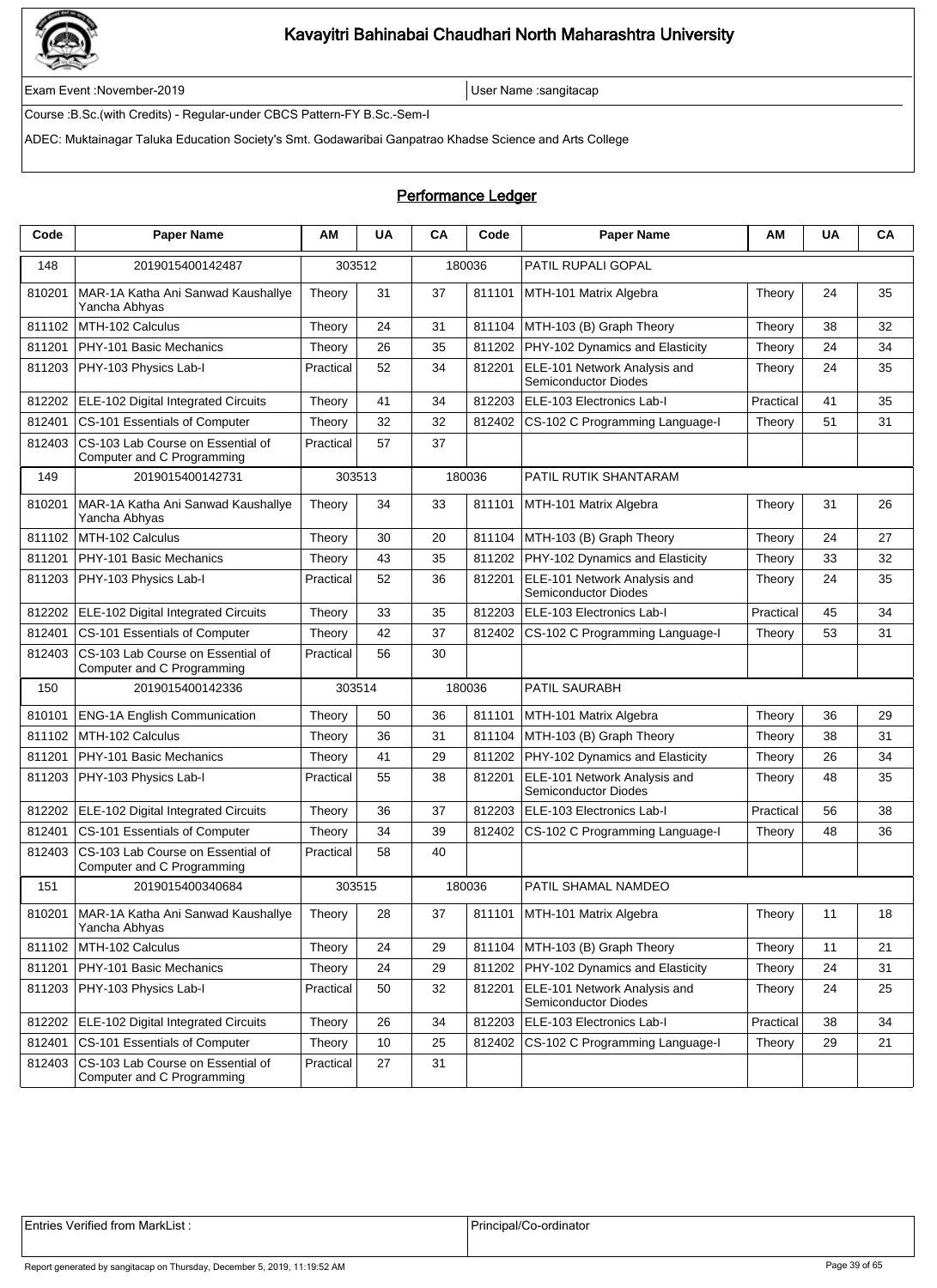

Exam Event :November-2019 User Name :sangitacap

Course :B.Sc.(with Credits) - Regular-under CBCS Pattern-FY B.Sc.-Sem-I

ADEC: Muktainagar Taluka Education Society's Smt. Godawaribai Ganpatrao Khadse Science and Arts College

#### Performance Ledger

| Code   | <b>Paper Name</b>                                               | ΑM        | <b>UA</b>    | CA | Code   | <b>Paper Name</b>                                           | ΑМ        | <b>UA</b>      | CA |
|--------|-----------------------------------------------------------------|-----------|--------------|----|--------|-------------------------------------------------------------|-----------|----------------|----|
| 152    | 2018015400052916                                                | 303516    |              |    | 180036 | PATIL SHRIKRUSHNA SANJAY                                    |           |                |    |
| 810201 | MAR-1A Katha Ani Sanwad Kaushallye<br>Yancha Abhyas             | Theory    | $\mathbf{1}$ | 26 | 811301 | CH-101 Physical and Inorganic<br>Chemistry                  | Theory    | 2              | 25 |
| 811302 | CH-102 Organic and Inorganic<br>Chemistry                       | Theory    | 8            | 25 | 811303 | CH-103 Chemistry Practical Based on<br>CH-101 and CH-102    | Practical | AB             | 28 |
| 811401 | BOT-101 Microbial Diversity Algae and<br>Fungi                  | Theory    | $\mathbf 0$  | 22 | 811402 | BOT-102 Plant Taxonomy                                      | Theory    | 0              | 19 |
| 811403 | BOT-103 Practical-I                                             | Practical | AB           | AB | 811501 | ZOO-101 Animal Diversity-I                                  | Theory    | 3              | 27 |
| 811502 | ZOO-102 Animal Diversity-II                                     | Theory    | 5            | 26 | 811503 | ZOO-103 Practical on ZOO-101 and<br>ZOO-102                 | Practical | AB             | 33 |
| 811801 | GG-101 Physical Geography<br>(Lithosphere Part-I)               | Theory    | 15           | 18 | 811802 | GG-102 Physical Geography<br>(Atmosphere)                   | Theory    | AB             | 34 |
| 811803 | GG-103 Practical Geography<br>(Cartographic Techniques)         | Practical | AB           | 8  |        |                                                             |           |                |    |
| 153    | 2019015400143057                                                | 303517    |              |    | 180036 | PATIL SHUBHAM ULHAS                                         |           |                |    |
| 810201 | MAR-1A Katha Ani Sanwad Kaushallye<br>Yancha Abhyas             | Theory    | 35           | 25 | 811101 | MTH-101 Matrix Algebra                                      | Theory    | 8              | 28 |
| 811102 | MTH-102 Calculus                                                | Theory    | 38           | 25 | 811104 | MTH-103 (B) Graph Theory                                    | Theory    | 9              | 29 |
| 811201 | PHY-101 Basic Mechanics                                         | Theory    | 27           | 28 | 811202 | PHY-102 Dynamics and Elasticity                             | Theory    | 30             | 30 |
| 811203 | PHY-103 Physics Lab-I                                           | Practical | 38           | 34 | 812201 | ELE-101 Network Analysis and<br><b>Semiconductor Diodes</b> | Theory    | 24             | 32 |
| 812202 | ELE-102 Digital Integrated Circuits                             | Theory    | 28           | 32 | 812203 | ELE-103 Electronics Lab-I                                   | Practical | 38             | 35 |
| 812401 | CS-101 Essentials of Computer                                   | Theory    | 44           | 28 | 812402 | CS-102 C Programming Language-I                             | Theory    | 36             | 32 |
| 812403 | CS-103 Lab Course on Essential of<br>Computer and C Programming | Practical | 36           | 20 |        |                                                             |           |                |    |
| 154    | 2019015400143096                                                |           | 303518       |    | 180036 | PATIL SONALI DINKAR                                         |           |                |    |
| 810201 | MAR-1A Katha Ani Sanwad Kaushallye<br>Yancha Abhyas             | Theory    | 16           | 37 | 811101 | MTH-101 Matrix Algebra                                      | Theory    | $\overline{7}$ | 30 |
| 811102 | MTH-102 Calculus                                                | Theory    | 6            | 33 | 811104 | MTH-103 (B) Graph Theory                                    | Theory    | 6              | 27 |
| 811201 | PHY-101 Basic Mechanics                                         | Theory    | 8            | 32 | 811202 | PHY-102 Dynamics and Elasticity                             | Theory    | 14             | 32 |
| 811203 | PHY-103 Physics Lab-I                                           | Practical | 50           | 34 | 812201 | ELE-101 Network Analysis and<br><b>Semiconductor Diodes</b> | Theory    | 6              | 25 |
| 812202 | ELE-102 Digital Integrated Circuits                             | Theory    | 28           | 35 | 812203 | ELE-103 Electronics Lab-I                                   | Practical | 39             | 36 |
| 812401 | CS-101 Essentials of Computer                                   | Theory    | 9            | 27 | 812402 | CS-102 C Programming Language-I                             | Theory    | 19             | 31 |
| 812403 | CS-103 Lab Course on Essential of<br>Computer and C Programming | Practical | 57           | 39 |        |                                                             |           |                |    |
| 155    | 2019015400140546                                                |           | 303519       |    | 180036 | PATIL TEJAL SANJAY                                          |           |                |    |
| 810201 | MAR-1A Katha Ani Sanwad Kaushallye<br>Yancha Abhyas             | Theory    | 47           | 36 | 811101 | MTH-101 Matrix Algebra                                      | Theory    | 15             | 30 |
| 811102 | MTH-102 Calculus                                                | Theory    | 8            | 34 | 811104 | MTH-103 (B) Graph Theory                                    | Theory    | 11             | 35 |
| 811201 | PHY-101 Basic Mechanics                                         | Theory    | 36           | 34 | 811202 | PHY-102 Dynamics and Elasticity                             | Theory    | 19             | 31 |
| 811203 | PHY-103 Physics Lab-I                                           | Practical | 52           | 32 | 812201 | ELE-101 Network Analysis and<br>Semiconductor Diodes        | Theory    | 31             | 35 |
| 812202 | ELE-102 Digital Integrated Circuits                             | Theory    | 28           | 35 | 812203 | ELE-103 Electronics Lab-I                                   | Practical | 47             | 36 |
| 812401 | CS-101 Essentials of Computer                                   | Theory    | 26           | 32 | 812402 | CS-102 C Programming Language-I                             | Theory    | 47             | 29 |
| 812403 | CS-103 Lab Course on Essential of<br>Computer and C Programming | Practical | 31           | 30 |        |                                                             |           |                |    |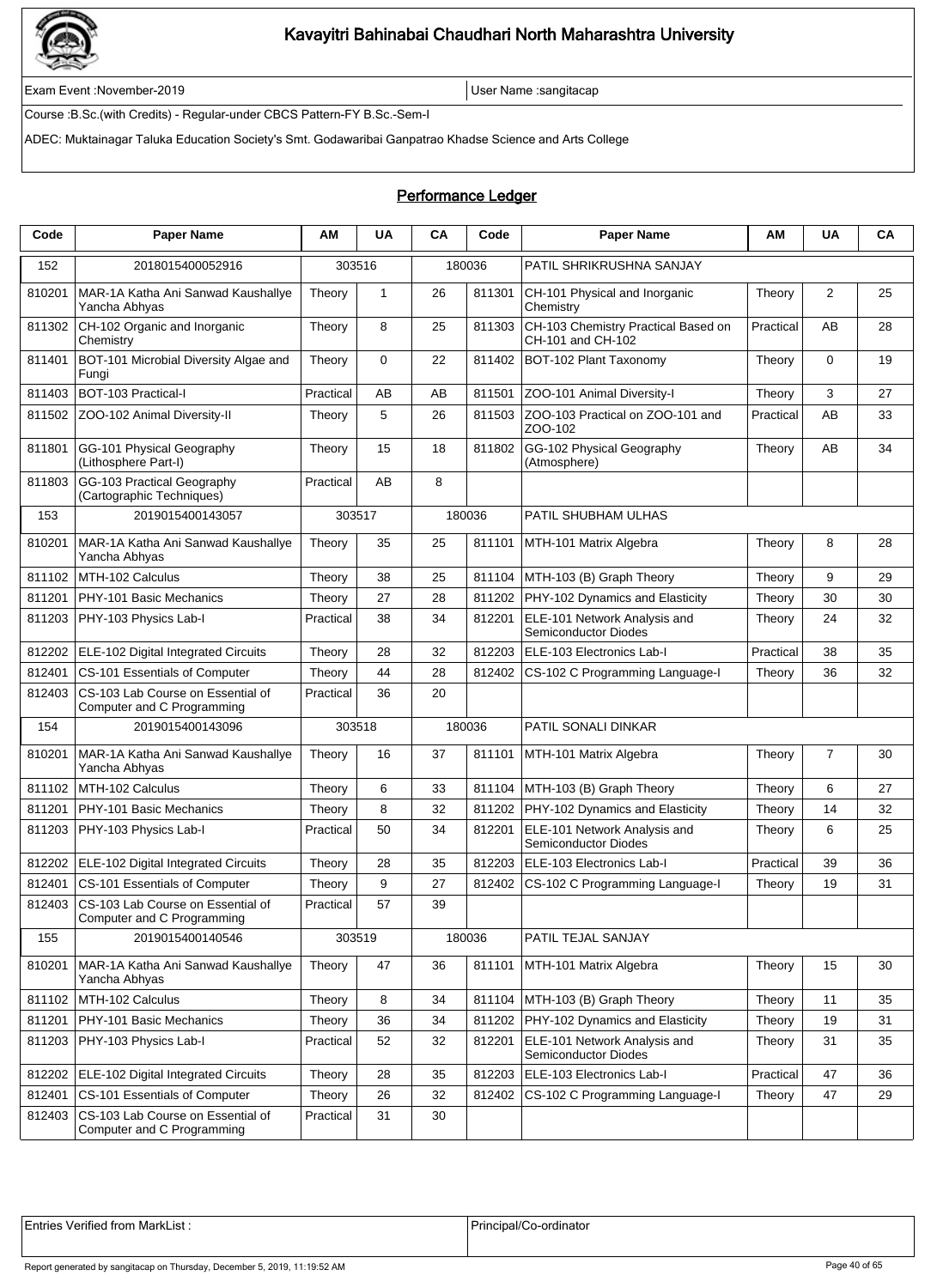

Exam Event :November-2019 User Name :sangitacap

Course :B.Sc.(with Credits) - Regular-under CBCS Pattern-FY B.Sc.-Sem-I

ADEC: Muktainagar Taluka Education Society's Smt. Godawaribai Ganpatrao Khadse Science and Arts College

### Performance Ledger

| Code   | <b>Paper Name</b>                                               | ΑM            | <b>UA</b> | CA | Code   | <b>Paper Name</b>                                       | ΑМ        | <b>UA</b> | CA        |
|--------|-----------------------------------------------------------------|---------------|-----------|----|--------|---------------------------------------------------------|-----------|-----------|-----------|
| 156    | 2019015400142425                                                | 303520        |           |    | 180036 | PATIL TEJASVINI SANJAY                                  |           |           |           |
| 811301 | CH-101 Physical and Inorganic<br>Chemistry                      | Theory        | AВ        | 28 | 811302 | CH-102 Organic and Inorganic<br>Chemistry               | Theory    | 33        | 23        |
| 811303 | CH-103 Chemistry Practical Based on<br>CH-101 and CH-102        | Practical     | 55        | 37 | 811401 | BOT-101 Microbial Diversity Algae and<br>Fungi          | Theory    | 44        | 38        |
| 811402 | BOT-102 Plant Taxonomy                                          | Theory        | 45        | 38 | 811403 | BOT-103 Practical-I                                     | Practical | 57        | 36        |
| 811501 | ZOO-101 Animal Diversity-I                                      | Theory        | 55        | 30 | 811502 | ZOO-102 Animal Diversity-II                             | Theory    | 42        | 36        |
| 811503 | ZOO-103 Practical on ZOO-101 and<br>ZOO-102                     | Practical     | 53        | 38 | 811801 | GG-101 Physical Geography<br>(Lithosphere Part-I)       | Theory    | 50        | 22        |
| 811802 | GG-102 Physical Geography<br>(Atmosphere)                       | Theory        | 44        | 38 | 811803 | GG-103 Practical Geography<br>(Cartographic Techniques) | Practical | 51        | 36        |
| 85555  | <b>Environmental Studies</b>                                    | Field<br>Work | <b>NA</b> | 37 | 85555  | <b>Environmental Studies</b>                            | Theory    | 39        | <b>NA</b> |
| 157    | 2019015400142715                                                | 303521        |           |    | 180036 | <b>PATIL TEJASVINI SUNIL</b>                            |           |           |           |
| 811301 | CH-101 Physical and Inorganic<br>Chemistry                      | Theory        | 8         | 33 | 811302 | CH-102 Organic and Inorganic<br>Chemistry               | Theory    | 3         | 25        |
| 811303 | CH-103 Chemistry Practical Based on<br>CH-101 and CH-102        | Practical     | 49        | 30 | 811401 | BOT-101 Microbial Diversity Algae and<br>Fungi          | Theory    | 11        | 34        |
| 811402 | BOT-102 Plant Taxonomy                                          | Theory        | 24        | 33 | 811403 | BOT-103 Practical-I                                     | Practical | 49        | 35        |
| 811501 | ZOO-101 Animal Diversity-I                                      | Theory        | 27        | 31 | 811502 | ZOO-102 Animal Diversity-II                             | Theory    | 30        | 31        |
| 811503 | ZOO-103 Practical on ZOO-101 and<br>ZOO-102                     | Practical     | 49        | 37 | 811801 | GG-101 Physical Geography<br>(Lithosphere Part-I)       | Theory    | 51        | 29        |
| 811802 | GG-102 Physical Geography<br>(Atmosphere)                       | Theory        | 31        | 38 | 811803 | GG-103 Practical Geography<br>(Cartographic Techniques) | Practical | 42        | 31        |
| 85555  | <b>Environmental Studies</b>                                    | Field<br>Work | <b>NA</b> | 37 | 85555  | <b>Environmental Studies</b>                            | Theory    | 27        | <b>NA</b> |
| 158    | 2019015400143807                                                | 303522        |           |    | 180036 | PATIL VAIDHAVI GOPAL                                    |           |           |           |
| 811301 | CH-101 Physical and Inorganic<br>Chemistry                      | Theory        | 34        | 28 | 811302 | CH-102 Organic and Inorganic<br>Chemistry               | Theory    | 25        | 25        |
| 811303 | CH-103 Chemistry Practical Based on<br>CH-101 and CH-102        | Practical     | 50        | 35 | 811401 | BOT-101 Microbial Diversity Algae and<br>Fungi          | Theory    | 27        | 17        |
| 811402 | BOT-102 Plant Taxonomy                                          | Theory        | 29        | 34 | 811403 | <b>BOT-103 Practical-I</b>                              | Practical | 49        | 35        |
| 811501 | ZOO-101 Animal Diversity-I                                      | Theory        | 29        | 36 | 811502 | ZOO-102 Animal Diversity-II                             | Theory    | 54        | 29        |
| 811503 | ZOO-103 Practical on ZOO-101 and<br>ZOO-102                     | Practical     | 52        | 36 | 811801 | GG-101 Physical Geography<br>(Lithosphere Part-I)       | Theory    | 36        | 17        |
| 811802 | GG-102 Physical Geography<br>(Atmosphere)                       | Theory        | 32        | 38 | 811803 | GG-103 Practical Geography<br>(Cartographic Techniques) | Practical | 46        | 33        |
| 85555  | <b>Environmental Studies</b>                                    | Field<br>Work | <b>NA</b> | 35 | 85555  | <b>Environmental Studies</b>                            | Theory    | 34        | <b>NA</b> |
| 159    | 2019015400143146                                                | 303523        |           |    | 180036 | PATIL VAISHNAVI BHIKARI                                 |           |           |           |
| 810201 | MAR-1A Katha Ani Sanwad Kaushallye<br>Yancha Abhyas             | Theory        | 50        | 36 | 811101 | MTH-101 Matrix Algebra                                  | Theory    | 28        | 32        |
| 811102 | MTH-102 Calculus                                                | Theory        | 36        | 29 | 811104 | MTH-103 (B) Graph Theory                                | Theory    | 24        | 34        |
| 811201 | PHY-101 Basic Mechanics                                         | Theory        | 40        | 33 | 811202 | PHY-102 Dynamics and Elasticity                         | Theory    | 40        | 32        |
| 811203 | PHY-103 Physics Lab-I                                           | Practical     | 53        | 34 | 812201 | ELE-101 Network Analysis and<br>Semiconductor Diodes    | Theory    | 36        | 33        |
| 812202 | ELE-102 Digital Integrated Circuits                             | Theory        | 34        | 34 | 812203 | ELE-103 Electronics Lab-I                               | Practical | 48        | 35        |
| 812401 | CS-101 Essentials of Computer                                   | Theory        | 37        | 35 | 812402 | CS-102 C Programming Language-I                         | Theory    | 59        | 35        |
| 812403 | CS-103 Lab Course on Essential of<br>Computer and C Programming | Practical     | 55        | 23 |        |                                                         |           |           |           |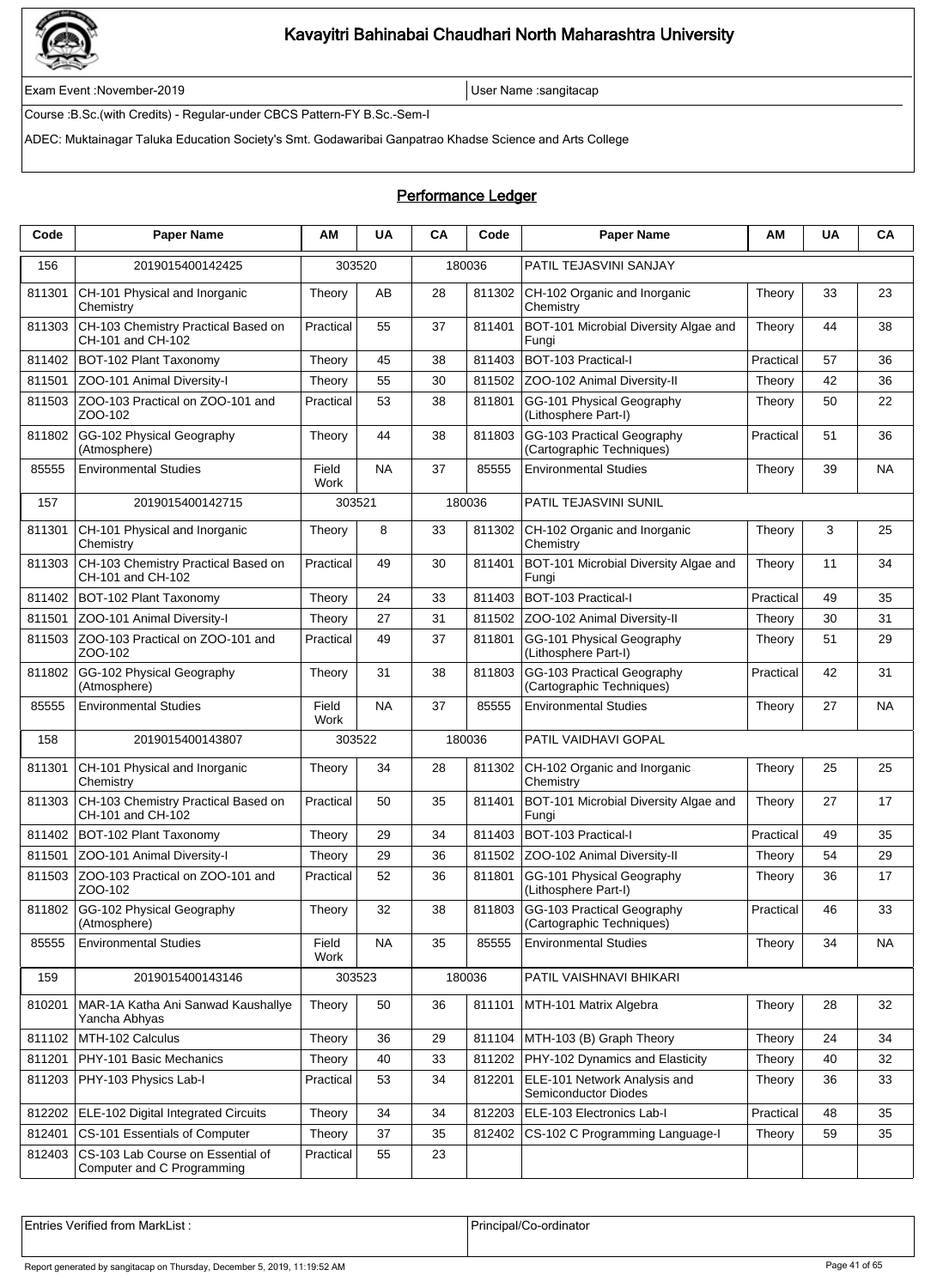

Exam Event :November-2019 User Name :sangitacap

Course :B.Sc.(with Credits) - Regular-under CBCS Pattern-FY B.Sc.-Sem-I

ADEC: Muktainagar Taluka Education Society's Smt. Godawaribai Ganpatrao Khadse Science and Arts College

### Performance Ledger

| Code   | <b>Paper Name</b>                                        | АΜ            | <b>UA</b>      | CA | Code   | <b>Paper Name</b>                                       | ΑМ        | UA | CA        |
|--------|----------------------------------------------------------|---------------|----------------|----|--------|---------------------------------------------------------|-----------|----|-----------|
| 160    | 2019015400142762                                         | 303524        |                |    | 180036 | PATIL VEDASHRI VIJAY                                    |           |    |           |
| 811301 | CH-101 Physical and Inorganic<br>Chemistry               | Theory        | 33             | 31 | 811302 | CH-102 Organic and Inorganic<br>Chemistry               | Theory    | 44 | 37        |
| 811303 | CH-103 Chemistry Practical Based on<br>CH-101 and CH-102 | Practical     | 55             | 34 | 811401 | BOT-101 Microbial Diversity Algae and<br>Fungi          | Theory    | 45 | 35        |
| 811402 | BOT-102 Plant Taxonomy                                   | Theory        | 45             | 34 | 811403 | BOT-103 Practical-I                                     | Practical | 58 | 39        |
| 811501 | ZOO-101 Animal Diversity-I                               | Theory        | 39             | 37 | 811502 | ZOO-102 Animal Diversity-II                             | Theory    | 45 | 36        |
| 811503 | ZOO-103 Practical on ZOO-101 and<br>ZOO-102              | Practical     | 51             | 37 | 813301 | BT-101 Cell Biology                                     | Theory    | 47 | 35        |
| 813302 | <b>BT-102 Biochemical Tools</b>                          | Theory        | 51             | 36 | 813303 | <b>BT-103 Practical Paper-I</b>                         | Practical | 55 | 35        |
| 85555  | <b>Environmental Studies</b>                             | Field<br>Work | <b>NA</b>      | 36 | 85555  | <b>Environmental Studies</b>                            | Theory    | 40 | NA        |
| 161    | 2019015400143421                                         | 303525        |                |    | 180036 | PATIL VISHAL DEVENDRA                                   |           |    |           |
| 811301 | CH-101 Physical and Inorganic<br>Chemistry               | Theory        | 8              | 20 | 811302 | CH-102 Organic and Inorganic<br>Chemistry               | Theory    | 2  | 25        |
| 811303 | CH-103 Chemistry Practical Based on<br>CH-101 and CH-102 | Practical     | 49             | 28 | 811401 | BOT-101 Microbial Diversity Algae and<br>Fungi          | Theory    | 2  | 22        |
| 811402 | BOT-102 Plant Taxonomy                                   | Theory        | $\overline{2}$ | 23 | 811403 | BOT-103 Practical-I                                     | Practical | 49 | 31        |
| 811501 | ZOO-101 Animal Diversity-I                               | Theory        | 24             | 25 | 811502 | ZOO-102 Animal Diversity-II                             | Theory    | 35 | 28        |
| 811503 | ZOO-103 Practical on ZOO-101 and<br>ZOO-102              | Practical     | 26             | 34 | 811801 | GG-101 Physical Geography<br>(Lithosphere Part-I)       | Theory    | 39 | 28        |
| 811802 | GG-102 Physical Geography<br>(Atmosphere)                | Theory        | 24             | 36 | 811803 | GG-103 Practical Geography<br>(Cartographic Techniques) | Practical | 38 | 29        |
| 85555  | <b>Environmental Studies</b>                             | Field<br>Work | <b>NA</b>      | 36 | 85555  | <b>Environmental Studies</b>                            | Theory    | 24 | NA        |
| 162    | 2019015400142812                                         | 303526        |                |    | 180036 | PATIL VISHAL MOTIRAM                                    |           |    |           |
| 811301 | CH-101 Physical and Inorganic<br>Chemistry               | Theory        | 3              | 25 | 811302 | CH-102 Organic and Inorganic<br>Chemistry               | Theory    | 4  | 28        |
| 811303 | CH-103 Chemistry Practical Based on<br>CH-101 and CH-102 | Practical     | 40             | 36 | 811401 | BOT-101 Microbial Diversity Algae and<br>Fungi          | Theory    | 24 | 18        |
| 811402 | BOT-102 Plant Taxonomy                                   | Theory        | 8              | 30 | 811403 | BOT-103 Practical-I                                     | Practical | 42 | 33        |
| 811501 | ZOO-101 Animal Diversity-I                               | Theory        | 27             | 32 | 811502 | ZOO-102 Animal Diversity-II                             | Theory    | 26 | 26        |
| 811503 | ZOO-103 Practical on ZOO-101 and<br>ZOO-102              | Practical     | 29             | 36 | 811801 | GG-101 Physical Geography<br>(Lithosphere Part-I)       | Theory    | 42 | 18        |
| 811802 | GG-102 Physical Geography<br>(Atmosphere)                | Theory        | 24             | 36 | 811803 | GG-103 Practical Geography<br>(Cartographic Techniques) | Practical | 39 | 30        |
| 85555  | <b>Environmental Studies</b>                             | Field<br>Work | <b>NA</b>      | 35 | 85555  | <b>Environmental Studies</b>                            | Theory    | 40 | NA        |
| 163    | 2019015400142375                                         | 303527        |                |    | 180036 | PATIL VRUSHALI VILAS                                    |           |    |           |
| 811301 | CH-101 Physical and Inorganic<br>Chemistry               | Theory        | 29             | 30 | 811302 | CH-102 Organic and Inorganic<br>Chemistry               | Theory    | 24 | 22        |
| 811303 | CH-103 Chemistry Practical Based on<br>CH-101 and CH-102 | Practical     | 54             | 35 | 811401 | BOT-101 Microbial Diversity Algae and<br>Fungi          | Theory    | 35 | 26        |
| 811402 | BOT-102 Plant Taxonomy                                   | Theory        | 30             | 29 | 811403 | BOT-103 Practical-I                                     | Practical | 53 | 36        |
| 811501 | ZOO-101 Animal Diversity-I                               | Theory        | 38             | 35 | 811502 | ZOO-102 Animal Diversity-II                             | Theory    | 38 | 32        |
| 811503 | ZOO-103 Practical on ZOO-101 and<br>ZOO-102              | Practical     | 54             | 38 | 811801 | GG-101 Physical Geography<br>(Lithosphere Part-I)       | Theory    | 44 | 34        |
| 811802 | GG-102 Physical Geography<br>(Atmosphere)                | Theory        | 28             | 38 | 811803 | GG-103 Practical Geography<br>(Cartographic Techniques) | Practical | 43 | 32        |
| 85555  | <b>Environmental Studies</b>                             | Field<br>Work | <b>NA</b>      | 37 | 85555  | <b>Environmental Studies</b>                            | Theory    | 43 | <b>NA</b> |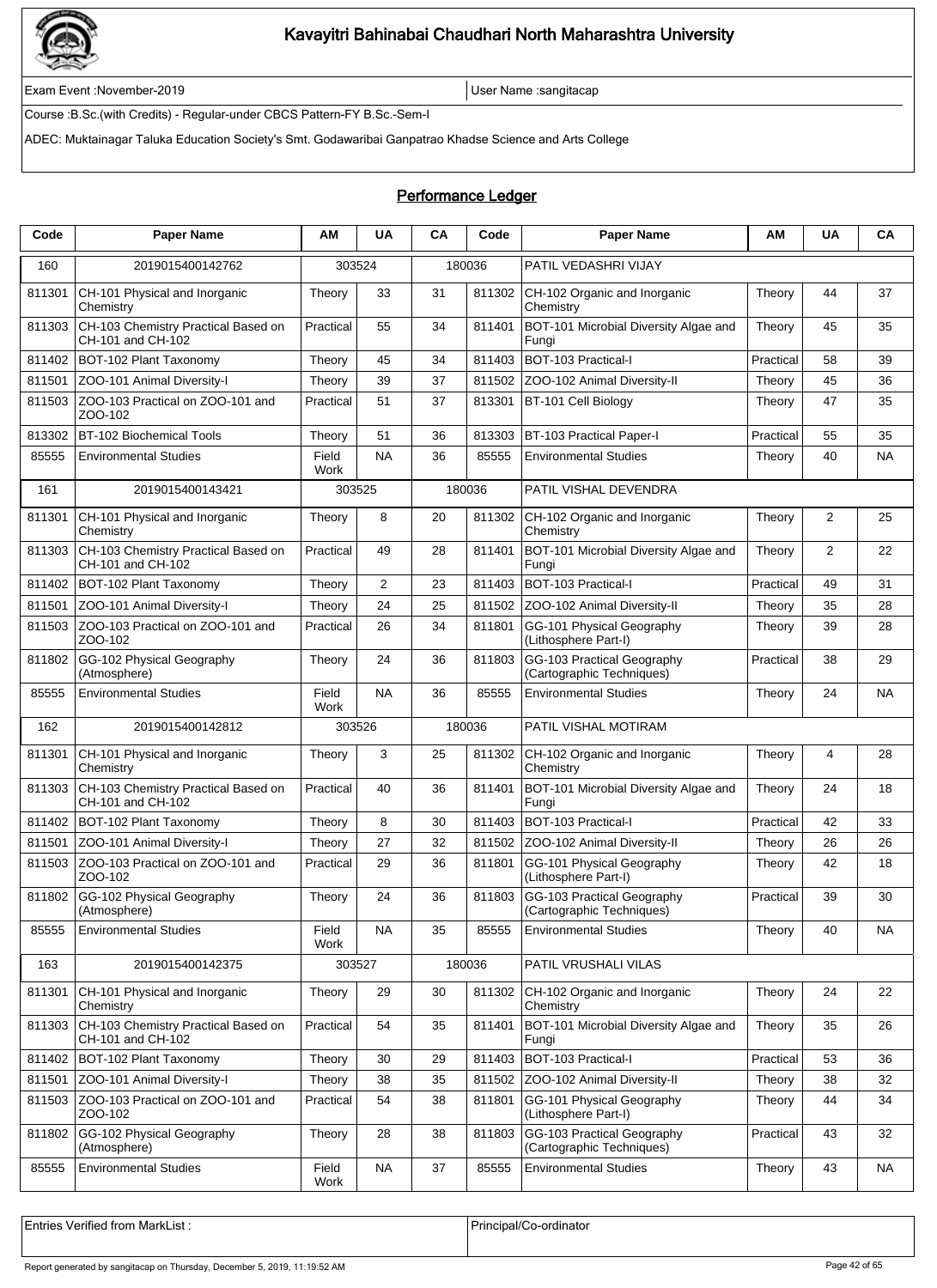

Exam Event :November-2019 User Name :sangitacap

Course :B.Sc.(with Credits) - Regular-under CBCS Pattern-FY B.Sc.-Sem-I

ADEC: Muktainagar Taluka Education Society's Smt. Godawaribai Ganpatrao Khadse Science and Arts College

### Performance Ledger

| Code   | <b>Paper Name</b>                                               | ΑM            | <b>UA</b> | <b>CA</b> | Code   | <b>Paper Name</b>                                           | AM        | UA             | CA        |
|--------|-----------------------------------------------------------------|---------------|-----------|-----------|--------|-------------------------------------------------------------|-----------|----------------|-----------|
| 164    | 2019015400140515                                                | 303528        |           |           | 180036 | PATIL YAMINI PUNDLIK                                        |           |                |           |
| 810201 | MAR-1A Katha Ani Sanwad Kaushallye<br>Yancha Abhyas             | Theory        | 38        | 36        | 811101 | MTH-101 Matrix Algebra                                      | Theory    | 35             | 35        |
| 811102 | MTH-102 Calculus                                                | Theory        | 29        | 35        | 811104 | MTH-103 (B) Graph Theory                                    | Theory    | 35             | 32        |
| 811201 | PHY-101 Basic Mechanics                                         | Theory        | 40        | 34        | 811202 | PHY-102 Dynamics and Elasticity                             | Theory    | 35             | 35        |
| 811203 | PHY-103 Physics Lab-I                                           | Practical     | 50        | 37        | 812201 | ELE-101 Network Analysis and<br><b>Semiconductor Diodes</b> | Theory    | 26             | 35        |
| 812202 | ELE-102 Digital Integrated Circuits                             | Theory        | 31        | 33        | 812203 | ELE-103 Electronics Lab-I                                   | Practical | 40             | 34        |
| 812401 | CS-101 Essentials of Computer                                   | Theory        | 42        | 34        | 812402 | CS-102 C Programming Language-I                             | Theory    | 54             | 32        |
| 812403 | CS-103 Lab Course on Essential of<br>Computer and C Programming | Practical     | 53        | 30        |        |                                                             |           |                |           |
| 165    | 2018015400284603                                                | 303529        |           |           | 180036 | PATIL YASH VIJAY                                            |           |                |           |
| 810201 | MAR-1A Katha Ani Sanwad Kaushallye<br>Yancha Abhyas             | Theory        | 25        | 8         | 811101 | MTH-101 Matrix Algebra                                      | Theory    | 17             | 22        |
| 811102 | MTH-102 Calculus                                                | Theory        | 6         | 18        | 811104 | MTH-103 (B) Graph Theory                                    | Theory    | 12             | 26        |
| 811201 | PHY-101 Basic Mechanics                                         | Theory        | 26        | 23        | 811202 | PHY-102 Dynamics and Elasticity                             | Theory    | 24             | 24        |
| 811203 | PHY-103 Physics Lab-I                                           | Practical     | 42        | 30        | 812201 | ELE-101 Network Analysis and<br>Semiconductor Diodes        | Theory    | 1              | 24        |
| 812202 | ELE-102 Digital Integrated Circuits                             | Theory        | 24        | 34        | 812203 | ELE-103 Electronics Lab-I                                   | Practical | 30             | 34        |
| 812401 | CS-101 Essentials of Computer                                   | Theory        | 24        | 24        | 812402 | CS-102 C Programming Language-I                             | Theory    | 16             | 28        |
| 812403 | CS-103 Lab Course on Essential of<br>Computer and C Programming | Practical     | 27        | 32        |        |                                                             |           |                |           |
| 166    | 2019015400143154                                                | 303530        |           |           | 180036 | POHEKAR GAUTAM SANJAY                                       |           |                |           |
| 811301 | CH-101 Physical and Inorganic<br>Chemistry                      | Theory        | 24        | 22        | 811302 | CH-102 Organic and Inorganic<br>Chemistry                   | Theory    | 28             | 22        |
| 811303 | CH-103 Chemistry Practical Based on<br>CH-101 and CH-102        | Practical     | 51        | 36        | 811401 | BOT-101 Microbial Diversity Algae and<br>Fungi              | Theory    | 28             | 19        |
| 811402 | BOT-102 Plant Taxonomy                                          | Theory        | 41        | 31        | 811403 | BOT-103 Practical-I                                         | Practical | 46             | 38        |
| 811501 | ZOO-101 Animal Diversity-I                                      | Theory        | 29        | 35        | 811502 | ZOO-102 Animal Diversity-II                                 | Theory    | 41             | 25        |
| 811503 | ZOO-103 Practical on ZOO-101 and<br>ZOO-102                     | Practical     | 52        | 38        | 811801 | GG-101 Physical Geography<br>(Lithosphere Part-I)           | Theory    | 49             | 33        |
| 811802 | GG-102 Physical Geography<br>(Atmosphere)                       | Theory        | 36        | 34        | 811803 | GG-103 Practical Geography<br>(Cartographic Techniques)     | Practical | 47             | 34        |
| 85555  | <b>Environmental Studies</b>                                    | Field<br>Work | <b>NA</b> | 34        | 85555  | <b>Environmental Studies</b>                                | Theory    | 43             | <b>NA</b> |
| 167    | 2019015400142545                                                | 303531        |           |           | 180036 | RANE SANKET RAJENDRA                                        |           |                |           |
| 811301 | CH-101 Physical and Inorganic<br>Chemistry                      | Theory        | 24        | 19        | 811302 | CH-102 Organic and Inorganic<br>Chemistry                   | Theory    | 24             | 20        |
| 811303 | CH-103 Chemistry Practical Based on<br>CH-101 and CH-102        | Practical     | 36        | 28        | 811401 | BOT-101 Microbial Diversity Algae and<br>Fungi              | Theory    | 3              | 16        |
| 811402 | BOT-102 Plant Taxonomy                                          | Theory        | 12        | 19        | 811403 | BOT-103 Practical-I                                         | Practical | AB             | 30        |
| 811501 | ZOO-101 Animal Diversity-I                                      | Theory        | 25        | 28        | 811502 | ZOO-102 Animal Diversity-II                                 | Theory    | 25             | 25        |
| 811503 | ZOO-103 Practical on ZOO-101 and<br>ZOO-102                     | Practical     | 35        | 27        | 811801 | GG-101 Physical Geography<br>(Lithosphere Part-I)           | Theory    | $\overline{7}$ | 17        |
| 811802 | GG-102 Physical Geography<br>(Atmosphere)                       | Theory        | 24        | 34        | 811803 | GG-103 Practical Geography<br>(Cartographic Techniques)     | Practical | 38             | 29        |
| 85555  | <b>Environmental Studies</b>                                    | Field<br>Work | <b>NA</b> | 31        | 85555  | <b>Environmental Studies</b>                                | Theory    | 24             | NA        |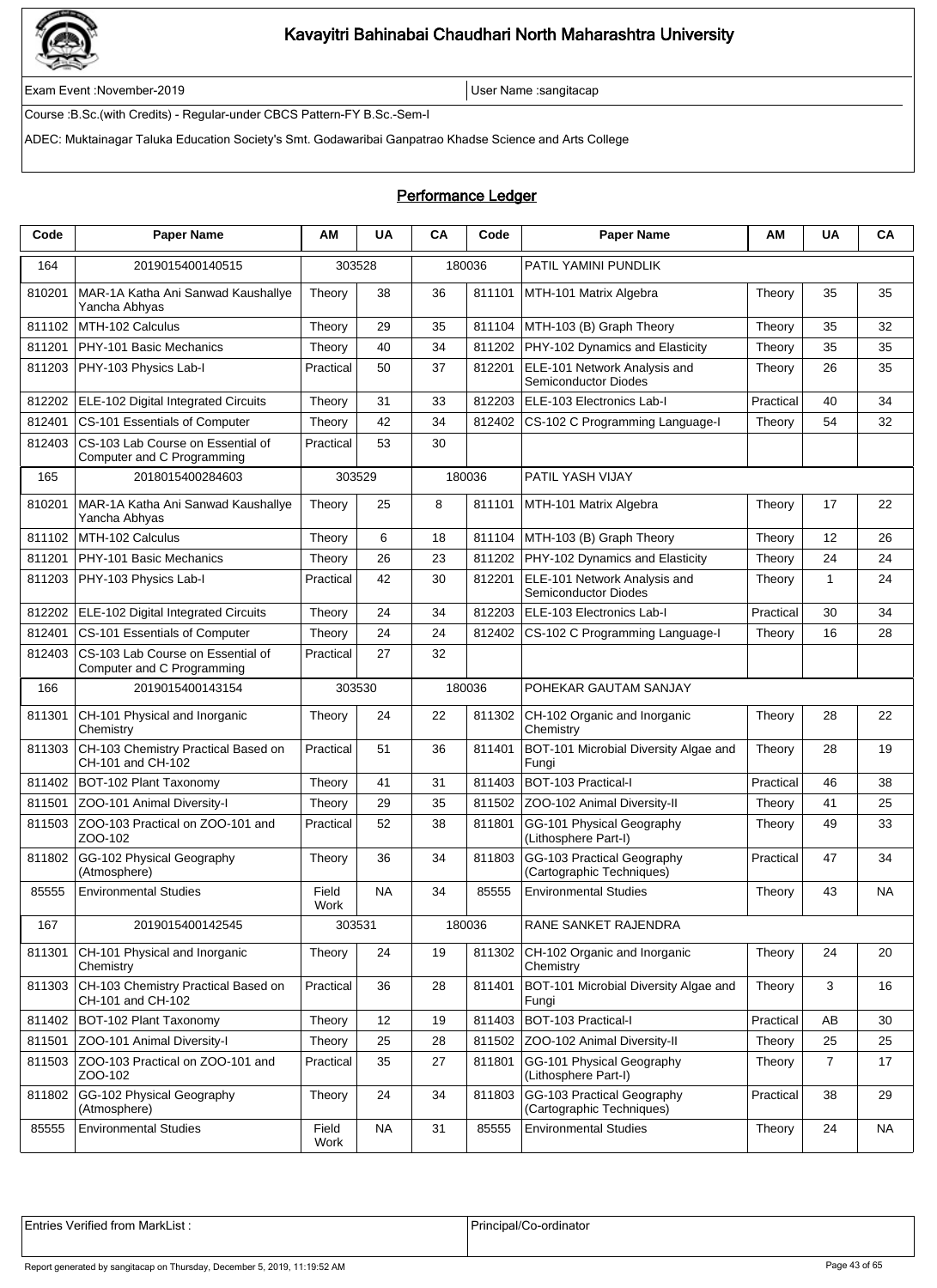

Exam Event :November-2019 User Name :sangitacap

Course :B.Sc.(with Credits) - Regular-under CBCS Pattern-FY B.Sc.-Sem-I

ADEC: Muktainagar Taluka Education Society's Smt. Godawaribai Ganpatrao Khadse Science and Arts College

### Performance Ledger

| Code   | <b>Paper Name</b>                                               | ΑM            | <b>UA</b>      | CA | Code   | <b>Paper Name</b>                                           | АM        | <b>UA</b> | CA |
|--------|-----------------------------------------------------------------|---------------|----------------|----|--------|-------------------------------------------------------------|-----------|-----------|----|
| 168    | 2019015400143162                                                | 303532        |                |    | 180036 | RATHOD RAJKUMAR KARANSING                                   |           |           |    |
| 811301 | CH-101 Physical and Inorganic<br>Chemistry                      | Theory        | 2              | 21 | 811302 | CH-102 Organic and Inorganic<br>Chemistry                   | Theory    | 8         | 16 |
| 811303 | CH-103 Chemistry Practical Based on<br>CH-101 and CH-102        | Practical     | 50             | 32 | 811401 | BOT-101 Microbial Diversity Algae and<br>Fungi              | Theory    | 26        | 18 |
| 811402 | BOT-102 Plant Taxonomy                                          | Theory        | 30             | 31 | 811403 | BOT-103 Practical-I                                         | Practical | 52        | 38 |
| 811501 | ZOO-101 Animal Diversity-I                                      | Theory        | 24             | 32 | 811502 | ZOO-102 Animal Diversity-II                                 | Theory    | 31        | 17 |
| 811503 | ZOO-103 Practical on ZOO-101 and<br>ZOO-102                     | Practical     | 45             | 38 | 811801 | GG-101 Physical Geography<br>(Lithosphere Part-I)           | Theory    | 32        | 31 |
| 811802 | GG-102 Physical Geography<br>(Atmosphere)                       | Theory        | 24             | 33 | 811803 | GG-103 Practical Geography<br>(Cartographic Techniques)     | Practical | 42        | 31 |
| 85555  | <b>Environmental Studies</b>                                    | Field<br>Work | <b>NA</b>      | 34 | 85555  | <b>Environmental Studies</b>                                | Theory    | 41        | NA |
| 169    | 2019015400143684                                                | 303533        |                |    | 180036 | SAINDANE KRUNAL BAPURAV                                     |           |           |    |
| 810101 | <b>ENG-1A English Communication</b>                             | Theory        | AB             | 34 | 811101 | MTH-101 Matrix Algebra                                      | Theory    | AB        | 22 |
| 811102 | MTH-102 Calculus                                                | Theory        | AB             | 23 | 811104 | MTH-103 (B) Graph Theory                                    | Theory    | AB        | 26 |
| 811201 | PHY-101 Basic Mechanics                                         | Theory        | AB             | 28 | 811202 | PHY-102 Dynamics and Elasticity                             | Theory    | AB        | 31 |
| 811203 | PHY-103 Physics Lab-I                                           | Practical     | 43             | 33 | 812201 | ELE-101 Network Analysis and<br><b>Semiconductor Diodes</b> | Theory    | AB        | 27 |
| 812202 | ELE-102 Digital Integrated Circuits                             | Theory        | AB             | 33 | 812203 | ELE-103 Electronics Lab-I                                   | Practical | 32        | 34 |
| 812401 | CS-101 Essentials of Computer                                   | Theory        | AB             | 30 | 812402 | CS-102 C Programming Language-I                             | Theory    | AB        | 33 |
| 812403 | CS-103 Lab Course on Essential of<br>Computer and C Programming | Practical     | 56             | 31 |        |                                                             |           |           |    |
| 170    | 2017015400286906                                                | 303534        |                |    | 180036 | SAVALE SURENDRA SANTOSH                                     |           |           |    |
| 810101 | <b>ENG-1A English Communication</b>                             | Theory        | 45             | 36 | 811101 | MTH-101 Matrix Algebra                                      | Theory    | 26        | 24 |
| 811102 | MTH-102 Calculus                                                | Theory        | 30             | 17 | 811104 | MTH-103 (B) Graph Theory                                    | Theory    | 30        | 24 |
| 811201 | PHY-101 Basic Mechanics                                         | Theory        | 29             | 35 | 811202 | PHY-102 Dynamics and Elasticity                             | Theory    | 24        | 33 |
| 811203 | PHY-103 Physics Lab-I                                           | Practical     | 54             | 34 | 812201 | ELE-101 Network Analysis and<br><b>Semiconductor Diodes</b> | Theory    | 25        | 33 |
| 812202 | ELE-102 Digital Integrated Circuits                             | Theory        | 34             | 37 | 812203 | ELE-103 Electronics Lab-I                                   | Practical | 45        | 36 |
| 812401 | CS-101 Essentials of Computer                                   | Theory        | 36             | 33 | 812402 | CS-102 C Programming Language-I                             | Theory    | 46        | 29 |
| 812403 | CS-103 Lab Course on Essential of<br>Computer and C Programming | Practical     | 57             | 20 |        |                                                             |           |           |    |
| 171    | 2019015400143885                                                | 303535        |                |    | 180036 | SAVALE SHUBHAM RAGHUNATH                                    |           |           |    |
| 810201 | MAR-1A Katha Ani Sanwad Kaushallye<br>Yancha Abhyas             | Theory        | 24             | 35 | 811301 | CH-101 Physical and Inorganic<br>Chemistry                  | Theory    | 3         | 17 |
| 811302 | CH-102 Organic and Inorganic<br>Chemistry                       | Theory        | $\overline{7}$ | 20 | 811303 | CH-103 Chemistry Practical Based on<br>CH-101 and CH-102    | Practical | 38        | 29 |
| 811401 | BOT-101 Microbial Diversity Algae and<br>Fungi                  | Theory        | 11             | 18 |        | 811402   BOT-102 Plant Taxonomy                             | Theory    | 26        | 23 |
| 811403 | BOT-103 Practical-I                                             | Practical     | 45             | 31 |        | 811501 ZOO-101 Animal Diversity-I                           | Theory    | 24        | 31 |
| 811502 | ZOO-102 Animal Diversity-II                                     | Theory        | 24             | 29 |        | 811503 ZOO-103 Practical on ZOO-101 and<br>ZOO-102          | Practical | 29        | 34 |
| 811801 | GG-101 Physical Geography<br>(Lithosphere Part-I)               | Theory        | 32             | 17 | 811802 | GG-102 Physical Geography<br>(Atmosphere)                   | Theory    | 24        | 34 |
| 811803 | GG-103 Practical Geography<br>(Cartographic Techniques)         | Practical     | 42             | 31 |        |                                                             |           |           |    |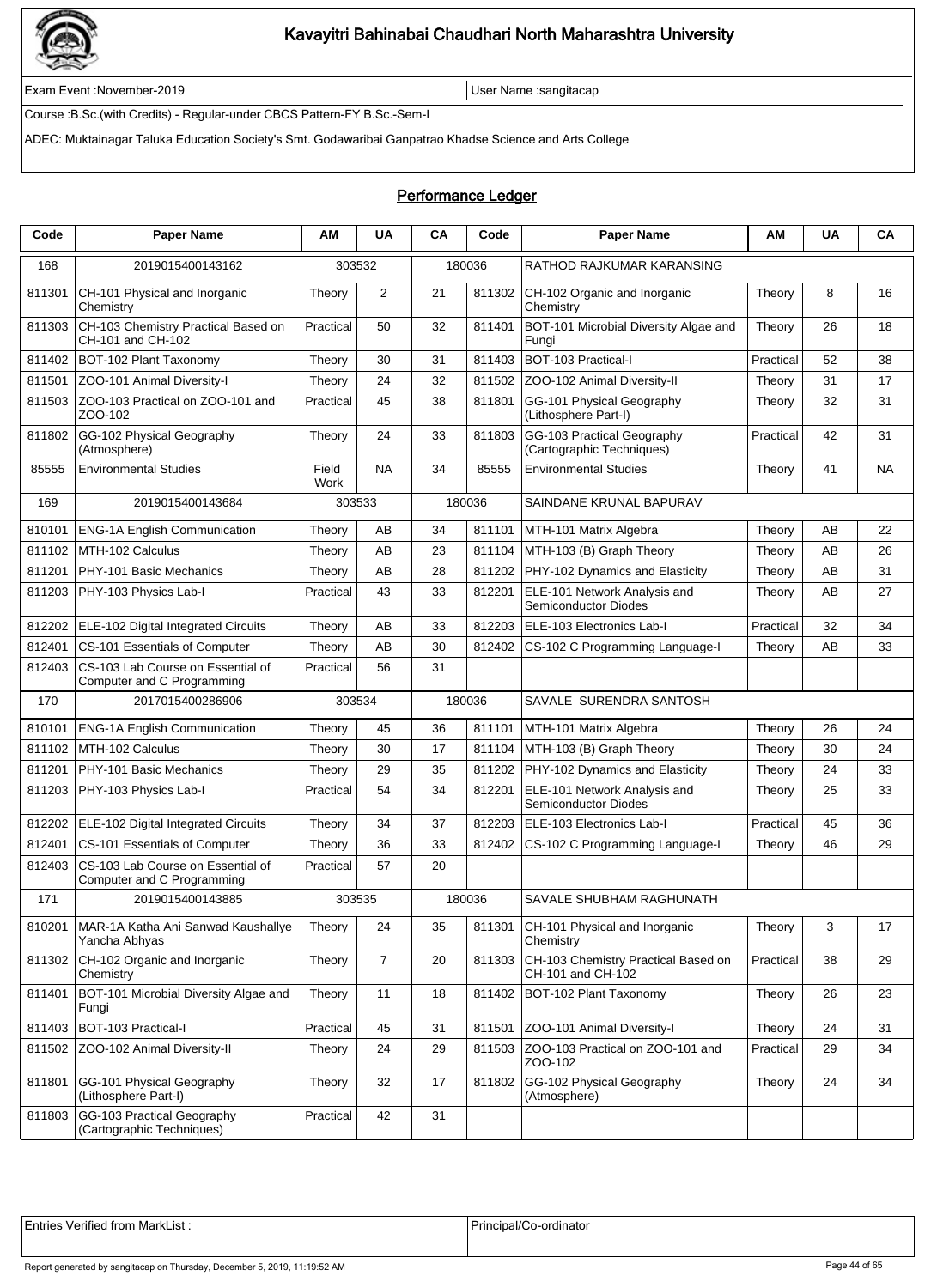

Exam Event :November-2019 User Name :sangitacap

Course :B.Sc.(with Credits) - Regular-under CBCS Pattern-FY B.Sc.-Sem-I

ADEC: Muktainagar Taluka Education Society's Smt. Godawaribai Ganpatrao Khadse Science and Arts College

### Performance Ledger

| Code   | <b>Paper Name</b>                                               | ΑM            | <b>UA</b> | CA | Code   | <b>Paper Name</b>                                        | AM        | <b>UA</b> | CA        |
|--------|-----------------------------------------------------------------|---------------|-----------|----|--------|----------------------------------------------------------|-----------|-----------|-----------|
| 172    | 2019015400143266                                                | 303536        |           |    | 180036 | SHARMA PREM KEVAL                                        |           |           |           |
| 810101 | <b>ENG-1A English Communication</b>                             | Theory        | AB        | 36 | 811101 | MTH-101 Matrix Algebra                                   | Theory    | AB        | 28        |
| 811102 | MTH-102 Calculus                                                | Theory        | AB        | 27 | 811104 | MTH-103 (B) Graph Theory                                 | Theory    | AB        | 27        |
| 811201 | PHY-101 Basic Mechanics                                         | Theory        | 19        | 31 | 811202 | PHY-102 Dynamics and Elasticity                          | Theory    | AB        | 29        |
| 811203 | PHY-103 Physics Lab-I                                           | Practical     | 47        | 28 | 812201 | ELE-101 Network Analysis and<br>Semiconductor Diodes     | Theory    | AB        | 27        |
| 812202 | ELE-102 Digital Integrated Circuits                             | Theory        | AВ        | 36 | 812203 | ELE-103 Electronics Lab-I                                | Practical | 40        | 37        |
| 812401 | CS-101 Essentials of Computer                                   | Theory        | AΒ        | 30 | 812402 | CS-102 C Programming Language-I                          | Theory    | AB        | 26        |
| 812403 | CS-103 Lab Course on Essential of<br>Computer and C Programming | Practical     | 40        | 31 |        |                                                          |           |           |           |
| 173    | 2019015400143444                                                | 303537        |           |    | 180036 | SHIRSALE GAYATRI VASANT                                  |           |           |           |
| 811301 | CH-101 Physical and Inorganic<br>Chemistry                      | Theory        | 11        | 24 | 811302 | CH-102 Organic and Inorganic<br>Chemistry                | Theory    | 0         | 16        |
| 811303 | CH-103 Chemistry Practical Based on<br>CH-101 and CH-102        | Practical     | 52        | 31 | 811401 | BOT-101 Microbial Diversity Algae and<br>Fungi           | Theory    | 14        | 20        |
| 811402 | BOT-102 Plant Taxonomy                                          | Theory        | 26        | 29 | 811403 | BOT-103 Practical-I                                      | Practical | 51        | 36        |
| 811501 | ZOO-101 Animal Diversity-I                                      | Theory        | 50        | 37 | 811502 | ZOO-102 Animal Diversity-II                              | Theory    | 26        | 30        |
| 811503 | ZOO-103 Practical on ZOO-101 and<br>ZOO-102                     | Practical     | 45        | 39 | 811801 | GG-101 Physical Geography<br>(Lithosphere Part-I)        | Theory    | 49        | 32        |
| 811802 | GG-102 Physical Geography<br>(Atmosphere)                       | Theory        | 34        | 38 | 811803 | GG-103 Practical Geography<br>(Cartographic Techniques)  | Practical | 38        | 29        |
| 85555  | <b>Environmental Studies</b>                                    | Field<br>Work | <b>NA</b> | 38 | 85555  | <b>Environmental Studies</b>                             | Theory    | 26        | NA        |
| 174    | 2019015400143301                                                | 303538        |           |    | 180036 | SONAWANE BHAGYASHRI GOPAL                                |           |           |           |
| 811301 | CH-101 Physical and Inorganic<br>Chemistry                      | Theory        | 41        | 26 | 811302 | CH-102 Organic and Inorganic<br>Chemistry                | Theory    | 42        | 28        |
| 811303 | CH-103 Chemistry Practical Based on<br>CH-101 and CH-102        | Practical     | 55        | 38 | 811401 | BOT-101 Microbial Diversity Algae and<br>Fungi           | Theory    | 43        | 32        |
| 811402 | BOT-102 Plant Taxonomy                                          | Theory        | 52        | 30 | 811403 | BOT-103 Practical-I                                      | Practical | 57        | 37        |
| 811501 | ZOO-101 Animal Diversity-I                                      | Theory        | 52        | 39 | 811502 | ZOO-102 Animal Diversity-II                              | Theory    | 44        | 32        |
| 811503 | ZOO-103 Practical on ZOO-101 and<br>ZOO-102                     | Practical     | 55        | 39 | 811801 | GG-101 Physical Geography<br>(Lithosphere Part-I)        | Theory    | 54        | 34        |
| 811802 | GG-102 Physical Geography<br>(Atmosphere)                       | Theory        | 36        | 38 | 811803 | GG-103 Practical Geography<br>(Cartographic Techniques)  | Practical | 50        | 35        |
| 85555  | <b>Environmental Studies</b>                                    | Field<br>Work | <b>NA</b> | 38 | 85555  | <b>Environmental Studies</b>                             | Theory    | 47        | <b>NA</b> |
| 175    | 2019015400143517                                                | 303539        |           |    | 180036 | SONONE ANKITA KISAN                                      |           |           |           |
| 811201 | PHY-101 Basic Mechanics                                         | Theory        | 55        | 35 | 811202 | PHY-102 Dynamics and Elasticity                          | Theory    | 52        | 32        |
| 811203 | PHY-103 Physics Lab-I                                           | Practical     | 56        | 37 | 811301 | CH-101 Physical and Inorganic<br>Chemistry               | Theory    | 46        | 37        |
| 811302 | CH-102 Organic and Inorganic<br>Chemistry                       | Theory        | 51        | 40 | 811303 | CH-103 Chemistry Practical Based on<br>CH-101 and CH-102 | Practical | 58        | 38        |
| 811401 | BOT-101 Microbial Diversity Algae and<br>Fungi                  | Theory        | 58        | 38 | 811402 | BOT-102 Plant Taxonomy                                   | Theory    | 54        | 39        |
| 811403 | BOT-103 Practical-I                                             | Practical     | 59        | 39 | 811501 | ZOO-101 Animal Diversity-I                               | Theory    | 58        | 37        |
| 811502 | ZOO-102 Animal Diversity-II                                     | Theory        | 45        | 37 | 811503 | ZOO-103 Practical on ZOO-101 and<br>ZOO-102              | Practical | 57        | 38        |
| 85555  | <b>Environmental Studies</b>                                    | Field<br>Work | <b>NA</b> | 35 | 85555  | <b>Environmental Studies</b>                             | Theory    | 48        | <b>NA</b> |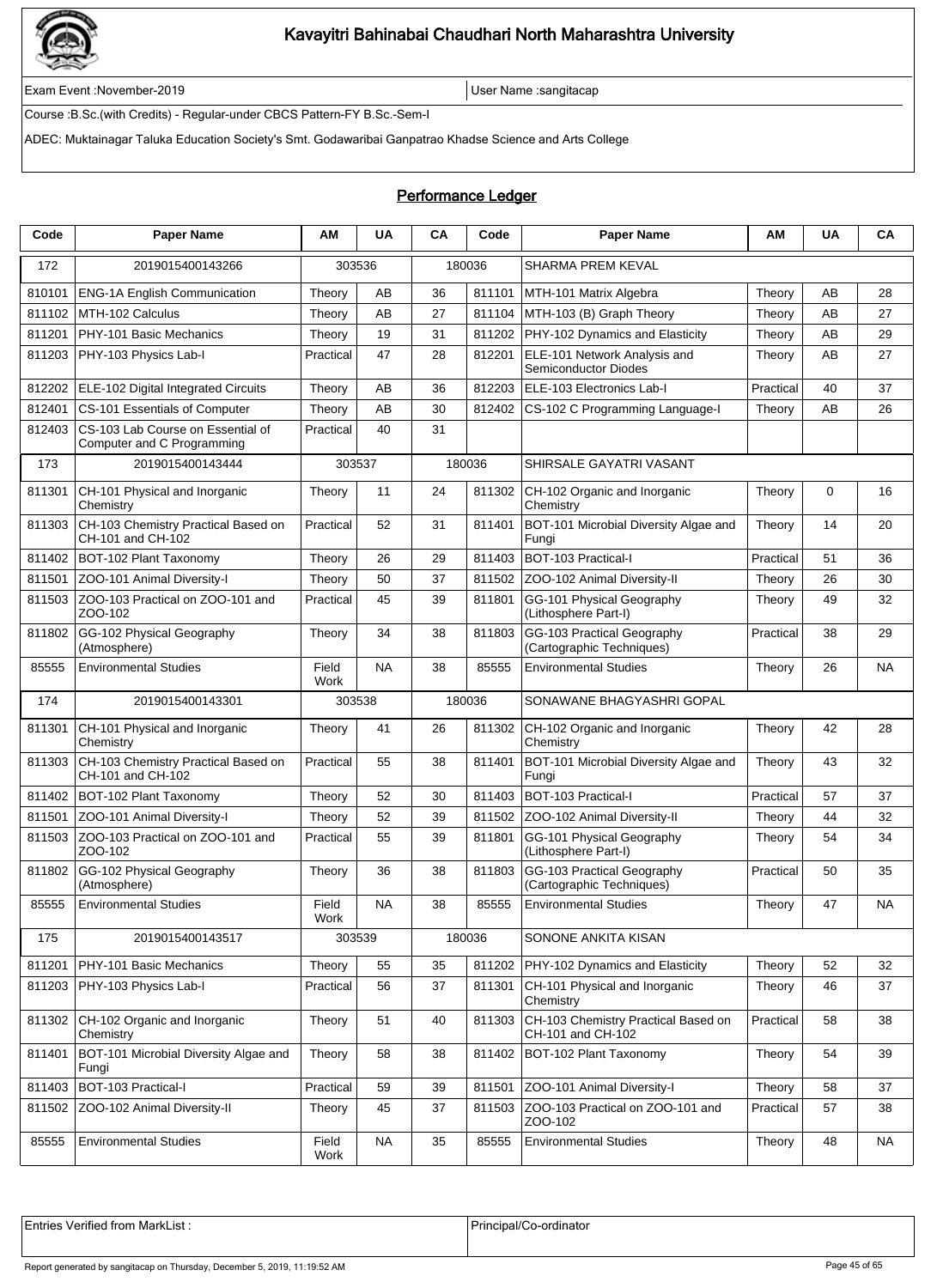

Exam Event :November-2019 User Name :sangitacap

Course :B.Sc.(with Credits) - Regular-under CBCS Pattern-FY B.Sc.-Sem-I

ADEC: Muktainagar Taluka Education Society's Smt. Godawaribai Ganpatrao Khadse Science and Arts College

### Performance Ledger

| Code   | <b>Paper Name</b>                                               | ΑM            | <b>UA</b>    | CA | Code   | <b>Paper Name</b>                                       | ΑМ        | <b>UA</b> | CA        |
|--------|-----------------------------------------------------------------|---------------|--------------|----|--------|---------------------------------------------------------|-----------|-----------|-----------|
| 176    | 2019015400143846                                                | 303540        |              |    | 180036 | SONONE JYOTI AKOSH                                      |           |           |           |
| 811301 | CH-101 Physical and Inorganic<br>Chemistry                      | Theory        | $\mathbf{1}$ | 25 | 811302 | CH-102 Organic and Inorganic<br>Chemistry               | Theory    | 25        | 19        |
| 811303 | CH-103 Chemistry Practical Based on<br>CH-101 and CH-102        | Practical     | 51           | 31 | 811401 | BOT-101 Microbial Diversity Algae and<br>Fungi          | Theory    | 12        | 23        |
| 811402 | BOT-102 Plant Taxonomy                                          | Theory        | 36           | 32 | 811403 | BOT-103 Practical-I                                     | Practical | 42        | 37        |
| 811501 | ZOO-101 Animal Diversity-I                                      | Theory        | 24           | 37 | 811502 | ZOO-102 Animal Diversity-II                             | Theory    | 32        | 35        |
| 811503 | ZOO-103 Practical on ZOO-101 and<br>ZOO-102                     | Practical     | 51           | 35 | 811801 | GG-101 Physical Geography<br>(Lithosphere Part-I)       | Theory    | 35        | 17        |
| 811802 | GG-102 Physical Geography<br>(Atmosphere)                       | Theory        | 32           | 37 | 811803 | GG-103 Practical Geography<br>(Cartographic Techniques) | Practical | 46        | 33        |
| 85555  | <b>Environmental Studies</b>                                    | Field<br>Work | <b>NA</b>    | 35 | 85555  | <b>Environmental Studies</b>                            | Theory    | 26        | <b>NA</b> |
| 177    | 2019015400154024                                                | 303541        |              |    | 180036 | <b>SURWADE MOHINI NINAJI</b>                            |           |           |           |
| 811301 | CH-101 Physical and Inorganic<br>Chemistry                      | Theory        | 26           | 23 | 811302 | CH-102 Organic and Inorganic<br>Chemistry               | Theory    | 15        | 23        |
| 811303 | CH-103 Chemistry Practical Based on<br>CH-101 and CH-102        | Practical     | 49           | 29 | 811401 | BOT-101 Microbial Diversity Algae and<br>Fungi          | Theory    | 29        | 23        |
| 811402 | BOT-102 Plant Taxonomy                                          | Theory        | 36           | 31 | 811403 | BOT-103 Practical-I                                     | Practical | 52        | 37        |
| 811501 | ZOO-101 Animal Diversity-I                                      | Theory        | 43           | 34 | 811502 | ZOO-102 Animal Diversity-II                             | Theory    | 42        | 33        |
| 811503 | ZOO-103 Practical on ZOO-101 and<br>ZOO-102                     | Practical     | 43           | 33 | 813301 | BT-101 Cell Biology                                     | Theory    | 28        | 24        |
| 813302 | <b>BT-102 Biochemical Tools</b>                                 | Theory        | 24           | 29 | 813303 | <b>BT-103 Practical Paper-I</b>                         | Practical | 42        | 30        |
| 85555  | <b>Environmental Studies</b>                                    | Field<br>Work | <b>NA</b>    | 35 | 85555  | <b>Environmental Studies</b>                            | Theory    | 31        | NA        |
| 178    | 2019015400143711                                                | 303542        |              |    | 180036 | SURYAWANSHI RUTIK SUBHASH                               |           |           |           |
| 810201 | MAR-1A Katha Ani Sanwad Kaushallye<br>Yancha Abhyas             | Theory        | 52           | 36 | 811101 | MTH-101 Matrix Algebra                                  | Theory    | 41        | 30        |
| 811102 | MTH-102 Calculus                                                | Theory        | 43           | 34 | 811104 | MTH-103 (B) Graph Theory                                | Theory    | 46        | 32        |
| 811201 | PHY-101 Basic Mechanics                                         | Theory        | 51           | 27 | 811202 | PHY-102 Dynamics and Elasticity                         | Theory    | 32        | 34        |
| 811203 | PHY-103 Physics Lab-I                                           | Practical     | 40           | 35 | 812201 | ELE-101 Network Analysis and<br>Semiconductor Diodes    | Theory    | 26        | 26        |
| 812202 | ELE-102 Digital Integrated Circuits                             | Theory        | 42           | 37 | 812203 | ELE-103 Electronics Lab-I                               | Practical | 48        | 37        |
| 812401 | CS-101 Essentials of Computer                                   | Theory        | 51           | 36 | 812402 | CS-102 C Programming Language-I                         | Theory    | 59        | 36        |
| 812403 | CS-103 Lab Course on Essential of<br>Computer and C Programming | Practical     | 58           | 39 |        |                                                         |           |           |           |
| 179    | 2019015400143227                                                | 303543        |              |    | 180036 | SUTAR AKSHAY SUNIL                                      |           |           |           |
| 811301 | CH-101 Physical and Inorganic<br>Chemistry                      | Theory        | 37           | 24 | 811302 | CH-102 Organic and Inorganic<br>Chemistry               | Theory    | 30        | 20        |
| 811303 | CH-103 Chemistry Practical Based on<br>CH-101 and CH-102        | Practical     | 50           | 29 | 811401 | BOT-101 Microbial Diversity Algae and<br>Fungi          | Theory    | 28        | 16        |
| 811402 | BOT-102 Plant Taxonomy                                          | Theory        | 26           | 22 | 811403 | BOT-103 Practical-I                                     | Practical | 48        | 36        |
| 811501 | ZOO-101 Animal Diversity-I                                      | Theory        | 37           | 29 | 811502 | ZOO-102 Animal Diversity-II                             | Theory    | 44        | 30        |
| 811503 | ZOO-103 Practical on ZOO-101 and<br>ZOO-102                     | Practical     | 42           | 32 | 811801 | GG-101 Physical Geography<br>(Lithosphere Part-I)       | Theory    | 53        | 21        |
| 811802 | GG-102 Physical Geography<br>(Atmosphere)                       | Theory        | 28           | 36 | 811803 | GG-103 Practical Geography<br>(Cartographic Techniques) | Practical | 46        | 33        |
| 85555  | <b>Environmental Studies</b>                                    | Field<br>Work | <b>NA</b>    | 34 | 85555  | <b>Environmental Studies</b>                            | Theory    | 30        | NA        |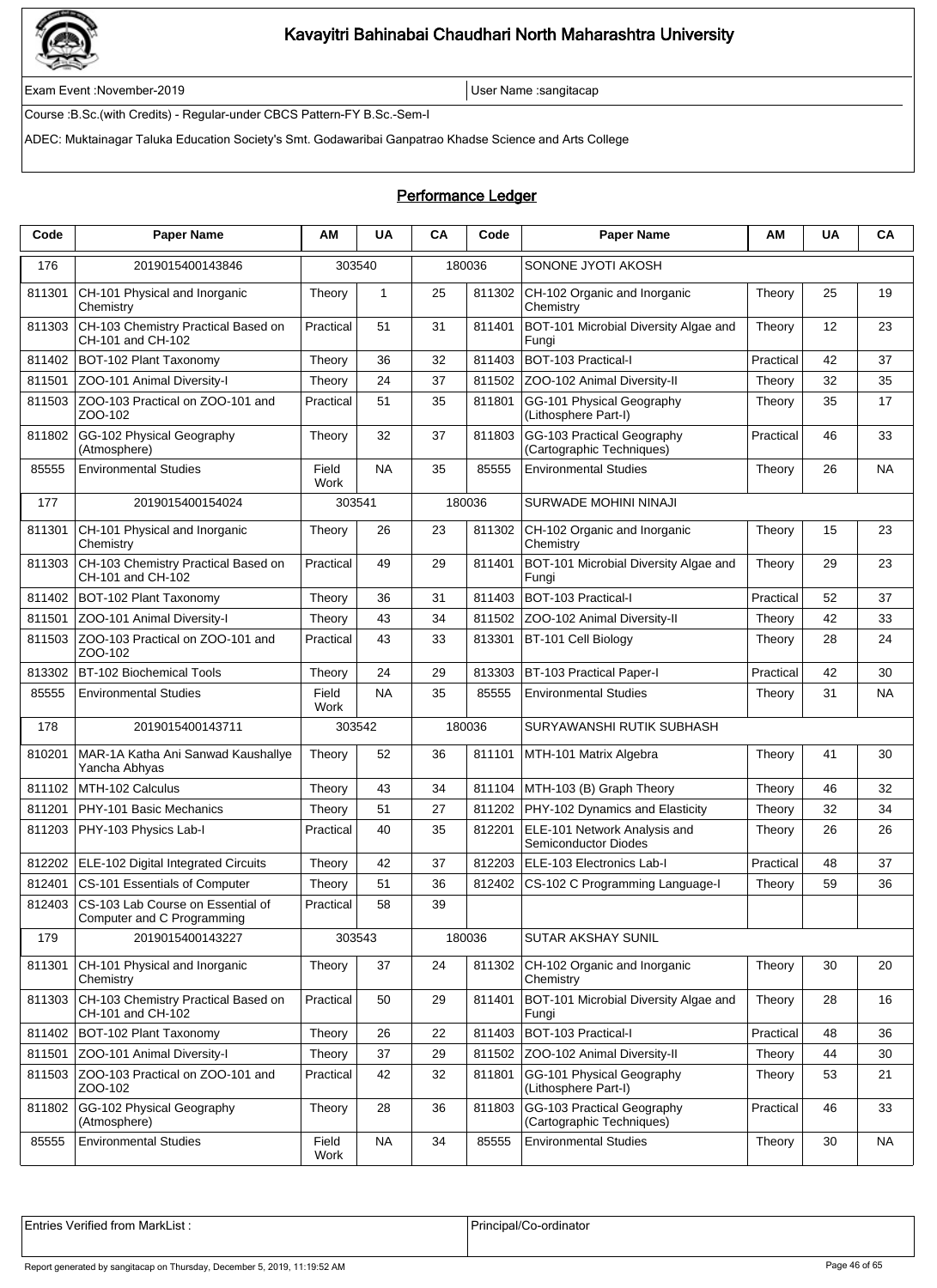

Exam Event :November-2019 User Name :sangitacap

Course :B.Sc.(with Credits) - Regular-under CBCS Pattern-FY B.Sc.-Sem-I

ADEC: Muktainagar Taluka Education Society's Smt. Godawaribai Ganpatrao Khadse Science and Arts College

#### Performance Ledger

| Code   | <b>Paper Name</b>                                               | ΑM            | <b>UA</b> | CA | Code   | <b>Paper Name</b>                                           | ΑМ        | <b>UA</b>      | CA |
|--------|-----------------------------------------------------------------|---------------|-----------|----|--------|-------------------------------------------------------------|-----------|----------------|----|
| 180    | 2019015400142882                                                | 303544        |           |    | 180036 | TARAL PRANAV SHARAD                                         |           |                |    |
| 810201 | MAR-1A Katha Ani Sanwad Kaushallye<br>Yancha Abhyas             | Theory        | 32        | 33 | 811101 | MTH-101 Matrix Algebra                                      | Theory    | 13             | 18 |
| 811102 | MTH-102 Calculus                                                | Theory        | 26        | 19 | 811104 | MTH-103 (B) Graph Theory                                    | Theory    | 24             | 24 |
| 811201 | PHY-101 Basic Mechanics                                         | Theory        | 25        | 30 | 811202 | PHY-102 Dynamics and Elasticity                             | Theory    | 24             | 30 |
| 811203 | PHY-103 Physics Lab-I                                           | Practical     | 48        | 34 | 812201 | ELE-101 Network Analysis and<br><b>Semiconductor Diodes</b> | Theory    | 25             | 33 |
| 812202 | ELE-102 Digital Integrated Circuits                             | Theory        | 31        | 34 | 812203 | ELE-103 Electronics Lab-I                                   | Practical | 48             | 34 |
| 812401 | CS-101 Essentials of Computer                                   | Theory        | 28        | 26 | 812402 | CS-102 C Programming Language-I                             | Theory    | 26             | 22 |
| 812403 | CS-103 Lab Course on Essential of<br>Computer and C Programming | Practical     | 59        | 40 |        |                                                             |           |                |    |
| 181    | 2019015400143854                                                | 303545        |           |    | 180036 | TAYADE ASHVINI VASUDEO                                      |           |                |    |
| 810201 | MAR-1A Katha Ani Sanwad Kaushallye<br>Yancha Abhyas             | Theory        | 38        | 36 | 811101 | MTH-101 Matrix Algebra                                      | Theory    | 27             | 33 |
| 811102 | MTH-102 Calculus                                                | Theory        | 24        | 31 | 811104 | MTH-103 (B) Graph Theory                                    | Theory    | 26             | 32 |
| 811201 | PHY-101 Basic Mechanics                                         | Theory        | 30        | 34 | 811202 | PHY-102 Dynamics and Elasticity                             | Theory    | 24             | 30 |
| 811203 | PHY-103 Physics Lab-I                                           | Practical     | 46        | 32 | 812201 | ELE-101 Network Analysis and<br>Semiconductor Diodes        | Theory    | 25             | 26 |
| 812202 | ELE-102 Digital Integrated Circuits                             | Theory        | 35        | 35 | 812203 | ELE-103 Electronics Lab-I                                   | Practical | 44             | 35 |
| 812401 | CS-101 Essentials of Computer                                   | Theory        | 48        | 35 | 812402 | CS-102 C Programming Language-I                             | Theory    | 55             | 32 |
| 812403 | CS-103 Lab Course on Essential of<br>Computer and C Programming | Practical     | 58        | 35 |        |                                                             |           |                |    |
| 182    | 2019015400143533                                                | 303546        |           |    | 180036 | TAYADE HARSHALI GAUTAM                                      |           |                |    |
| 811101 | MTH-101 Matrix Algebra                                          | Theory        | 24        | 19 | 811102 | MTH-102 Calculus                                            | Theory    | $\overline{7}$ | 30 |
| 811104 | MTH-103 (B) Graph Theory                                        | Theory        | 10        | 25 | 811201 | PHY-101 Basic Mechanics                                     | Theory    | 24             | 16 |
| 811202 | PHY-102 Dynamics and Elasticity                                 | Theory        | 20        | AB | 811203 | PHY-103 Physics Lab-I                                       | Practical | 26             | 30 |
| 811301 | CH-101 Physical and Inorganic<br>Chemistry                      | Theory        | 13        | 18 | 811302 | CH-102 Organic and Inorganic<br>Chemistry                   | Theory    | 12             | 20 |
| 811303 | CH-103 Chemistry Practical Based on<br>CH-101 and CH-102        | Practical     | 47        | 36 | 811801 | GG-101 Physical Geography<br>(Lithosphere Part-I)           | Theory    | 12             | 17 |
| 811802 | GG-102 Physical Geography<br>(Atmosphere)                       | Theory        | 24        | 37 | 811803 | GG-103 Practical Geography<br>(Cartographic Techniques)     | Practical | 36             | 28 |
| 85555  | <b>Environmental Studies</b>                                    | Field<br>Work | NA        | 29 | 85555  | <b>Environmental Studies</b>                                | Theory    | 37             | NA |
| 183    | 2019015400342942                                                |               | 303547    |    | 180036 | UGALE ANAGHA SANJAY                                         |           |                |    |
| 811301 | CH-101 Physical and Inorganic<br>Chemistry                      | Theory        | 24        | 16 | 811302 | CH-102 Organic and Inorganic<br>Chemistry                   | Theory    | 29             | 20 |
| 811303 | CH-103 Chemistry Practical Based on<br>CH-101 and CH-102        | Practical     | 55        | 34 | 811401 | BOT-101 Microbial Diversity Algae and<br>Fungi              | Theory    | 31             | 25 |
| 811402 | BOT-102 Plant Taxonomy                                          | Theory        | 33        | 30 | 811403 | BOT-103 Practical-I                                         | Practical | 48             | 37 |
| 811501 | ZOO-101 Animal Diversity-I                                      | Theory        | 44        | 29 | 811502 | ZOO-102 Animal Diversity-II                                 | Theory    | 48             | 33 |
| 811503 | ZOO-103 Practical on ZOO-101 and<br>ZOO-102                     | Practical     | 54        | 36 | 811801 | GG-101 Physical Geography<br>(Lithosphere Part-I)           | Theory    | 49             | 17 |
| 811802 | GG-102 Physical Geography<br>(Atmosphere)                       | Theory        | 28        | 38 | 811803 | GG-103 Practical Geography<br>(Cartographic Techniques)     | Practical | 34             | 27 |
| 85555  | <b>Environmental Studies</b>                                    | Field<br>Work | <b>NA</b> | 36 | 85555  | <b>Environmental Studies</b>                                | Theory    | 35             | NA |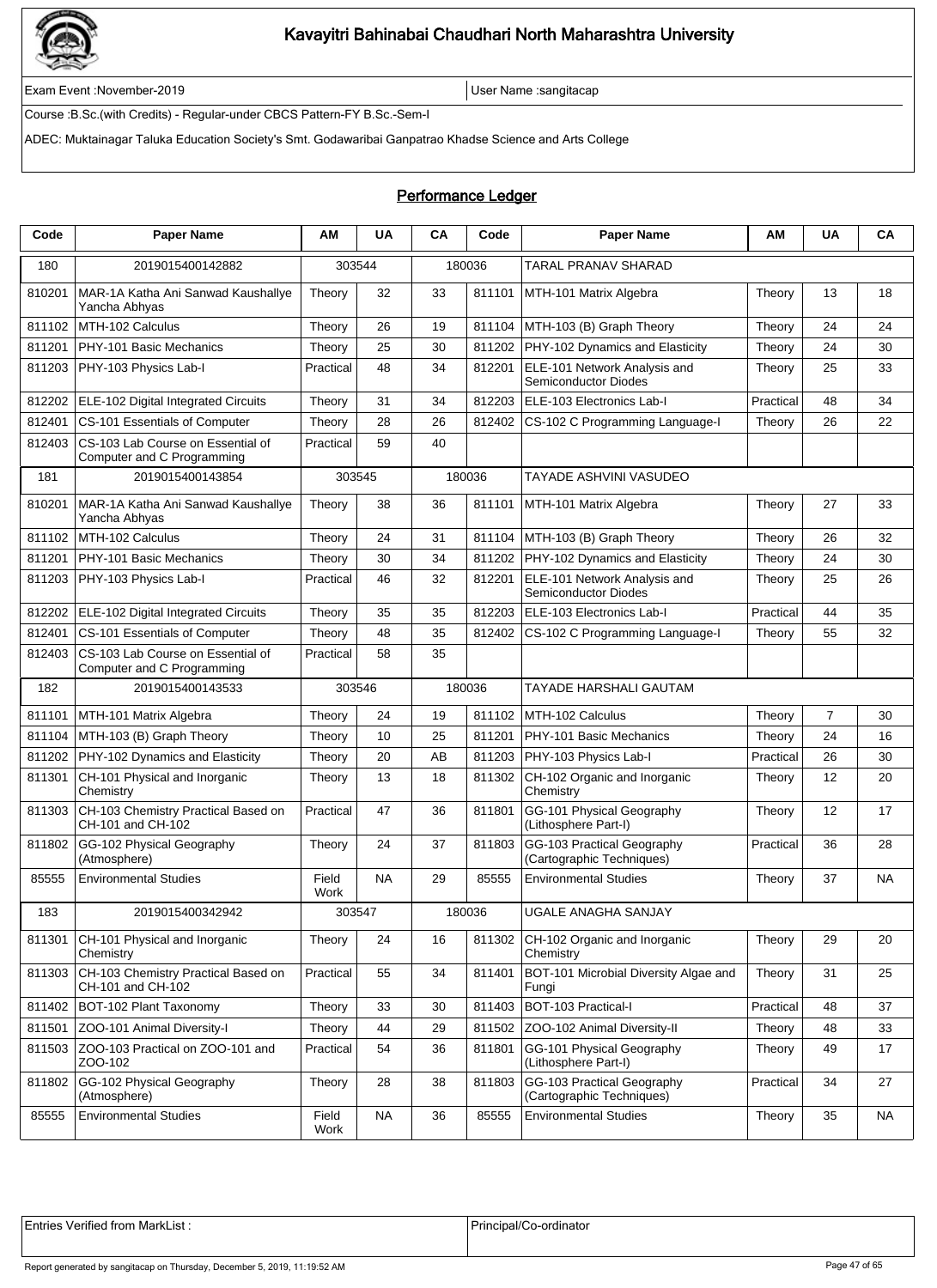

Exam Event :November-2019 User Name :sangitacap

Course :B.Sc.(with Credits) - Regular-under CBCS Pattern-FY B.Sc.-Sem-I

ADEC: Muktainagar Taluka Education Society's Smt. Godawaribai Ganpatrao Khadse Science and Arts College

### Performance Ledger

| Code   | <b>Paper Name</b>                                               | ΑM            | <b>UA</b> | CA | Code   | <b>Paper Name</b>                                           | ΑМ        | <b>UA</b> | CA        |
|--------|-----------------------------------------------------------------|---------------|-----------|----|--------|-------------------------------------------------------------|-----------|-----------|-----------|
| 184    | 2019015400143243                                                | 303548        |           |    | 180036 | VARADE PRANITA MUKESH                                       |           |           |           |
| 810201 | MAR-1A Katha Ani Sanwad Kaushallye<br>Yancha Abhyas             | Theory        | 48        | 36 | 811101 | MTH-101 Matrix Algebra                                      | Theory    | 41        | 35        |
| 811102 | MTH-102 Calculus                                                | Theory        | 27        | 34 | 811104 | MTH-103 (B) Graph Theory                                    | Theory    | 43        | 34        |
| 811201 | PHY-101 Basic Mechanics                                         | Theory        | 35        | 29 | 811202 | PHY-102 Dynamics and Elasticity                             | Theory    | 31        | 35        |
| 811203 | PHY-103 Physics Lab-I                                           | Practical     | 52        | 37 | 812201 | ELE-101 Network Analysis and<br><b>Semiconductor Diodes</b> | Theory    | 26        | 31        |
| 812202 | ELE-102 Digital Integrated Circuits                             | Theory        | 33        | 35 | 812203 | ELE-103 Electronics Lab-I                                   | Practical | 39        | 36        |
| 812401 | CS-101 Essentials of Computer                                   | Theory        | 42        | 28 | 812402 | CS-102 C Programming Language-I                             | Theory    | 37        | 22        |
| 812403 | CS-103 Lab Course on Essential of<br>Computer and C Programming | Practical     | 56        | 28 |        |                                                             |           |           |           |
| 185    | 2019015400142874                                                | 303549        |           |    | 180036 | <b>VARADE YOGESH BHAURAV</b>                                |           |           |           |
| 811301 | CH-101 Physical and Inorganic<br>Chemistry                      | Theory        | 37        | 27 | 811302 | CH-102 Organic and Inorganic<br>Chemistry                   | Theory    | 35        | 27        |
| 811303 | CH-103 Chemistry Practical Based on<br>CH-101 and CH-102        | Practical     | 57        | 32 | 811401 | BOT-101 Microbial Diversity Algae and<br>Fungi              | Theory    | 43        | 31        |
| 811402 | BOT-102 Plant Taxonomy                                          | Theory        | 34        | 26 | 811403 | BOT-103 Practical-I                                         | Practical | 49        | 34        |
| 811501 | ZOO-101 Animal Diversity-I                                      | Theory        | 39        | 34 | 811502 | ZOO-102 Animal Diversity-II                                 | Theory    | 43        | 30        |
| 811503 | ZOO-103 Practical on ZOO-101 and<br>ZOO-102                     | Practical     | 35        | 35 | 811801 | GG-101 Physical Geography<br>(Lithosphere Part-I)           | Theory    | 46        | 33        |
| 811802 | GG-102 Physical Geography<br>(Atmosphere)                       | Theory        | 28        | 36 | 811803 | GG-103 Practical Geography<br>(Cartographic Techniques)     | Practical | 36        | 28        |
| 85555  | <b>Environmental Studies</b>                                    | Field<br>Work | <b>NA</b> | 36 | 85555  | <b>Environmental Studies</b>                                | Theory    | 37        | NA        |
| 186    | 2019015400143204                                                | 303550        |           |    | 180036 | ZALTE PURUSHOTTAM VISHWANATH                                |           |           |           |
| 811301 | CH-101 Physical and Inorganic<br>Chemistry                      | Theory        | 8         | 20 | 811302 | CH-102 Organic and Inorganic<br>Chemistry                   | Theory    | 24        | 18        |
| 811303 | CH-103 Chemistry Practical Based on<br>CH-101 and CH-102        | Practical     | 43        | 29 | 811401 | BOT-101 Microbial Diversity Algae and<br>Fungi              | Theory    | 9         | 18        |
| 811402 | BOT-102 Plant Taxonomy                                          | Theory        | 24        | 21 | 811403 | <b>BOT-103 Practical-I</b>                                  | Practical | 49        | 33        |
| 811501 | ZOO-101 Animal Diversity-I                                      | Theory        | 33        | 29 |        | 811502 ZOO-102 Animal Diversity-II                          | Theory    | 29        | 19        |
| 811503 | ZOO-103 Practical on ZOO-101 and<br>ZOO-102                     | Practical     | 39        | 33 | 811801 | GG-101 Physical Geography<br>(Lithosphere Part-I)           | Theory    | 24        | 18        |
| 811802 | GG-102 Physical Geography<br>(Atmosphere)                       | Theory        | 24        | 36 | 811803 | GG-103 Practical Geography<br>(Cartographic Techniques)     | Practical | 46        | 33        |
| 85555  | <b>Environmental Studies</b>                                    | Field<br>Work | <b>NA</b> | 33 | 85555  | Environmental Studies                                       | Theory    | 29        | <b>NA</b> |
| 187    | 2019015400142561                                                | 303551        |           |    | 180036 | ZAMBARE DHANRAJ KISAN                                       |           |           |           |
| 810101 | <b>ENG-1A English Communication</b>                             | Theory        | 42        | 36 | 811101 | MTH-101 Matrix Algebra                                      | Theory    | 29        | 26        |
| 811102 | MTH-102 Calculus                                                | Theory        | 40        | 32 | 811104 | MTH-103 (B) Graph Theory                                    | Theory    | 49        | 30        |
| 811201 | PHY-101 Basic Mechanics                                         | Theory        | 36        | 30 | 811202 | PHY-102 Dynamics and Elasticity                             | Theory    | 38        | 30        |
| 811203 | PHY-103 Physics Lab-I                                           | Practical     | 48        | 36 | 812201 | ELE-101 Network Analysis and<br>Semiconductor Diodes        | Theory    | 24        | 34        |
| 812202 | ELE-102 Digital Integrated Circuits                             | Theory        | 34        | 36 | 812203 | ELE-103 Electronics Lab-I                                   | Practical | 55        | 37        |
| 812401 | CS-101 Essentials of Computer                                   | Theory        | 44        | 36 | 812402 | CS-102 C Programming Language-I                             | Theory    | 54        | 35        |
| 812403 | CS-103 Lab Course on Essential of<br>Computer and C Programming | Practical     | 59        | 36 |        |                                                             |           |           |           |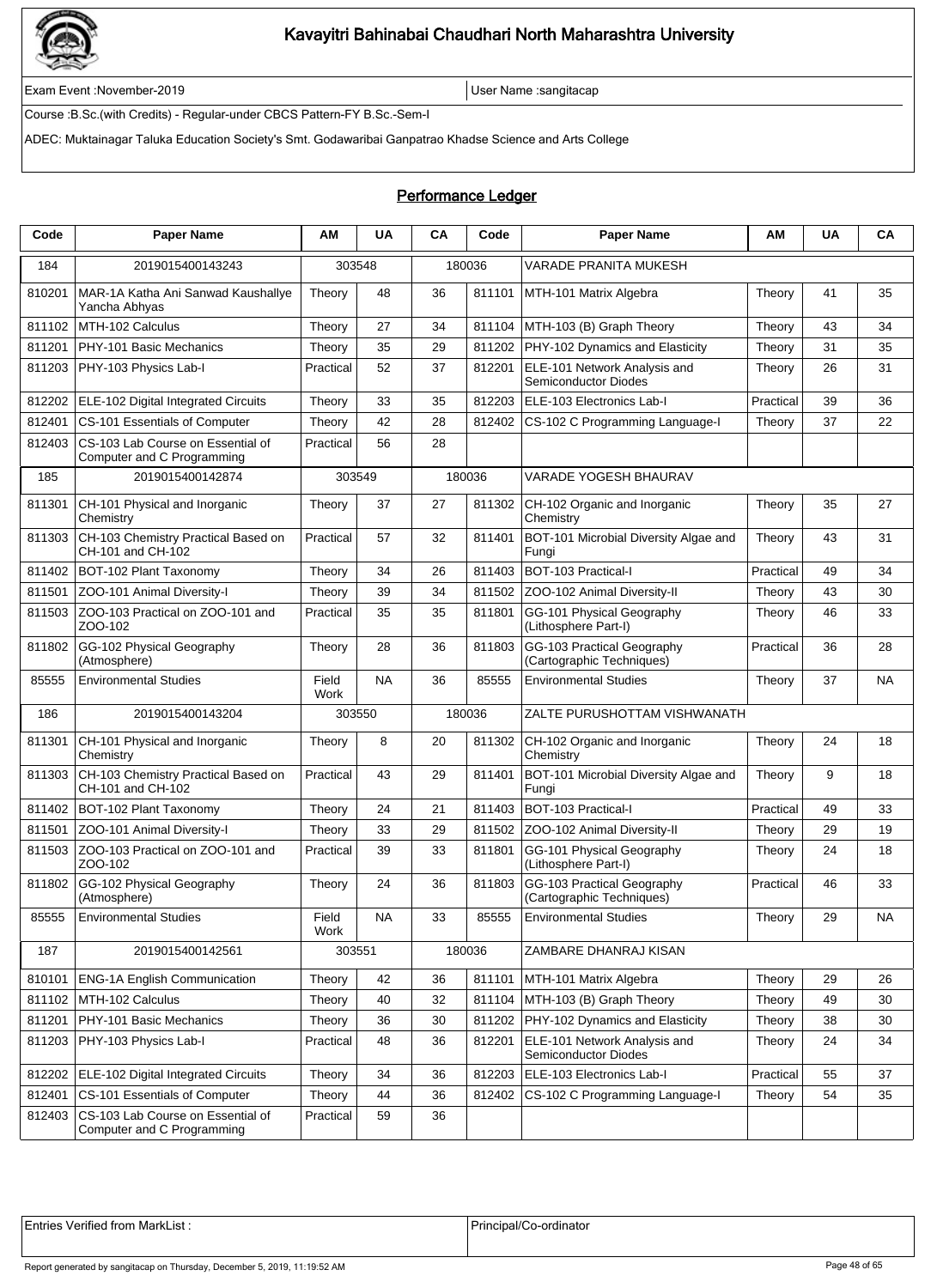

Exam Event :November-2019 User Name :sangitacap

Course :B.Sc.(with Credits) - Regular-under CBCS Pattern-FY B.Sc.-Sem-I

ADEC: Muktainagar Taluka Education Society's Smt. Godawaribai Ganpatrao Khadse Science and Arts College

### Performance Ledger

| Code   | <b>Paper Name</b>                                               | AM            | <b>UA</b>      | CA                       | Code   | <b>Paper Name</b>                                           | ΑМ        | UA | CA                          |
|--------|-----------------------------------------------------------------|---------------|----------------|--------------------------|--------|-------------------------------------------------------------|-----------|----|-----------------------------|
| 188    | 2019015400143556                                                |               | 303552         |                          | 180036 | ZOLE GAURAV SANJAY                                          |           |    |                             |
| 811301 | CH-101 Physical and Inorganic<br>Chemistry                      | Theory        | 9              | 18                       | 811302 | CH-102 Organic and Inorganic<br>Chemistry                   | Theory    | 13 | 25                          |
| 811303 | CH-103 Chemistry Practical Based on<br>CH-101 and CH-102        | Practical     | 40             | 30                       | 811401 | BOT-101 Microbial Diversity Algae and<br>Fungi              | Theory    | 5  | 20                          |
| 811402 | BOT-102 Plant Taxonomy                                          | Theory        | $\overline{7}$ | 26                       | 811403 | BOT-103 Practical-I                                         | Practical | 46 | 33                          |
| 811501 | ZOO-101 Animal Diversity-I                                      | Theory        | 24             | 23                       | 811502 | ZOO-102 Animal Diversity-II                                 | Theory    | 26 | 26                          |
| 811503 | ZOO-103 Practical on ZOO-101 and<br>ZOO-102                     | Practical     | 28             | 27                       | 811801 | GG-101 Physical Geography<br>(Lithosphere Part-I)           | Theory    | 34 | 25                          |
| 811802 | GG-102 Physical Geography<br>(Atmosphere)                       | Theory        | 24             | 36                       | 811803 | GG-103 Practical Geography<br>(Cartographic Techniques)     | Practical | 38 | 29                          |
| 85555  | <b>Environmental Studies</b>                                    | Field<br>Work | <b>NA</b>      | 33                       | 85555  | <b>Environmental Studies</b>                                | Theory    | 24 | NA                          |
| 189    | 2019015400143026                                                | 303553        |                |                          | 180036 | ZOPE MANALI BHASKAR                                         |           |    |                             |
| 810201 | MAR-1A Katha Ani Sanwad Kaushallye<br>Yancha Abhyas             | Theory        | 53             | 37                       | 811101 | MTH-101 Matrix Algebra                                      | Theory    | 29 | 35                          |
| 811102 | MTH-102 Calculus                                                | Theory        | 40             | 32                       | 811104 | MTH-103 (B) Graph Theory                                    | Theory    | 35 | 29                          |
| 811201 | PHY-101 Basic Mechanics                                         | Theory        | 37             | 29                       | 811202 | PHY-102 Dynamics and Elasticity                             | Theory    | 40 | 34                          |
| 811203 | PHY-103 Physics Lab-I                                           | Practical     | 52             | 37                       | 812201 | ELE-101 Network Analysis and<br><b>Semiconductor Diodes</b> | Theory    | 25 | 30                          |
| 812202 | ELE-102 Digital Integrated Circuits                             | Theory        | 37             | 35                       | 812203 | ELE-103 Electronics Lab-I                                   | Practical | 41 | 35                          |
| 812401 | CS-101 Essentials of Computer                                   | Theory        | 26             | 37                       | 812402 | CS-102 C Programming Language-I                             | Theory    | 49 | 33                          |
| 812403 | CS-103 Lab Course on Essential of<br>Computer and C Programming | Practical     | 56             | 37                       |        |                                                             |           |    |                             |
| 190    | 2019015400143332                                                | 303554        |                |                          | 180036 | ZOPE VAISHNAVI CHANDRAKANT                                  |           |    |                             |
| 810201 | MAR-1A Katha Ani Sanwad Kaushallye<br>Yancha Abhyas             | Theory        | 37             | 8                        | 811101 | MTH-101 Matrix Algebra                                      | Theory    | 9  | 16                          |
| 811102 | MTH-102 Calculus                                                | Theory        | 25             | 19                       | 811104 | MTH-103 (B) Graph Theory                                    | Theory    | 11 | 17                          |
| 811201 | PHY-101 Basic Mechanics                                         | Theory        | 36             | 24                       | 811202 | PHY-102 Dynamics and Elasticity                             | Theory    | 45 | 24                          |
| 811203 | PHY-103 Physics Lab-I                                           | Practical     | AB             | 36                       | 811301 | CH-101 Physical and Inorganic<br>Chemistry                  | Theory    | 24 | 28                          |
| 811302 | CH-102 Organic and Inorganic<br>Chemistry                       | Theory        | $\mathbf{1}$   | 19                       | 811303 | CH-103 Chemistry Practical Based on<br>CH-101 and CH-102    | Practical | 52 | 36                          |
| 811401 | BOT-101 Microbial Diversity Algae and<br>Fungi                  | Theory        | 29             | 20                       | 811402 | BOT-102 Plant Taxonomy                                      | Theory    | 25 | 28                          |
| 811403 | BOT-103 Practical-I                                             | Practical     | 46             | 38                       |        |                                                             |           |    |                             |
| 191    | 2019015400320776                                                |               | 303819         |                          | 180154 | <b>BAGE LAKSHMI GANGIDHAR</b>                               |           |    |                             |
| 810201 | MAR-1A Katha Ani Sanwad Kaushallye<br>Yancha Abhyas             | Theory        | 41             | --                       | 811201 | PHY-101 Basic Mechanics                                     | Theory    | 36 | $\overline{\phantom{a}}$    |
| 811202 | PHY-102 Dynamics and Elasticity                                 | Theory        | 24             | Ξ.                       | 811203 | PHY-103 Physics Lab-I                                       | Practical | 53 | $\mathcal{L}_{\mathcal{F}}$ |
| 811301 | CH-101 Physical and Inorganic<br>Chemistry                      | Theory        | 28             | Ξ.                       | 811302 | CH-102 Organic and Inorganic<br>Chemistry                   | Theory    | 25 | --                          |
| 811303 | CH-103 Chemistry Practical Based on<br>CH-101 and CH-102        | Practical     | 45             | щ.                       | 811401 | BOT-101 Microbial Diversity Algae and<br>Fungi              | Theory    | 29 | $\overline{\phantom{a}}$    |
| 811402 | BOT-102 Plant Taxonomy                                          | Theory        | 24             | --                       | 811403 | BOT-103 Practical-I                                         | Practical | 45 | $\overline{\phantom{a}}$    |
| 811501 | ZOO-101 Animal Diversity-I                                      | Theory        | 47             | $\overline{\phantom{a}}$ | 811502 | ZOO-102 Animal Diversity-II                                 | Theory    | 36 | $\overline{\phantom{a}}$    |
| 811503 | ZOO-103 Practical on ZOO-101 and<br>ZOO-102                     | Practical     | 36             | --                       |        |                                                             |           |    |                             |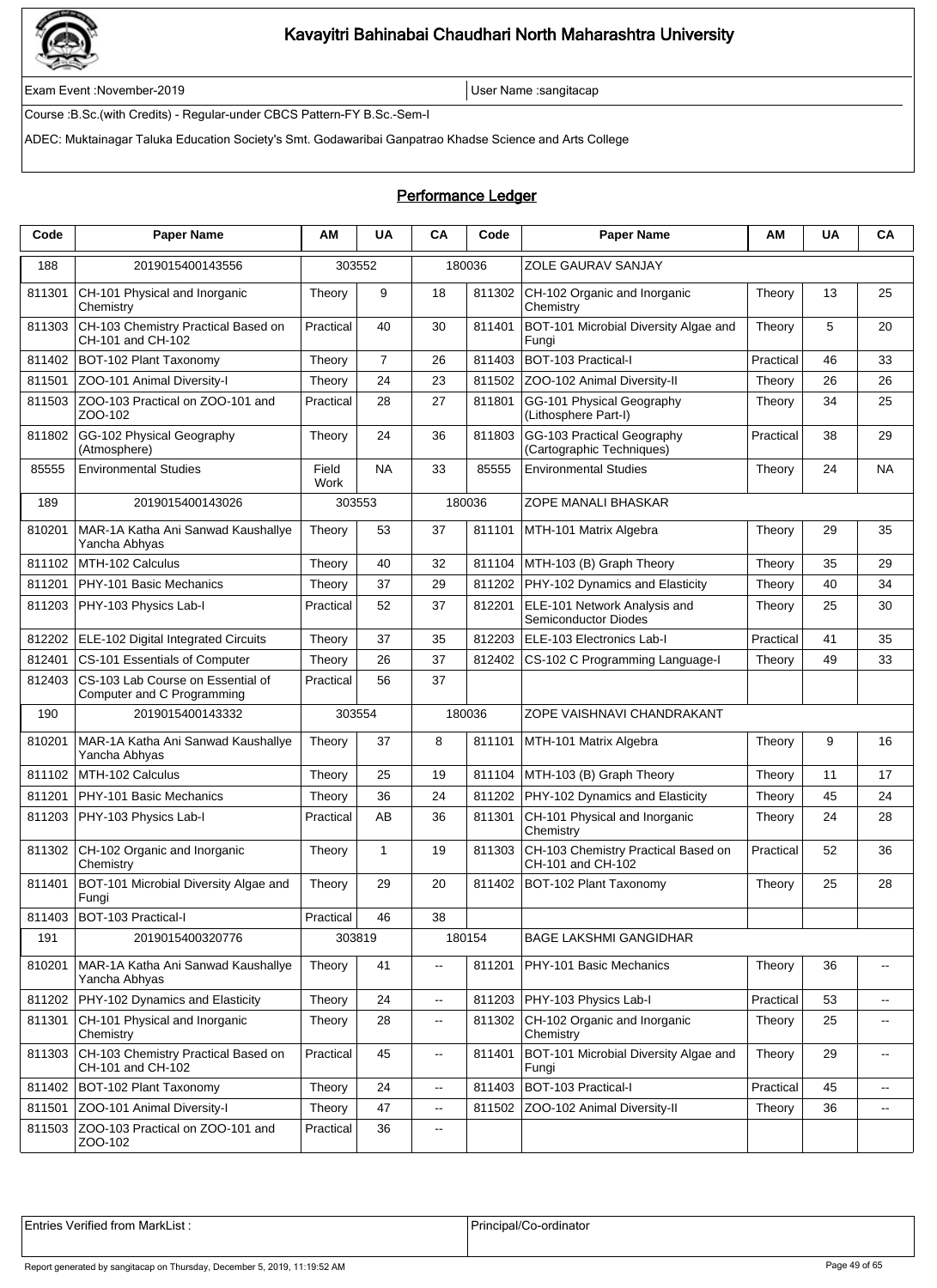

Exam Event :November-2019 User Name :sangitacap

Course :B.Sc.(with Credits) - Regular-under CBCS Pattern-FY B.Sc.-Sem-I

ADEC: Muktainagar Taluka Education Society's Smt. Godawaribai Ganpatrao Khadse Science and Arts College

### Performance Ledger

| Code   | <b>Paper Name</b>                                               | АM        | <b>UA</b> | CA                       | Code   | <b>Paper Name</b>                                        | AM        | <b>UA</b> | CA                       |
|--------|-----------------------------------------------------------------|-----------|-----------|--------------------------|--------|----------------------------------------------------------|-----------|-----------|--------------------------|
| 192    | 2019015400320633                                                |           | 303820    |                          | 180154 | BENAVAT DHANSHRI GOVINDPRASAD                            |           |           |                          |
| 810201 | MAR-1A Katha Ani Sanwad Kaushallye<br>Yancha Abhyas             | Theory    | 52        | $\overline{\phantom{a}}$ | 811201 | PHY-101 Basic Mechanics                                  | Theory    | 28        | $\sim$                   |
| 811202 | PHY-102 Dynamics and Elasticity                                 | Theory    | 26        | $\overline{\phantom{a}}$ | 811203 | PHY-103 Physics Lab-I                                    | Practical | 52        | $\overline{\phantom{a}}$ |
| 811301 | CH-101 Physical and Inorganic<br>Chemistry                      | Theory    | 39        | $\overline{\phantom{a}}$ | 811302 | CH-102 Organic and Inorganic<br>Chemistry                | Theory    | 47        | $\overline{\phantom{a}}$ |
| 811303 | CH-103 Chemistry Practical Based on<br>CH-101 and CH-102        | Practical | 50        | $\overline{\phantom{a}}$ | 811401 | BOT-101 Microbial Diversity Algae and<br>Fungi           | Theory    | 34        | --                       |
| 811402 | BOT-102 Plant Taxonomy                                          | Theory    | 32        | $\overline{\phantom{a}}$ | 811403 | BOT-103 Practical-I                                      | Practical | 47        | $\overline{a}$           |
| 811501 | ZOO-101 Animal Diversity-I                                      | Theory    | 55        | $\overline{a}$           | 811502 | ZOO-102 Animal Diversity-II                              | Theory    | 43        | $\overline{a}$           |
| 811503 | ZOO-103 Practical on ZOO-101 and<br>ZOO-102                     | Practical | 43        | $\overline{\phantom{a}}$ |        |                                                          |           |           |                          |
| 193    | 2019015400355304                                                | 303821    |           |                          | 180154 | <b>BHAGAT SHRADDHA SANTOSH</b>                           |           |           |                          |
| 810201 | MAR-1A Katha Ani Sanwad Kaushallye<br>Yancha Abhyas             | Theory    | 36        | $\overline{\phantom{a}}$ | 811201 | PHY-101 Basic Mechanics                                  | Theory    | 15        | $\overline{a}$           |
| 811202 | PHY-102 Dynamics and Elasticity                                 | Theory    | 3         | Ξ.                       | 811203 | PHY-103 Physics Lab-I                                    | Practical | AB        | $\overline{\phantom{a}}$ |
| 811301 | CH-101 Physical and Inorganic<br>Chemistry                      | Theory    | 3         | Ξ.                       | 811302 | CH-102 Organic and Inorganic<br>Chemistry                | Theory    | AB        | --                       |
| 811303 | CH-103 Chemistry Practical Based on<br>CH-101 and CH-102        | Practical | AB        | --                       | 811401 | BOT-101 Microbial Diversity Algae and<br>Fungi           | Theory    | 2         | $\overline{\phantom{a}}$ |
| 811402 | BOT-102 Plant Taxonomy                                          | Theory    | 5         | $- -$                    | 811403 | BOT-103 Practical-I                                      | Practical | AB        | --                       |
| 811501 | ZOO-101 Animal Diversity-I                                      | Theory    | 38        | $\overline{\phantom{a}}$ | 811502 | ZOO-102 Animal Diversity-II                              | Theory    | 24        | $\overline{\phantom{a}}$ |
| 811503 | ZOO-103 Practical on ZOO-101 and<br>ZOO-102                     | Practical | AB        | $\overline{a}$           |        |                                                          |           |           |                          |
| 194    | 2019015400320695                                                |           | 303822    |                          | 180154 | <b>BHOLANKAR CHETAN SAMADHAN</b>                         |           |           |                          |
| 810201 | MAR-1A Katha Ani Sanwad Kaushallye<br>Yancha Abhyas             | Theory    | 37        | $\overline{\phantom{a}}$ | 811101 | MTH-101 Matrix Algebra                                   | Theory    | 34        | $\overline{\phantom{a}}$ |
| 811102 | MTH-102 Calculus                                                | Theory    | 25        | Ξ.                       | 811104 | MTH-103 (B) Graph Theory                                 | Theory    | 28        | $\overline{a}$           |
| 811201 | PHY-101 Basic Mechanics                                         | Theory    | 18        | --                       | 811202 | PHY-102 Dynamics and Elasticity                          | Theory    | 17        | --                       |
| 811203 | PHY-103 Physics Lab-I                                           | Practical | 50        | $\overline{\phantom{a}}$ | 811301 | CH-101 Physical and Inorganic<br>Chemistry               | Theory    | 9         | $\overline{\phantom{a}}$ |
| 811302 | CH-102 Organic and Inorganic<br>Chemistry                       | Theory    | 6         | $\overline{a}$           | 811303 | CH-103 Chemistry Practical Based on<br>CH-101 and CH-102 | Practical | 43        | $\overline{a}$           |
| 812401 | CS-101 Essentials of Computer                                   | Theory    | 25        | $\overline{\phantom{a}}$ | 812402 | CS-102 C Programming Language-I                          | Theory    | 42        | $\overline{a}$           |
| 812403 | CS-103 Lab Course on Essential of<br>Computer and C Programming | Practical | 44        | $\overline{\phantom{a}}$ |        |                                                          |           |           |                          |
| 195    | 2019015400320834                                                |           | 303823    |                          | 180154 | <b>BHOLANKAR SURAJ KADU</b>                              |           |           |                          |
| 810201 | MAR-1A Katha Ani Sanwad Kaushallye<br>Yancha Abhyas             | Theory    | 37        | --                       | 811201 | PHY-101 Basic Mechanics                                  | Theory    | 24        | --                       |
| 811202 | PHY-102 Dynamics and Elasticity                                 | Theory    | 17        | --                       | 811203 | PHY-103 Physics Lab-I                                    | Practical | 53        | $\sim$                   |
| 811301 | CH-101 Physical and Inorganic<br>Chemistry                      | Theory    | 14        | --                       | 811302 | CH-102 Organic and Inorganic<br>Chemistry                | Theory    | 24        | $\overline{\phantom{a}}$ |
| 811303 | CH-103 Chemistry Practical Based on<br>CH-101 and CH-102        | Practical | 40        | --                       | 811401 | BOT-101 Microbial Diversity Algae and<br>Fungi           | Theory    | 25        | $\overline{\phantom{a}}$ |
| 811402 | BOT-102 Plant Taxonomy                                          | Theory    | 24        | --                       | 811403 | BOT-103 Practical-I                                      | Practical | 47        | $\overline{\phantom{a}}$ |
| 811501 | ZOO-101 Animal Diversity-I                                      | Theory    | 40        | ۰.                       | 811502 | ZOO-102 Animal Diversity-II                              | Theory    | 37        | ⊷                        |
| 811503 | ZOO-103 Practical on ZOO-101 and<br>ZOO-102                     | Practical | 38        | ۰.                       |        |                                                          |           |           |                          |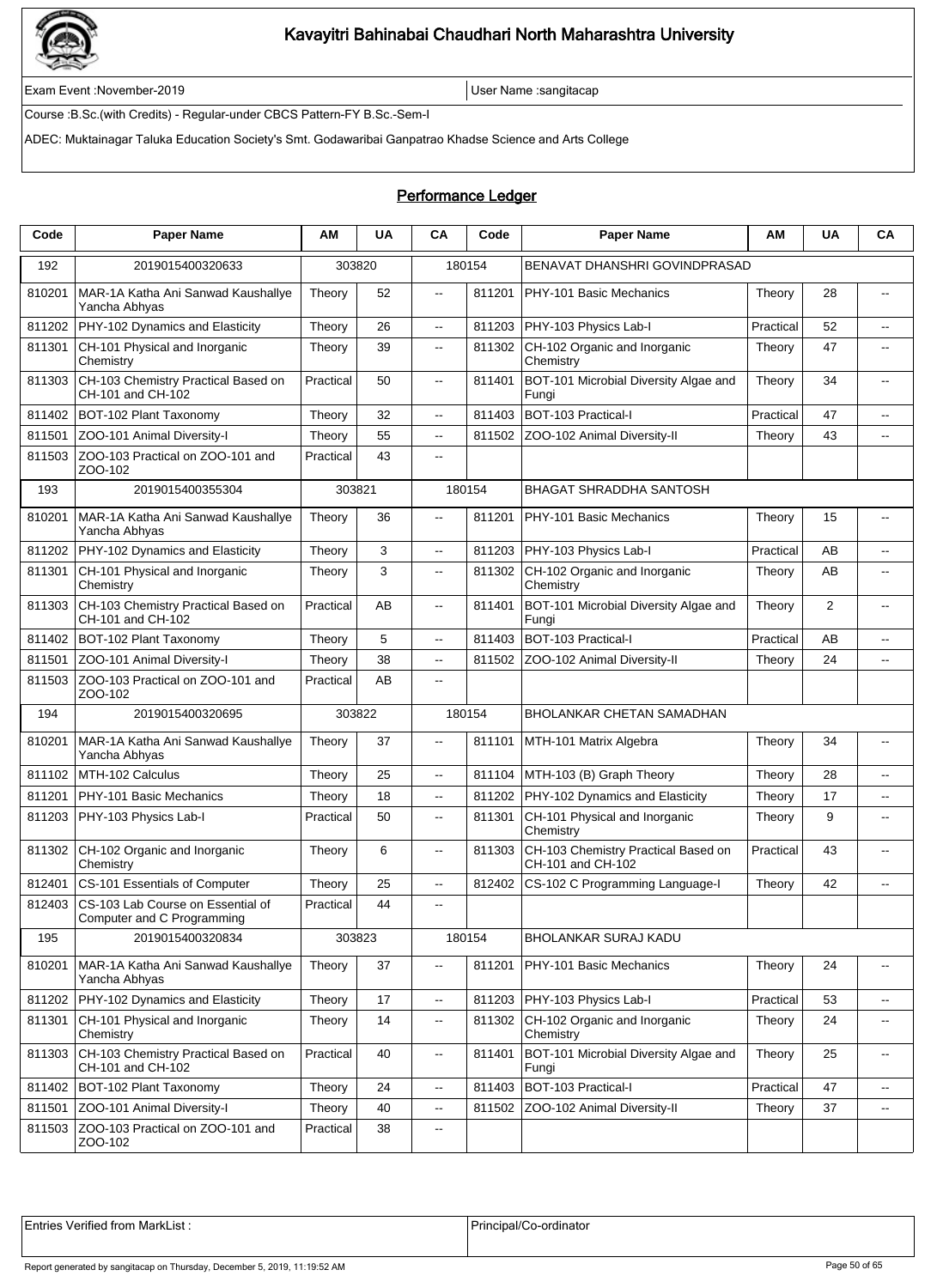

Exam Event :November-2019 User Name :sangitacap

Course :B.Sc.(with Credits) - Regular-under CBCS Pattern-FY B.Sc.-Sem-I

ADEC: Muktainagar Taluka Education Society's Smt. Godawaribai Ganpatrao Khadse Science and Arts College

#### Performance Ledger

| Code   | <b>Paper Name</b>                                               | АM        | <b>UA</b> | <b>CA</b>                | Code   | <b>Paper Name</b>                                        | ΑМ        | <b>UA</b> | CA                       |
|--------|-----------------------------------------------------------------|-----------|-----------|--------------------------|--------|----------------------------------------------------------|-----------|-----------|--------------------------|
| 196    | 2019015400320857                                                | 303824    |           |                          | 180154 | <b>BHONGARE PRIYANKA SUPADA</b>                          |           |           |                          |
| 810201 | MAR-1A Katha Ani Sanwad Kaushallye<br>Yancha Abhyas             | Theory    | 49        | $\overline{\phantom{a}}$ | 811101 | MTH-101 Matrix Algebra                                   | Theory    | 34        | $\overline{\phantom{a}}$ |
| 811102 | MTH-102 Calculus                                                | Theory    | 32        | $\overline{\phantom{a}}$ | 811104 | MTH-103 (B) Graph Theory                                 | Theory    | 28        | --                       |
| 811201 | PHY-101 Basic Mechanics                                         | Theory    | 30        | --                       | 811202 | PHY-102 Dynamics and Elasticity                          | Theory    | 20        | $\overline{\phantom{a}}$ |
| 811203 | PHY-103 Physics Lab-I                                           | Practical | 49        | 44                       | 811301 | CH-101 Physical and Inorganic<br>Chemistry               | Theory    | 25        | $\overline{\phantom{a}}$ |
| 811302 | CH-102 Organic and Inorganic<br>Chemistry                       | Theory    | 24        | щ.                       | 811303 | CH-103 Chemistry Practical Based on<br>CH-101 and CH-102 | Practical | 40        | $\overline{\phantom{a}}$ |
| 812401 | CS-101 Essentials of Computer                                   | Theory    | 24        | $\overline{a}$           | 812402 | CS-102 C Programming Language-I                          | Theory    | 44        | $\overline{a}$           |
| 812403 | CS-103 Lab Course on Essential of<br>Computer and C Programming | Practical | 42        | $- -$                    |        |                                                          |           |           |                          |
| 197    | 2019015400320842                                                | 303825    |           |                          | 180154 | <b>BODADE GITA DIGAMBAR</b>                              |           |           |                          |
| 810201 | MAR-1A Katha Ani Sanwad Kaushallye<br>Yancha Abhyas             | Theory    | 45        | Ξ.                       | 811201 | PHY-101 Basic Mechanics                                  | Theory    | 26        | --                       |
| 811202 | PHY-102 Dynamics and Elasticity                                 | Theory    | 12        | Ξ.                       | 811203 | PHY-103 Physics Lab-I                                    | Practical | 52        | --                       |
| 811301 | CH-101 Physical and Inorganic<br>Chemistry                      | Theory    | 24        | щ.                       | 811302 | CH-102 Organic and Inorganic<br>Chemistry                | Theory    | 25        | --                       |
| 811303 | CH-103 Chemistry Practical Based on<br>CH-101 and CH-102        | Practical | 41        | $\overline{\phantom{a}}$ | 811401 | BOT-101 Microbial Diversity Algae and<br>Fungi           | Theory    | 31        | $\overline{\phantom{a}}$ |
| 811402 | BOT-102 Plant Taxonomy                                          | Theory    | 24        | $\overline{\phantom{a}}$ | 811403 | BOT-103 Practical-I                                      | Practical | 43        | --                       |
| 811501 | ZOO-101 Animal Diversity-I                                      | Theory    | 51        | .,                       | 811502 | ZOO-102 Animal Diversity-II                              | Theory    | 32        | $\overline{\phantom{a}}$ |
| 811503 | ZOO-103 Practical on ZOO-101 and<br>ZOO-102                     | Practical | 38        | Ξ.                       |        |                                                          |           |           |                          |
| 198    | 2019015400320803                                                | 303826    |           |                          | 180154 | DHADE ROHAN SHANTARAM                                    |           |           |                          |
| 810201 | MAR-1A Katha Ani Sanwad Kaushallye<br>Yancha Abhyas             | Theory    | 18        | $\overline{\phantom{a}}$ | 811101 | MTH-101 Matrix Algebra                                   | Theory    | 6         | $\overline{\phantom{a}}$ |
| 811102 | MTH-102 Calculus                                                | Theory    | 6         | $\overline{a}$           | 811104 | MTH-103 (B) Graph Theory                                 | Theory    | 24        | цц.                      |
| 811201 | PHY-101 Basic Mechanics                                         | Theory    | 11        | $\overline{\phantom{a}}$ | 811202 | PHY-102 Dynamics and Elasticity                          | Theory    | 1         | $\overline{a}$           |
| 811203 | PHY-103 Physics Lab-I                                           | Practical | 50        | щ.                       | 811301 | CH-101 Physical and Inorganic<br>Chemistry               | Theory    | 2         | $\overline{\phantom{a}}$ |
| 811302 | CH-102 Organic and Inorganic<br>Chemistry                       | Theory    | 2         | $\overline{\phantom{a}}$ | 811303 | CH-103 Chemistry Practical Based on<br>CH-101 and CH-102 | Practical | 35        | $-$                      |
| 812401 | CS-101 Essentials of Computer                                   | Theory    | 24        | .,                       | 812402 | CS-102 C Programming Language-I                          | Theory    | 38        | --                       |
| 812403 | CS-103 Lab Course on Essential of<br>Computer and C Programming | Practical | 34        | $\overline{\phantom{a}}$ |        |                                                          |           |           |                          |
| 199    | 2019015400320811                                                |           | 303827    |                          | 180154 | DHOLE PALLAVI DNYANESHWAR                                |           |           |                          |
| 810201 | MAR-1A Katha Ani Sanwad Kaushallye<br>Yancha Abhyas             | Theory    | 31        | .,                       | 811101 | MTH-101 Matrix Algebra                                   | Theory    | 45        | --                       |
| 811102 | MTH-102 Calculus                                                | Theory    | 37        | Ξ.                       | 811104 | MTH-103 (B) Graph Theory                                 | Theory    | 28        | $\overline{\phantom{a}}$ |
| 811201 | PHY-101 Basic Mechanics                                         | Theory    | 47        | щ.                       | 811202 | PHY-102 Dynamics and Elasticity                          | Theory    | 36        | $\overline{\phantom{a}}$ |
| 811203 | PHY-103 Physics Lab-I                                           | Practical | 48        | Ξ.                       | 811301 | CH-101 Physical and Inorganic<br>Chemistry               | Theory    | 45        | $\overline{\phantom{a}}$ |
| 811302 | CH-102 Organic and Inorganic<br>Chemistry                       | Theory    | 32        | Ξ.                       | 811303 | CH-103 Chemistry Practical Based on<br>CH-101 and CH-102 | Practical | 54        | $\overline{\phantom{a}}$ |
| 812401 | CS-101 Essentials of Computer                                   | Theory    | 41        | Ξ.                       | 812402 | CS-102 C Programming Language-I                          | Theory    | 45        | $\sim$                   |
| 812403 | CS-103 Lab Course on Essential of<br>Computer and C Programming | Practical | 50        | Ξ.                       |        |                                                          |           |           |                          |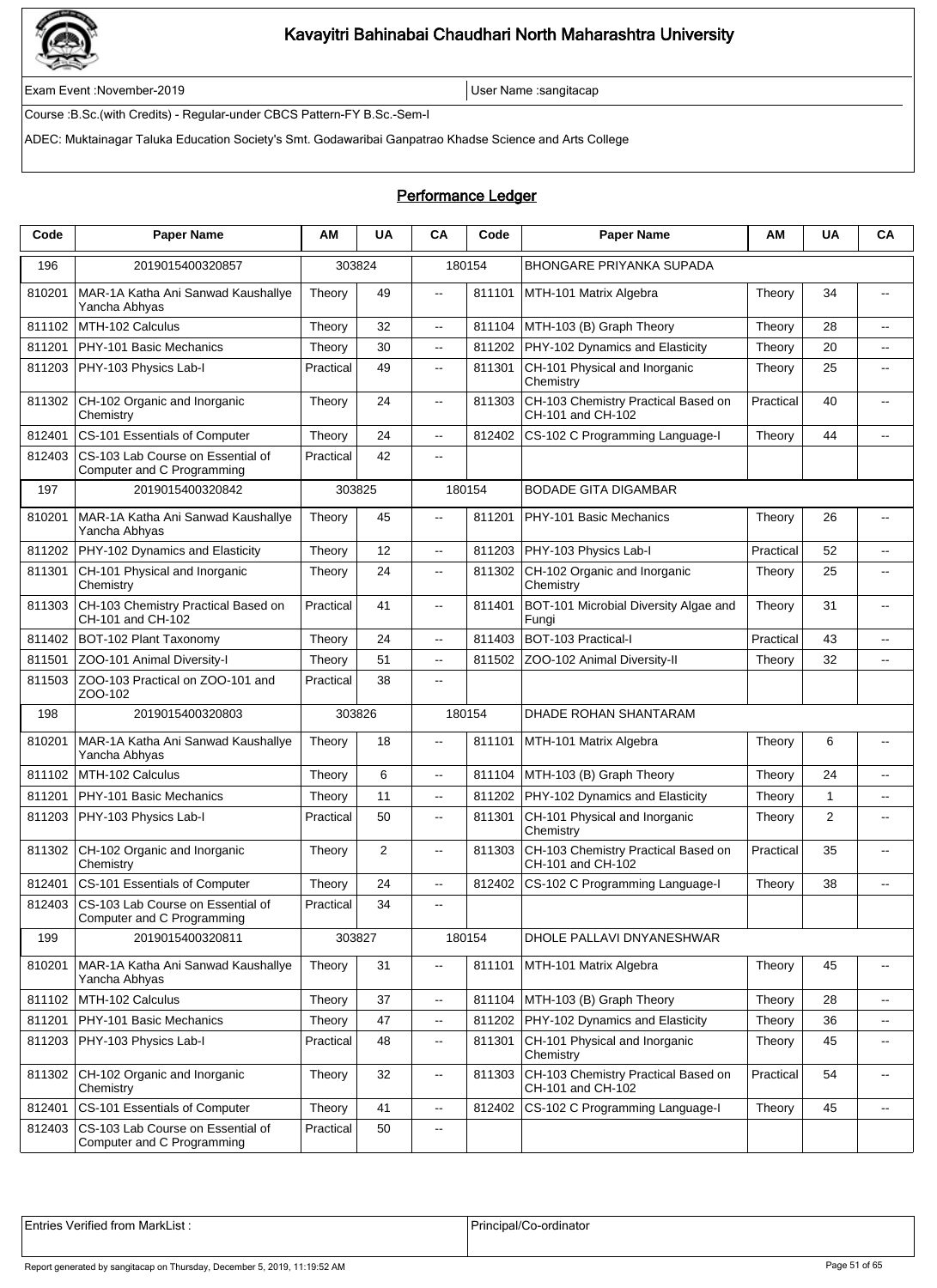

Exam Event :November-2019 User Name :sangitacap

Course :B.Sc.(with Credits) - Regular-under CBCS Pattern-FY B.Sc.-Sem-I

ADEC: Muktainagar Taluka Education Society's Smt. Godawaribai Ganpatrao Khadse Science and Arts College

### Performance Ledger

| Code   | <b>Paper Name</b>                                               | ΑМ        | <b>UA</b>      | CA                       | Code   | <b>Paper Name</b>                                        | AM        | <b>UA</b>      | CA                       |
|--------|-----------------------------------------------------------------|-----------|----------------|--------------------------|--------|----------------------------------------------------------|-----------|----------------|--------------------------|
| 200    | 2019015400320761                                                |           | 303828         |                          | 180154 | <b>GATMANE RUCHIKA ASHOK</b>                             |           |                |                          |
| 810201 | MAR-1A Katha Ani Sanwad Kaushallye<br>Yancha Abhyas             | Theory    | 50             | $\overline{\phantom{a}}$ | 811201 | PHY-101 Basic Mechanics                                  | Theory    | 34             | $\sim$                   |
| 811202 | PHY-102 Dynamics and Elasticity                                 | Theory    | 30             | $\overline{\phantom{a}}$ | 811203 | PHY-103 Physics Lab-I                                    | Practical | 52             | $\overline{a}$           |
| 811301 | CH-101 Physical and Inorganic<br>Chemistry                      | Theory    | 28             | $\overline{\phantom{a}}$ | 811302 | CH-102 Organic and Inorganic<br>Chemistry                | Theory    | 33             | $\overline{\phantom{a}}$ |
| 811303 | CH-103 Chemistry Practical Based on<br>CH-101 and CH-102        | Practical | 50             | $\overline{\phantom{a}}$ | 811401 | BOT-101 Microbial Diversity Algae and<br>Fungi           | Theory    | 33             | --                       |
| 811402 | BOT-102 Plant Taxonomy                                          | Theory    | 24             | $\overline{\phantom{a}}$ | 811403 | BOT-103 Practical-I                                      | Practical | 41             | $\overline{\phantom{a}}$ |
| 811501 | ZOO-101 Animal Diversity-I                                      | Theory    | 48             | $\overline{a}$           | 811502 | ZOO-102 Animal Diversity-II                              | Theory    | 43             | $\overline{a}$           |
| 811503 | ZOO-103 Practical on ZOO-101 and<br>ZOO-102                     | Practical | 32             | $\overline{\phantom{a}}$ |        |                                                          |           |                |                          |
| 201    | 2019015400320881                                                |           | 303829         |                          | 180154 | <b>GAVANDE GAURAV SANJAY</b>                             |           |                |                          |
| 810201 | MAR-1A Katha Ani Sanwad Kaushallye<br>Yancha Abhyas             | Theory    | 35             | $\overline{\phantom{a}}$ | 811101 | MTH-101 Matrix Algebra                                   | Theory    | 24             | $\overline{a}$           |
| 811102 | MTH-102 Calculus                                                | Theory    | 13             | Ξ.                       | 811104 | MTH-103 (B) Graph Theory                                 | Theory    | $\overline{7}$ | $\overline{\phantom{a}}$ |
| 811201 | PHY-101 Basic Mechanics                                         | Theory    | 24             | Ξ.                       | 811202 | PHY-102 Dynamics and Elasticity                          | Theory    | 6              | $\overline{\phantom{a}}$ |
| 811203 | PHY-103 Physics Lab-I                                           | Practical | 40             | $\overline{\phantom{a}}$ | 811301 | CH-101 Physical and Inorganic<br>Chemistry               | Theory    | 10             | --                       |
| 811302 | CH-102 Organic and Inorganic<br>Chemistry                       | Theory    | 9              | .,                       | 811303 | CH-103 Chemistry Practical Based on<br>CH-101 and CH-102 | Practical | 37             | $\overline{\phantom{a}}$ |
| 812401 | CS-101 Essentials of Computer                                   | Theory    | 25             | $\overline{\phantom{a}}$ | 812402 | CS-102 C Programming Language-I                          | Theory    | 24             | $\overline{\phantom{a}}$ |
| 812403 | CS-103 Lab Course on Essential of<br>Computer and C Programming | Practical | 46             | $- -$                    |        |                                                          |           |                |                          |
| 202    | 2018015400052255                                                |           | 303830         |                          | 180154 | <b>GAVANDE SARVESH UMARAO</b>                            |           |                |                          |
| 810201 | MAR-1A Katha Ani Sanwad Kaushallye<br>Yancha Abhyas             | Theory    | 24             | --                       | 811201 | PHY-101 Basic Mechanics                                  | Theory    | 9              | $\overline{\phantom{a}}$ |
| 811202 | PHY-102 Dynamics and Elasticity                                 | Theory    | 3              | Ξ.                       | 811203 | PHY-103 Physics Lab-I                                    | Practical | 46             | $\overline{\phantom{a}}$ |
| 811301 | CH-101 Physical and Inorganic<br>Chemistry                      | Theory    | 5              | .,                       | 811302 | CH-102 Organic and Inorganic<br>Chemistry                | Theory    | 5              | $\overline{\phantom{a}}$ |
| 811303 | CH-103 Chemistry Practical Based on<br>CH-101 and CH-102        | Practical | 32             | $- -$                    | 811401 | BOT-101 Microbial Diversity Algae and<br>Fungi           | Theory    | 5              | $\overline{a}$           |
| 811402 | BOT-102 Plant Taxonomy                                          | Theory    | $\overline{2}$ | Ξ.                       | 811403 | BOT-103 Practical-I                                      | Practical | 31             | $\overline{\phantom{a}}$ |
| 811501 | ZOO-101 Animal Diversity-I                                      | Theory    | 35             | Ξ.                       | 811502 | ZOO-102 Animal Diversity-II                              | Theory    | 17             | $\overline{a}$           |
|        | 811503 ZOO-103 Practical on ZOO-101 and<br>ZOO-102              | Practical | 30             | $\overline{\phantom{a}}$ |        |                                                          |           |                |                          |
| 203    | 2019015400320792                                                |           | 303831         |                          | 180154 | <b>GHATE MAYUR NINA</b>                                  |           |                |                          |
| 810201 | MAR-1A Katha Ani Sanwad Kaushallye<br>Yancha Abhyas             | Theory    | 41             | --                       | 811201 | PHY-101 Basic Mechanics                                  | Theory    | 11             | --                       |
| 811202 | PHY-102 Dynamics and Elasticity                                 | Theory    | $\overline{7}$ | --                       | 811203 | PHY-103 Physics Lab-I                                    | Practical | 40             | $\sim$                   |
| 811301 | CH-101 Physical and Inorganic<br>Chemistry                      | Theory    | 25             | --                       | 811302 | CH-102 Organic and Inorganic<br>Chemistry                | Theory    | 26             | $\sim$                   |
| 811303 | CH-103 Chemistry Practical Based on<br>CH-101 and CH-102        | Practical | 34             | --                       | 811401 | BOT-101 Microbial Diversity Algae and<br>Fungi           | Theory    | 25             | $\overline{\phantom{a}}$ |
| 811402 | BOT-102 Plant Taxonomy                                          | Theory    | $\mathbf 5$    | --                       | 811403 | BOT-103 Practical-I                                      | Practical | 34             | $\overline{\phantom{a}}$ |
| 811501 | ZOO-101 Animal Diversity-I                                      | Theory    | 37             | ۰.                       | 811502 | ZOO-102 Animal Diversity-II                              | Theory    | 36             | ⊷                        |
| 811503 | ZOO-103 Practical on ZOO-101 and<br>ZOO-102                     | Practical | 32             | ۰.                       |        |                                                          |           |                |                          |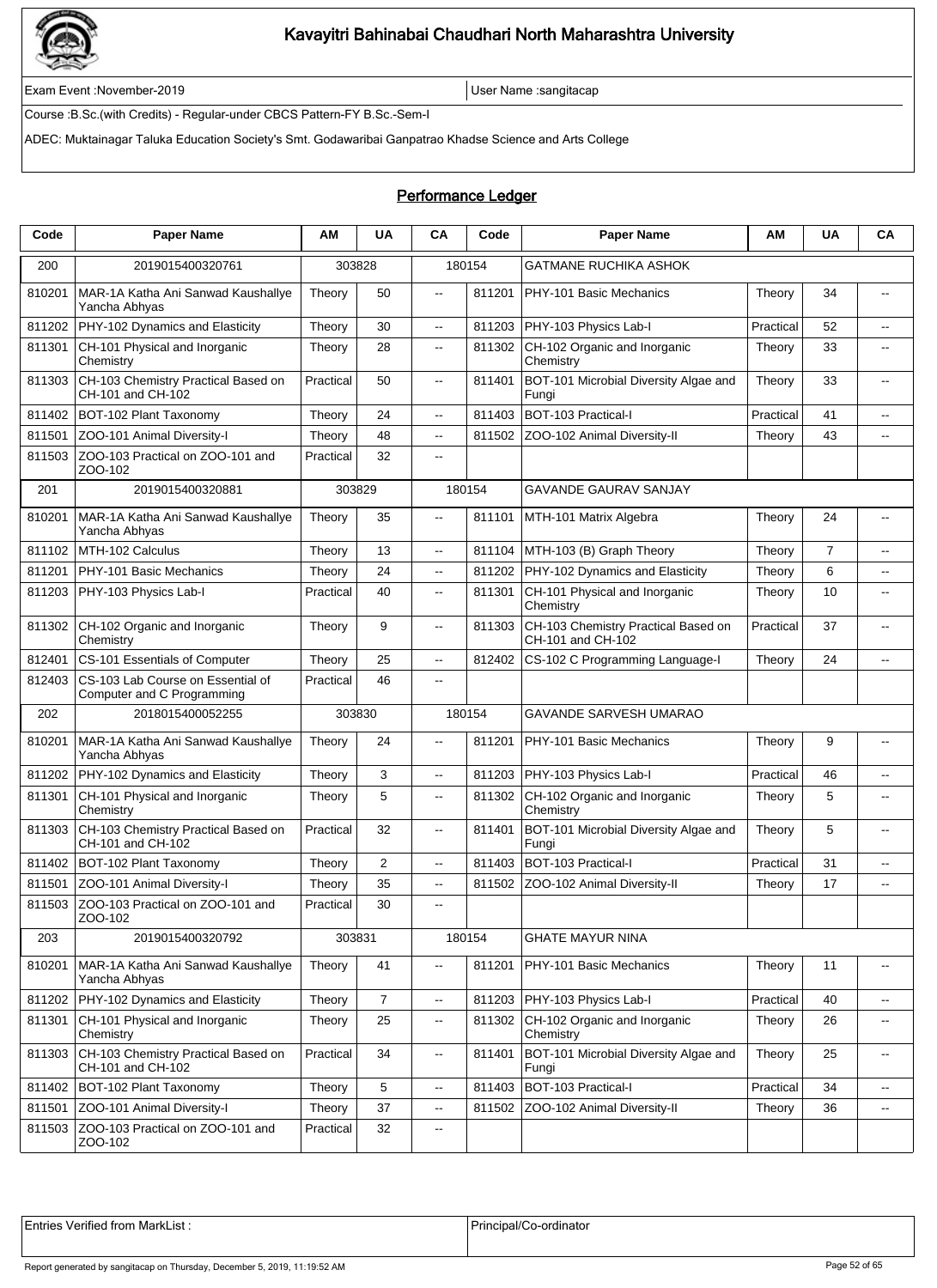

Exam Event :November-2019 User Name :sangitacap

Course :B.Sc.(with Credits) - Regular-under CBCS Pattern-FY B.Sc.-Sem-I

ADEC: Muktainagar Taluka Education Society's Smt. Godawaribai Ganpatrao Khadse Science and Arts College

#### Performance Ledger

| Code   | <b>Paper Name</b>                                               | АM        | <b>UA</b>      | CA                       | Code   | <b>Paper Name</b>                                        | AM        | <b>UA</b> | CA                       |
|--------|-----------------------------------------------------------------|-----------|----------------|--------------------------|--------|----------------------------------------------------------|-----------|-----------|--------------------------|
| 204    | 2019015400320664                                                |           | 303832         |                          | 180154 | <b>GORALE YOGESH KAILAS</b>                              |           |           |                          |
| 810201 | MAR-1A Katha Ani Sanwad Kaushallye<br>Yancha Abhyas             | Theory    | 30             | $\overline{\phantom{a}}$ | 811201 | PHY-101 Basic Mechanics                                  | Theory    | 24        | $\sim$                   |
| 811202 | PHY-102 Dynamics and Elasticity                                 | Theory    | 11             | $\overline{\phantom{a}}$ | 811203 | PHY-103 Physics Lab-I                                    | Practical | 45        | $\overline{a}$           |
| 811301 | CH-101 Physical and Inorganic<br>Chemistry                      | Theory    | 13             | $\overline{\phantom{a}}$ | 811302 | CH-102 Organic and Inorganic<br>Chemistry                | Theory    | 10        | $\overline{\phantom{a}}$ |
| 811303 | CH-103 Chemistry Practical Based on<br>CH-101 and CH-102        | Practical | 36             | $\overline{\phantom{a}}$ | 811401 | BOT-101 Microbial Diversity Algae and<br>Fungi           | Theory    | 8         | --                       |
| 811402 | BOT-102 Plant Taxonomy                                          | Theory    | $\overline{2}$ | $\overline{\phantom{a}}$ | 811403 | BOT-103 Practical-I                                      | Practical | 34        | $\overline{a}$           |
| 811501 | ZOO-101 Animal Diversity-I                                      | Theory    | 28             | $\overline{a}$           | 811502 | ZOO-102 Animal Diversity-II                              | Theory    | 28        | $\overline{a}$           |
| 811503 | ZOO-103 Practical on ZOO-101 and<br>ZOO-102                     | Practical | 26             | $\overline{\phantom{a}}$ |        |                                                          |           |           |                          |
| 205    | 2019015400320993                                                |           | 303833         |                          | 180154 | <b>GOSAVI RUSHIKESH PRAMOD</b>                           |           |           |                          |
| 810201 | MAR-1A Katha Ani Sanwad Kaushallye<br>Yancha Abhyas             | Theory    | 24             | $\overline{\phantom{a}}$ | 811201 | PHY-101 Basic Mechanics                                  | Theory    | 17        | $\overline{a}$           |
| 811202 | PHY-102 Dynamics and Elasticity                                 | Theory    | 3              | Ξ.                       | 811203 | PHY-103 Physics Lab-I                                    | Practical | 48        | $\overline{\phantom{a}}$ |
| 811301 | CH-101 Physical and Inorganic<br>Chemistry                      | Theory    | 10             | Ξ.                       | 811302 | CH-102 Organic and Inorganic<br>Chemistry                | Theory    | 2         | --                       |
| 811303 | CH-103 Chemistry Practical Based on<br>CH-101 and CH-102        | Practical | 40             | --                       | 811401 | BOT-101 Microbial Diversity Algae and<br>Fungi           | Theory    | 11        | $\overline{\phantom{a}}$ |
| 811402 | BOT-102 Plant Taxonomy                                          | Theory    | $\mathbf{1}$   | $- -$                    | 811403 | BOT-103 Practical-I                                      | Practical | 28        | --                       |
| 811501 | ZOO-101 Animal Diversity-I                                      | Theory    | 28             | $\overline{\phantom{a}}$ | 811502 | ZOO-102 Animal Diversity-II                              | Theory    | 24        | $\overline{\phantom{a}}$ |
| 811503 | ZOO-103 Practical on ZOO-101 and<br>ZOO-102                     | Practical | 31             | $\overline{a}$           |        |                                                          |           |           |                          |
| 206    | 2019015400320896                                                | 303834    |                |                          | 180154 | HIROLE TEJASWINI VILAS                                   |           |           |                          |
| 810201 | MAR-1A Katha Ani Sanwad Kaushallye<br>Yancha Abhyas             | Theory    | 35             | $\overline{\phantom{a}}$ | 811101 | MTH-101 Matrix Algebra                                   | Theory    | 30        | $\overline{\phantom{a}}$ |
| 811102 | MTH-102 Calculus                                                | Theory    | 11             | Ξ.                       | 811104 | MTH-103 (B) Graph Theory                                 | Theory    | 24        | $\overline{a}$           |
| 811201 | PHY-101 Basic Mechanics                                         | Theory    | 27             | --                       | 811202 | PHY-102 Dynamics and Elasticity                          | Theory    | 24        | --                       |
| 811203 | PHY-103 Physics Lab-I                                           | Practical | 47             | $\overline{\phantom{a}}$ | 811301 | CH-101 Physical and Inorganic<br>Chemistry               | Theory    | 24        | $\overline{\phantom{a}}$ |
| 811302 | CH-102 Organic and Inorganic<br>Chemistry                       | Theory    | 19             | $- -$                    | 811303 | CH-103 Chemistry Practical Based on<br>CH-101 and CH-102 | Practical | 46        | $\overline{a}$           |
| 812401 | CS-101 Essentials of Computer                                   | Theory    | 24             | $\overline{\phantom{a}}$ | 812402 | CS-102 C Programming Language-I                          | Theory    | 36        | $\overline{a}$           |
| 812403 | CS-103 Lab Course on Essential of<br>Computer and C Programming | Practical | 45             | $\overline{\phantom{a}}$ |        |                                                          |           |           |                          |
| 207    | 2019015400320714                                                |           | 303835         |                          | 180154 | INGALE MUKTABAI NINA                                     |           |           |                          |
| 810201 | MAR-1A Katha Ani Sanwad Kaushallye<br>Yancha Abhyas             | Theory    | 49             | --                       | 811201 | PHY-101 Basic Mechanics                                  | Theory    | 31        | --                       |
| 811202 | PHY-102 Dynamics and Elasticity                                 | Theory    | 31             | --                       | 811203 | PHY-103 Physics Lab-I                                    | Practical | 50        | $\sim$                   |
| 811301 | CH-101 Physical and Inorganic<br>Chemistry                      | Theory    | 31             | --                       | 811302 | CH-102 Organic and Inorganic<br>Chemistry                | Theory    | 24        | $\overline{\phantom{a}}$ |
| 811303 | CH-103 Chemistry Practical Based on<br>CH-101 and CH-102        | Practical | 49             | --                       | 811401 | BOT-101 Microbial Diversity Algae and<br>Fungi           | Theory    | 24        | $\overline{\phantom{a}}$ |
| 811402 | BOT-102 Plant Taxonomy                                          | Theory    | 24             | --                       | 811403 | BOT-103 Practical-I                                      | Practical | 34        | $\overline{\phantom{a}}$ |
| 811501 | ZOO-101 Animal Diversity-I                                      | Theory    | 45             | --                       | 811502 | ZOO-102 Animal Diversity-II                              | Theory    | 37        | ⊷                        |
| 811503 | ZOO-103 Practical on ZOO-101 and<br>ZOO-102                     | Practical | 44             | ۰.                       |        |                                                          |           |           |                          |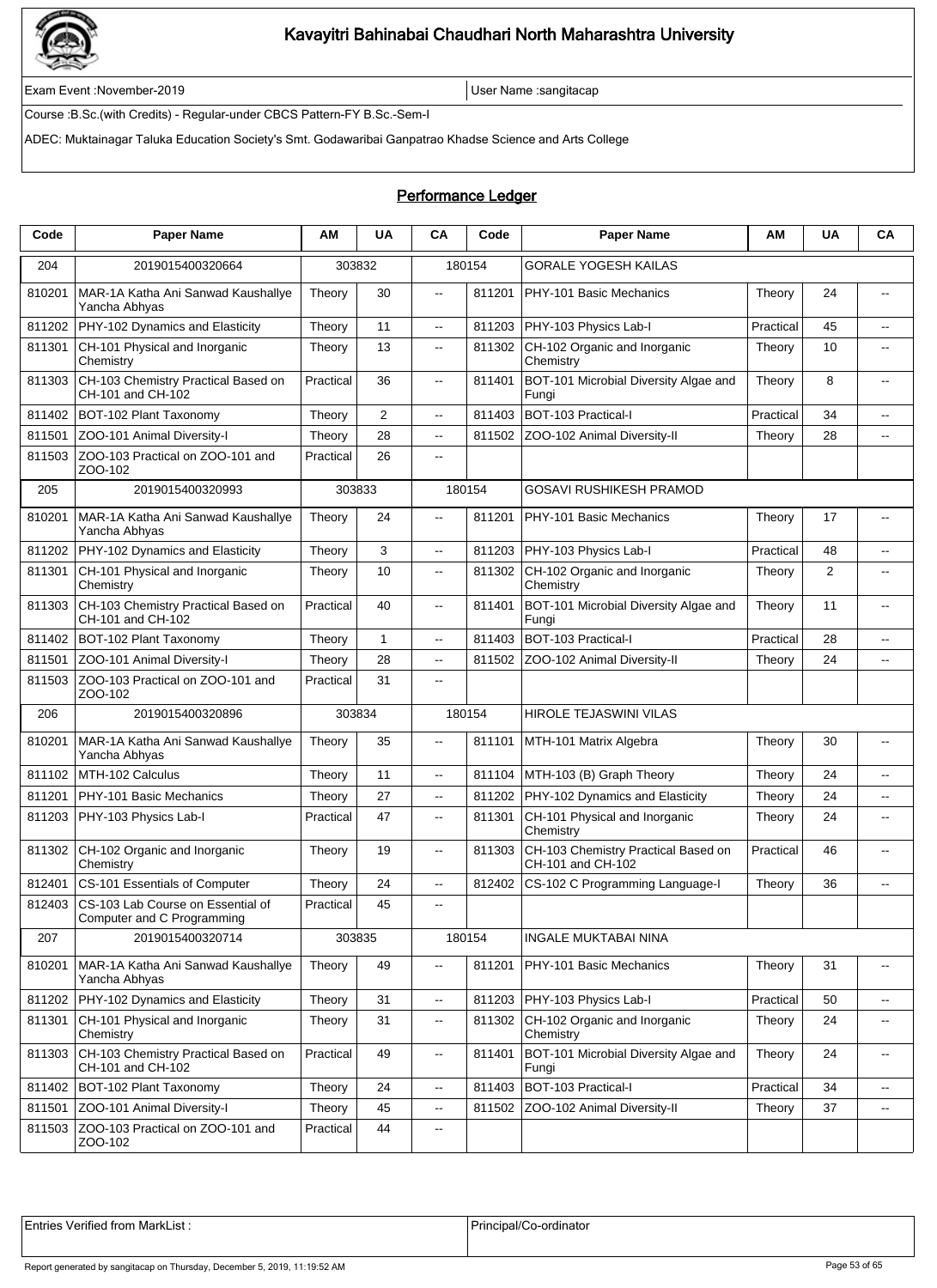

Exam Event :November-2019 User Name :sangitacap

Course :B.Sc.(with Credits) - Regular-under CBCS Pattern-FY B.Sc.-Sem-I

ADEC: Muktainagar Taluka Education Society's Smt. Godawaribai Ganpatrao Khadse Science and Arts College

### Performance Ledger

| Code   | <b>Paper Name</b>                                               | ΑМ        | <b>UA</b> | CA                       | Code   | <b>Paper Name</b>                                        | AM        | <b>UA</b> | CA                       |
|--------|-----------------------------------------------------------------|-----------|-----------|--------------------------|--------|----------------------------------------------------------|-----------|-----------|--------------------------|
| 208    | 2019015400320656                                                | 303836    |           |                          | 180154 | JAISWAL YOGESH VINOD                                     |           |           |                          |
| 810201 | MAR-1A Katha Ani Sanwad Kaushallye<br>Yancha Abhyas             | Theory    | AB        | $\overline{\phantom{a}}$ | 811201 | PHY-101 Basic Mechanics                                  | Theory    | AB        | $\overline{\phantom{a}}$ |
| 811202 | PHY-102 Dynamics and Elasticity                                 | Theory    | AB        | $\overline{\phantom{a}}$ | 811203 | PHY-103 Physics Lab-I                                    | Practical | AB        | $\overline{a}$           |
| 811301 | CH-101 Physical and Inorganic<br>Chemistry                      | Theory    | AB        | $\overline{\phantom{a}}$ | 811302 | CH-102 Organic and Inorganic<br>Chemistry                | Theory    | AB        | $\overline{\phantom{a}}$ |
| 811303 | CH-103 Chemistry Practical Based on<br>CH-101 and CH-102        | Practical | AB        | $\overline{\phantom{a}}$ | 811401 | BOT-101 Microbial Diversity Algae and<br>Fungi           | Theory    | AB        | --                       |
| 811402 | BOT-102 Plant Taxonomy                                          | Theory    | AB        | цü.                      | 811403 | BOT-103 Practical-I                                      | Practical | AB        | $\overline{a}$           |
| 811501 | ZOO-101 Animal Diversity-I                                      | Theory    | AB        | цü.                      | 811502 | ZOO-102 Animal Diversity-II                              | Theory    | AB        | цц.                      |
| 811503 | ZOO-103 Practical on ZOO-101 and<br>ZOO-102                     | Practical | AB        | 44                       |        |                                                          |           |           |                          |
| 209    | 2019015400320753                                                | 303837    |           |                          | 180154 | JANE SHIVANI LAXMAN                                      |           |           |                          |
| 810201 | MAR-1A Katha Ani Sanwad Kaushallye<br>Yancha Abhyas             | Theory    | 48        | $\overline{a}$           | 811201 | PHY-101 Basic Mechanics                                  | Theory    | 41        |                          |
| 811202 | PHY-102 Dynamics and Elasticity                                 | Theory    | 50        | Ξ.                       | 811203 | PHY-103 Physics Lab-I                                    | Practical | 48        | $\overline{\phantom{a}}$ |
| 811301 | CH-101 Physical and Inorganic<br>Chemistry                      | Theory    | 45        | Ξ.                       | 811302 | CH-102 Organic and Inorganic<br>Chemistry                | Theory    | 43        | --                       |
| 811303 | CH-103 Chemistry Practical Based on<br>CH-101 and CH-102        | Practical | 55        | --                       | 811401 | BOT-101 Microbial Diversity Algae and<br>Fungi           | Theory    | 44        | $\overline{\phantom{a}}$ |
| 811402 | BOT-102 Plant Taxonomy                                          | Theory    | 37        | $- -$                    | 811403 | BOT-103 Practical-I                                      | Practical | 51        | $\overline{\phantom{a}}$ |
| 811501 | ZOO-101 Animal Diversity-I                                      | Theory    | 52        | $\overline{\phantom{a}}$ | 811502 | ZOO-102 Animal Diversity-II                              | Theory    | 45        | $\overline{\phantom{a}}$ |
| 811503 | ZOO-103 Practical on ZOO-101 and<br>ZOO-102                     | Practical | 42        | $\overline{a}$           |        |                                                          |           |           |                          |
| 210    | 2019015400320873                                                | 303838    |           |                          | 180154 | JAWARE MIRA SANTOSH                                      |           |           |                          |
| 810201 | MAR-1A Katha Ani Sanwad Kaushallye<br>Yancha Abhyas             | Theory    | 44        | --                       | 811201 | PHY-101 Basic Mechanics                                  | Theory    | 29        | --                       |
| 811202 | PHY-102 Dynamics and Elasticity                                 | Theory    | 24        | Ξ.                       | 811203 | PHY-103 Physics Lab-I                                    | Practical | 53        | $\overline{a}$           |
| 811301 | CH-101 Physical and Inorganic<br>Chemistry                      | Theory    | 15        | $\overline{\phantom{a}}$ | 811302 | CH-102 Organic and Inorganic<br>Chemistry                | Theory    | 24        | $\overline{\phantom{a}}$ |
| 811303 | CH-103 Chemistry Practical Based on<br>CH-101 and CH-102        | Practical | 49        | $\overline{\phantom{a}}$ | 811401 | BOT-101 Microbial Diversity Algae and<br>Fungi           | Theory    | 25        | $\overline{\phantom{a}}$ |
| 811402 | BOT-102 Plant Taxonomy                                          | Theory    | 24        | Ξ.                       | 811403 | BOT-103 Practical-I                                      | Practical | 54        | $\overline{\phantom{a}}$ |
| 811501 | ZOO-101 Animal Diversity-I                                      | Theory    | 29        | Ξ.                       | 811502 | ZOO-102 Animal Diversity-II                              | Theory    | 26        | --                       |
|        | 811503 ZOO-103 Practical on ZOO-101 and<br>ZOO-102              | Practical | 37        | $- -$                    |        |                                                          |           |           |                          |
| 211    | 2019015400320923                                                |           | 303839    |                          | 180154 | KANDELKAR MANISHA DINESH                                 |           |           |                          |
| 810201 | MAR-1A Katha Ani Sanwad Kaushallye<br>Yancha Abhyas             | Theory    | 33        | --                       | 811101 | MTH-101 Matrix Algebra                                   | Theory    | 27        | --                       |
| 811102 | MTH-102 Calculus                                                | Theory    | 13        | Ξ.                       | 811104 | MTH-103 (B) Graph Theory                                 | Theory    | 24        | --                       |
| 811201 | PHY-101 Basic Mechanics                                         | Theory    | 27        | щ.                       | 811202 | PHY-102 Dynamics and Elasticity                          | Theory    | 13        | $\overline{\phantom{a}}$ |
| 811203 | PHY-103 Physics Lab-I                                           | Practical | 50        | щ.                       | 811301 | CH-101 Physical and Inorganic<br>Chemistry               | Theory    | 13        | $\overline{\phantom{a}}$ |
| 811302 | CH-102 Organic and Inorganic<br>Chemistry                       | Theory    | 16        | щ.                       | 811303 | CH-103 Chemistry Practical Based on<br>CH-101 and CH-102 | Practical | 41        | $\overline{\phantom{a}}$ |
| 812401 | CS-101 Essentials of Computer                                   | Theory    | 24        | Ξ.                       | 812402 | CS-102 C Programming Language-I                          | Theory    | 35        | $\overline{\phantom{a}}$ |
| 812403 | CS-103 Lab Course on Essential of<br>Computer and C Programming | Practical | 33        | ۰.                       |        |                                                          |           |           |                          |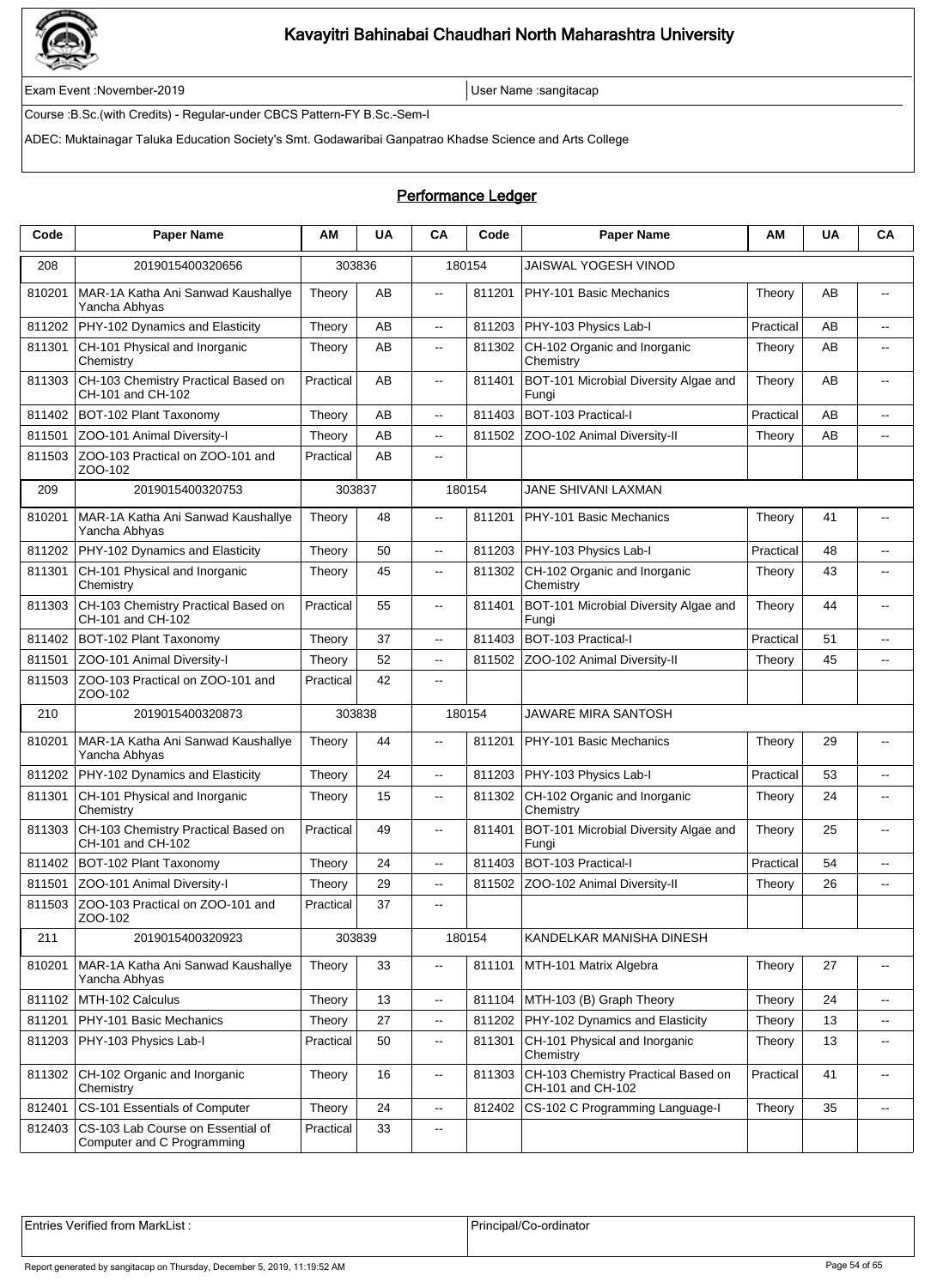

Exam Event :November-2019 User Name :sangitacap

Course :B.Sc.(with Credits) - Regular-under CBCS Pattern-FY B.Sc.-Sem-I

ADEC: Muktainagar Taluka Education Society's Smt. Godawaribai Ganpatrao Khadse Science and Arts College

### Performance Ledger

| Code   | <b>Paper Name</b>                                               | ΑM        | <b>UA</b>      | CA                       | Code   | <b>Paper Name</b>                                        | AM        | <b>UA</b>      | CA                       |
|--------|-----------------------------------------------------------------|-----------|----------------|--------------------------|--------|----------------------------------------------------------|-----------|----------------|--------------------------|
| 212    | 2019015400320617                                                |           | 303840         |                          | 180154 | KANDELKAR SHUBHAM VISHWANATH                             |           |                |                          |
| 810201 | MAR-1A Katha Ani Sanwad Kaushallye<br>Yancha Abhyas             | Theory    | 36             | $\overline{\phantom{a}}$ | 811201 | PHY-101 Basic Mechanics                                  | Theory    | 6              | $\overline{\phantom{a}}$ |
| 811202 | PHY-102 Dynamics and Elasticity                                 | Theory    | 13             | $\overline{\phantom{a}}$ | 811203 | PHY-103 Physics Lab-I                                    | Practical | 48             | $\overline{a}$           |
| 811301 | CH-101 Physical and Inorganic<br>Chemistry                      | Theory    | 4              | $\overline{\phantom{a}}$ | 811302 | CH-102 Organic and Inorganic<br>Chemistry                | Theory    | 4              | $\overline{\phantom{a}}$ |
| 811303 | CH-103 Chemistry Practical Based on<br>CH-101 and CH-102        | Practical | 24             | $\overline{\phantom{a}}$ | 811401 | BOT-101 Microbial Diversity Algae and<br>Fungi           | Theory    | 6              | $\overline{a}$           |
| 811402 | BOT-102 Plant Taxonomy                                          | Theory    | $\overline{7}$ | $\mathbf{u}$             | 811403 | BOT-103 Practical-I                                      | Practical | 25             | $\overline{a}$           |
| 811501 | ZOO-101 Animal Diversity-I                                      | Theory    | 24             | $\sim$                   | 811502 | ZOO-102 Animal Diversity-II                              | Theory    | 18             | $\overline{a}$           |
| 811503 | ZOO-103 Practical on ZOO-101 and<br>ZOO-102                     | Practical | 33             | $\overline{\phantom{a}}$ |        |                                                          |           |                |                          |
| 213    | 2019015400320985                                                | 303841    |                |                          | 180154 | KAPALE TEJAS VIJAY                                       |           |                |                          |
| 810201 | MAR-1A Katha Ani Sanwad Kaushallye<br>Yancha Abhyas             | Theory    | 35             | $\mathbf{u}$             | 811101 | MTH-101 Matrix Algebra                                   | Theory    | 15             |                          |
| 811102 | MTH-102 Calculus                                                | Theory    | 8              | цц.                      | 811104 | MTH-103 (B) Graph Theory                                 | Theory    | 24             | $\overline{\phantom{a}}$ |
| 811201 | PHY-101 Basic Mechanics                                         | Theory    | 12             | $\overline{\phantom{a}}$ | 811202 | PHY-102 Dynamics and Elasticity                          | Theory    | 15             | $\overline{\phantom{a}}$ |
| 811203 | PHY-103 Physics Lab-I                                           | Practical | 47             | $\overline{\phantom{a}}$ | 811301 | CH-101 Physical and Inorganic<br>Chemistry               | Theory    | 8              | $\overline{a}$           |
| 811302 | CH-102 Organic and Inorganic<br>Chemistry                       | Theory    | 3              | ц,                       | 811303 | CH-103 Chemistry Practical Based on<br>CH-101 and CH-102 | Practical | 40             | $\overline{\phantom{a}}$ |
| 812401 | CS-101 Essentials of Computer                                   | Theory    | 24             | $\overline{\phantom{a}}$ | 812402 | CS-102 C Programming Language-I                          | Theory    | 25             | $\overline{\phantom{a}}$ |
| 812403 | CS-103 Lab Course on Essential of<br>Computer and C Programming | Practical | 46             | $\overline{a}$           |        |                                                          |           |                |                          |
| 214    | 2019015400355061                                                |           | 303842         |                          | 180154 | KOLI SHIVPRASAD PRAKASH                                  |           |                |                          |
| 810201 | MAR-1A Katha Ani Sanwad Kaushallye<br>Yancha Abhyas             | Theory    | 26             | $\overline{\phantom{a}}$ | 811101 | MTH-101 Matrix Algebra                                   | Theory    | 15             | $\overline{a}$           |
| 811102 | MTH-102 Calculus                                                | Theory    | 9              | $\ddotsc$                | 811104 | MTH-103 (B) Graph Theory                                 | Theory    | 12             | $\overline{a}$           |
| 811201 | PHY-101 Basic Mechanics                                         | Theory    | 6              | $\overline{\phantom{a}}$ | 811202 | PHY-102 Dynamics and Elasticity                          | Theory    | 11             | --                       |
| 811203 | PHY-103 Physics Lab-I                                           | Practical | 45             | $\overline{\phantom{a}}$ | 811301 | CH-101 Physical and Inorganic<br>Chemistry               | Theory    | $\overline{2}$ | $\overline{\phantom{a}}$ |
| 811302 | CH-102 Organic and Inorganic<br>Chemistry                       | Theory    | 2              | $\overline{\phantom{a}}$ | 811303 | CH-103 Chemistry Practical Based on<br>CH-101 and CH-102 | Practical | 35             | $\overline{a}$           |
| 812401 | CS-101 Essentials of Computer                                   | Theory    | 24             | $\ddotsc$                | 812402 | CS-102 C Programming Language-I                          | Theory    | 30             | $\overline{\phantom{a}}$ |
| 812403 | CS-103 Lab Course on Essential of<br>Computer and C Programming | Practical | 40             | $\overline{\phantom{a}}$ |        |                                                          |           |                |                          |
| 215    | 2019015400320962                                                |           | 303843         |                          | 180154 | KOTHALKAR VISHAL HARIDAS                                 |           |                |                          |
| 810201 | MAR-1A Katha Ani Sanwad Kaushallye<br>Yancha Abhyas             | Theory    | 24             | ц,                       | 811101 | MTH-101 Matrix Algebra                                   | Theory    | 10             | $\overline{\phantom{a}}$ |
| 811102 | MTH-102 Calculus                                                | Theory    | 6              | ц,                       | 811104 | MTH-103 (B) Graph Theory                                 | Theory    | 13             | $\overline{\phantom{a}}$ |
| 811201 | PHY-101 Basic Mechanics                                         | Theory    | 17             | $\overline{\phantom{a}}$ | 811202 | PHY-102 Dynamics and Elasticity                          | Theory    | 3              | $\overline{\phantom{a}}$ |
| 811203 | PHY-103 Physics Lab-I                                           | Practical | 46             | $\overline{\phantom{a}}$ | 811301 | CH-101 Physical and Inorganic<br>Chemistry               | Theory    | 3              | $\overline{\phantom{a}}$ |
| 811302 | CH-102 Organic and Inorganic<br>Chemistry                       | Theory    | 9              | $\overline{\phantom{a}}$ | 811303 | CH-103 Chemistry Practical Based on<br>CH-101 and CH-102 | Practical | 41             | $\overline{\phantom{a}}$ |
| 812401 | CS-101 Essentials of Computer                                   | Theory    | 24             | $\overline{\phantom{a}}$ | 812402 | CS-102 C Programming Language-I                          | Theory    | 12             | $\overline{\phantom{a}}$ |
| 812403 | CS-103 Lab Course on Essential of<br>Computer and C Programming | Practical | 31             | $\overline{\phantom{a}}$ |        |                                                          |           |                |                          |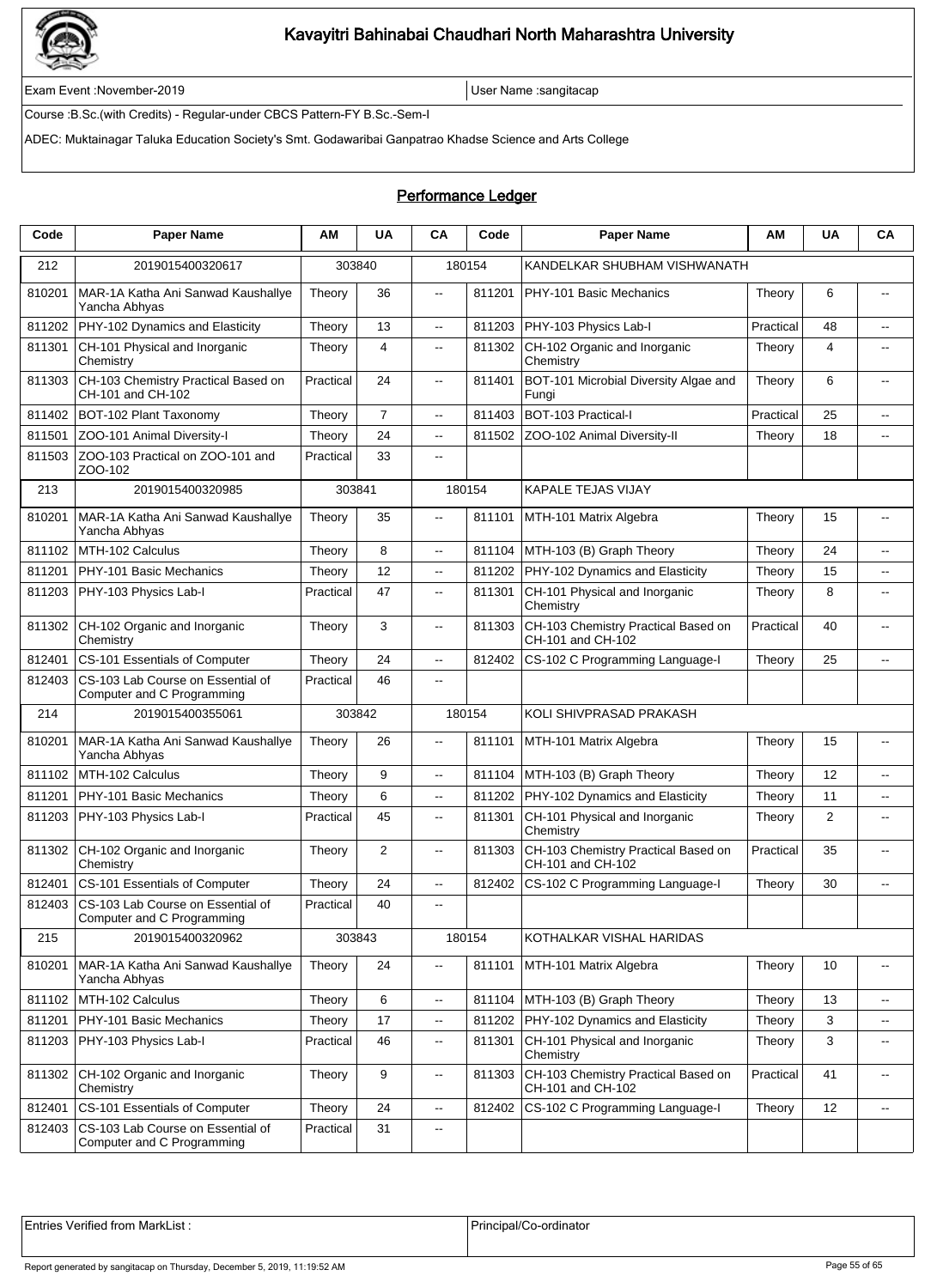

Exam Event :November-2019 User Name :sangitacap

Course :B.Sc.(with Credits) - Regular-under CBCS Pattern-FY B.Sc.-Sem-I

ADEC: Muktainagar Taluka Education Society's Smt. Godawaribai Ganpatrao Khadse Science and Arts College

### Performance Ledger

| Code   | <b>Paper Name</b>                                               | ΑМ        | <b>UA</b>      | CA                       | Code   | <b>Paper Name</b>                                        | AM        | <b>UA</b> | CA                       |
|--------|-----------------------------------------------------------------|-----------|----------------|--------------------------|--------|----------------------------------------------------------|-----------|-----------|--------------------------|
| 216    | 2019015400321002                                                |           | 303844         |                          | 180154 | KUCHEKAR KUNAL DNYANESHWAR                               |           |           |                          |
| 810201 | MAR-1A Katha Ani Sanwad Kaushallye<br>Yancha Abhyas             | Theory    | 46             | $\overline{\phantom{a}}$ | 811201 | PHY-101 Basic Mechanics                                  | Theory    | 36        | $\sim$                   |
| 811202 | PHY-102 Dynamics and Elasticity                                 | Theory    | 15             | $\overline{\phantom{a}}$ | 811203 | PHY-103 Physics Lab-I                                    | Practical | 50        | $\overline{\phantom{a}}$ |
| 811301 | CH-101 Physical and Inorganic<br>Chemistry                      | Theory    | 32             | $\overline{\phantom{a}}$ | 811302 | CH-102 Organic and Inorganic<br>Chemistry                | Theory    | 19        | $\overline{\phantom{a}}$ |
| 811303 | CH-103 Chemistry Practical Based on<br>CH-101 and CH-102        | Practical | 38             | $\overline{\phantom{a}}$ | 811401 | BOT-101 Microbial Diversity Algae and<br>Fungi           | Theory    | 27        | $\overline{a}$           |
| 811402 | BOT-102 Plant Taxonomy                                          | Theory    | 26             | $\overline{\phantom{a}}$ | 811403 | BOT-103 Practical-I                                      | Practical | 31        | $\overline{a}$           |
| 811501 | ZOO-101 Animal Diversity-I                                      | Theory    | 47             | $\overline{a}$           | 811502 | ZOO-102 Animal Diversity-II                              | Theory    | 30        | $\overline{\phantom{a}}$ |
| 811503 | ZOO-103 Practical on ZOO-101 and<br>ZOO-102                     | Practical | 26             | $\overline{\phantom{a}}$ |        |                                                          |           |           |                          |
| 217    | 2019015400320784                                                |           | 303845         |                          | 180154 | LAHULKAR BHAVANA VIJAY                                   |           |           |                          |
| 810201 | MAR-1A Katha Ani Sanwad Kaushallye<br>Yancha Abhyas             | Theory    | 47             | $\overline{\phantom{a}}$ | 811101 | MTH-101 Matrix Algebra                                   | Theory    | 29        | $\overline{a}$           |
| 811102 | MTH-102 Calculus                                                | Theory    | 24             | Ξ.                       | 811104 | MTH-103 (B) Graph Theory                                 | Theory    | 28        | $\overline{\phantom{a}}$ |
| 811201 | PHY-101 Basic Mechanics                                         | Theory    | 37             | Ξ.                       | 811202 | PHY-102 Dynamics and Elasticity                          | Theory    | 25        | $\overline{\phantom{a}}$ |
| 811203 | PHY-103 Physics Lab-I                                           | Practical | 52             | $\overline{\phantom{a}}$ | 811301 | CH-101 Physical and Inorganic<br>Chemistry               | Theory    | 33        | --                       |
| 811302 | CH-102 Organic and Inorganic<br>Chemistry                       | Theory    | 32             | --                       | 811303 | CH-103 Chemistry Practical Based on<br>CH-101 and CH-102 | Practical | 53        | $\overline{\phantom{a}}$ |
| 812401 | CS-101 Essentials of Computer                                   | Theory    | 36             | --                       | 812402 | CS-102 C Programming Language-I                          | Theory    | 41        | $\overline{\phantom{a}}$ |
| 812403 | CS-103 Lab Course on Essential of<br>Computer and C Programming | Practical | 49             | $- -$                    |        |                                                          |           |           |                          |
| 218    | 2019015400320706                                                |           | 303846         |                          | 180154 | LONE PRASHANT VISHNU                                     |           |           |                          |
| 810201 | MAR-1A Katha Ani Sanwad Kaushallye<br>Yancha Abhyas             | Theory    | 39             | $\overline{\phantom{a}}$ | 811101 | MTH-101 Matrix Algebra                                   | Theory    | 15        | $\overline{\phantom{a}}$ |
| 811102 | MTH-102 Calculus                                                | Theory    | $\overline{4}$ | Ξ.                       | 811104 | MTH-103 (B) Graph Theory                                 | Theory    | 15        | $\overline{a}$           |
| 811201 | PHY-101 Basic Mechanics                                         | Theory    | 28             | --                       | 811202 | PHY-102 Dynamics and Elasticity                          | Theory    | 9         | --                       |
| 811203 | PHY-103 Physics Lab-I                                           | Practical | 48             | ۰.                       | 811301 | CH-101 Physical and Inorganic<br>Chemistry               | Theory    | 11        | $\overline{\phantom{a}}$ |
| 811302 | CH-102 Organic and Inorganic<br>Chemistry                       | Theory    | 24             | $- -$                    | 811303 | CH-103 Chemistry Practical Based on<br>CH-101 and CH-102 | Practical | 40        | $\overline{a}$           |
| 812401 | CS-101 Essentials of Computer                                   | Theory    | 24             | Ξ.                       | 812402 | CS-102 C Programming Language-I                          | Theory    | 30        | $\overline{a}$           |
| 812403 | CS-103 Lab Course on Essential of<br>Computer and C Programming | Practical | 35             | $\overline{\phantom{a}}$ |        |                                                          |           |           |                          |
| 219    | 2019015400320977                                                |           | 303847         |                          | 180154 | MAHAJAN UDDHAV JAGANNATH                                 |           |           |                          |
| 810201 | MAR-1A Katha Ani Sanwad Kaushallye<br>Yancha Abhyas             | Theory    | 38             | --                       | 811201 | PHY-101 Basic Mechanics                                  | Theory    | 10        | --                       |
| 811202 | PHY-102 Dynamics and Elasticity                                 | Theory    | 4              | --                       | 811203 | PHY-103 Physics Lab-I                                    | Practical | 48        | $\sim$                   |
| 811301 | CH-101 Physical and Inorganic<br>Chemistry                      | Theory    | 8              | --                       | 811302 | CH-102 Organic and Inorganic<br>Chemistry                | Theory    | 6         | $\overline{\phantom{a}}$ |
| 811303 | CH-103 Chemistry Practical Based on<br>CH-101 and CH-102        | Practical | 42             | --                       | 811401 | BOT-101 Microbial Diversity Algae and<br>Fungi           | Theory    | 8         | $\overline{\phantom{a}}$ |
| 811402 | BOT-102 Plant Taxonomy                                          | Theory    | 10             | --                       | 811403 | BOT-103 Practical-I                                      | Practical | 35        | $\overline{\phantom{a}}$ |
| 811501 | ZOO-101 Animal Diversity-I                                      | Theory    | 34             | ۰.                       | 811502 | ZOO-102 Animal Diversity-II                              | Theory    | 28        | ⊷                        |
| 811503 | ZOO-103 Practical on ZOO-101 and<br>ZOO-102                     | Practical | 25             | ۰.                       |        |                                                          |           |           |                          |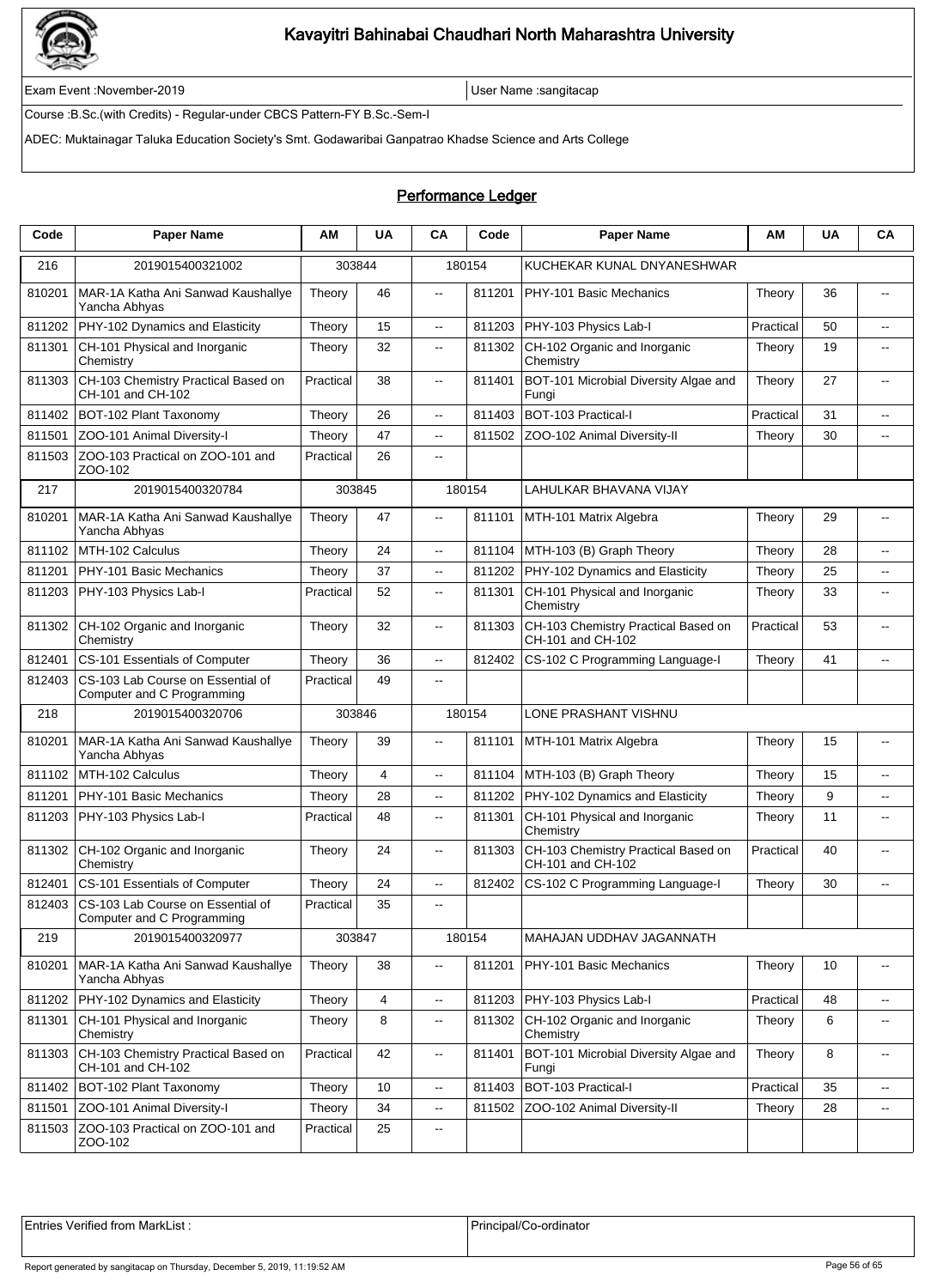

Exam Event :November-2019 User Name :sangitacap

Course :B.Sc.(with Credits) - Regular-under CBCS Pattern-FY B.Sc.-Sem-I

ADEC: Muktainagar Taluka Education Society's Smt. Godawaribai Ganpatrao Khadse Science and Arts College

### Performance Ledger

| Code   | <b>Paper Name</b>                                               | ΑМ        | <b>UA</b> | CA                       | Code   | <b>Paper Name</b>                                        | ΑМ        | <b>UA</b> | CA                                            |
|--------|-----------------------------------------------------------------|-----------|-----------|--------------------------|--------|----------------------------------------------------------|-----------|-----------|-----------------------------------------------|
| 220    | 2019015400355463                                                |           | 303848    |                          | 180154 | <b>MANSKAR DIPAK PURUSHOTTAM</b>                         |           |           |                                               |
| 810201 | MAR-1A Katha Ani Sanwad Kaushallye<br>Yancha Abhyas             | Theory    | 40        | $\overline{\phantom{a}}$ | 811201 | PHY-101 Basic Mechanics                                  | Theory    | 38        | $\overline{\phantom{a}}$                      |
| 811202 | PHY-102 Dynamics and Elasticity                                 | Theory    | 38        | --                       | 811203 | PHY-103 Physics Lab-I                                    | Practical | 53        | $\sim$                                        |
| 811301 | CH-101 Physical and Inorganic<br>Chemistry                      | Theory    | 32        | н.                       | 811302 | CH-102 Organic and Inorganic<br>Chemistry                | Theory    | 46        | $\overline{\phantom{a}}$                      |
| 811303 | CH-103 Chemistry Practical Based on<br>CH-101 and CH-102        | Practical | 44        | $\overline{\phantom{a}}$ | 811401 | BOT-101 Microbial Diversity Algae and<br>Fungi           | Theory    | 45        | $\overline{a}$                                |
| 811402 | BOT-102 Plant Taxonomy                                          | Theory    | 41        | --                       | 811403 | BOT-103 Practical-I                                      | Practical | 46        | $\overline{a}$                                |
| 811501 | ZOO-101 Animal Diversity-I                                      | Theory    | 44        | --                       | 811502 | ZOO-102 Animal Diversity-II                              | Theory    | 40        | Ξ.                                            |
| 811503 | ZOO-103 Practical on ZOO-101 and<br>ZOO-102                     | Practical | 31        | --                       |        |                                                          |           |           |                                               |
| 221    | 2019015400320745                                                |           | 303849    |                          | 180154 | PAKHARE SANJANA VILAS                                    |           |           |                                               |
| 810201 | MAR-1A Katha Ani Sanwad Kaushallye<br>Yancha Abhyas             | Theory    | 45        | $\overline{a}$           | 811101 | MTH-101 Matrix Algebra                                   | Theory    | 29        | $\overline{a}$                                |
| 811102 | MTH-102 Calculus                                                | Theory    | 30        | $\overline{\phantom{a}}$ | 811104 | MTH-103 (B) Graph Theory                                 | Theory    | 36        | $\overline{\phantom{a}}$                      |
| 811201 | PHY-101 Basic Mechanics                                         | Theory    | 36        | Ξ.                       | 811202 | PHY-102 Dynamics and Elasticity                          | Theory    | 31        | --                                            |
| 811203 | PHY-103 Physics Lab-I                                           | Practical | 52        | $- -$                    | 811301 | CH-101 Physical and Inorganic<br>Chemistry               | Theory    | 34        | $\overline{a}$                                |
| 811302 | CH-102 Organic and Inorganic<br>Chemistry                       | Theory    | 36        | --                       | 811303 | CH-103 Chemistry Practical Based on<br>CH-101 and CH-102 | Practical | 50        | --                                            |
| 812401 | CS-101 Essentials of Computer                                   | Theory    | 39        | Ξ.                       | 812402 | CS-102 C Programming Language-I                          | Theory    | 39        | $\sim$                                        |
| 812403 | CS-103 Lab Course on Essential of<br>Computer and C Programming | Practical | 45        | $\overline{a}$           |        |                                                          |           |           |                                               |
| 222    | 2019015400320907                                                |           | 303850    |                          | 180154 | PATIL ASHWINI SURENDRA                                   |           |           |                                               |
| 810201 | MAR-1A Katha Ani Sanwad Kaushallye<br>Yancha Abhyas             | Theory    | 47        | $- -$                    | 811201 | PHY-101 Basic Mechanics                                  | Theory    | 33        | $\overline{a}$                                |
| 811202 | PHY-102 Dynamics and Elasticity                                 | Theory    | 13        | --                       | 811203 | PHY-103 Physics Lab-I                                    | Practical | 45        | --                                            |
| 811301 | CH-101 Physical and Inorganic<br>Chemistry                      | Theory    | 25        | --                       | 811302 | CH-102 Organic and Inorganic<br>Chemistry                | Theory    | 24        | $\overline{\phantom{a}}$                      |
| 811303 | CH-103 Chemistry Practical Based on<br>CH-101 and CH-102        | Practical | 38        | $\overline{\phantom{a}}$ | 811401 | BOT-101 Microbial Diversity Algae and<br>Fungi           | Theory    | 12        | $\overline{a}$                                |
| 811402 | BOT-102 Plant Taxonomy                                          | Theory    | 5         | $\overline{\phantom{a}}$ | 811403 | BOT-103 Practical-I                                      | Practical | 47        | $\overline{a}$                                |
| 811501 | ZOO-101 Animal Diversity-I                                      | Theory    | 53        | $\overline{\phantom{a}}$ | 811502 | ZOO-102 Animal Diversity-II                              | Theory    | 33        | $\overline{\phantom{a}}$                      |
|        | 811503 ZOO-103 Practical on ZOO-101 and<br>ZOO-102              | Practical | 32        | $\overline{a}$           |        |                                                          |           |           |                                               |
| 223    | 2019015400320931                                                |           | 303851    |                          | 180154 | PATIL GAURAV RAMESH                                      |           |           |                                               |
| 810201 | MAR-1A Katha Ani Sanwad Kaushallye<br>Yancha Abhyas             | Theory    | 42        | .,                       | 811201 | PHY-101 Basic Mechanics                                  | Theory    | 25        | --                                            |
| 811202 | PHY-102 Dynamics and Elasticity                                 | Theory    | 25        | Ξ.                       | 811203 | PHY-103 Physics Lab-I                                    | Practical | 49        | $\sim$                                        |
| 811301 | CH-101 Physical and Inorganic<br>Chemistry                      | Theory    | 24        | ۰.                       | 811302 | CH-102 Organic and Inorganic<br>Chemistry                | Theory    | 24        | --                                            |
| 811303 | CH-103 Chemistry Practical Based on<br>CH-101 and CH-102        | Practical | 36        | .,                       | 811401 | BOT-101 Microbial Diversity Algae and<br>Fungi           | Theory    | 28        | $\overline{\phantom{a}}$                      |
| 811402 | BOT-102 Plant Taxonomy                                          | Theory    | 10        | .,                       | 811403 | BOT-103 Practical-I                                      | Practical | 33        | --                                            |
| 811501 | ZOO-101 Animal Diversity-I                                      | Theory    | 46        | .,                       | 811502 | ZOO-102 Animal Diversity-II                              | Theory    | 30        | $\mathord{\hspace{1pt}\text{--}\hspace{1pt}}$ |
| 811503 | ZOO-103 Practical on ZOO-101 and<br>ZOO-102                     | Practical | 25        | .,                       |        |                                                          |           |           |                                               |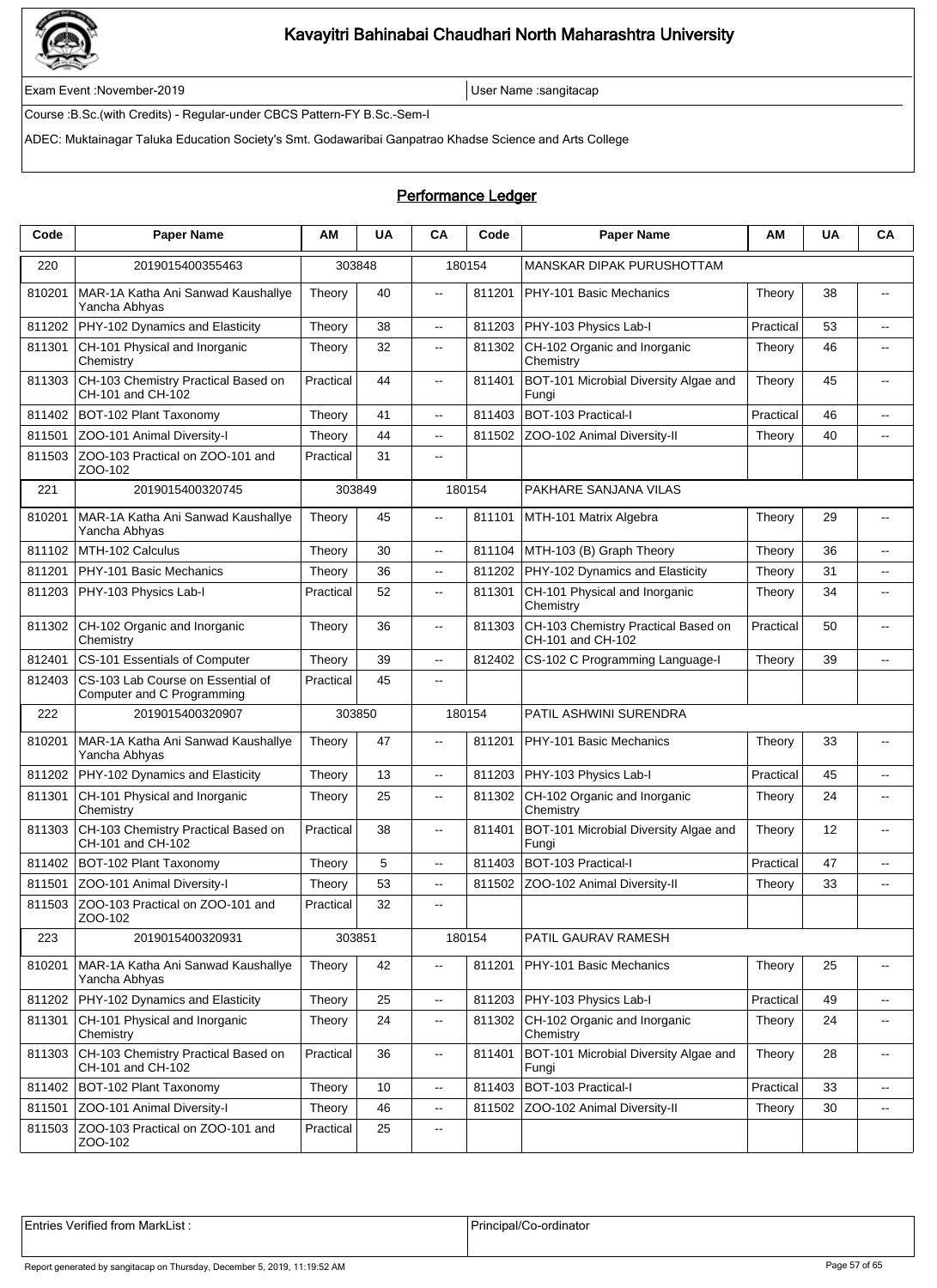

Exam Event :November-2019 User Name :sangitacap

Course :B.Sc.(with Credits) - Regular-under CBCS Pattern-FY B.Sc.-Sem-I

ADEC: Muktainagar Taluka Education Society's Smt. Godawaribai Ganpatrao Khadse Science and Arts College

#### Performance Ledger

| Code   | <b>Paper Name</b>                                               | ΑМ        | <b>UA</b> | CA                       | Code   | <b>Paper Name</b>                                        | ΑМ        | <b>UA</b>      | CA                       |
|--------|-----------------------------------------------------------------|-----------|-----------|--------------------------|--------|----------------------------------------------------------|-----------|----------------|--------------------------|
| 224    | 2018015400427664                                                |           | 303852    |                          | 180154 | PATIL MOHAN SURESH                                       |           |                |                          |
| 810201 | MAR-1A Katha Ani Sanwad Kaushallye<br>Yancha Abhyas             | Theory    | 39        | .,                       | 811201 | PHY-101 Basic Mechanics                                  | Theory    | $\overline{7}$ | $\overline{\phantom{a}}$ |
| 811202 | PHY-102 Dynamics and Elasticity                                 | Theory    | 10        | $\overline{\phantom{a}}$ | 811301 | CH-101 Physical and Inorganic<br>Chemistry               | Theory    | 12             | $\overline{a}$           |
| 811302 | CH-102 Organic and Inorganic<br>Chemistry                       | Theory    | 24        | $\overline{\phantom{a}}$ | 811303 | CH-103 Chemistry Practical Based on<br>CH-101 and CH-102 | Practical | 34             |                          |
| 811401 | BOT-101 Microbial Diversity Algae and<br>Fungi                  | Theory    | 24        | .,                       | 811402 | BOT-102 Plant Taxonomy                                   | Theory    | $\overline{4}$ | $\overline{\phantom{a}}$ |
| 811403 | BOT-103 Practical-I                                             | Practical | 30        | .,                       | 811501 | ZOO-101 Animal Diversity-I                               | Theory    | 33             | $\overline{\phantom{a}}$ |
| 811502 | ZOO-102 Animal Diversity-II                                     | Theory    | 31        | н.                       | 811503 | ZOO-103 Practical on ZOO-101 and<br>ZOO-102              | Practical | 25             | $\overline{\phantom{a}}$ |
| 225    | 2018015400314496                                                | 303853    |           |                          | 180154 | PATIL SANDESH DILIP                                      |           |                |                          |
| 810201 | MAR-1A Katha Ani Sanwad Kaushallye<br>Yancha Abhyas             | Theory    | 37        | $\overline{\phantom{a}}$ | 811101 | MTH-101 Matrix Algebra                                   | Theory    | 33             | $\overline{\phantom{a}}$ |
| 811102 | MTH-102 Calculus                                                | Theory    | 33        | Ξ.                       | 811104 | MTH-103 (B) Graph Theory                                 | Theory    | 35             | $\overline{\phantom{a}}$ |
| 811201 | PHY-101 Basic Mechanics                                         | Theory    | 39        | -−                       | 811202 | PHY-102 Dynamics and Elasticity                          | Theory    | 33             | --                       |
| 811203 | PHY-103 Physics Lab-I                                           | Practical | 47        | .,                       | 811301 | CH-101 Physical and Inorganic<br>Chemistry               | Theory    | 31             | $\overline{\phantom{a}}$ |
| 811302 | CH-102 Organic and Inorganic<br>Chemistry                       | Theory    | 12        | $\overline{\phantom{a}}$ | 811303 | CH-103 Chemistry Practical Based on<br>CH-101 and CH-102 | Practical | 32             | $\overline{a}$           |
| 812401 | CS-101 Essentials of Computer                                   | Theory    | 42        | Ξ.                       | 812402 | CS-102 C Programming Language-I                          | Theory    | 42             | $\overline{\phantom{a}}$ |
| 812403 | CS-103 Lab Course on Essential of<br>Computer and C Programming | Practical | 44        | $\overline{\phantom{a}}$ |        |                                                          |           |                |                          |
| 226    | 2019015400320737                                                |           | 303854    |                          | 180154 | PATIL VAISHNAVI PRAMOD                                   |           |                |                          |
| 810201 | MAR-1A Katha Ani Sanwad Kaushallye<br>Yancha Abhyas             | Theory    | 25        | $\overline{\phantom{a}}$ | 811101 | MTH-101 Matrix Algebra                                   | Theory    | 12             | $\overline{\phantom{a}}$ |
| 811102 | MTH-102 Calculus                                                | Theory    | 24        | --                       | 811104 | MTH-103 (B) Graph Theory                                 | Theory    | 24             | ۰.                       |
| 811201 | PHY-101 Basic Mechanics                                         | Theory    | 35        | .,                       | 811202 | PHY-102 Dynamics and Elasticity                          | Theory    | 29             | $\overline{\phantom{a}}$ |
| 811203 | PHY-103 Physics Lab-I                                           | Practical | 46        | .,                       | 811301 | CH-101 Physical and Inorganic<br>Chemistry               | Theory    | 24             | $\overline{\phantom{a}}$ |
| 811302 | CH-102 Organic and Inorganic<br>Chemistry                       | Theory    | 14        | $\overline{\phantom{a}}$ | 811303 | CH-103 Chemistry Practical Based on<br>CH-101 and CH-102 | Practical | 48             | $\overline{\phantom{a}}$ |
| 812401 | CS-101 Essentials of Computer                                   | Theory    | 30        | --                       | 812402 | CS-102 C Programming Language-I                          | Theory    | 39             | --                       |
| 812403 | CS-103 Lab Course on Essential of<br>Computer and C Programming | Practical | 32        | $\overline{\phantom{a}}$ |        |                                                          |           |                |                          |
| 227    | 2019015400355455                                                |           | 303855    |                          | 180154 | RAYPURE CHETAN GANESH                                    |           |                |                          |
| 810201 | MAR-1A Katha Ani Sanwad Kaushallye<br>Yancha Abhyas             | Theory    | 50        | $\overline{\phantom{a}}$ | 811201 | PHY-101 Basic Mechanics                                  | Theory    | 33             | --                       |
| 811202 | PHY-102 Dynamics and Elasticity                                 | Theory    | 31        | .,                       |        | 811203   PHY-103 Physics Lab-I                           | Practical | 50             | $\overline{\phantom{a}}$ |
| 811301 | CH-101 Physical and Inorganic<br>Chemistry                      | Theory    | 32        | .,                       | 811302 | CH-102 Organic and Inorganic<br>Chemistry                | Theory    | 24             | $\overline{\phantom{a}}$ |
| 811303 | CH-103 Chemistry Practical Based on<br>CH-101 and CH-102        | Practical | 42        | .,                       | 811401 | BOT-101 Microbial Diversity Algae and<br>Fungi           | Theory    | 29             | $\overline{\phantom{a}}$ |
| 811402 | BOT-102 Plant Taxonomy                                          | Theory    | 38        | --                       | 811403 | BOT-103 Practical-I                                      | Practical | 37             | --                       |
| 811501 | ZOO-101 Animal Diversity-I                                      | Theory    | 53        | --                       | 811502 | ZOO-102 Animal Diversity-II                              | Theory    | 28             | --                       |
| 811503 | ZOO-103 Practical on ZOO-101 and<br>ZOO-102                     | Practical | 38        | ۰.                       |        |                                                          |           |                |                          |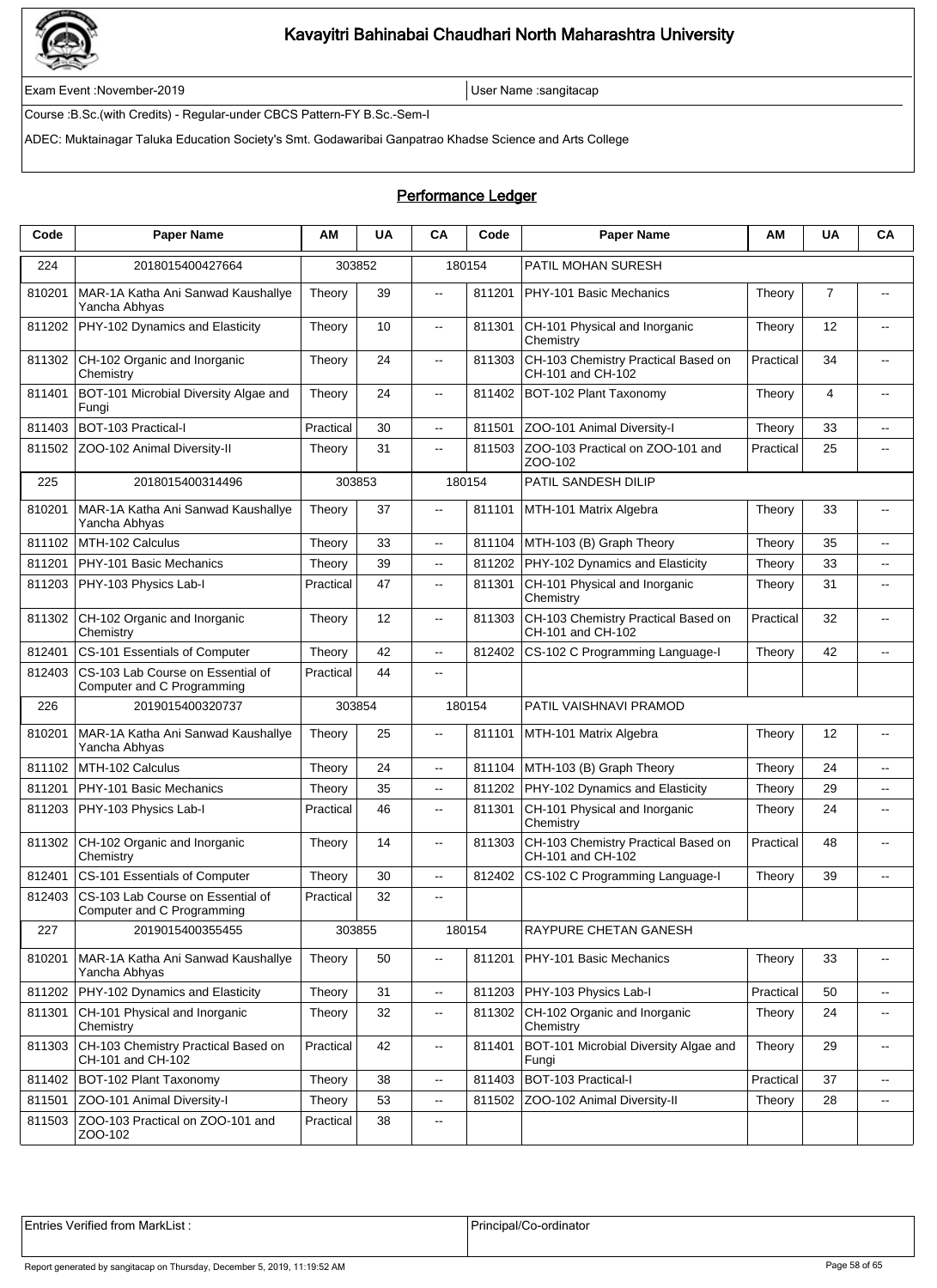

Exam Event :November-2019 User Name :sangitacap

Course :B.Sc.(with Credits) - Regular-under CBCS Pattern-FY B.Sc.-Sem-I

ADEC: Muktainagar Taluka Education Society's Smt. Godawaribai Ganpatrao Khadse Science and Arts College

### Performance Ledger

| Code   | <b>Paper Name</b>                                               | ΑМ        | <b>UA</b>      | CA                       | Code   | <b>Paper Name</b>                                        | AM        | <b>UA</b> | CA                       |
|--------|-----------------------------------------------------------------|-----------|----------------|--------------------------|--------|----------------------------------------------------------|-----------|-----------|--------------------------|
| 228    | 2019015400320826                                                |           | 303856         |                          | 180154 | SONONE PRASHANT BHASKAR                                  |           |           |                          |
| 810201 | MAR-1A Katha Ani Sanwad Kaushallye<br>Yancha Abhyas             | Theory    | 39             | $\overline{\phantom{a}}$ | 811201 | PHY-101 Basic Mechanics                                  | Theory    | 25        | $\overline{\phantom{a}}$ |
| 811202 | PHY-102 Dynamics and Elasticity                                 | Theory    | 9              | $\overline{\phantom{a}}$ | 811203 | PHY-103 Physics Lab-I                                    | Practical | 47        | $\overline{a}$           |
| 811301 | CH-101 Physical and Inorganic<br>Chemistry                      | Theory    | 13             | $\overline{\phantom{a}}$ | 811302 | CH-102 Organic and Inorganic<br>Chemistry                | Theory    | 6         | $\overline{\phantom{a}}$ |
| 811303 | CH-103 Chemistry Practical Based on<br>CH-101 and CH-102        | Practical | 42             | $\overline{\phantom{a}}$ | 811401 | BOT-101 Microbial Diversity Algae and<br>Fungi           | Theory    | 13        | --                       |
| 811402 | BOT-102 Plant Taxonomy                                          | Theory    | 25             | цц.                      | 811403 | BOT-103 Practical-I                                      | Practical | 55        | $\overline{a}$           |
| 811501 | ZOO-101 Animal Diversity-I                                      | Theory    | 46             | $\overline{a}$           | 811502 | ZOO-102 Animal Diversity-II                              | Theory    | 24        | цц.                      |
| 811503 | ZOO-103 Practical on ZOO-101 and<br>ZOO-102                     | Practical | 36             | ۰.                       |        |                                                          |           |           |                          |
| 229    | 2019015400320625                                                | 303857    |                |                          | 180154 | SURALKAR AKANKSHA GAJANAN                                |           |           |                          |
| 810201 | MAR-1A Katha Ani Sanwad Kaushallye<br>Yancha Abhyas             | Theory    | 27             | цц.                      | 811201 | PHY-101 Basic Mechanics                                  | Theory    | 24        |                          |
| 811202 | PHY-102 Dynamics and Elasticity                                 | Theory    | 5              | Ξ.                       | 811203 | PHY-103 Physics Lab-I                                    | Practical | 45        | $\overline{\phantom{a}}$ |
| 811301 | CH-101 Physical and Inorganic<br>Chemistry                      | Theory    | 8              | Ξ.                       | 811302 | CH-102 Organic and Inorganic<br>Chemistry                | Theory    | 5         | --                       |
| 811303 | CH-103 Chemistry Practical Based on<br>CH-101 and CH-102        | Practical | 40             | .,                       | 811401 | BOT-101 Microbial Diversity Algae and<br>Fungi           | Theory    | 6         | $\overline{\phantom{a}}$ |
| 811402 | BOT-102 Plant Taxonomy                                          | Theory    | $\overline{2}$ | $- -$                    | 811403 | BOT-103 Practical-I                                      | Practical | 35        | $\overline{\phantom{a}}$ |
| 811501 | ZOO-101 Animal Diversity-I                                      | Theory    | 36             | $\overline{\phantom{a}}$ | 811502 | ZOO-102 Animal Diversity-II                              | Theory    | 17        | $\overline{\phantom{a}}$ |
| 811503 | ZOO-103 Practical on ZOO-101 and<br>ZOO-102                     | Practical | 34             | $\overline{a}$           |        |                                                          |           |           |                          |
| 230    | 2019015400355053                                                |           | 303858         |                          | 180154 | TAYADE DNYANESHWAR NARAYAN                               |           |           |                          |
| 810201 | MAR-1A Katha Ani Sanwad Kaushallye<br>Yancha Abhyas             | Theory    | 27             | --                       | 811101 | MTH-101 Matrix Algebra                                   | Theory    | 6         | --                       |
| 811102 | MTH-102 Calculus                                                | Theory    | $\overline{4}$ | $\overline{\phantom{a}}$ | 811104 | MTH-103 (B) Graph Theory                                 | Theory    | 8         | $\overline{\phantom{a}}$ |
| 811201 | PHY-101 Basic Mechanics                                         | Theory    | 11             | --                       | 811202 | PHY-102 Dynamics and Elasticity                          | Theory    | 8         | ۰.                       |
| 811203 | PHY-103 Physics Lab-I                                           | Practical | 48             | --                       | 811301 | CH-101 Physical and Inorganic<br>Chemistry               | Theory    | 9         | $\overline{\phantom{a}}$ |
| 811302 | CH-102 Organic and Inorganic<br>Chemistry                       | Theory    | $\overline{7}$ | $- -$                    | 811303 | CH-103 Chemistry Practical Based on<br>CH-101 and CH-102 | Practical | 43        | $-$                      |
| 812401 | CS-101 Essentials of Computer                                   | Theory    | 14             | $\overline{\phantom{a}}$ | 812402 | CS-102 C Programming Language-I                          | Theory    | 32        | --                       |
| 812403 | CS-103 Lab Course on Essential of<br>Computer and C Programming | Practical | 30             | $- -$                    |        |                                                          |           |           |                          |
| 231    | 2019015400320641                                                |           | 303859         |                          | 180154 | VITE LAKSHMI VILAS                                       |           |           |                          |
| 810201 | MAR-1A Katha Ani Sanwad Kaushallye<br>Yancha Abhyas             | Theory    | 52             | --                       | 811201 | PHY-101 Basic Mechanics                                  | Theory    | 32        | --                       |
| 811202 | PHY-102 Dynamics and Elasticity                                 | Theory    | 33             | щ.                       | 811203 | PHY-103 Physics Lab-I                                    | Practical | 50        | $\sim$                   |
| 811301 | CH-101 Physical and Inorganic<br>Chemistry                      | Theory    | 39             | щ.                       | 811302 | CH-102 Organic and Inorganic<br>Chemistry                | Theory    | 34        | $\overline{\phantom{a}}$ |
| 811303 | CH-103 Chemistry Practical Based on<br>CH-101 and CH-102        | Practical | 50             | Ξ.                       | 811401 | BOT-101 Microbial Diversity Algae and<br>Fungi           | Theory    | 48        | $\overline{\phantom{a}}$ |
| 811402 | BOT-102 Plant Taxonomy                                          | Theory    | 40             | --                       | 811403 | BOT-103 Practical-I                                      | Practical | 44        | --                       |
| 811501 | ZOO-101 Animal Diversity-I                                      | Theory    | 59             | --                       | 811502 | ZOO-102 Animal Diversity-II                              | Theory    | 47        | $\overline{\phantom{a}}$ |
| 811503 | ZOO-103 Practical on ZOO-101 and<br>ZOO-102                     | Practical | 48             | $\overline{\phantom{a}}$ |        |                                                          |           |           |                          |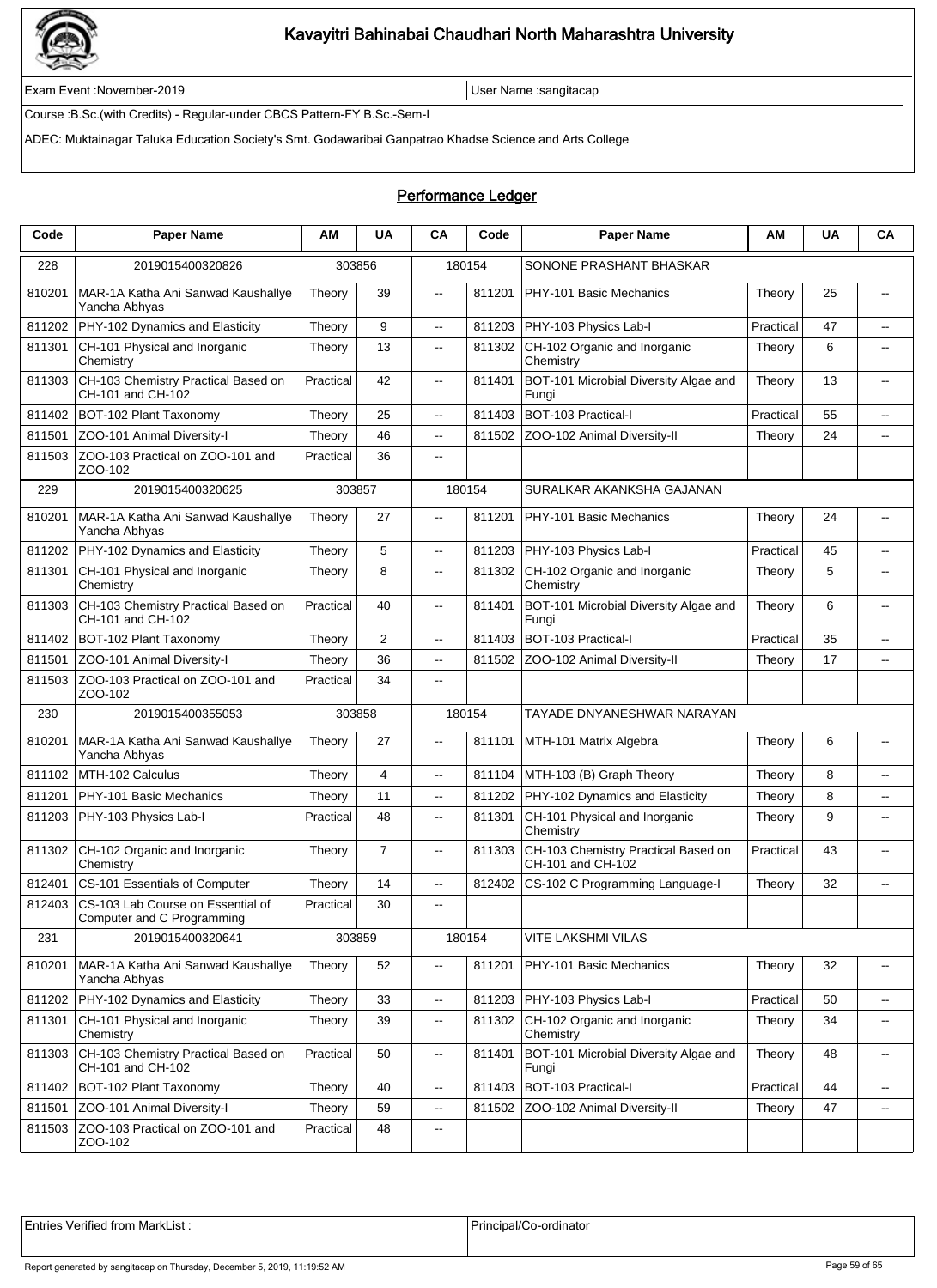

Exam Event :November-2019 User Name :sangitacap

Course :B.Sc.(with Credits) - Regular-under CBCS Pattern-FY B.Sc.-Sem-I

ADEC: Muktainagar Taluka Education Society's Smt. Godawaribai Ganpatrao Khadse Science and Arts College

### Performance Ledger

| Code   | <b>Paper Name</b>                                               | АM        | <b>UA</b>               | CA                       | Code   | <b>Paper Name</b>                                        | AM        | <b>UA</b> | CA                       |  |
|--------|-----------------------------------------------------------------|-----------|-------------------------|--------------------------|--------|----------------------------------------------------------|-----------|-----------|--------------------------|--|
| 232    | 2019015400354421                                                |           | 303860                  |                          | 180154 | WAGH HARISH BHARAT                                       |           |           |                          |  |
| 810201 | MAR-1A Katha Ani Sanwad Kaushallye<br>Yancha Abhyas             | Theory    | 35                      | $\overline{\phantom{a}}$ | 811201 | PHY-101 Basic Mechanics                                  | Theory    | 26        | $\sim$                   |  |
| 811202 | PHY-102 Dynamics and Elasticity                                 | Theory    | 24                      | $\overline{\phantom{a}}$ | 811203 | PHY-103 Physics Lab-I                                    | Practical | 47        | $\overline{a}$           |  |
| 811301 | CH-101 Physical and Inorganic<br>Chemistry                      | Theory    | 24                      | $\overline{\phantom{a}}$ | 811302 | CH-102 Organic and Inorganic<br>Chemistry                | Theory    | 5         | $\overline{\phantom{a}}$ |  |
| 811303 | CH-103 Chemistry Practical Based on<br>CH-101 and CH-102        | Practical | 40                      | $\overline{\phantom{a}}$ | 811401 | BOT-101 Microbial Diversity Algae and<br>Fungi           | Theory    | 11        | --                       |  |
| 811402 | BOT-102 Plant Taxonomy                                          | Theory    | 25                      | $\overline{\phantom{a}}$ | 811403 | BOT-103 Practical-I                                      | Practical | 37        | $\overline{a}$           |  |
| 811501 | ZOO-101 Animal Diversity-I                                      | Theory    | 36                      | $\overline{a}$           | 811502 | ZOO-102 Animal Diversity-II                              | Theory    | 24        | $\overline{\phantom{a}}$ |  |
| 811503 | ZOO-103 Practical on ZOO-101 and<br>ZOO-102                     | Practical | 36                      | $\overline{a}$           |        |                                                          |           |           |                          |  |
| 233    | 2019015400320915                                                | 303861    |                         |                          | 180154 | WANKHEDE GAURAV ARUN                                     |           |           |                          |  |
| 810201 | MAR-1A Katha Ani Sanwad Kaushallye<br>Yancha Abhyas             | Theory    | 46                      | $\overline{\phantom{a}}$ | 811201 | PHY-101 Basic Mechanics                                  | Theory    | 11        | $\overline{a}$           |  |
| 811202 | PHY-102 Dynamics and Elasticity                                 | Theory    | 3                       | Ξ.                       | 811203 | PHY-103 Physics Lab-I                                    | Practical | 46        | $\overline{\phantom{a}}$ |  |
| 811301 | CH-101 Physical and Inorganic<br>Chemistry                      | Theory    | 26                      | Ξ.                       | 811302 | CH-102 Organic and Inorganic<br>Chemistry                | Theory    | 5         | --                       |  |
| 811303 | CH-103 Chemistry Practical Based on<br>CH-101 and CH-102        | Practical | 30                      | --                       | 811401 | BOT-101 Microbial Diversity Algae and<br>Fungi           | Theory    | 36        | $\overline{\phantom{a}}$ |  |
| 811402 | BOT-102 Plant Taxonomv                                          | Theory    | 4                       | $- -$                    | 811403 | BOT-103 Practical-I                                      | Practical | AB        | $\overline{a}$           |  |
| 811501 | ZOO-101 Animal Diversity-I                                      | Theory    | 29                      | $\overline{\phantom{a}}$ | 811502 | ZOO-102 Animal Diversity-II                              | Theory    | 24        | $\overline{\phantom{a}}$ |  |
| 811503 | ZOO-103 Practical on ZOO-101 and<br>ZOO-102                     | Practical | AB                      | $\overline{a}$           |        |                                                          |           |           |                          |  |
| 234    | 2019015400320946                                                |           | 303862                  | 180154                   |        | YELE ANIL APPA                                           |           |           |                          |  |
| 810201 | MAR-1A Katha Ani Sanwad Kaushallye<br>Yancha Abhyas             | Theory    | 36                      | $\overline{\phantom{a}}$ | 811201 | PHY-101 Basic Mechanics                                  | Theory    | 26        | $\overline{\phantom{a}}$ |  |
| 811202 | PHY-102 Dynamics and Elasticity                                 | Theory    | $\overline{2}$          | Ξ.                       | 811203 | PHY-103 Physics Lab-I                                    | Practical | 50        | $\overline{a}$           |  |
| 811301 | CH-101 Physical and Inorganic<br>Chemistry                      | Theory    | 26                      | --                       | 811302 | CH-102 Organic and Inorganic<br>Chemistry                | Theory    | 4         | $\overline{\phantom{a}}$ |  |
| 811303 | CH-103 Chemistry Practical Based on<br>CH-101 and CH-102        | Practical | 30                      | $- -$                    | 811401 | BOT-101 Microbial Diversity Algae and<br>Fungi           | Theory    | 51        | $\overline{a}$           |  |
| 811402 | BOT-102 Plant Taxonomy                                          | Theory    | 24                      | Ξ.                       | 811403 | BOT-103 Practical-I                                      | Practical | 33        | $\overline{\phantom{a}}$ |  |
| 811501 | ZOO-101 Animal Diversity-I                                      | Theory    | 47                      | Ξ.                       | 811502 | ZOO-102 Animal Diversity-II                              | Theory    | 32        | $\overline{a}$           |  |
|        | 811503 ZOO-103 Practical on ZOO-101 and<br>ZOO-102              | Practical | 33                      | $\overline{\phantom{a}}$ |        |                                                          |           |           |                          |  |
| 235    | 2019015400320865                                                |           | 303863                  |                          | 180154 | ZAMBRE MANGESH DINKAR                                    |           |           |                          |  |
| 810201 | MAR-1A Katha Ani Sanwad Kaushallye<br>Yancha Abhyas             | Theory    | 6                       | --                       | 811101 | MTH-101 Matrix Algebra                                   | Theory    | 6         | --                       |  |
| 811102 | MTH-102 Calculus                                                | Theory    | $\overline{\mathbf{4}}$ | --                       |        | 811104   MTH-103 (B) Graph Theory                        | Theory    | 6         | $\sim$                   |  |
| 811201 | PHY-101 Basic Mechanics                                         | Theory    | 10                      | --                       | 811202 | PHY-102 Dynamics and Elasticity                          | Theory    | 3         | $\mathbf{H}$             |  |
| 811203 | PHY-103 Physics Lab-I                                           | Practical | 46                      | ۰.                       | 811301 | CH-101 Physical and Inorganic<br>Chemistry               | Theory    | 5         | $\overline{\phantom{a}}$ |  |
| 811302 | CH-102 Organic and Inorganic<br>Chemistry                       | Theory    | $\mathbf{3}$            | --                       | 811303 | CH-103 Chemistry Practical Based on<br>CH-101 and CH-102 | Practical | 24        | $\mathbf{H}$             |  |
| 812401 | CS-101 Essentials of Computer                                   | Theory    | 5                       | --                       | 812402 | CS-102 C Programming Language-I                          | Theory    | 4         | $\overline{\phantom{a}}$ |  |
| 812403 | CS-103 Lab Course on Essential of<br>Computer and C Programming | Practical | 32                      | ۰.                       |        |                                                          |           |           |                          |  |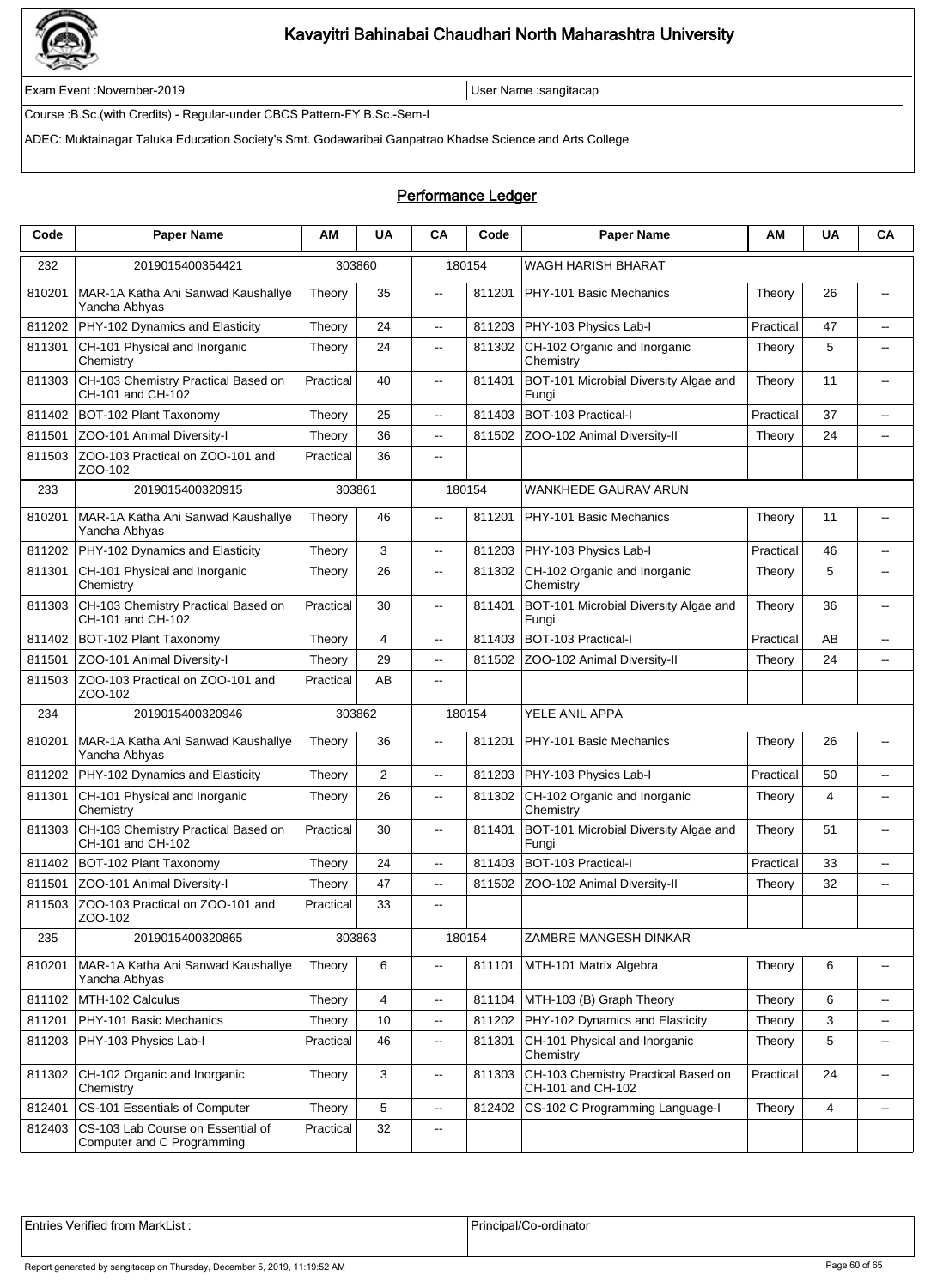

Exam Event :November-2019 User Name :sangitacap

Course :B.Sc.(with Credits) - Regular-under CBCS Pattern-FY B.Sc.-Sem-I

ADEC: Muktainagar Taluka Education Society's Smt. Godawaribai Ganpatrao Khadse Science and Arts College

### Performance Ledger

| Code   | <b>Paper Name</b>                                           | AМ     | <b>UA</b> | <b>CA</b>                | Code   | <b>Paper Name</b>                                    | ΑM     | <b>UA</b>      | CA                       |  |
|--------|-------------------------------------------------------------|--------|-----------|--------------------------|--------|------------------------------------------------------|--------|----------------|--------------------------|--|
| 236    | 2018015400053003                                            |        | 314836    |                          | 180036 | JAWARE HRITIK GOPINATH                               |        |                |                          |  |
| 811101 | MTH-101 Matrix Algebra                                      | Theory | 26        | ц.                       | 811102 | MTH-102 Calculus                                     | Theory | 24             | $\overline{\phantom{a}}$ |  |
| 811201 | PHY-101 Basic Mechanics                                     | Theory | 28        | Ξ.                       | 812201 | ELE-101 Network Analysis and<br>Semiconductor Diodes | Theory | 24             | $\overline{\phantom{a}}$ |  |
| 812202 | ELE-102 Digital Integrated Circuits                         | Theory | 25        | $\overline{a}$           | 812402 | CS-102 C Programming Language-I                      | Theory | 33             | $\overline{a}$           |  |
| 237    | 2018015400131891                                            |        | 314837    |                          | 180036 | KAKPHALE YOGESH MACHCHINDRA                          |        |                |                          |  |
| 811101 | MTH-101 Matrix Algebra                                      | Theory | 24        | μ.                       | 811102 | MTH-102 Calculus                                     | Theory | 25             | $\overline{a}$           |  |
| 238    | 2018015400050701                                            |        | 314838    | 180036                   |        | NAPHADE VINAY KRUSHNA                                |        |                |                          |  |
| 810201 | MAR-1A Katha Ani Sanwad Kaushallye<br>Yancha Abhyas         | Theory | 24        | $\overline{a}$           | 811301 | CH-101 Physical and Inorganic<br>Chemistry           | Theory | 24             | 6                        |  |
| 811302 | CH-102 Organic and Inorganic<br>Chemistry                   | Theory | 2         | 6                        | 811402 | BOT-102 Plant Taxonomy                               | Theory | 3              | $-$                      |  |
| 811501 | ZOO-101 Animal Diversity-I                                  | Theory | 28        | Ξ.                       | 811502 | ZOO-102 Animal Diversity-II                          | Theory | 24             | $\overline{\phantom{a}}$ |  |
| 239    | 2018015400052487                                            |        | 314840    |                          | 180036 | PATIL NIKHIL PRAMOD                                  |        |                |                          |  |
| 811101 | MTH-101 Matrix Algebra                                      | Theory | 26        | Ш,                       | 811102 | MTH-102 Calculus                                     | Theory | 27             | $\overline{\phantom{a}}$ |  |
| 811104 | MTH-103 (B) Graph Theory                                    | Theory | Ξ.        | AB                       |        |                                                      |        |                |                          |  |
| 240    | 2018015400050716                                            |        | 314841    |                          | 180036 | PATIL RUSHIKESH VIJAY                                |        |                |                          |  |
| 810201 | MAR-1A Katha Ani Sanwad Kaushallye<br>Yancha Abhyas         | Theory | 24        | $\overline{a}$           | 811101 | MTH-101 Matrix Algebra                               | Theory | 10             | $\overline{a}$           |  |
| 811102 | MTH-102 Calculus                                            | Theory | 24        | Ξ.                       | 811104 | MTH-103 (B) Graph Theory                             | Theory | 8              | $\overline{\phantom{a}}$ |  |
| 811201 | PHY-101 Basic Mechanics                                     | Theory | 25        | Ξ.                       | 811202 | PHY-102 Dynamics and Elasticity                      | Theory | 24             | $\overline{a}$           |  |
| 812201 | ELE-101 Network Analysis and<br><b>Semiconductor Diodes</b> | Theory | 24        | $\overline{\phantom{a}}$ | 812202 | ELE-102 Digital Integrated Circuits                  | Theory | 30             | $\overline{\phantom{a}}$ |  |
| 241    | 2018015400052882                                            |        | 314842    |                          | 180036 | RANE JAYESH AVINASH                                  |        |                |                          |  |
| 810201 | MAR-1A Katha Ani Sanwad Kaushallye<br>Yancha Abhyas         | Theory | 26        | $\overline{a}$           | 811301 | CH-101 Physical and Inorganic<br>Chemistry           | Theory | 8              | $\overline{a}$           |  |
| 811302 | CH-102 Organic and Inorganic<br>Chemistry                   | Theory | 2         | $\overline{\phantom{a}}$ | 811402 | BOT-102 Plant Taxonomy                               | Theory | 9              | $-$                      |  |
| 242    | 2018015400052897                                            |        | 314843    |                          | 180036 | RAYPURKAR BHAVESH RAJENDRA                           |        |                |                          |  |
| 811101 | MTH-101 Matrix Algebra                                      | Theory | 24        | $\overline{\phantom{a}}$ | 811102 | MTH-102 Calculus                                     | Theory | 27             | $\overline{\phantom{a}}$ |  |
| 812201 | ELE-101 Network Analysis and<br>Semiconductor Diodes        | Theory | 24        | --                       | 812402 | CS-102 C Programming Language-I                      | Theory | 34             | $\overline{\phantom{a}}$ |  |
| 243    | 2018015400053595                                            |        | 314844    | 180036                   |        | SHAIKH RAEES SHAIKH NASIR                            |        |                |                          |  |
| 811301 | CH-101 Physical and Inorganic<br>Chemistry                  | Theory | 26        | $\overline{a}$           | 811302 | CH-102 Organic and Inorganic<br>Chemistry            | Theory | $\overline{2}$ | $-$                      |  |
| 811401 | BOT-101 Microbial Diversity Algae and<br>Fungi              | Theory | 6         | --                       |        |                                                      |        |                |                          |  |
| 244    | 2018015400050732                                            |        | 314845    |                          | 180036 | SHAIKH SOHEL SHAIKH RASHID                           |        |                |                          |  |
| 811301 | CH-101 Physical and Inorganic<br>Chemistry                  | Theory | 8         | --                       | 811302 | CH-102 Organic and Inorganic<br>Chemistry            | Theory | $\overline{2}$ | $\overline{\phantom{a}}$ |  |
| 811402 | BOT-102 Plant Taxonomy                                      | Theory | 25        | Ξ.                       |        |                                                      |        |                |                          |  |
| 245    | 2018015400416902                                            |        | 314846    |                          | 180036 | SONAWANE ROHIT BHIKA                                 |        |                |                          |  |
| 811102 | MTH-102 Calculus                                            | Theory | 27        | ц.                       | 811104 | MTH-103 (B) Graph Theory                             | Theory | 24             | $\overline{a}$           |  |
| 812201 | ELE-101 Network Analysis and<br>Semiconductor Diodes        | Theory | 10        | ۰.                       | 812202 | ELE-102 Digital Integrated Circuits                  | Theory | 30             | $\overline{\phantom{a}}$ |  |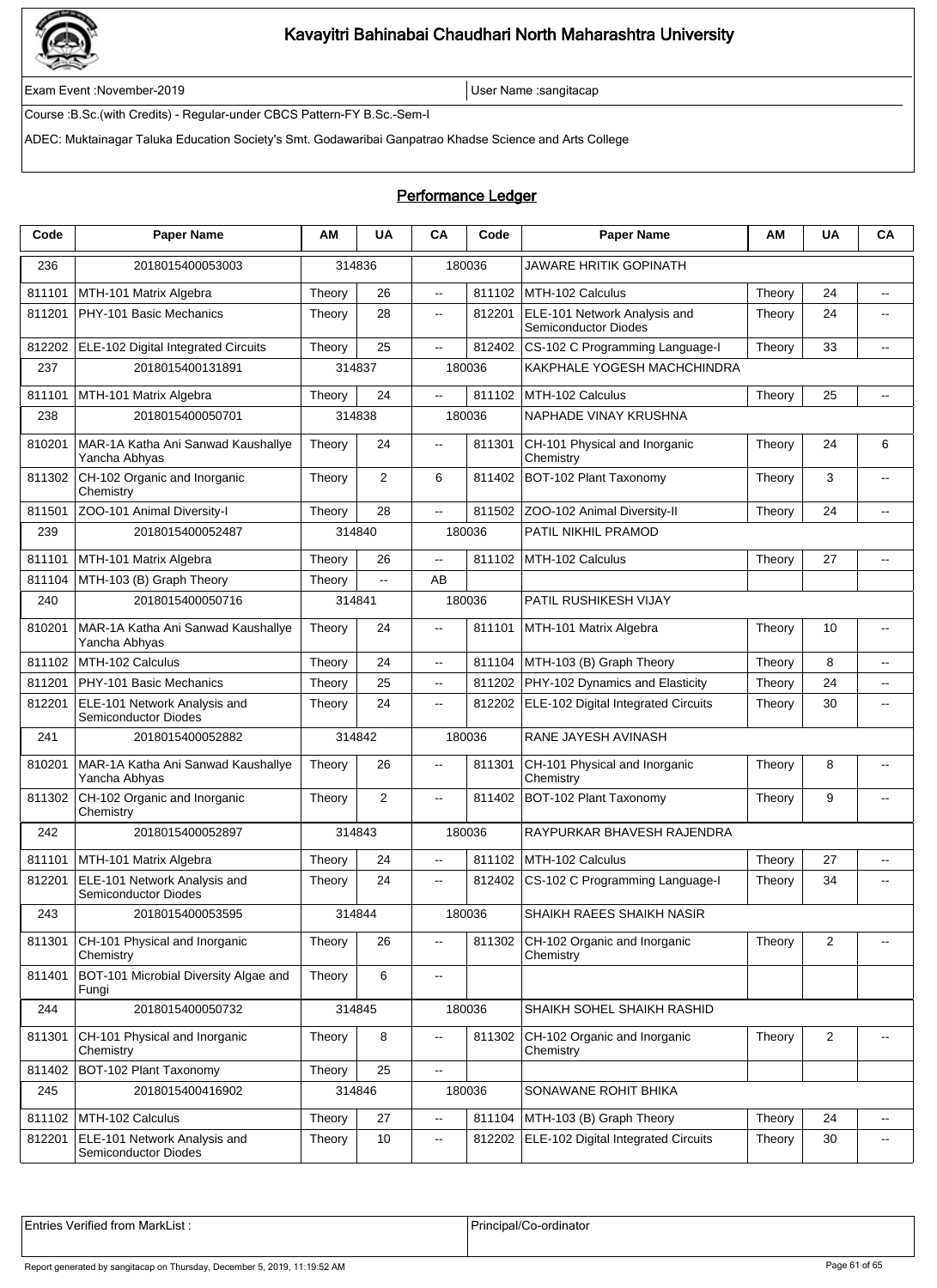

Exam Event :November-2019 User Name :sangitacap

Course :B.Sc.(with Credits) - Regular-under CBCS Pattern-FY B.Sc.-Sem-I

ADEC: Muktainagar Taluka Education Society's Smt. Godawaribai Ganpatrao Khadse Science and Arts College

### Performance Ledger

| Code   | <b>Paper Name</b>                                           | АM     | <b>UA</b> | CA                       | Code   | <b>Paper Name</b>                                           | ΑM     | <b>UA</b> | CA                       |  |
|--------|-------------------------------------------------------------|--------|-----------|--------------------------|--------|-------------------------------------------------------------|--------|-----------|--------------------------|--|
| 246    | 2018015400052731                                            | 314847 |           |                          | 180036 | ZOPE MOHIT GAJENDRA                                         |        |           |                          |  |
| 810201 | MAR-1A Katha Ani Sanwad Kaushallye<br>Yancha Abhyas         | Theory | 24        | $\overline{\phantom{a}}$ | 811102 | MTH-102 Calculus                                            | Theory | 25        | $\overline{a}$           |  |
| 812201 | ELE-101 Network Analysis and<br><b>Semiconductor Diodes</b> | Theory | 4         | ц.                       | 812202 | ELE-102 Digital Integrated Circuits                         | Theory | 24        | $\overline{a}$           |  |
| 812401 | CS-101 Essentials of Computer                               | Theory | 8         | Ξ.                       | 812402 | CS-102 C Programming Language-I                             | Theory | 26        | $\overline{a}$           |  |
| 247    | 2018015400052901                                            |        | 323452    |                          | 180036 | MOHAMMAD WAJID KHAN MUKHTAR KHAN                            |        |           |                          |  |
| 811301 | CH-101 Physical and Inorganic<br>Chemistry                  | Theory | 25        | $\overline{\phantom{a}}$ |        |                                                             |        |           |                          |  |
| 248    | 2018015400054397                                            | 323453 |           |                          | 180036 | ALTAMASH KHAN ABDULLAH KHAN                                 |        |           |                          |  |
| 811301 | CH-101 Physical and Inorganic<br>Chemistry                  | Theory | 24        | $\overline{a}$           |        |                                                             |        |           |                          |  |
| 249    | 2018015400053413                                            |        | 323454    |                          | 180036 | FAISAL KHAN FAROOQUE KHAN                                   |        |           |                          |  |
| 811301 | CH-101 Physical and Inorganic<br>Chemistry                  | Theory | AB        | $\overline{\phantom{a}}$ |        |                                                             |        |           |                          |  |
| 250    | 2018015400051132                                            |        | 323464    |                          | 180036 | SHAIKH SHADAB SHAIKH HAROON                                 |        |           |                          |  |
| 811301 | CH-101 Physical and Inorganic<br>Chemistry                  | Theory | 25        | --                       |        |                                                             |        |           |                          |  |
| 251    | 2018015400051194                                            |        | 323465    |                          | 180036 | KAPALE ROHINI SANJAY                                        |        |           |                          |  |
| 811301 | CH-101 Physical and Inorganic<br>Chemistry                  | Theory | 26        | $\overline{a}$           |        |                                                             |        |           |                          |  |
| 252    | 2018015400051596                                            |        | 323481    |                          | 180036 | CHAUDHARI SHUBHANGI YUVARAJ                                 |        |           |                          |  |
| 811101 | MTH-101 Matrix Algebra                                      | Theory | 36        | Ξ.                       |        |                                                             |        |           |                          |  |
| 253    | 2018015400051186                                            |        | 323482    |                          | 180036 | CHAUDHARI SNEHAL SANJEEV                                    |        |           |                          |  |
| 811101 | MTH-101 Matrix Algebra                                      | Theory | 39        | $\overline{\phantom{a}}$ |        |                                                             |        |           |                          |  |
| 254    | 2018015400416941                                            | 323494 |           |                          | 180036 | PATIL KAJAL SOPAN                                           |        |           |                          |  |
| 811104 | MTH-103 (B) Graph Theory                                    | Theory | 26        | $\overline{\phantom{a}}$ |        |                                                             |        |           |                          |  |
| 255    | 2018015400051832                                            |        | 323500    |                          | 180036 | PATIL ROHINI BHASKAR                                        |        |           |                          |  |
| 811101 | MTH-101 Matrix Algebra                                      | Theory | 0         | $\overline{\phantom{a}}$ | 811102 | MTH-102 Calculus                                            | Theory | 28        | $\overline{\phantom{a}}$ |  |
| 812402 | CS-102 C Programming Language-I                             | Theory | 26        | $\overline{a}$           |        |                                                             |        |           |                          |  |
| 256    | 2017015400180294                                            |        | 323519    |                          | 180036 | NARKHEDE DIPTI RAJENDRA                                     |        |           |                          |  |
| 811402 | BOT-102 Plant Taxonomy                                      | Theory | 25        | $-$                      |        |                                                             |        |           |                          |  |
| 257    | 2018015400052681                                            |        | 323525    |                          | 180036 | NARKHEDE VAISHALI RAJESH                                    |        |           |                          |  |
| 811101 | MTH-101 Matrix Algebra                                      | Theory | 30        | $\overline{\phantom{a}}$ | 812201 | ELE-101 Network Analysis and<br><b>Semiconductor Diodes</b> | Theory | 24        |                          |  |
| 812401 | CS-101 Essentials of Computer                               | Theory | 26        | Ξ.                       |        |                                                             |        |           |                          |  |
| 258    | 2018015400265335                                            |        | 323527    |                          | 180036 | PATEL VISHAL ANIL                                           |        |           |                          |  |
| 811101 | MTH-101 Matrix Algebra                                      | Theory | 35        | --                       |        |                                                             |        |           |                          |  |
| 259    | 2018015400052626                                            |        | 323529    |                          | 180036 | PATIL YOGINI VIJAY                                          |        |           |                          |  |
| 811101 | MTH-101 Matrix Algebra                                      | Theory | 27        | ц,                       | 811104 | MTH-103 (B) Graph Theory                                    | Theory | 24        | $\overline{\phantom{a}}$ |  |
| 260    | 2018015400051097                                            |        | 323532    |                          | 180036 | SARODE PRAJAKTA PANDHARI                                    |        |           |                          |  |
| 811102 | MTH-102 Calculus                                            | Theory | 38        | --                       |        |                                                             |        |           |                          |  |
| 261    | 2018015400050933                                            |        | 323534    |                          | 180036 | TABADE PAVAN ARUN                                           |        |           |                          |  |
| 811102 | MTH-102 Calculus                                            | Theory | 31        | $\overline{\phantom{a}}$ |        |                                                             |        |           |                          |  |
|        | <b>Entries Verified from MarkList:</b>                      |        |           |                          |        | Principal/Co-ordinator                                      |        |           |                          |  |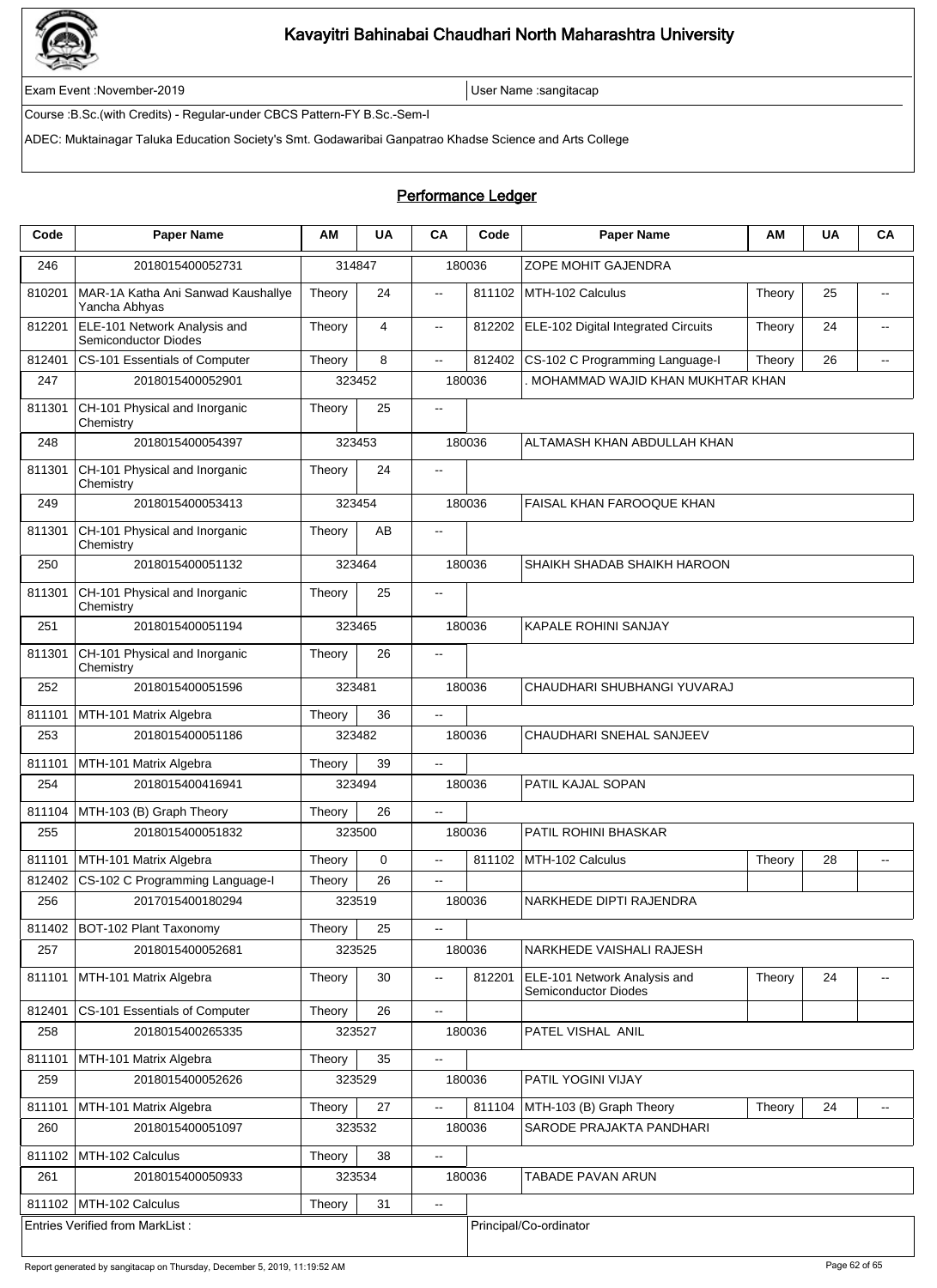

Exam Event :November-2019 User Name :sangitacap

Course :B.Sc.(with Credits) - Regular-under CBCS Pattern-FY B.Sc.-Sem-I

ADEC: Muktainagar Taluka Education Society's Smt. Godawaribai Ganpatrao Khadse Science and Arts College

### Performance Ledger

| Code   | <b>Paper Name</b>                                   | ΑМ     | <b>UA</b>   | CA                       | Code   | <b>Paper Name</b>                         | AM     | <b>UA</b> | CA |
|--------|-----------------------------------------------------|--------|-------------|--------------------------|--------|-------------------------------------------|--------|-----------|----|
| 262    | 2018015400051534                                    |        | 323548      |                          | 180036 | CHAUDHARI DEVYANI SUNIL                   |        |           |    |
| 811301 | CH-101 Physical and Inorganic<br>Chemistry          | Theory | 24          | $\overline{a}$           | 811302 | CH-102 Organic and Inorganic<br>Chemistry | Theory | 4         |    |
| 263    | 2018015400050604                                    | 323554 |             |                          | 180036 | DUTTE SANDESH SHANTARAM                   |        |           |    |
| 811302 | CH-102 Organic and Inorganic<br>Chemistry           | Theory | $\mathbf 0$ | $\overline{\phantom{a}}$ |        |                                           |        |           |    |
| 264    | 2018015400051445                                    | 323560 |             |                          | 180036 | PATIL ASHVINI MURLIDHAR                   |        |           |    |
| 810201 | MAR-1A Katha Ani Sanwad Kaushallye<br>Yancha Abhyas | Theory | AB          | $\mathbf{u}$             | 811302 | CH-102 Organic and Inorganic<br>Chemistry | Theory | 7         |    |
| 265    | 2018015400050593                                    |        | 323570      |                          | 180036 | PINGALE VAISHALI JAYADEV                  |        |           |    |
| 811301 | CH-101 Physical and Inorganic<br>Chemistry          | Theory | 31          | $\overline{\phantom{a}}$ |        |                                           |        |           |    |
| 266    | 2018015400053282                                    | 323574 |             |                          | 180036 | VAIDKAR DIPALI ARJUN                      |        |           |    |
| 811302 | CH-102 Organic and Inorganic<br>Chemistry           | Theory | 27          | $\overline{\phantom{a}}$ |        |                                           |        |           |    |
| 267    | 2018015400051511                                    | 323577 |             |                          | 180036 | BAVASKAR ANAND GAJANAN                    |        |           |    |
| 811301 | CH-101 Physical and Inorganic<br>Chemistry          | Theory | 32          | $\overline{\phantom{a}}$ |        |                                           |        |           |    |
| 268    | 2018015400052077                                    | 323581 |             |                          | 180036 | CHAUDHARI SHIVAM SANJAY                   |        |           |    |
| 811302 | CH-102 Organic and Inorganic<br>Chemistry           | Theory | 2           | $\overline{\phantom{a}}$ |        |                                           |        |           |    |
| 269    | 2018015400050674                                    |        | 323585      |                          | 180036 | <b>GADHE DIPAK DEVIDAS</b>                |        |           |    |
| 811302 | CH-102 Organic and Inorganic<br>Chemistry           | Theory | 24          | $\overline{\phantom{a}}$ |        |                                           |        |           |    |
| 270    | 2018015400052313                                    | 323587 |             |                          | 180036 | <b>INGALE RAJ PRAMOD</b>                  |        |           |    |
| 811402 | BOT-102 Plant Taxonomy                              | Theory | 24          | $\overline{\phantom{a}}$ |        |                                           |        |           |    |
| 271    | 2018015400052224                                    | 323590 |             |                          | 180036 | JUMBALE MAHENDRA DHANRAJ                  |        |           |    |
| 811301 | CH-101 Physical and Inorganic<br>Chemistry          | Theory | AB          | $\overline{\phantom{a}}$ |        |                                           |        |           |    |
| 272    | 2018015400051936                                    |        | 323595      |                          | 180036 | <b>KOLI NILESH DILIP</b>                  |        |           |    |
| 811402 | BOT-102 Plant Taxonomy                              | Theory | 9           | $\overline{\phantom{a}}$ |        |                                           |        |           |    |
| 273    | 2018015400051952                                    |        | 323597      |                          | 180036 | KOLI YOGITA RAMBHAU                       |        |           |    |
| 811301 | CH-101 Physical and Inorganic<br>Chemistry          | Theory | 25          | $\overline{\phantom{a}}$ |        |                                           |        |           |    |
| 274    | 2017015400180166                                    |        | 323600      |                          | 180036 | MALI HARSHAL TUKARAM                      |        |           |    |
| 811302 | CH-102 Organic and Inorganic<br>Chemistry           | Theory | $\mathbf 0$ | $\overline{\phantom{a}}$ |        |                                           |        |           |    |
| 275    | 2018015400051581                                    |        | 323614      |                          | 180036 | SHIRTURE KETAN RAJENDRA                   |        |           |    |
| 811302 | CH-102 Organic and Inorganic<br>Chemistry           | Theory | 3           | $\overline{\phantom{a}}$ |        |                                           |        |           |    |
| 276    | 2018015400052754                                    |        | 323615      |                          | 180036 | SUTAR SHRIKRUSHNA DNYANDEO                |        |           |    |
| 811302 | CH-102 Organic and Inorganic<br>Chemistry           | Theory | 26          | ц.                       |        |                                           |        |           |    |
| 277    | 2018015400052723                                    |        | 323616      |                          | 180036 | VAIDYAKAR GANESH NINA                     |        |           |    |
| 811301 | CH-101 Physical and Inorganic<br>Chemistry          | Theory | 29          | $\overline{\phantom{a}}$ | 811302 | CH-102 Organic and Inorganic<br>Chemistry | Theory | 26        |    |
|        | <b>Entries Verified from MarkList:</b>              |        |             |                          |        | Principal/Co-ordinator                    |        |           |    |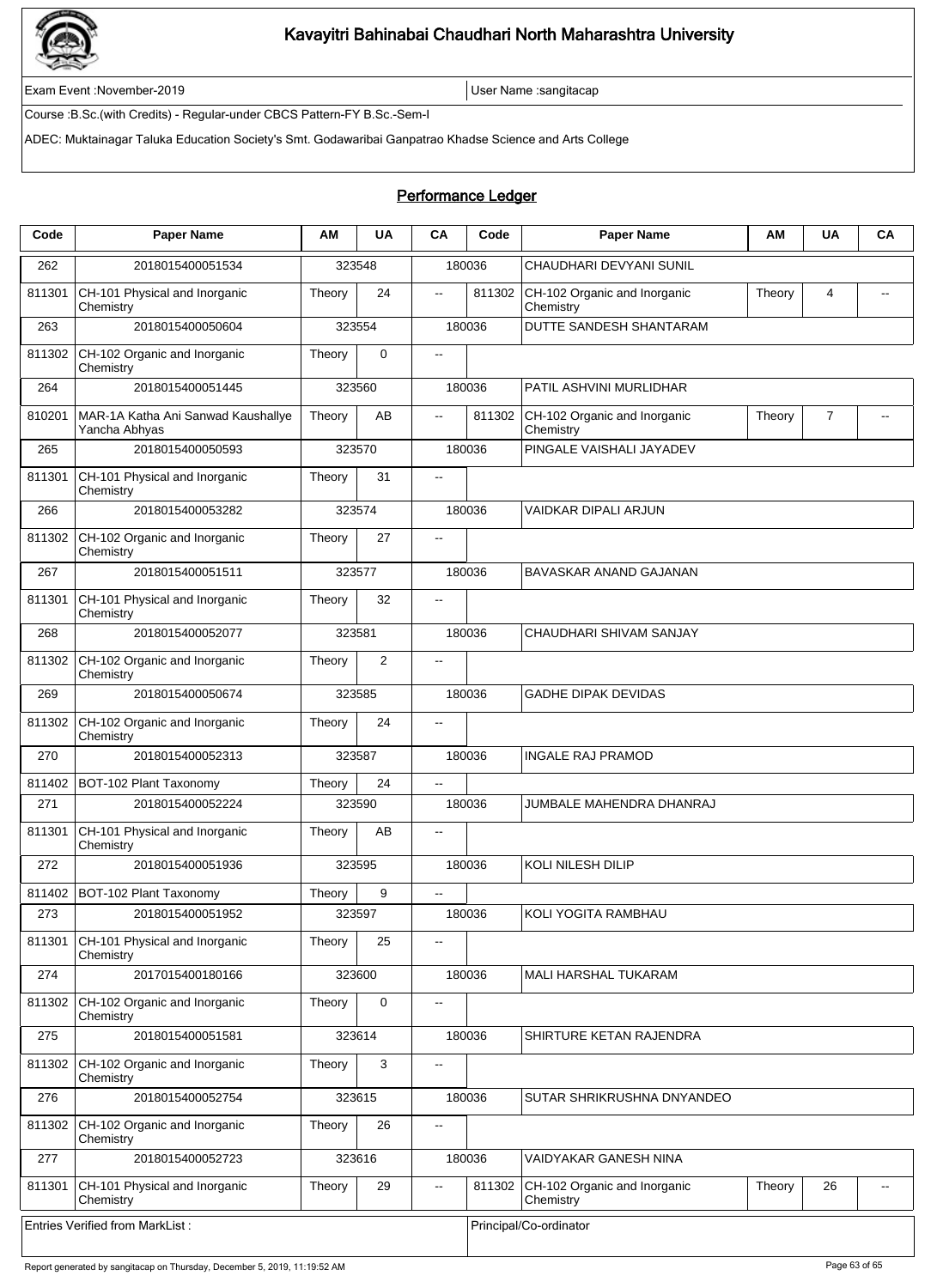

Exam Event :November-2019 User Name :sangitacap

Course :B.Sc.(with Credits) - Regular-under CBCS Pattern-FY B.Sc.-Sem-I

ADEC: Muktainagar Taluka Education Society's Smt. Godawaribai Ganpatrao Khadse Science and Arts College

### Performance Ledger

| Code   | <b>Paper Name</b>                                   | ΑM     | <b>UA</b>    | CA                       | Code   | <b>Paper Name</b>                          | ΑM     | <b>UA</b> | CA                       |  |  |
|--------|-----------------------------------------------------|--------|--------------|--------------------------|--------|--------------------------------------------|--------|-----------|--------------------------|--|--|
| 278    | 2017015400179816                                    |        | 323617       |                          | 180036 | <b>VASATKAR VIKAS NIVRUTTI</b>             |        |           |                          |  |  |
| 811301 | CH-101 Physical and Inorganic<br>Chemistry          | Theory | 25           | $\overline{\phantom{a}}$ | 811302 | CH-102 Organic and Inorganic<br>Chemistry  | Theory | 28        |                          |  |  |
| 279    | 2016015400330253                                    |        | 323619       |                          | 180036 | WAGH SHUBHAM NIMBAJI                       |        |           |                          |  |  |
| 811301 | CH-101 Physical and Inorganic<br>Chemistry          | Theory | $\mathbf{L}$ | 6                        | 811302 | CH-102 Organic and Inorganic<br>Chemistry  | Theory | 24        | $-$                      |  |  |
| 280    | 2018015400051267                                    |        | 323623       |                          | 180036 | PATIL NIKHIL RAVINDRA                      |        |           |                          |  |  |
| 810201 | MAR-1A Katha Ani Sanwad Kaushallye<br>Yancha Abhyas | Theory | 35           | $\overline{\phantom{a}}$ |        |                                            |        |           |                          |  |  |
| 281    | 2018015400054602                                    |        | 323627       |                          | 180036 | PATIL RUSHIKESH KRUSHNA                    |        |           |                          |  |  |
| 811301 | CH-101 Physical and Inorganic<br>Chemistry          | Theory | 24           | $\ddotsc$                |        |                                            |        |           |                          |  |  |
| 282    | 2018015400051244                                    |        | 323630       |                          | 180036 | BELOKAR SWATI PUNDALIK                     |        |           |                          |  |  |
| 811301 | CH-101 Physical and Inorganic<br>Chemistry          | Theory | 24           | $\overline{\phantom{a}}$ |        |                                            |        |           |                          |  |  |
| 283    | 2018015400052166                                    | 323631 |              |                          | 180036 | CHAUDHARI ACHAL NARAYAN                    |        |           |                          |  |  |
| 811301 | CH-101 Physical and Inorganic<br>Chemistry          | Theory | 36           | $\overline{\phantom{a}}$ |        |                                            |        |           |                          |  |  |
| 284    | 2018015400052143                                    |        | 323634       |                          | 180036 | CHOPADE VAISHNAVI PRAKASH                  |        |           |                          |  |  |
| 811301 | CH-101 Physical and Inorganic<br>Chemistry          | Theory | 29           | $\overline{\phantom{a}}$ | 811302 | CH-102 Organic and Inorganic<br>Chemistry  | Theory | 29        | $\overline{a}$           |  |  |
| 285    | 2018015400051252                                    |        | 323635       |                          | 180036 | DAMALE ASHWINI ULHAS                       |        |           |                          |  |  |
| 811302 | CH-102 Organic and Inorganic<br>Chemistry           | Theory | 14           | $\overline{a}$           |        |                                            |        |           |                          |  |  |
| 286    | 2018015400052135                                    |        | 323638       |                          | 180036 | KINGE KANCHAN PRADIP                       |        |           |                          |  |  |
| 811301 | CH-101 Physical and Inorganic<br>Chemistry          | Theory | 24           | $\overline{\phantom{a}}$ |        |                                            |        |           |                          |  |  |
| 287    | 2018015400051221                                    |        | 323639       |                          | 180036 | KOLI ARCHANA DHANRAJ                       |        |           |                          |  |  |
| 811302 | CH-102 Organic and Inorganic<br>Chemistry           | Theory | 25           | $\overline{\phantom{a}}$ |        |                                            |        |           |                          |  |  |
| 288    | 2018015400051967                                    | 323641 |              |                          | 180036 | NEMADE AADESH ONKAR                        |        |           |                          |  |  |
| 811301 | CH-101 Physical and Inorganic<br>Chemistry          | Theory | 24           | $\overline{\phantom{m}}$ |        |                                            |        |           |                          |  |  |
| 289    | 2018015400051631                                    |        | 323643       |                          | 180036 | PATIL KOMAL RAJU                           |        |           |                          |  |  |
| 810201 | MAR-1A Katha Ani Sanwad Kaushallye<br>Yancha Abhyas | Theory | 24           | $\overline{a}$           | 811301 | CH-101 Physical and Inorganic<br>Chemistry | Theory | 24        |                          |  |  |
| 290    | 2018015400053154                                    |        | 323654       |                          | 180036 | AVACHARE AJAY RAJESH                       |        |           |                          |  |  |
| 811301 | CH-101 Physical and Inorganic<br>Chemistry          | Theory | 24           | $\overline{\phantom{a}}$ | 811302 | CH-102 Organic and Inorganic<br>Chemistry  | Theory | 16        | $\overline{\phantom{a}}$ |  |  |
| 291    | 2018015400052746                                    |        | 323655       |                          | 180036 | BHALERAO ASHVIN RAVINDRANATH               |        |           |                          |  |  |
| 811301 | CH-101 Physical and Inorganic<br>Chemistry          | Theory | 24           | $\overline{\phantom{a}}$ | 811302 | CH-102 Organic and Inorganic<br>Chemistry  | Theory | 5         | $\overline{\phantom{a}}$ |  |  |
| 292    | 2018015400050682                                    |        | 323661       |                          | 180036 | KOLI HARSHALI LILADHAR                     |        |           |                          |  |  |
| 811301 | CH-101 Physical and Inorganic<br>Chemistry          | Theory | 27           | $\overline{\phantom{a}}$ |        |                                            |        |           |                          |  |  |